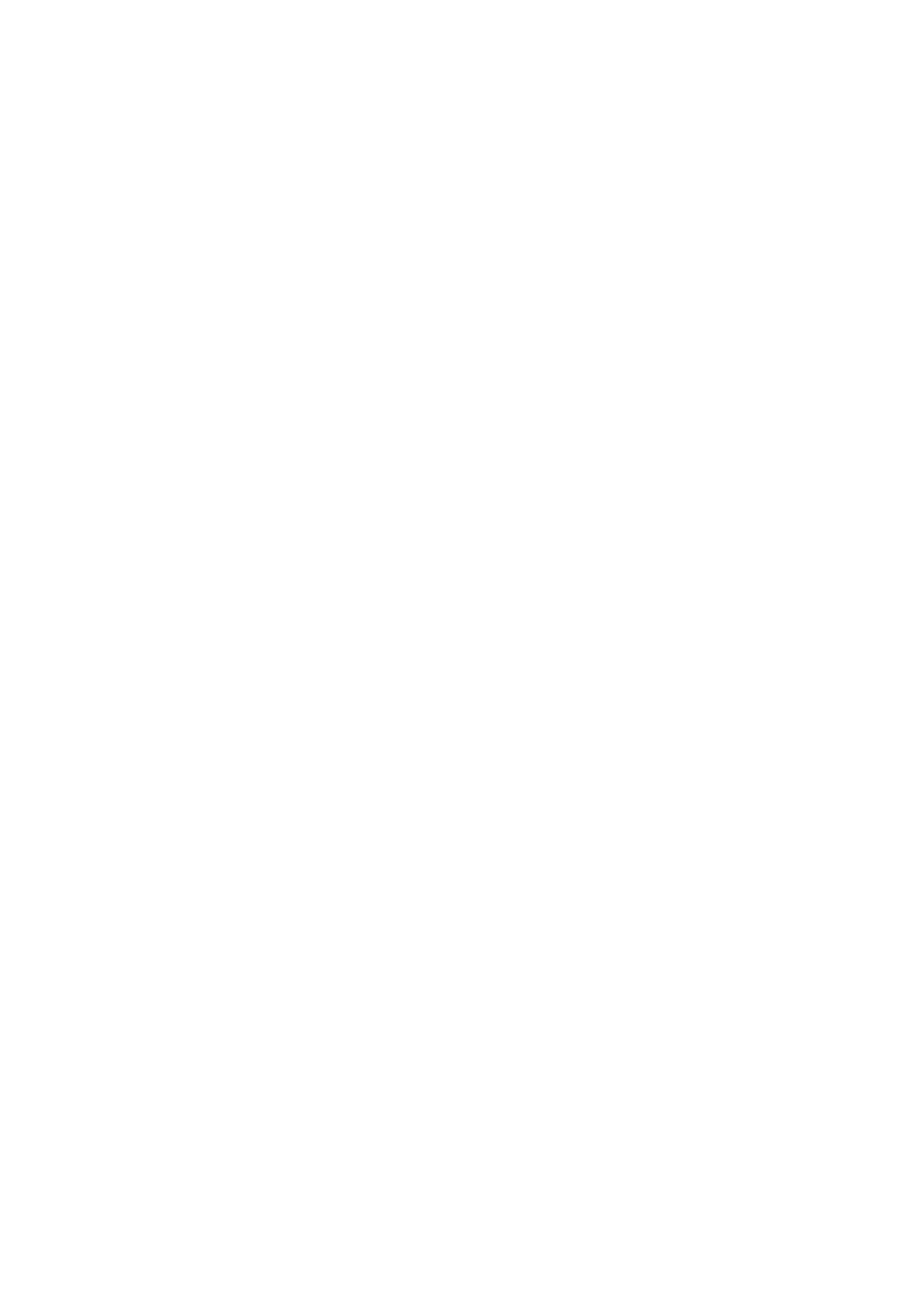## Abstract

Scheduling problems are critical for the industry as they have numerous applications in a broad range of fields. Solving these problems is no easy task, but people have developed systems dedicated to it. We present our contributions to one of those systems: OscaR.

We aim to contribute to OscaR on two different aspects: usability and performance. In the first part of this thesis, we tackle usability by developing a domain specific language designed especially to model scheduling problems. In the second part we try to improve OscaR performances by implementing a Timetable Edge Finding filtering algorithm for discrete cumulative resources, based on a recent algorithm presented by Petr Vilim.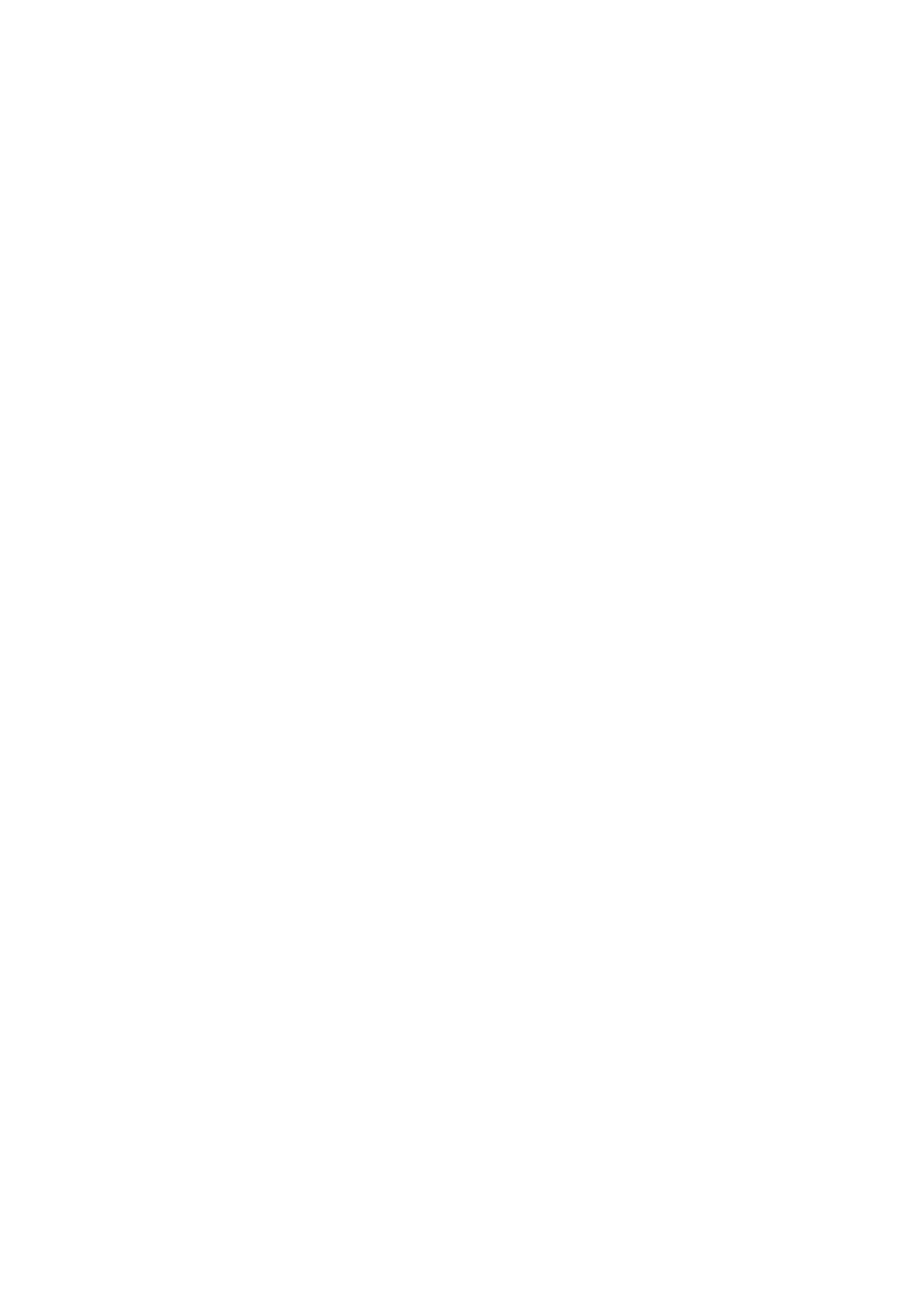## Acknowledgments

We would like to thank everyone who supported us during this full year of work, except that annoying guy who kept asking how it was going just to drive us mad.

Thanks to everyone who cheered us up during the dark times when nothing was going the way we wanted.

We also thank our assistants and supervisor because they proved very patient in answering our questions during the year.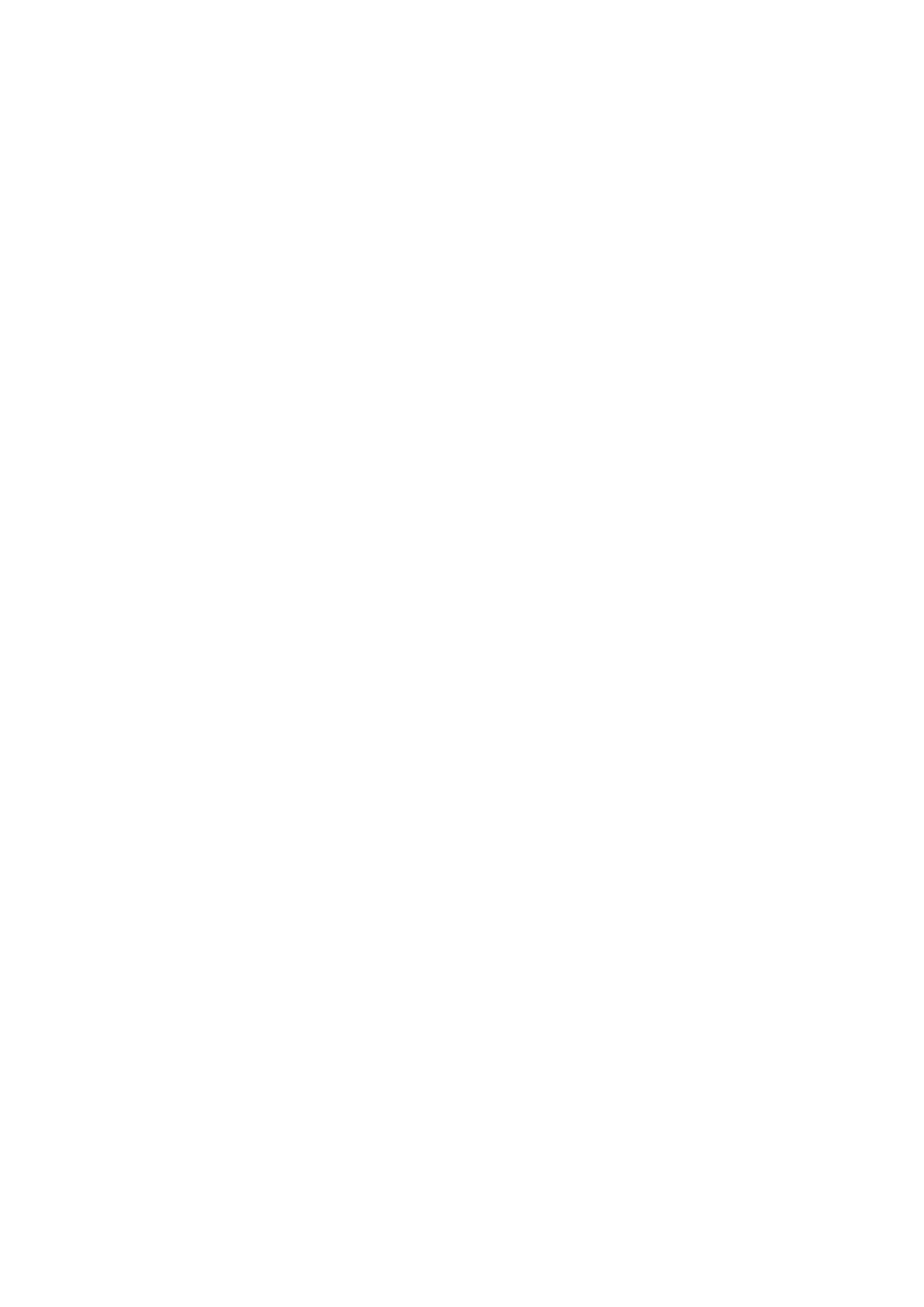# **Contents**

|                |                            | Introduction                                                     |  |                                                                                                                                                                                                                                                                                                                                                                                                                                                             |  |    |    |  |                         |  | $\mathbf{1}$   |
|----------------|----------------------------|------------------------------------------------------------------|--|-------------------------------------------------------------------------------------------------------------------------------------------------------------------------------------------------------------------------------------------------------------------------------------------------------------------------------------------------------------------------------------------------------------------------------------------------------------|--|----|----|--|-------------------------|--|----------------|
|                |                            |                                                                  |  |                                                                                                                                                                                                                                                                                                                                                                                                                                                             |  |    |    |  |                         |  |                |
| I              |                            | Modeling Scheduling Problems in OscaR                            |  |                                                                                                                                                                                                                                                                                                                                                                                                                                                             |  |    |    |  |                         |  | 3              |
| 1              | <b>Background Material</b> |                                                                  |  |                                                                                                                                                                                                                                                                                                                                                                                                                                                             |  |    |    |  | $\overline{\mathbf{4}}$ |  |                |
|                | 1.1                        |                                                                  |  |                                                                                                                                                                                                                                                                                                                                                                                                                                                             |  |    |    |  |                         |  | $\overline{4}$ |
|                | 1.2                        |                                                                  |  |                                                                                                                                                                                                                                                                                                                                                                                                                                                             |  |    |    |  |                         |  | 6              |
|                | 1.3                        | Traits                                                           |  |                                                                                                                                                                                                                                                                                                                                                                                                                                                             |  |    |    |  |                         |  | $\overline{7}$ |
|                | 1.4                        |                                                                  |  |                                                                                                                                                                                                                                                                                                                                                                                                                                                             |  |    |    |  |                         |  | 8              |
| $\overline{2}$ | <b>Related Works</b>       |                                                                  |  |                                                                                                                                                                                                                                                                                                                                                                                                                                                             |  |    | 9  |  |                         |  |                |
| 3              | <b>Problem Analysis</b>    |                                                                  |  |                                                                                                                                                                                                                                                                                                                                                                                                                                                             |  |    | 14 |  |                         |  |                |
|                | 3.1                        | Review of Scheduling Problems                                    |  |                                                                                                                                                                                                                                                                                                                                                                                                                                                             |  |    |    |  |                         |  | 14             |
|                |                            | The Job Shop Scheduling Problem<br>3.1.1                         |  |                                                                                                                                                                                                                                                                                                                                                                                                                                                             |  |    |    |  |                         |  | 14             |
|                |                            | The Flow Shop Scheduling Problem<br>3.1.2                        |  |                                                                                                                                                                                                                                                                                                                                                                                                                                                             |  |    |    |  |                         |  | 16             |
|                |                            | The Open Shop Scheduling Problem $\ldots \ldots \ldots$<br>3.1.3 |  |                                                                                                                                                                                                                                                                                                                                                                                                                                                             |  |    |    |  |                         |  | 17             |
|                |                            | Resource Constrained Project Scheduling<br>3.1.4                 |  |                                                                                                                                                                                                                                                                                                                                                                                                                                                             |  |    |    |  |                         |  |                |
|                |                            | Problem (RCPSP)                                                  |  | $\mathcal{L}(\mathcal{L}(\mathcal{L},\mathcal{L},\mathcal{L},\mathcal{L},\mathcal{L},\mathcal{L},\mathcal{L},\mathcal{L},\mathcal{L},\mathcal{L},\mathcal{L},\mathcal{L},\mathcal{L},\mathcal{L},\mathcal{L},\mathcal{L},\mathcal{L},\mathcal{L},\mathcal{L},\mathcal{L},\mathcal{L},\mathcal{L},\mathcal{L},\mathcal{L},\mathcal{L},\mathcal{L},\mathcal{L},\mathcal{L},\mathcal{L},\mathcal{L},\mathcal{L},\mathcal{L},\mathcal{L},\mathcal{L},\mathcal{$ |  |    |    |  |                         |  | 17             |
|                |                            | Single Machine Weighted Earliness/Tardiness<br>3.1.5             |  |                                                                                                                                                                                                                                                                                                                                                                                                                                                             |  |    |    |  |                         |  | 19             |
|                |                            | 3.1.6<br>The Common Due Date Problem                             |  |                                                                                                                                                                                                                                                                                                                                                                                                                                                             |  |    |    |  |                         |  | 19             |
|                |                            | 3.1.7                                                            |  |                                                                                                                                                                                                                                                                                                                                                                                                                                                             |  |    |    |  |                         |  | 20             |
|                |                            | The Aircraft Landing Problem<br>3.1.8                            |  |                                                                                                                                                                                                                                                                                                                                                                                                                                                             |  |    |    |  |                         |  | 20             |
|                |                            | Personnel Task Scheduling Problem<br>3.1.9                       |  |                                                                                                                                                                                                                                                                                                                                                                                                                                                             |  |    |    |  |                         |  | 21             |
|                | 3.2                        |                                                                  |  |                                                                                                                                                                                                                                                                                                                                                                                                                                                             |  |    |    |  |                         |  | 21             |
| 4              |                            | <b>DSL</b> for Scheduling Problems                               |  |                                                                                                                                                                                                                                                                                                                                                                                                                                                             |  |    |    |  |                         |  | 24             |
|                | 4.1                        | 4.2                                                              |  |                                                                                                                                                                                                                                                                                                                                                                                                                                                             |  | 24 |    |  |                         |  |                |
|                |                            |                                                                  |  |                                                                                                                                                                                                                                                                                                                                                                                                                                                             |  | 26 |    |  |                         |  |                |
|                |                            | 4.2.1                                                            |  |                                                                                                                                                                                                                                                                                                                                                                                                                                                             |  |    |    |  |                         |  | 26             |
|                |                            | 4.2.2                                                            |  |                                                                                                                                                                                                                                                                                                                                                                                                                                                             |  |    |    |  |                         |  | 27             |
|                |                            | 4.2.3<br>CPScheduler                                             |  |                                                                                                                                                                                                                                                                                                                                                                                                                                                             |  |    |    |  |                         |  | 29             |
|                |                            | 4.2.4                                                            |  |                                                                                                                                                                                                                                                                                                                                                                                                                                                             |  |    |    |  |                         |  | 30             |
|                |                            | 4.2.5                                                            |  |                                                                                                                                                                                                                                                                                                                                                                                                                                                             |  |    |    |  |                         |  | 33             |
|                | 4.3                        |                                                                  |  |                                                                                                                                                                                                                                                                                                                                                                                                                                                             |  |    | 34 |  |                         |  |                |
|                |                            | 4.3.1                                                            |  |                                                                                                                                                                                                                                                                                                                                                                                                                                                             |  |    |    |  |                         |  | 34             |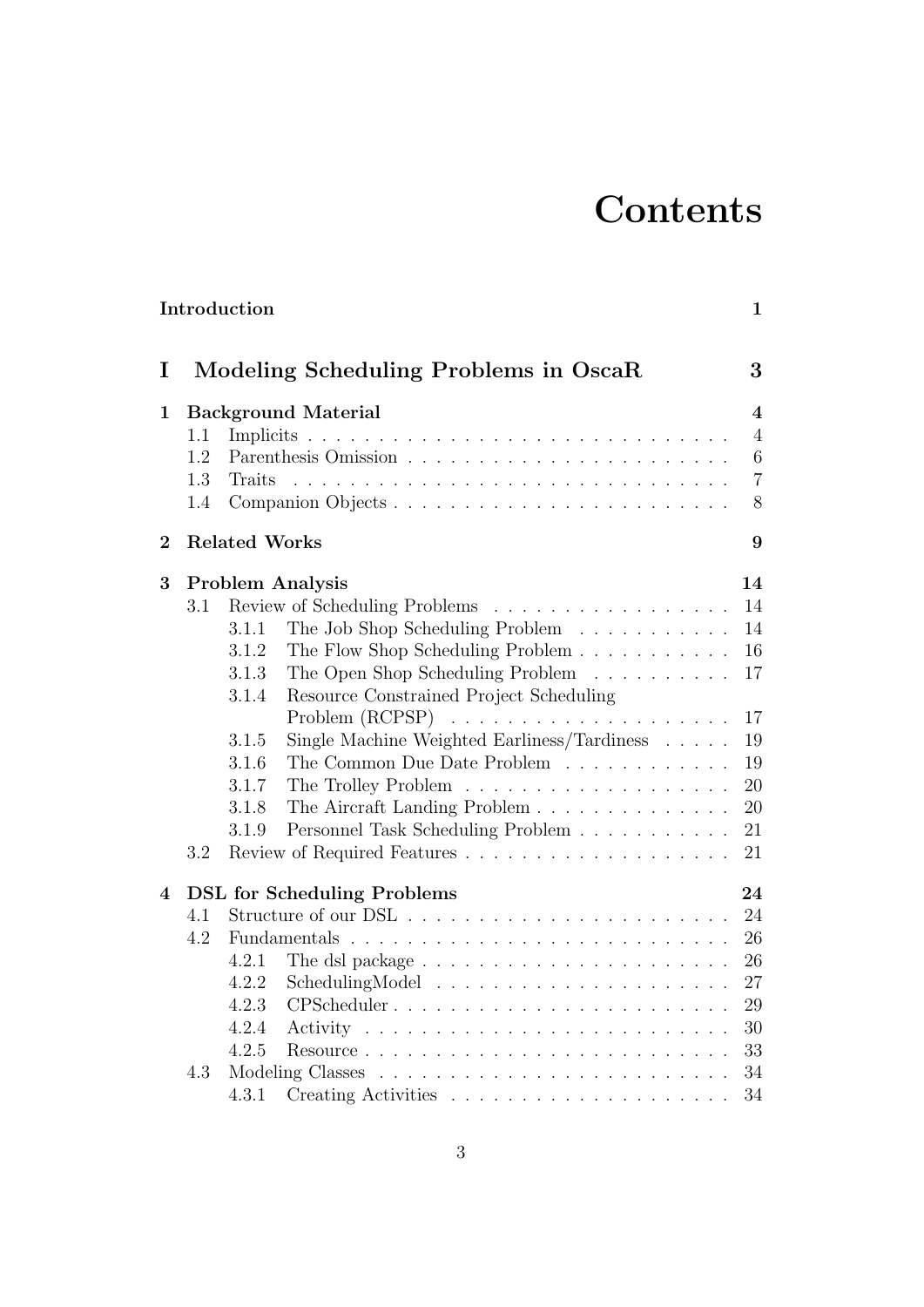| $3 -$          |            |                      | <b>Problem Analysis</b>                                                                                 | 101      |
|----------------|------------|----------------------|---------------------------------------------------------------------------------------------------------|----------|
|                |            |                      |                                                                                                         | 99       |
|                | 2.1<br>2.2 | Timetabling          | a de la caractería de la caractería de la caractería de la caractería<br>Edge Finding and Extended Edge | 99       |
| $\overline{2}$ |            | <b>Related Works</b> |                                                                                                         | 99       |
|                | 1.2        |                      |                                                                                                         | 98       |
|                | 1.1        |                      |                                                                                                         | 98       |
|                |            |                      | 1 Background Material                                                                                   | 98       |
|                |            |                      |                                                                                                         |          |
| $\bm{\Pi}$     |            |                      | <b>Filtering Discrete Cumulative Resources</b>                                                          | 97       |
| 6              |            | <b>Future Work</b>   |                                                                                                         | 94       |
|                | 5.3        |                      |                                                                                                         | 89       |
|                | 5.2        |                      | Scheduling Problems Modeling                                                                            | 74       |
|                | 5.1        |                      | Code Behavior                                                                                           | 74       |
| 5              |            | <b>Validation</b>    |                                                                                                         | 74       |
|                |            | 4.5.6                | Custom Activities                                                                                       | 72       |
|                |            | 4.5.5                |                                                                                                         | 69       |
|                |            | 4.5.4                |                                                                                                         | 67       |
|                |            | 4.5.3                |                                                                                                         | 65       |
|                |            | 4.5.2                |                                                                                                         | 60       |
|                |            | 4.5.1                |                                                                                                         | 56       |
|                | 4.5        |                      |                                                                                                         | 56       |
|                |            | 4.4.9                |                                                                                                         | 55       |
|                |            | 4.4.8                | Due Date<br><u>. A series a la serie a la serie a la serie a la serie a la serie a la se</u>            | 52       |
|                |            | 4.4.7                |                                                                                                         | 50       |
|                |            | 4.4.6                | Alternative Requirements                                                                                | 48       |
|                |            | 4.4.5                | Resources Requirements                                                                                  | 46       |
|                |            | 4.4.4                |                                                                                                         | 45       |
|                |            | 4.4.3                |                                                                                                         | 45       |
|                |            | 4.4.2                |                                                                                                         | 44       |
|                |            | 4.4.1                |                                                                                                         | 43       |
|                | 4.4        |                      |                                                                                                         | 43       |
|                |            | 4.3.3<br>4.3.4       | Creating Cumulative Resources $\dots \dots \dots \dots$<br>Creating Reservoir Resources                 | 38<br>41 |
|                |            | 4.3.2                | Creating Unary Resources                                                                                | 36       |
|                |            |                      |                                                                                                         |          |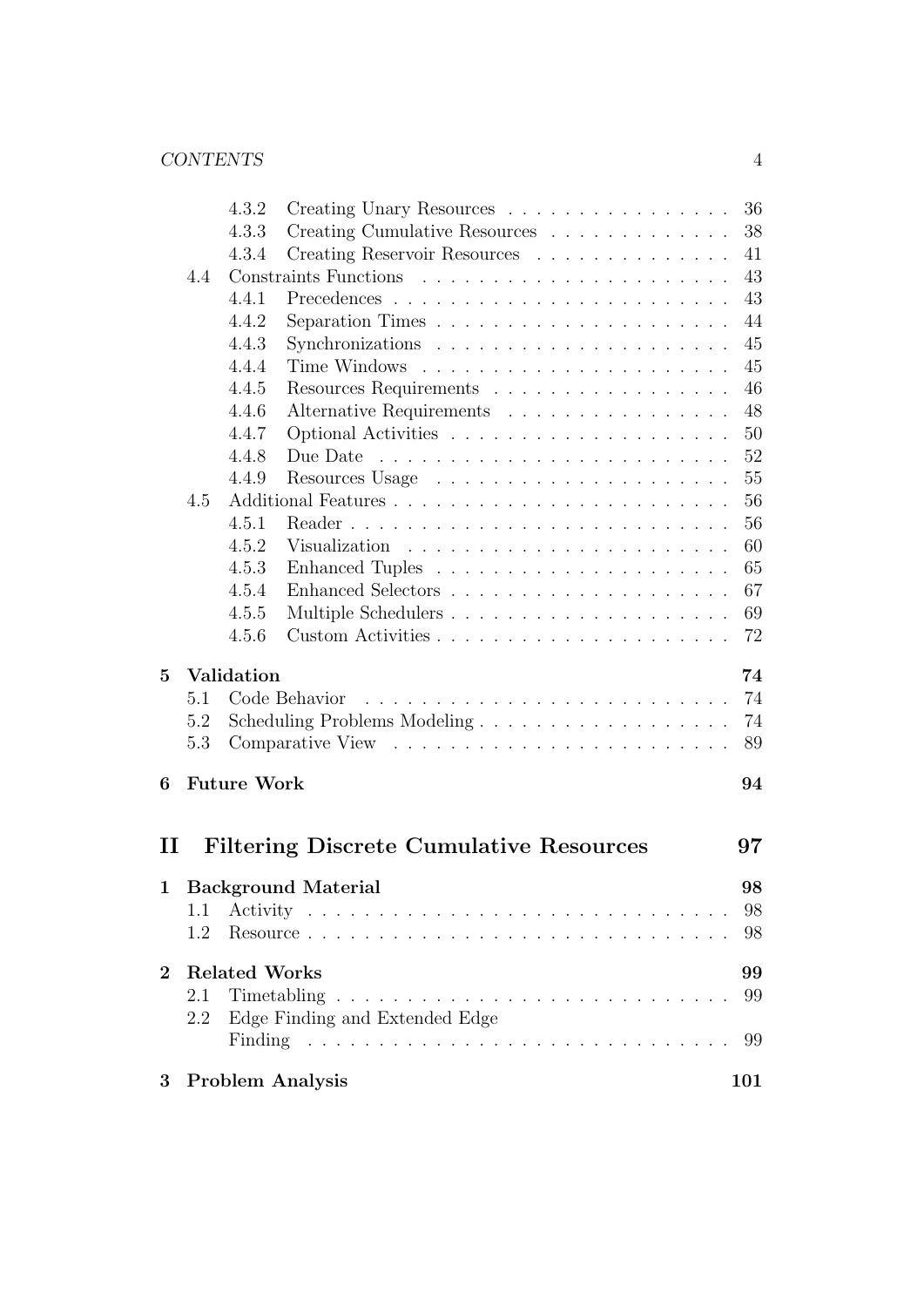#### CONTENTS 5

| $\overline{\mathbf{4}}$         |     | Solution                                                                                                                 |     |  |  |
|---------------------------------|-----|--------------------------------------------------------------------------------------------------------------------------|-----|--|--|
|                                 | 4.1 |                                                                                                                          |     |  |  |
|                                 | 4.2 |                                                                                                                          |     |  |  |
|                                 | 4.3 |                                                                                                                          |     |  |  |
|                                 | 4.4 |                                                                                                                          |     |  |  |
|                                 |     | 4.4.1                                                                                                                    |     |  |  |
|                                 |     | Adjustment Algorithm 112<br>4.4.2                                                                                        |     |  |  |
|                                 |     | 4.4.3                                                                                                                    |     |  |  |
|                                 | 4.5 | Setup and propagate method $\ldots \ldots \ldots \ldots \ldots \ldots \ldots 118$                                        |     |  |  |
|                                 | 4.6 |                                                                                                                          |     |  |  |
| 5.                              |     | Validation                                                                                                               | 122 |  |  |
|                                 | 5.1 | $\label{eq:TestCumulative} TestCumulative Constant \ \ldots \ \ldots \ \ldots \ \ldots \ \ldots \ \ldots \ \ldots \ 122$ |     |  |  |
|                                 | 5.2 |                                                                                                                          |     |  |  |
|                                 | 5.3 |                                                                                                                          |     |  |  |
| 6                               |     | <b>Future Work</b>                                                                                                       | 129 |  |  |
|                                 |     | Conclusion                                                                                                               | 130 |  |  |
| Ш                               |     | Appendix                                                                                                                 | 131 |  |  |
| A Scheduling Models Source Code |     |                                                                                                                          |     |  |  |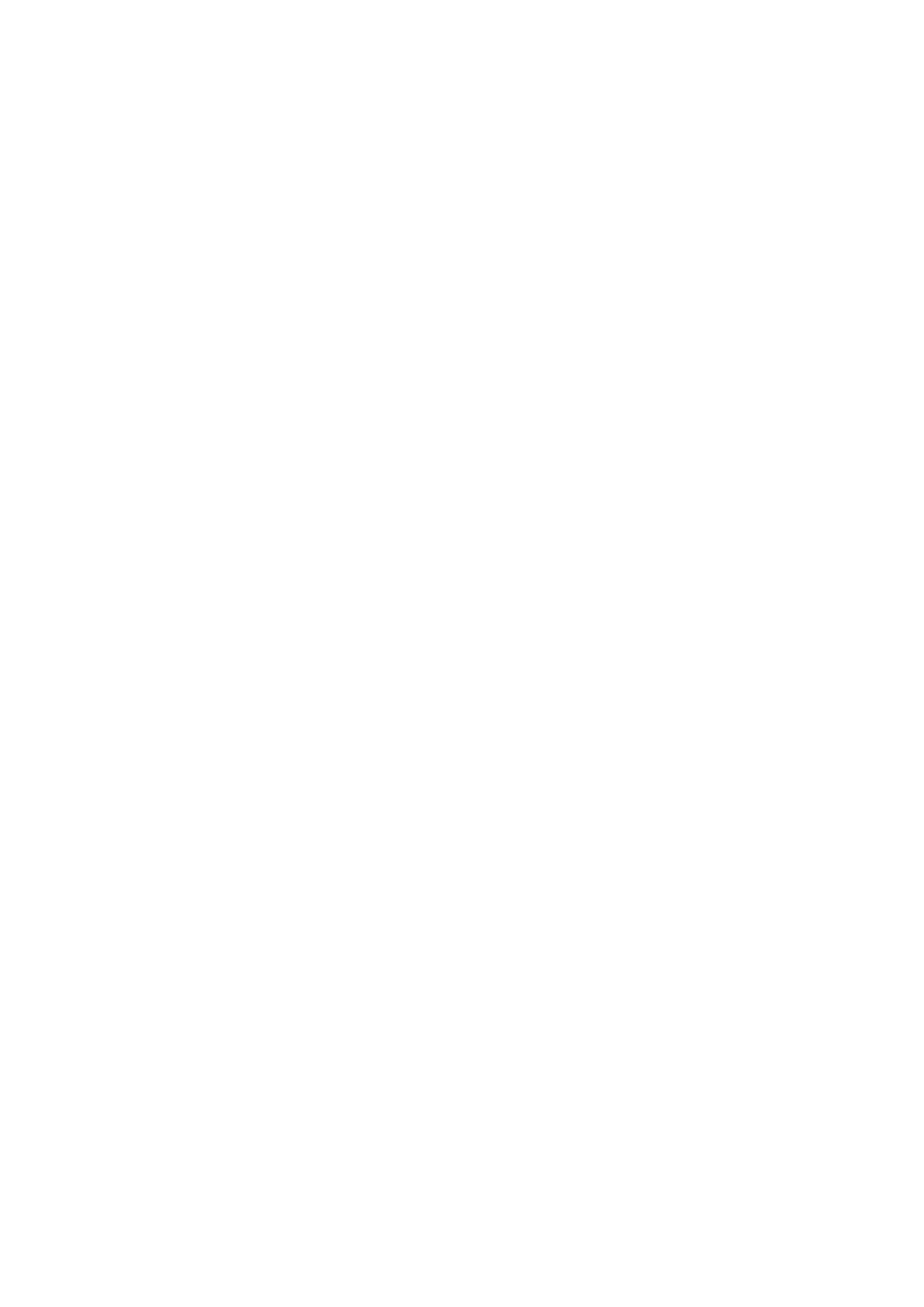## Introduction

Scheduling problems are critical for the industry as they have numerous applications in a broad range of fields. For this reason, tools like OscaR have been developed over the years. There are multiple factors playing a role in the success of such tools but we will concentrate on two of them: performance and usability. The former is required for the tool to achieve its goal, that is solving hard problems in an acceptable time. The latter, while not actually needed from a functional point of view, is essential for the tool to be used by many. It is important for people to be able to use the tool efficiently, with as low a learning curve as possible.

Other tools have been developed already to solve scheduling problems like ILOG Scheduling OPL and Comet, but they are quite complicated to use. They require to be well-versed in programming and algorithmics, as well as having a very good understanding of the problem to be modeled.

The OPL tool is primarily aimed at modeling optimization problems, and while scheduling is completely possible, a proper DSL for this specific class of optimization problems is lacking. The user is then required to manipulate problem variables directly, making it difficult for newcomers, and hindering the readability of the finished models.

In the case of Comet, the approach is a bit better due to specific modeling classes regarding scheduling. However, one still need to be familiar with the algorithmic aspects of the problem, and the models are not much more readable either. In other words, getting one's hands dirty is required to use both of these tools. Improvements have been done recently for Comet though, as the AEON system aims for high-level modeling of scheduling problems, as presented in Jean-Noël Monette's thesis. [1]

The modeling functions of those two tools are, however, limited in their readability and user-friendliness by the languages they are respectively written into. OscaR being written in Scala, we have access to all the features that makes Scala a very commonly used language in DSL development. Scala notably has parenthesis omission, implicit type conversion and multiple traits mixing features that greatly improve DSL readability and usability. Those features will be introduced later for people unfamiliar with Scala.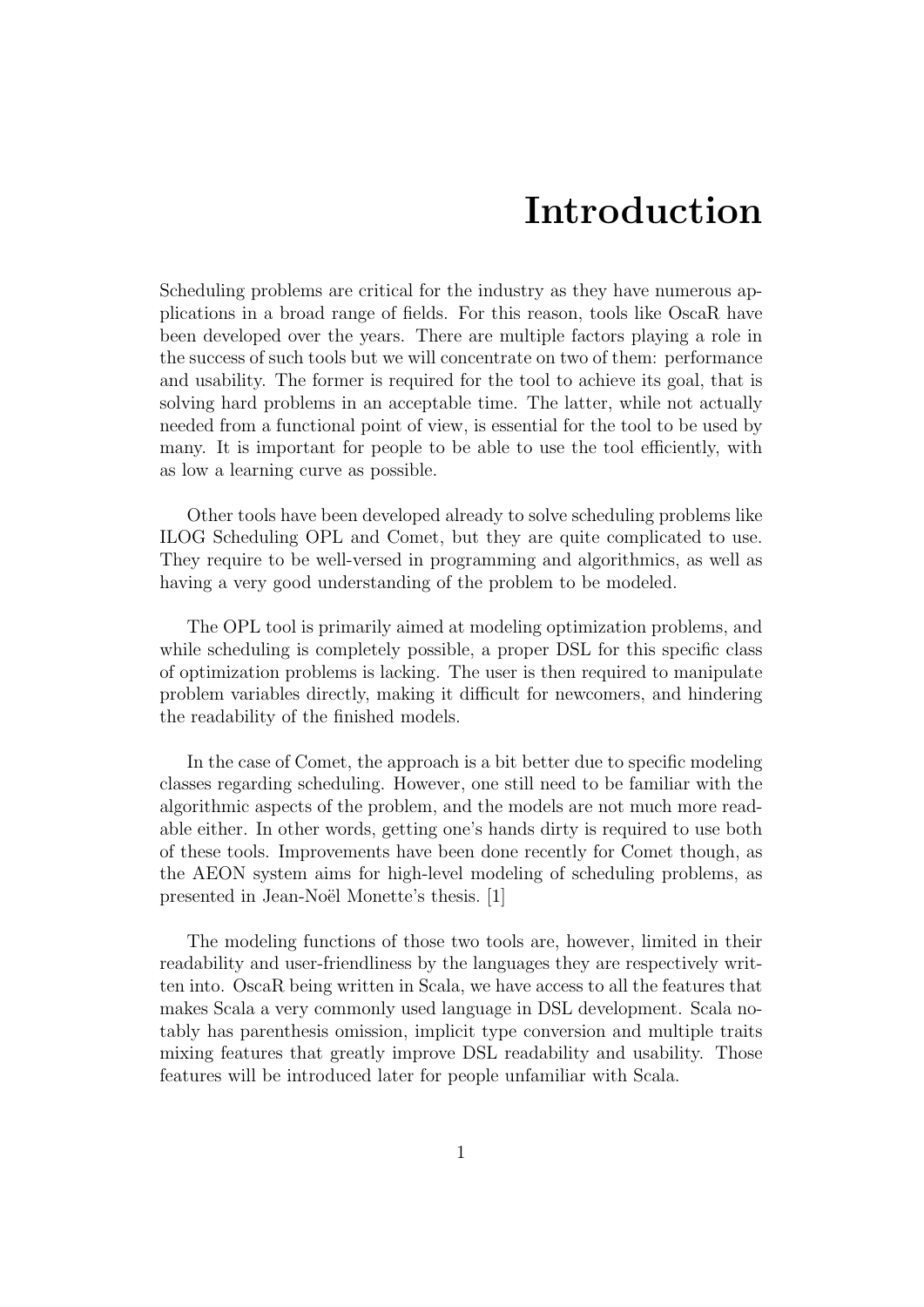#### CONTENTS 2

In this thesis we aim to tackle two of the aforementioned important aspects of modeling tools, that is usability and performance. We will present our contributions to OscaR regarding those two factors in the following pages.

Considering the usability aspect, we aim to improve OscaR by developing a domain-specific language designed for modeling scheduling problems easily and in a nice readable language. We would like our DSL to require as little programming knowledge as possible. We also wanted our design to be very friendly to additions, so developing new features for the DSL should be easy.

On the performance aspect, we will tackle the implementation of a specific filtering algorithm aiming to improve performances in solving problems using discrete cumulative resources.

To achieve our goals on the usability front, we first start by reviewing popular classes of problems, well established in the scheduling community, to see what features are required and what is often used. Then we choose a subset of those features to implement. We describe our DSL architecture, what constraints can be used and how we implemented them. As for the performance front, we start from the paper of Petr Vilim regarding Timetable Edge Finding Filtering Algorithm for Discrete Cumulative Resources [2] and port it to Scala and into OscaR.

The remainder of this document is structured in two parts. The first part will tackle the usability front and describe our scheduling DSL, while the second part will present our solution on the performance front, that is the filtering algorithm we implemented in order to improve OscaR performances on specific ranges of problems. Those two parts will provide the required background materials for their respective content as well as reporting in more details about related works, before delving into our solution.

The interested reader may find the source code of our solution in the memScheduling-dev branch of the OscaR - memScheduling fork of OscaR, hosted on Bitbucket at https://bitbucket.org/malorne/oscar-memscheduling.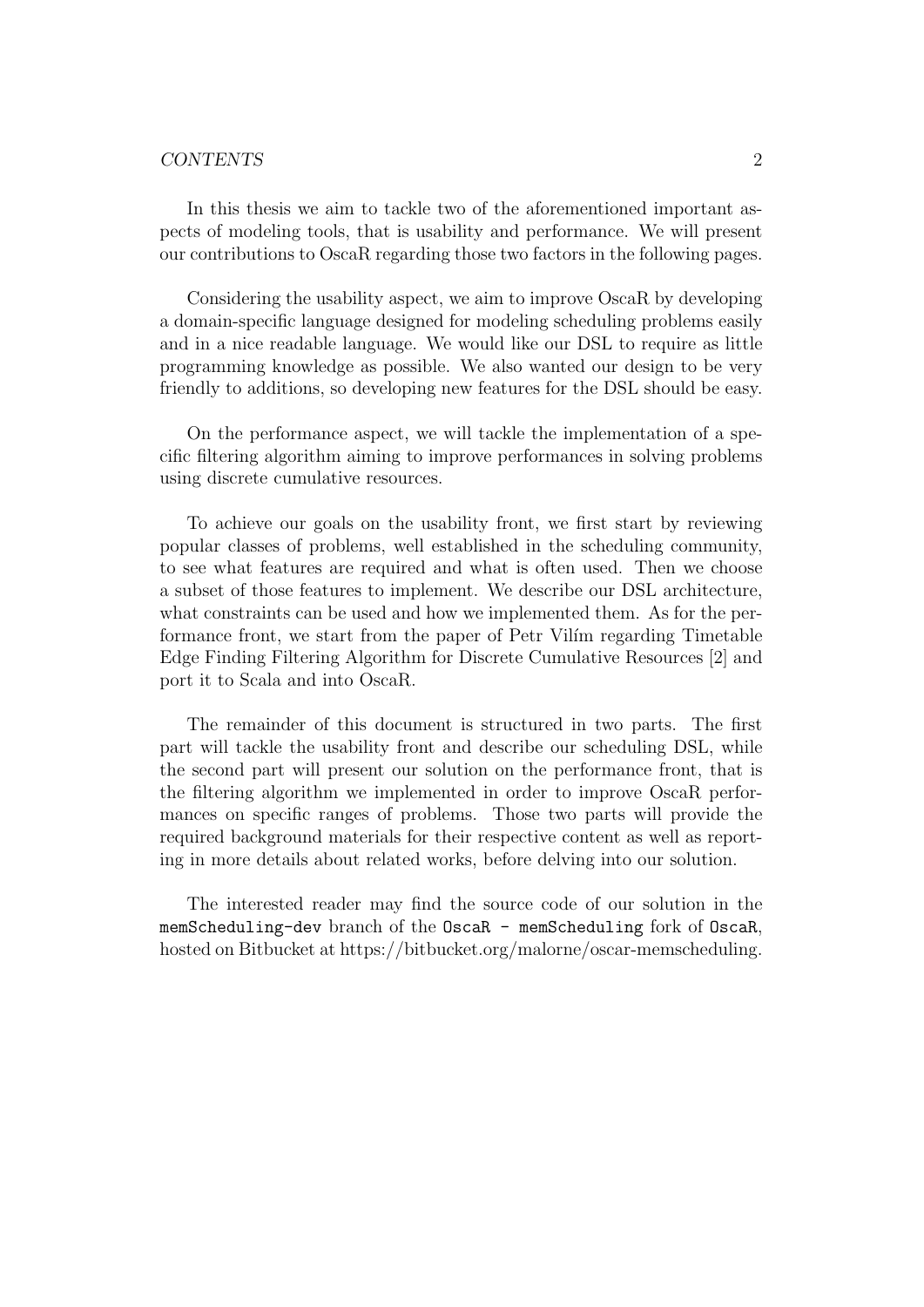# Part I

# Modeling Scheduling Problems in OscaR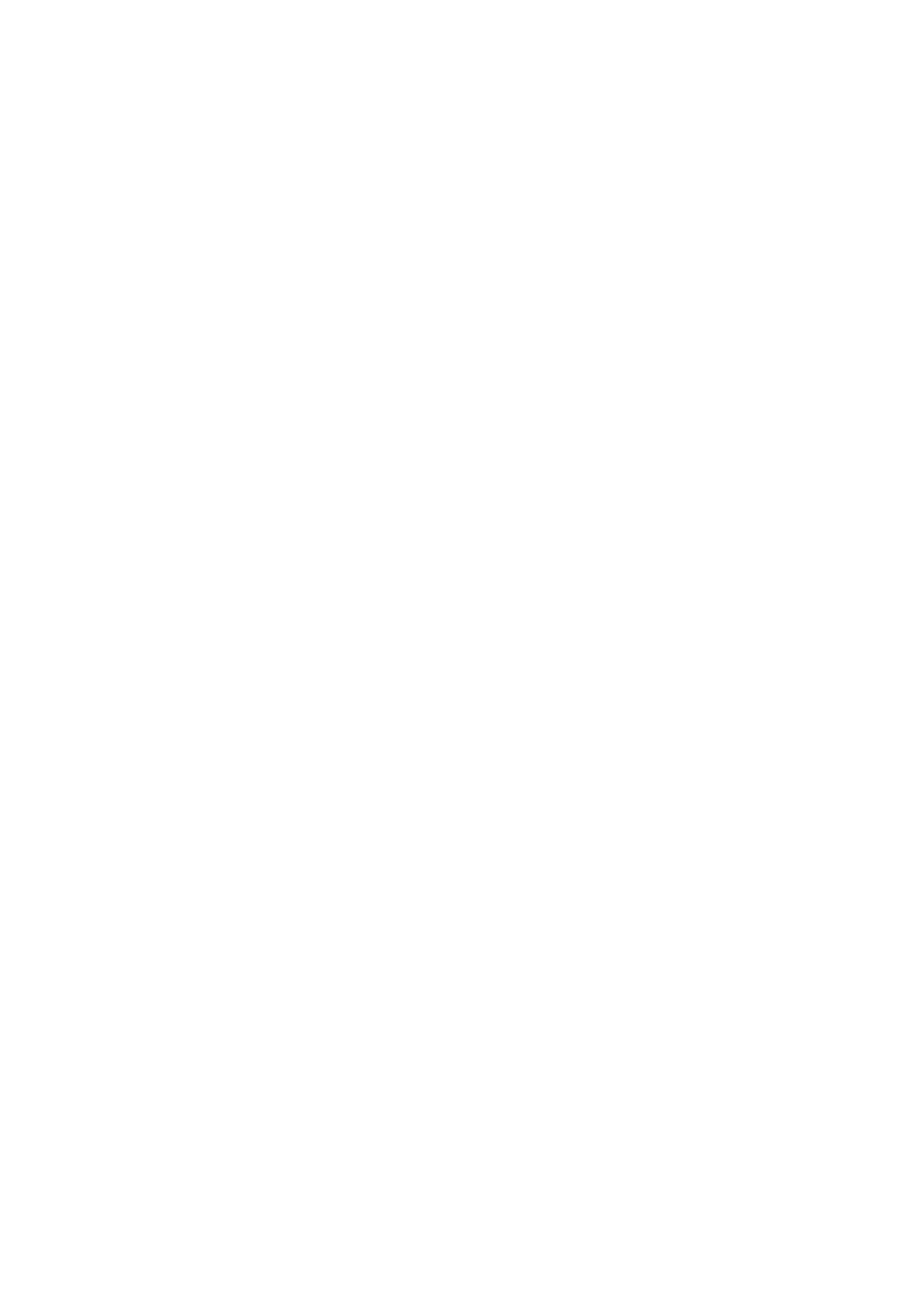## CHAPTER<sub>1</sub> Background Material

For people unfamiliar with Scala, we provide explanations on particular features of the language which are not standard in other programming languages. We have built our DSL around those features so it is critical to know them in order to understand the details of our implementations.

### 1.1 Implicits

Scala allows functions and function parameters to be defined as implicit.

For implicit function parameters, the user can call the function without providing a value for the implicit parameter. This is similar to default function parameters, but the value is provided by the implicit value at the call site. For example, consider the following function:

```
def function(implicit i: Int) = println(i)
```
The function can be called without actually giving the i as an argument if there is an implicit Int in scope at the call site, for example:

```
implicit val i = 1function()
```
Implicit parameter resolution is done with respect to the parameter type, so the following is valid:

```
implicit val i = 1implicit val j = "2"function()
```
Because j is a String, it doesn't comply with the implicit parameter type which is an Int. However, the following is not valid:

```
implicit val i = 1
implicit val j = 2function()
```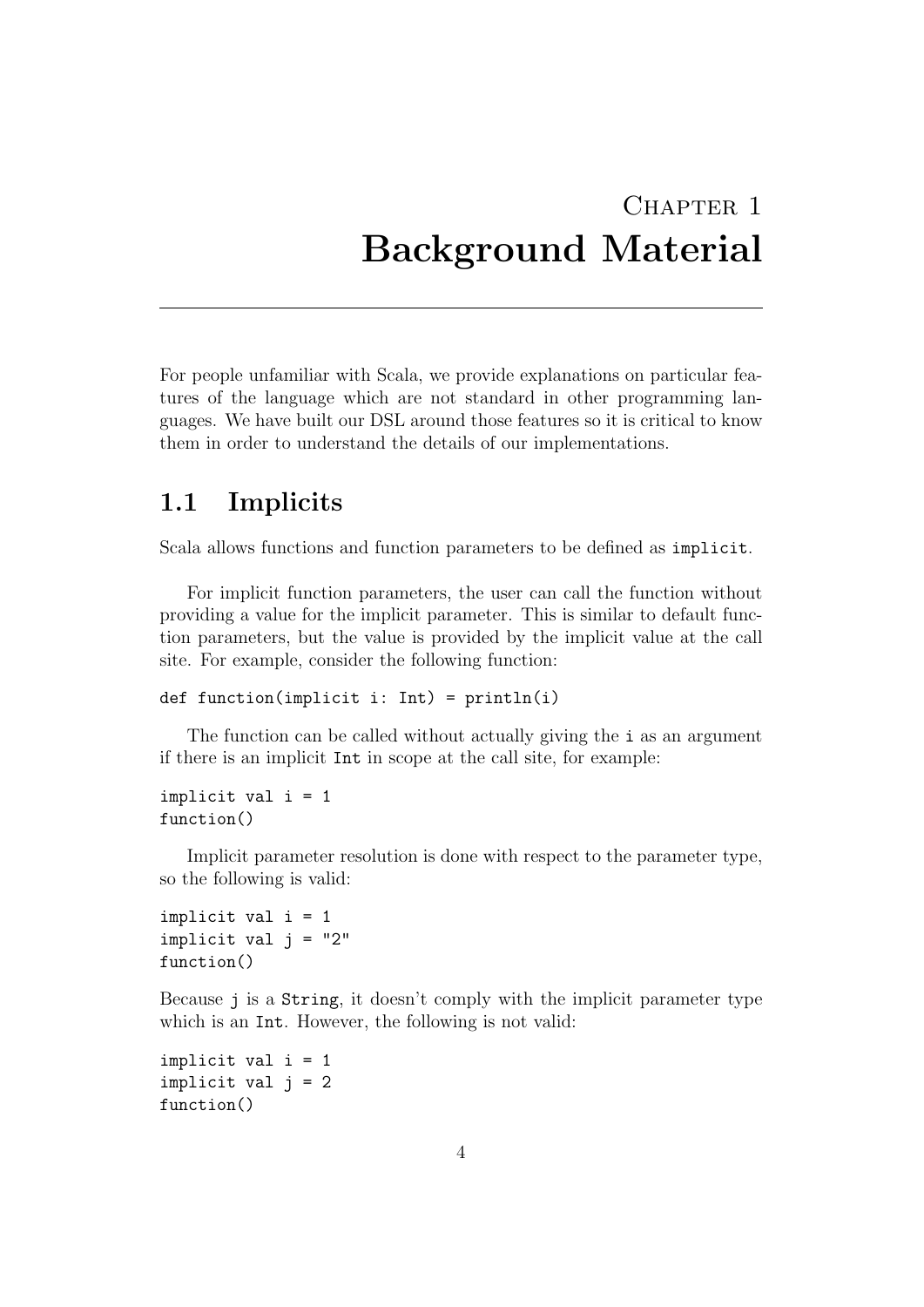Because the compiler sees two implicit values that can be used as implicit parameter to the function call, it cannot decide between the two and will produce an error. We use implicit parameters a lot in our DSL, so we need to be careful to have only one implicit parameter of the given type at the call site.

For implicit functions, they are used to implicitly convert object between types or add functions to existing types. For example, consider the following class:

```
class BoxedInt(i: Int)
```
One can have instances of the Int type automatically converted into a BoxedInt by defining the following implicit function:

```
implicit autoBoxInt(i: Int) = new BoxedInt(i)
```
One can then write:

val b: BoxedInt = 1

And the implicit function will be used to provide the conversion from Int to BoxedInt. We use this a lot in our DSL to help the user converting types. Thanks to functions like this one, an input of type A can be used in a function requiring a type B provided there is an implicit conversion from A to B. This renders the code cleaner and more readable by avoiding explicit conversion functions.

One can also directly define the class itself as implicit to get the same result without having to define a specific conversion function. This can even be used to add functions on existing types by defining new functions on the implicit class:

```
implicit class BoxedInt(i: Int) {
 def printThis = printIn("This integer is " + i)}
```
One can then write:

```
1.printThis
```
And the implicit conversion from Int to BoxedInt will be used to provide the printThis function. We also use this in some features of our DSL.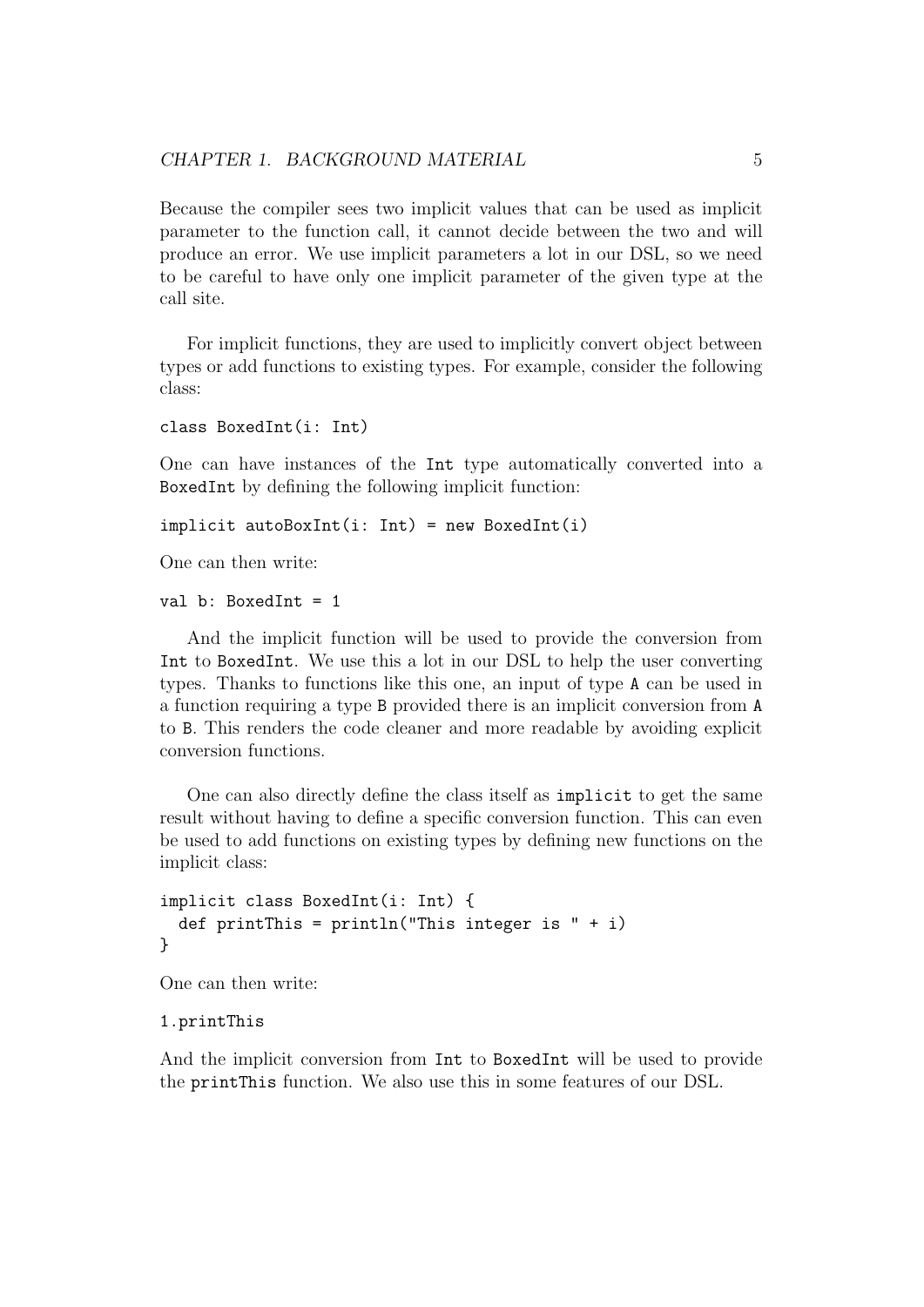### 1.2 Parenthesis Omission

Scala allows users to omit parenthesis in function calls under certain conditions. For example, consider the following class:

```
class A {
  def printThis(i: Int) = printIn(i)}
```
Providing variable a is an object of type A, one can write:

```
a printThis 3
```
And it will be equivalent to:

```
a.printThis(3)
```
But a lot more readable. One can also chain function calls, so considering function  $f(i: Int)$  of object b returns another object on which one can call  $g(j: Int)$ , the following is valid:

b f 1 g 2

We use this a lot in our DSL to build constraints that looks like actual sentences. For example we have a requirement function that reads:

```
activity needs 3 ofResource r
```
There are restrictions however. This can only be used with functions having one and only one parameter, and the function needs to be called on an object. For example one cannot write:

```
def printThis(i: Int) = println(i)
printThis 3
```
But it is valid to write this printThis 3, because the printThis function is then called on object this.

We had to design our functions around these limitations and it wasn't easy in some cases. Other limitations exist but are more case-specific so we will discuss them at the time they arise.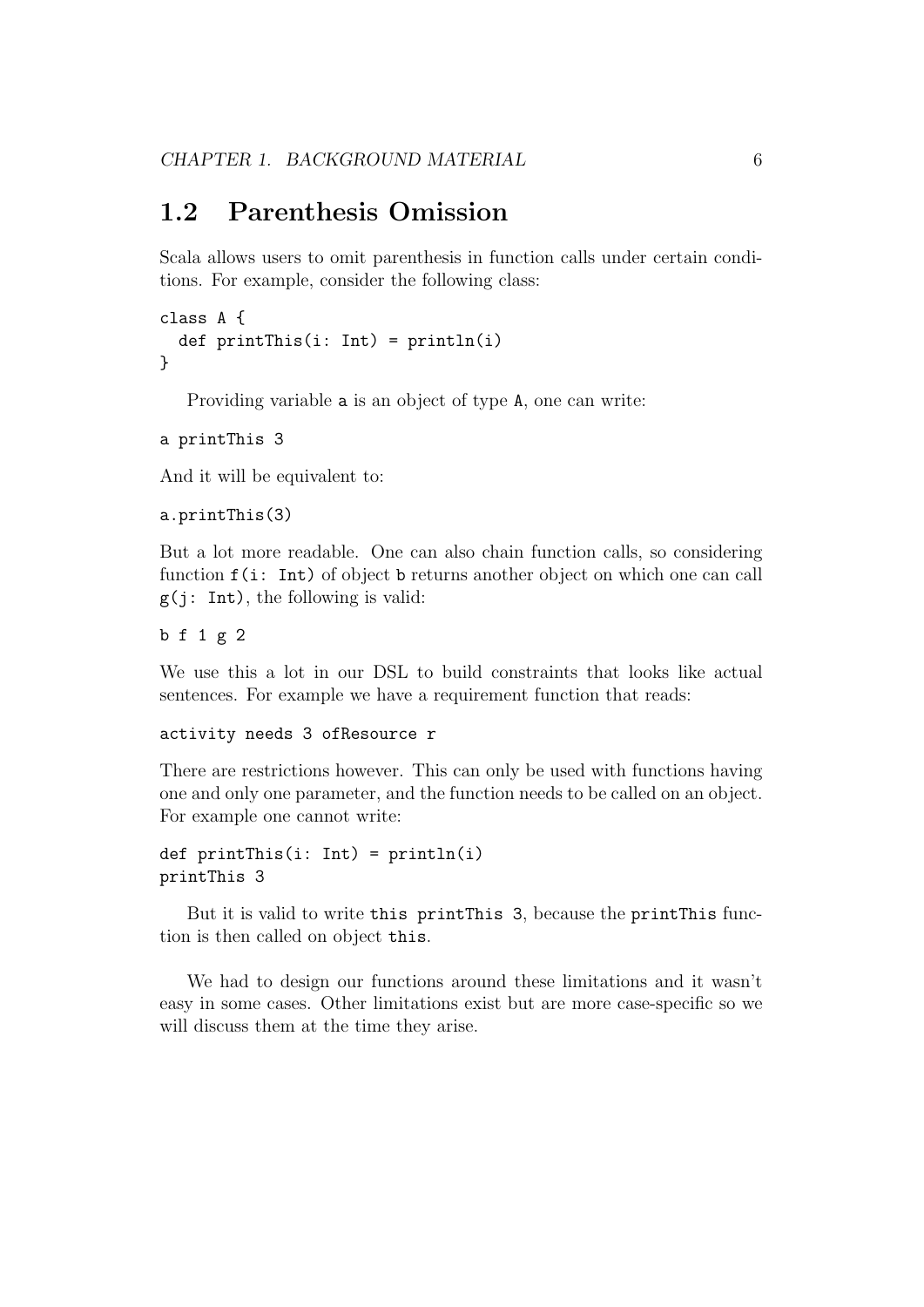### 1.3 Traits

Scala has a very powerful feature called Traits. A Trait is like a Java interface, but it allows functions to be implemented. Traits can also be mixed with existing classes to add support for those interfaces to the class. Consider the following simple traits:

```
trait A {
  def a(i: Int) = println("a " + i)}
trait B {
  def b(i: Int) = println("b" + i)}
```
Considering a C class with no methods, one can mix it with one or more traits to gain their features. For example one can write:

```
val c = new C with A with B
```
Because c is an instance of class C mixed with both traits, functions a and b can be called on it. The following calls are valid:

c a 1 c b 2

The c variable is actually of type C with A with B instead of simply being an instance of class C, which is why it has methods a and b even though they don't exist in class C.

One can even design a trait extending another trait, which can then override the functions of its super trait. It can be useful to modify the current behavior of an object with respect to a special case handled by the new trait.

Actually, traits are like plugins, and they are very powerful in that regard. We designed nearly all our DSL using such traits, so one can enable or disable any feature by mixing or unmixing any trait. This also creates a very extension-friendly environment because it is very easy to create a new trait and mix it with the others to get a new feature.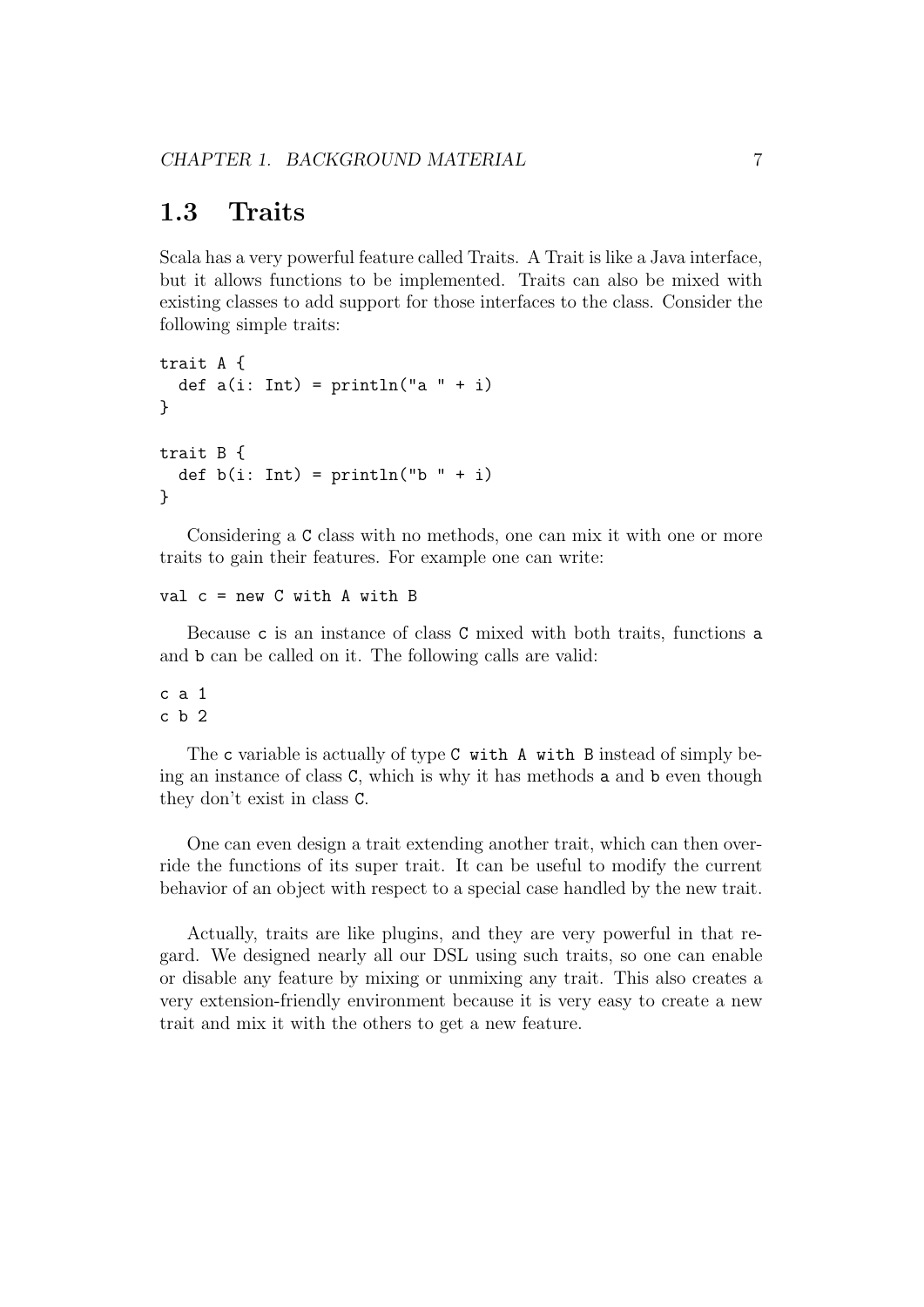### 1.4 Companion Objects

In Scala, companion objects are often used to build custom creation statements. For example, considering the following class:

```
class A(size: Int)
```
If the user wants to create a new instance of class A of size 3, he has to write:

new  $A(3)$ 

There is no way of giving informations on the meaning of the class parameter, other than giving it a nice descriptive name. Still, the parameter name is lost when reading the final code. If a reader doesn't know about class A, there is no way for him to infer that the parameter is the size from the code alone. However, by defining a creation function on the companion object of class A, like this:

```
object A {
  def of Size(size: Int) = new A(size)}
```
The user can then create an instance of A by writing:

```
A ofSize 3
```
Which is a lot more expressive. One can then execute any interesting code in a companion object creation function, including mixing traits. One could return an A mixed with another trait without requiring the user to explicitly write the trait mixing, for example. We use this feature when creating activities in our DSL.

A special apply function can also be defined in Companion Objects. The user can then call the companion object itself like a function. For example, consider the following companion object:

```
object B {
  def apply(i: Int) = new A(i)}
```
The user can simply write B(3) and this will actually call the apply method of B. This is very useful when designing short creation statements, as well as hiding the new keyword.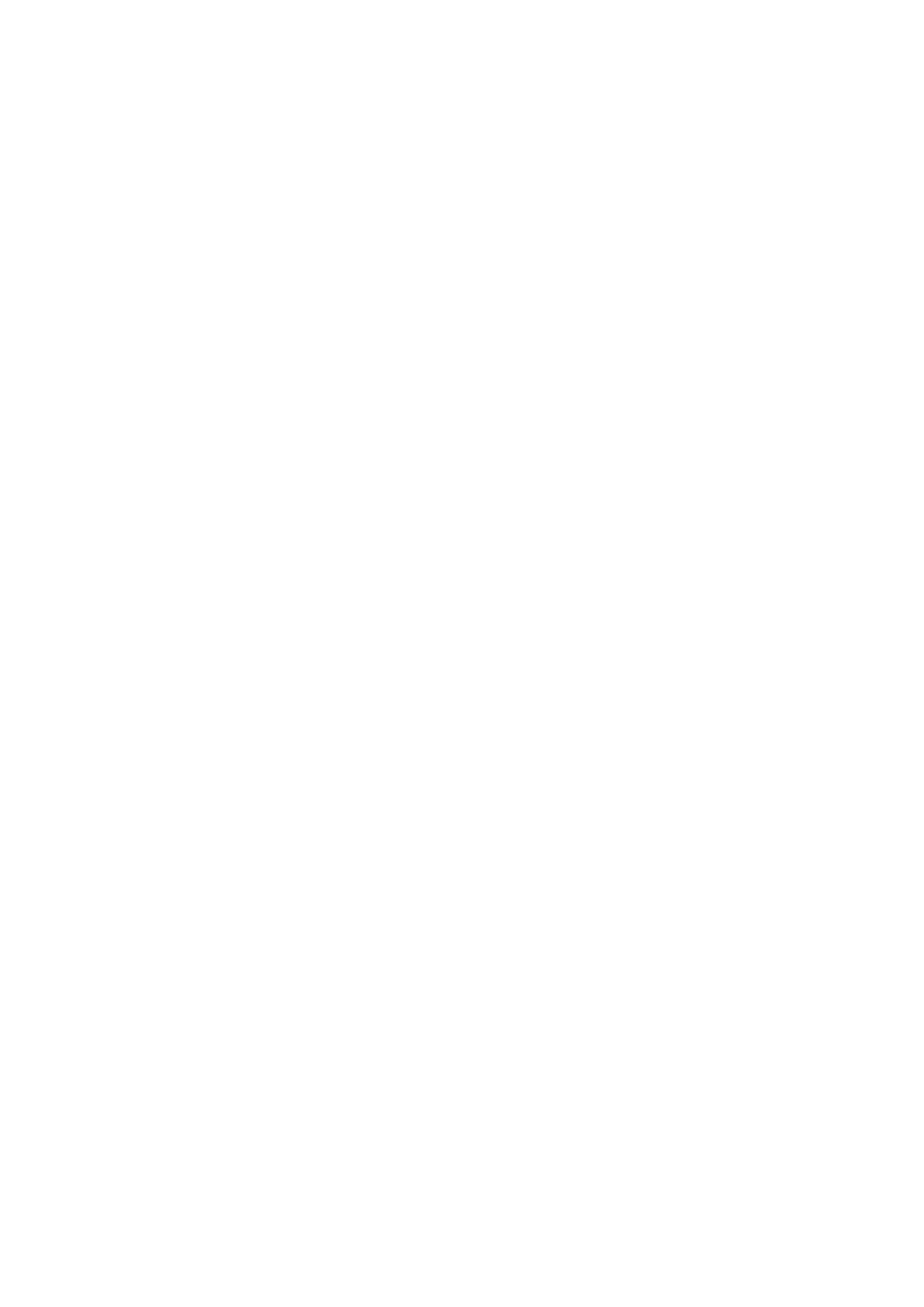## CHAPTER<sub>2</sub> Related Works

Work on scheduling problems modeling is not something new, as it has already been done by IBM with ILOG Scheduling OPL and Dynadec with Comet. However, those systems are not really easy to use, and require to be well-versed in computer programming and algorithmics in general. They are not really intuitive and one have to know those systems capabilities pretty well in order to find what functions to use to post the right constraints.

As an example, we will look at the code used to model a Job Shop Scheduling Problem in both languages. The Job Shop problem involves a series of tasks, grouped as jobs, that are to be processed on a set of machines. Tasks within a job are to be processed in a given order, and the machines can only process one task at a time. The goal of the problem is to minimize the makespan, that is the end of the latest task.

Here is the OPL code used to model a Job Shop Scheduling Problem, as described in the IBM Online Informations Center [3]:

```
using CP;
int nbJobs = ...; // Input from file
int nbMchs = \dots; // Input from file
range Jobs = 0..nbJobs-1;
range Mchs = 0 \dots nbMchs-1;
// Mchs is used both to index machines and operation position in job
tuple Operation {
   int mch; // Machine
   int pt; // Processing time
};
Operation Ops[j in Jobs][m in Mchs] = ...; // Input from file
dvar interval itvs[j in Jobs][o in Mchs] size Ops[j][o].pt;
```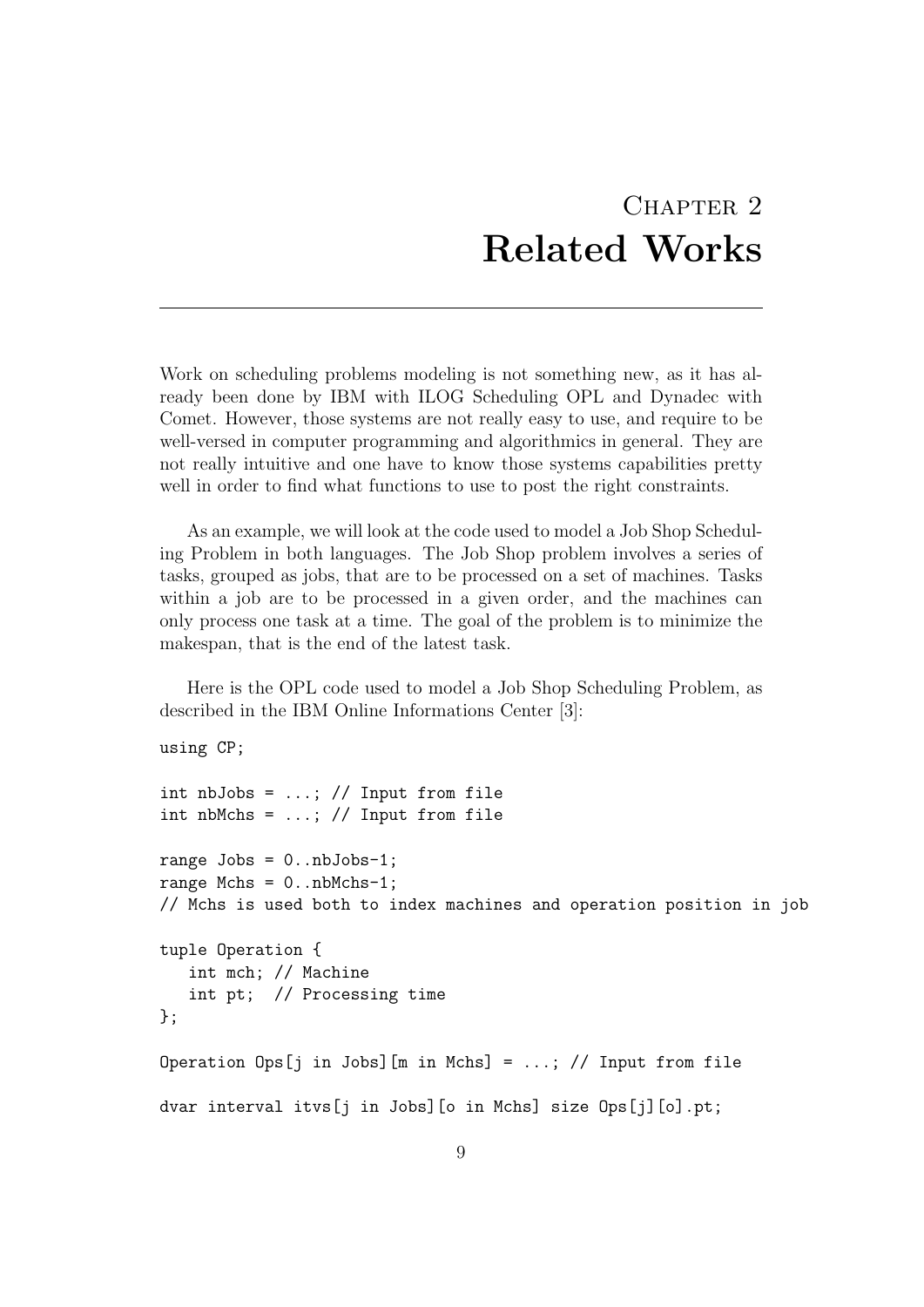```
dvar sequence mchs[m in Mchs] in
          all(j in Jobs, o in Mchs : 0ps[j][o].mch == m) itvs[j][o];
execute {
   cp.param.Workers = 1;
   cp.param.Faillimit = 10000;}
minimize max(j in Jobs) endOf(itvs[j][nbMchs-1]);
subject to {
  forall (m in Mchs)
    noOverlap(mchs[m]);
  forall (j in Jobs, o in 0..nbMchs-2)
    endBeforeStart(itvs[j][o], itvs[j][o+1]);
}
execute {
  for (var j = 0; j \leq n b \text{J} \cdot 1; j++) {
    for (var o = 0; o \le mbMchs-1; o++) {
      write(itvs[j][o].start + " ");}
    writeln("");
  }
}
```
It is very hard to understand what is going on unless one have a very good knowledge of the problem that is modeled and the way OPL works, or at least a strong programming background. The reader should note that the user needs to define an Operation tuple on his own. Because OPL only works on intervals, it has to no actual concept of machines or resources. As such, a noOverlap function is then used to model the behavior of the unary resources. For the precedences constraints, the endBeforeStart function is used. This function name is expressive, but one needs to know all existing similar functions to be able to model a problem, as there is no way for a user to discover them by himself.

Actually, OPL doesn't have a proper scheduling DSL. It is an optimization tool before anything else, and while it is possible to solve scheduling problems using it, it is not really easy to use.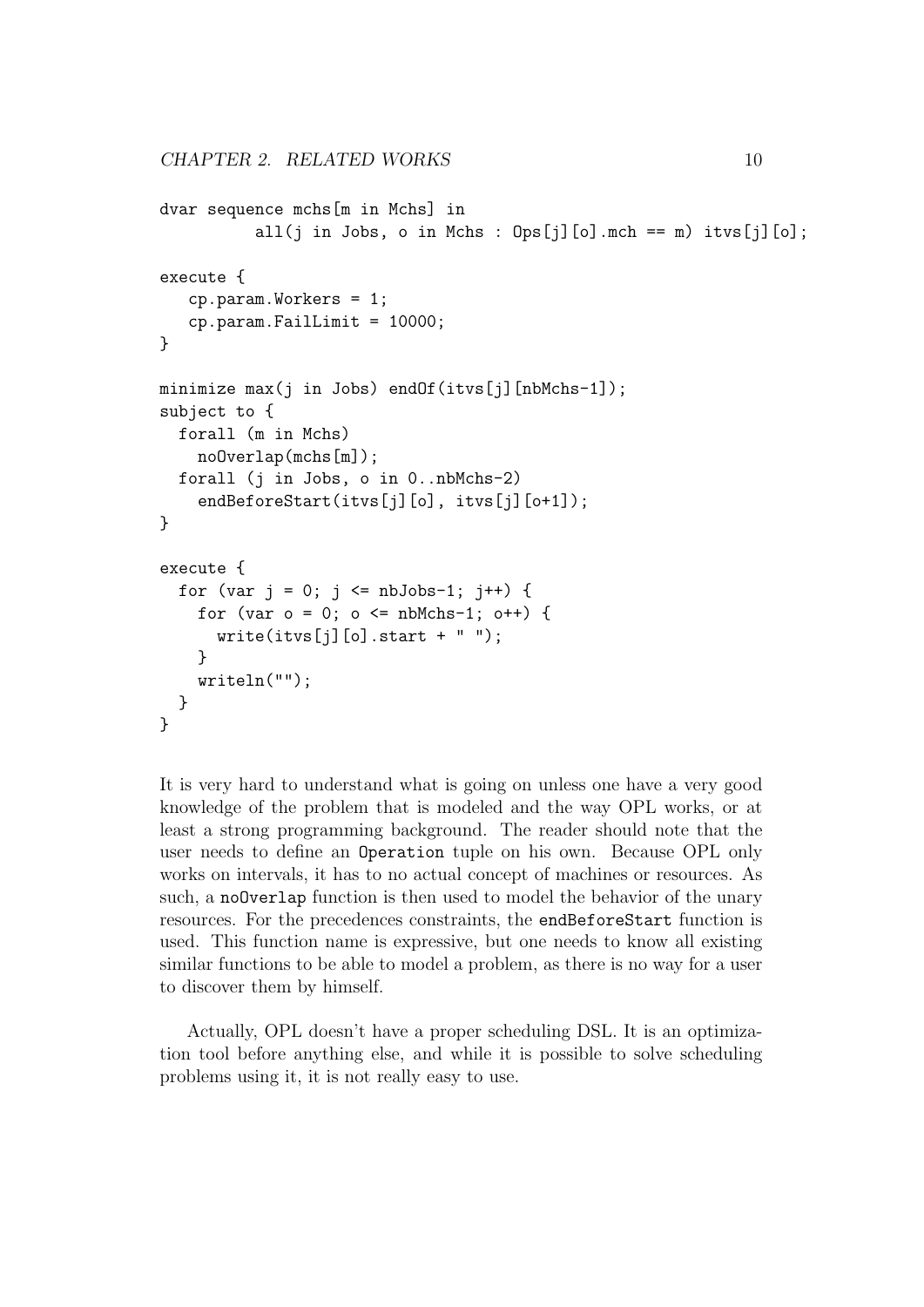Now looking at Comet, here is the code for the same problem, from the Comet manual [4]:

```
import cotfd;
int nbJobs; // read from file
int nbTasks; // read from file
range Jobs = 0..nbJobs-1;range Tasks = 0..nbTasks-1;
range Machines = Tasks;
int nbActivities = nbJobs * nbTasks;
range Activities = 0..nbActivities+1;
int duration[Jobs,Tasks]; // read from file
int machine[Jobs,Tasks]; // read from file
int horizon = sum(j \in j) sum (j in Jobs,t in Tasks) duration [j, t];
Scheduler<CP> cp(horizon);
Activity<CP> a[j in Jobs,t in Tasks](cp,duration[j,t]);
Activity<CP> makespan(cp,0);
UnaryResource<CP> r[Machines](cp);
minimize<cp>
 makespan.start()
subject to {
  forall (j in Jobs, t in Tasks : t != Tasks.getUp())
    a[j,t].precedes(a[j,t+1]);
  forall (j in Jobs)
    a[j,Tasks.getUp()].precedes(makespan);
 forall(j in Jobs, t in Tasks)
    a[i,t].requires(r[machine[j,t]]);
}
using {
  forall(m in Machines) by (r[m].localSlack(),r[m].globalSlack())
    r[m].rank();
 makespan.scheduleEarly();
  cout << "Makespan: " << makespan.start() << endl;
}
```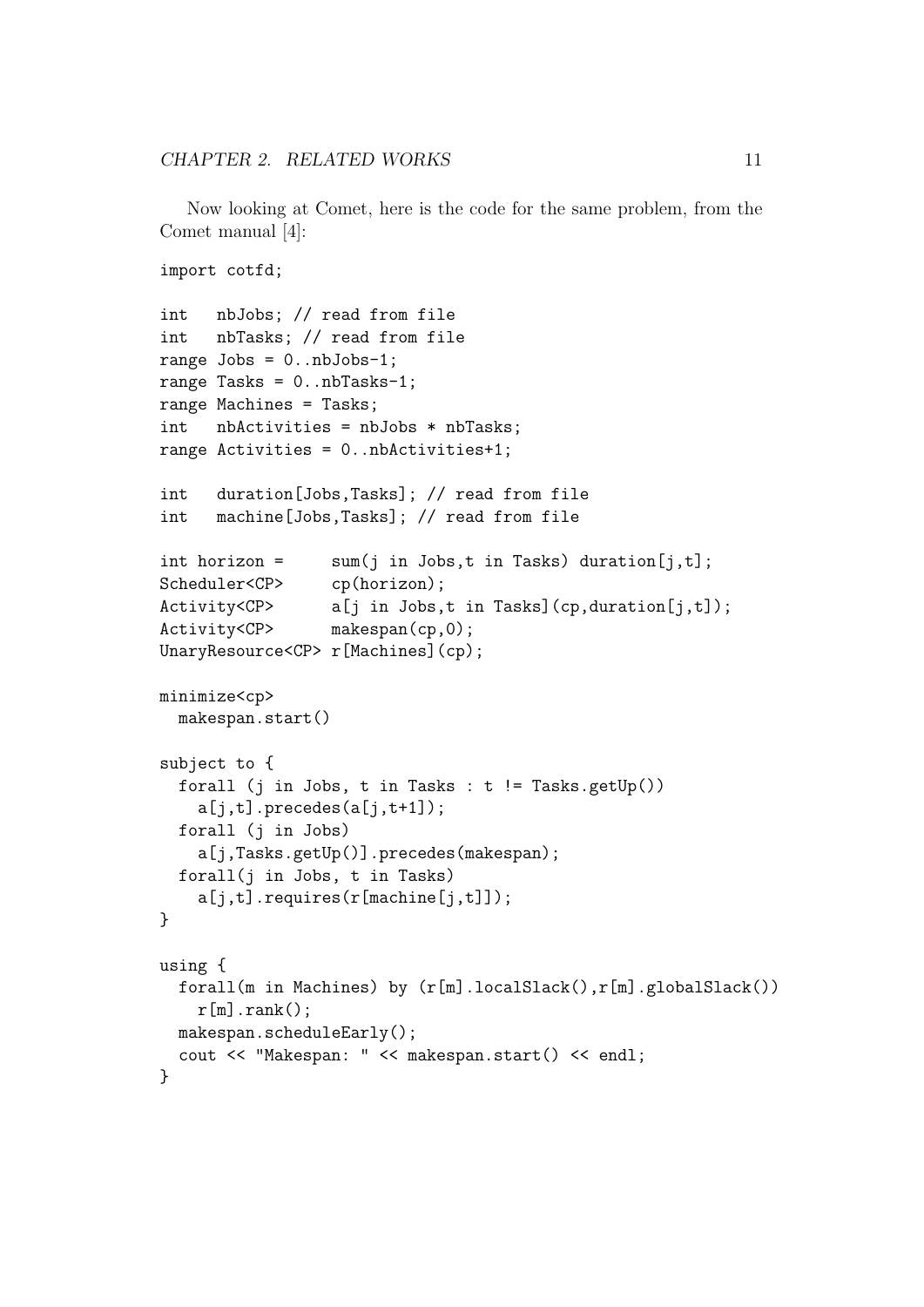This is better than OPL, we can clearly see the concepts of activities and unary resources being actual modeling classes. However, Comet usage is not completely convenient either. As one can see, the user needs to carry the cp variable around a lot. The makespan is not a function of the language, it is modeled as an activity with a duration of 0 which is preceded by every other activity. The constraints are similar to OPL, but we now have a real requires constraint, as we have proper modeling of resources. However, one still need to be well-versed in programming to be able to understand what is going on, due to the extensive use of arrays indexing.

The AEON model is more structured and a bit cleaner, as one can see in this example from Jean-Noël Monette's thesis. [1]:

```
range jobs = 1..nbjobs;
range machines = 0..nbmachines-1;
range tasks = 1..nbjobs*nbmachines;
int proc[tasks];
int mach[tasks];
int job[jobs,machines];
Schedule<Mod> s();
Job<Mod> J[i in jobs](s,IntToString(i);
Machine<Mod> M[i in machines](s,IntToString(i));
Activity<Mod> A[i in tasks](s,proc[i],IntToString(i));
forall(i in tasks)
   A[i].requires(M[mach[i]]);
forall(i in jobs)
   J[i].containsInSequence(all(j in machines)A[job[i,j]]);
s.minimizeObj(makespanOf(s));
GreedyTabuSynthesizer synth();
Solution < Mod \geq ol = synth.solve(s);
sol.printSolution();
```
AEON is much closer to what we want from a DSL than were the other two. However, we can see it still carries the cp variable, although it is called s. This time the concept of makespan directly exists in the system, the user is not required to model it by himself. We can see the jobs are actual objects of the model in AEON, and the precedences constraints between the activities are posted through the containsInSequence function.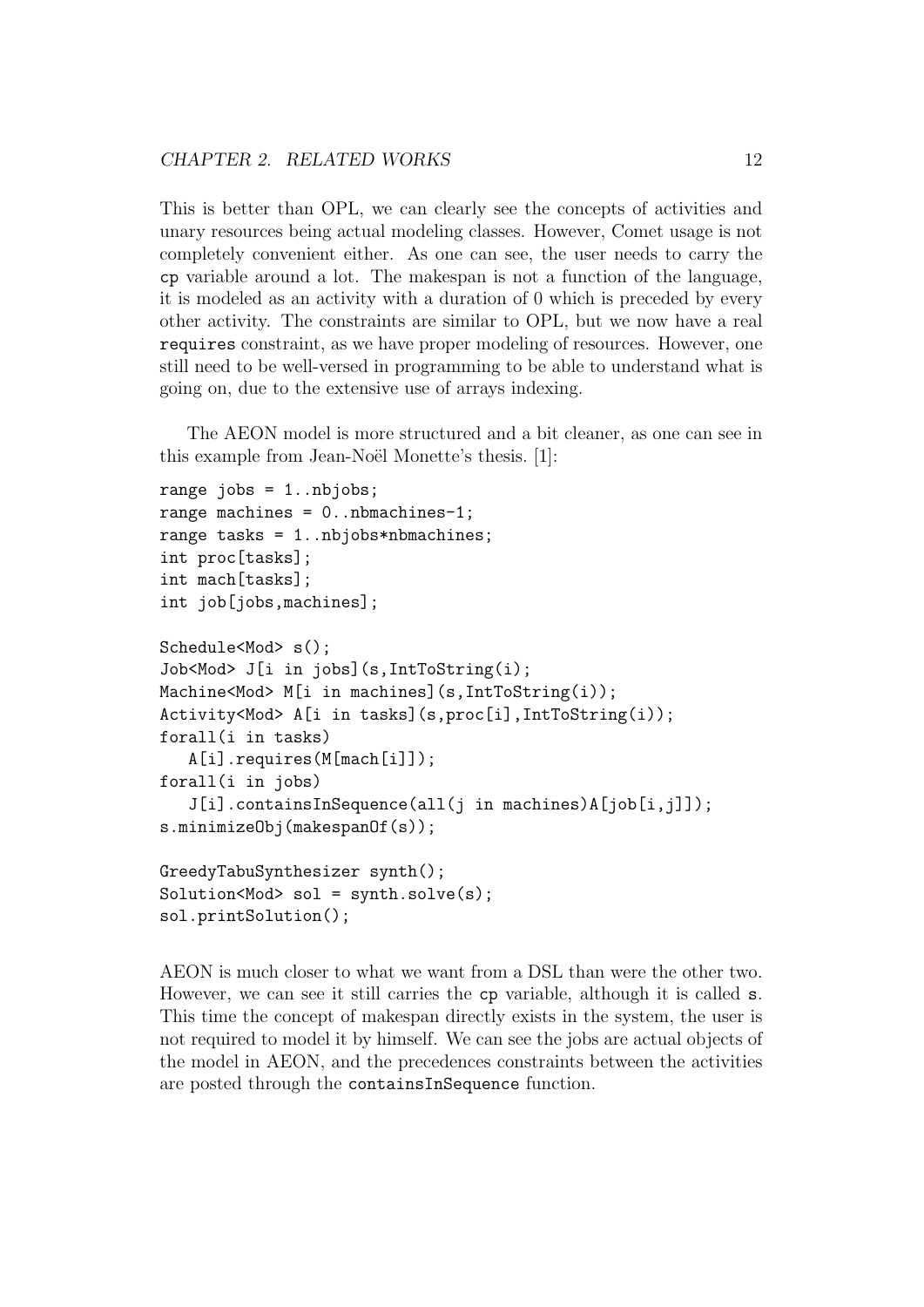#### CHAPTER 2. RELATED WORKS 13

However, this modeling still suffers from flaws inherited from Comet. The extensive use of indexing is one of them, as well as the <Mod> notation, which was  $\langle CP \rangle$  in Comet. Those notations are used to differentiate classes that are part of the modeling, which are the <Mod> and the ones that are part of the solver, which are the <CP> of Comet and are hidden from the perspective of the AEON user. This notation, along with the extensive use of IntToString, hinders the readability of the model, though.

We aim at designing a DSL that will be easier to read and understand, even for people with little knowledge in programming. We would like our models to be clear and readable, allowing a newcomer to understand a scheduling problem by reading one of our model. Current solutions require the user to have a good knowledge of the problem before even attempting to read any modeling code for this problem. They would directly get lost otherwise, unless they are used those systems modeling languages and can get on their feet from there. People with little knowledge in both scheduling and programming have no way of understanding such models.

We want to lower the barrier to entry for scheduling problems modeling, by designing a DSL that is easy to use, clear and produces understandable models even for people with little programming knowledge.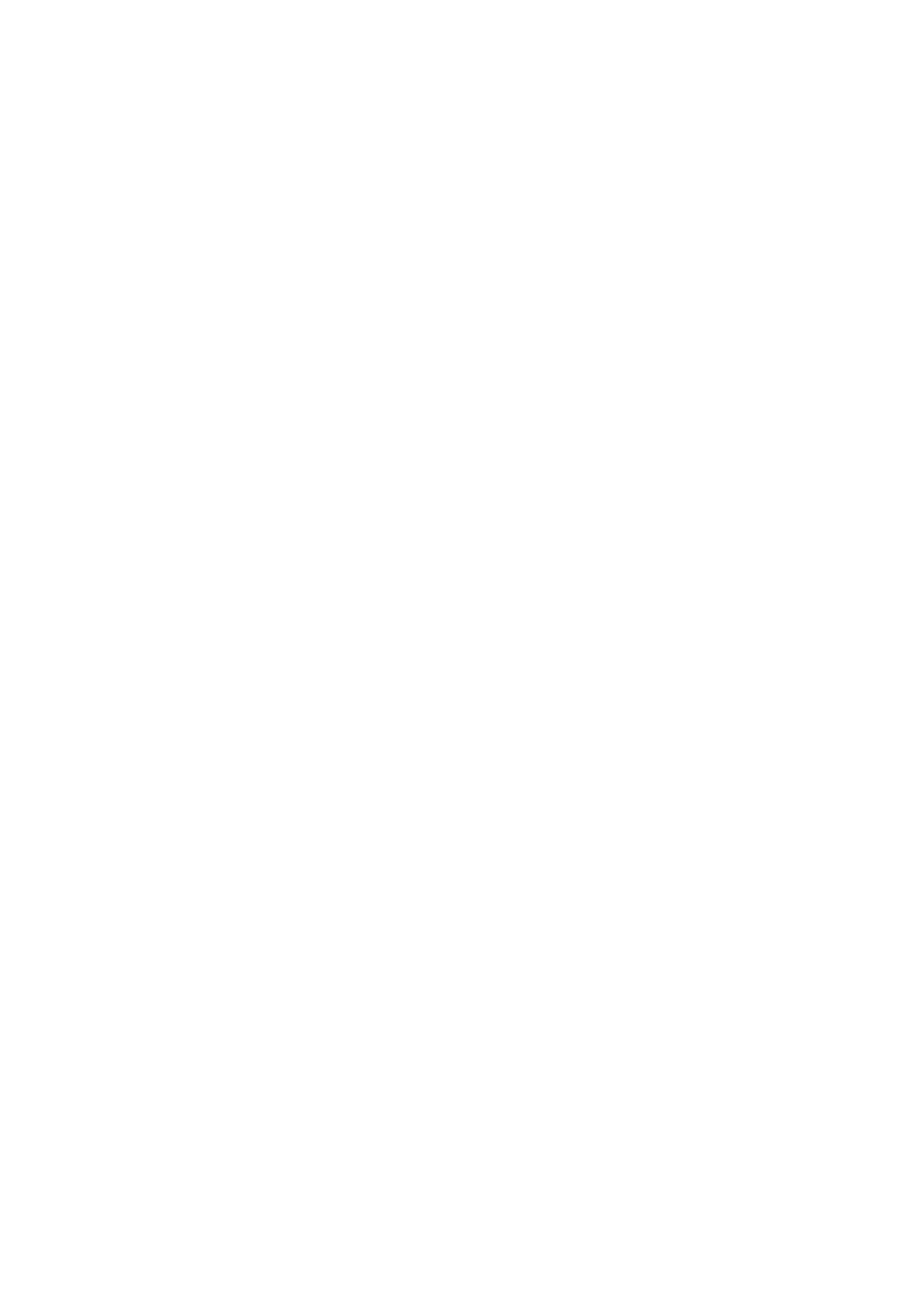## CHAPTER 3 Problem Analysis

The problem we want to tackle can be stated as follow: "How can we model scheduling problems?" Current solutions to that problem already exist as we discussed earlier. However, we want to design our DSL with usability and readability in mind and do better on those fronts than what has already been presented. We want our DSL to be as simple to use as possible while staying expressive enough. By simple we mean easy to understand when a user reads a model designed using it, easy to guess what function one needs from its name in a list of possible functions, and easy to get a hand on without needing to know a lot about Scala or programming in general. When it comes to expressiveness, what we are going to do is review some well known scheduling problems and make a list of required or often used features. We'll then try to implement as much of them as we can. For these problems, we started with the list used by P. Laborie and D. Godard in their paper about Self-Adapting LNS [5] of well established problems in the scheduling community, then we also researched for other interesting scheduling problems.

## 3.1 Review of Scheduling Problems

### 3.1.1 The Job Shop Scheduling Problem

The goal of this problem is to minimize the completion time, also called makespan, of a set of jobs that are to be scheduled on a set of machines. A job is a sequence of tasks, also called activities, each requiring a different machine. The machines are unary resources, which means only one activity can be scheduled on a given machine at any given time. Activities are totally ordered within a given job. [6]

For example, the following figure shows the activities of a Job Shop Scheduling Problem colored by their required machines. The activities on the first visual are grouped by machines, so each activity on the same line is processed on the same machine, while the ones of the second are grouped by jobs.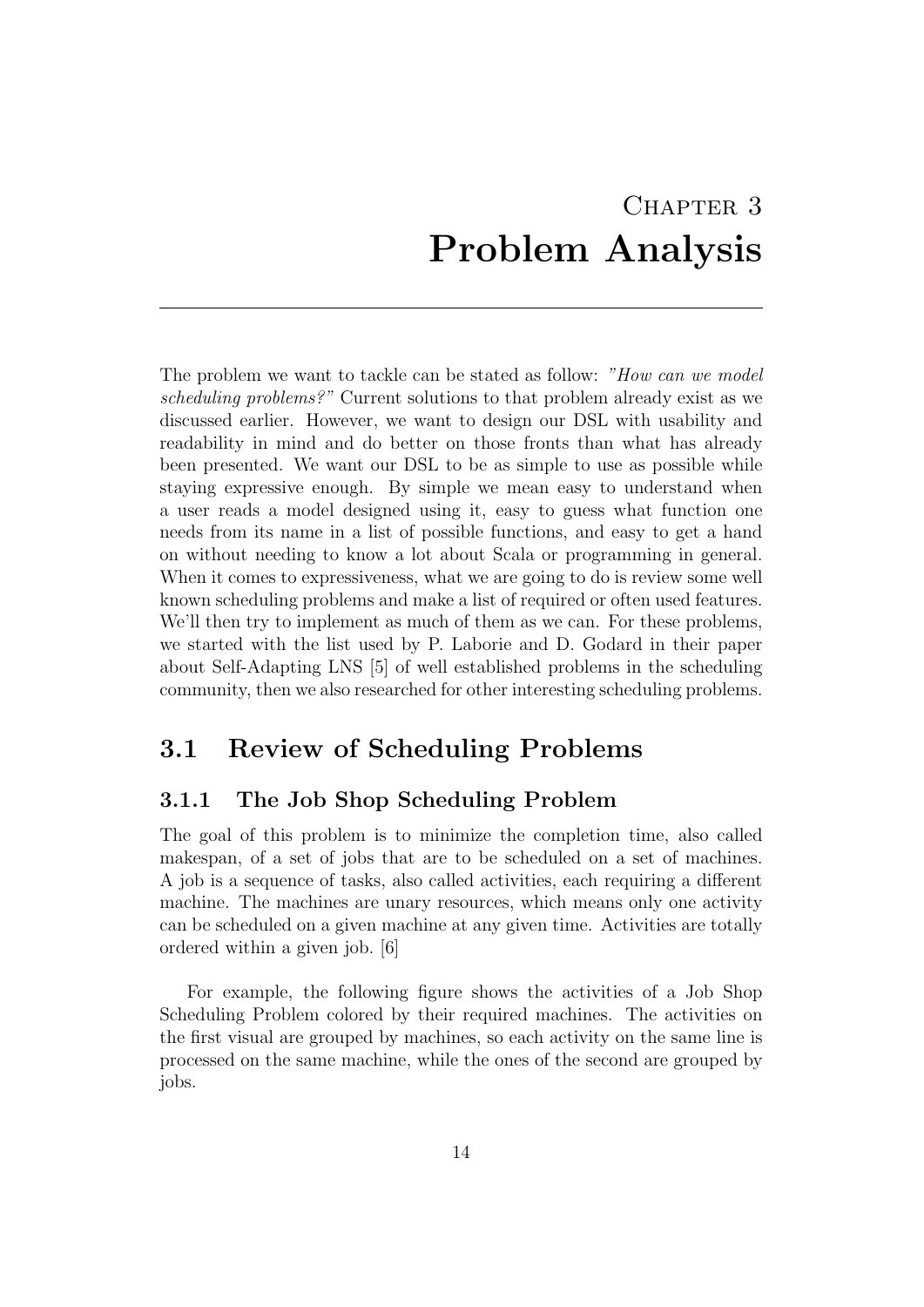

One can see that the third task of the first job cannot be scheduled earlier than it is already, because it needs the purple machine, which is already fully used until then. The fourth one of the first job could be processed earlier with respect to its resources requirements, as the cyan resource is not fully used. However, it is blocked by the third one which must be completed before the next one can start, as both have to comply with the total ordering of the job.

Multiple variants of this problem exist, we describe some of them in the following:

- Multi-Processor Job Shop Machines are cumulative resources instead of unary, which means multiple activities can be scheduled on the same machine at the same time. The number of activities that can be scheduled on a given machine cannot exceed the machine's capacity. [7]
- Preemptive Job Shop Activities are preemptive, which means they can be interrupted at one point during execution, freeing the resource usage, and then resumed later. [8]
- Job Shop with Earliness/Tardiness Each job has a due date, and generates a cost if it finishes earlier or later than its due date. The goal of the problem then becomes minimizing these costs. [9]
- Job Shop with Setup Times In addition to the standard Job-Shop constraints, additional setup times are to be taken into account between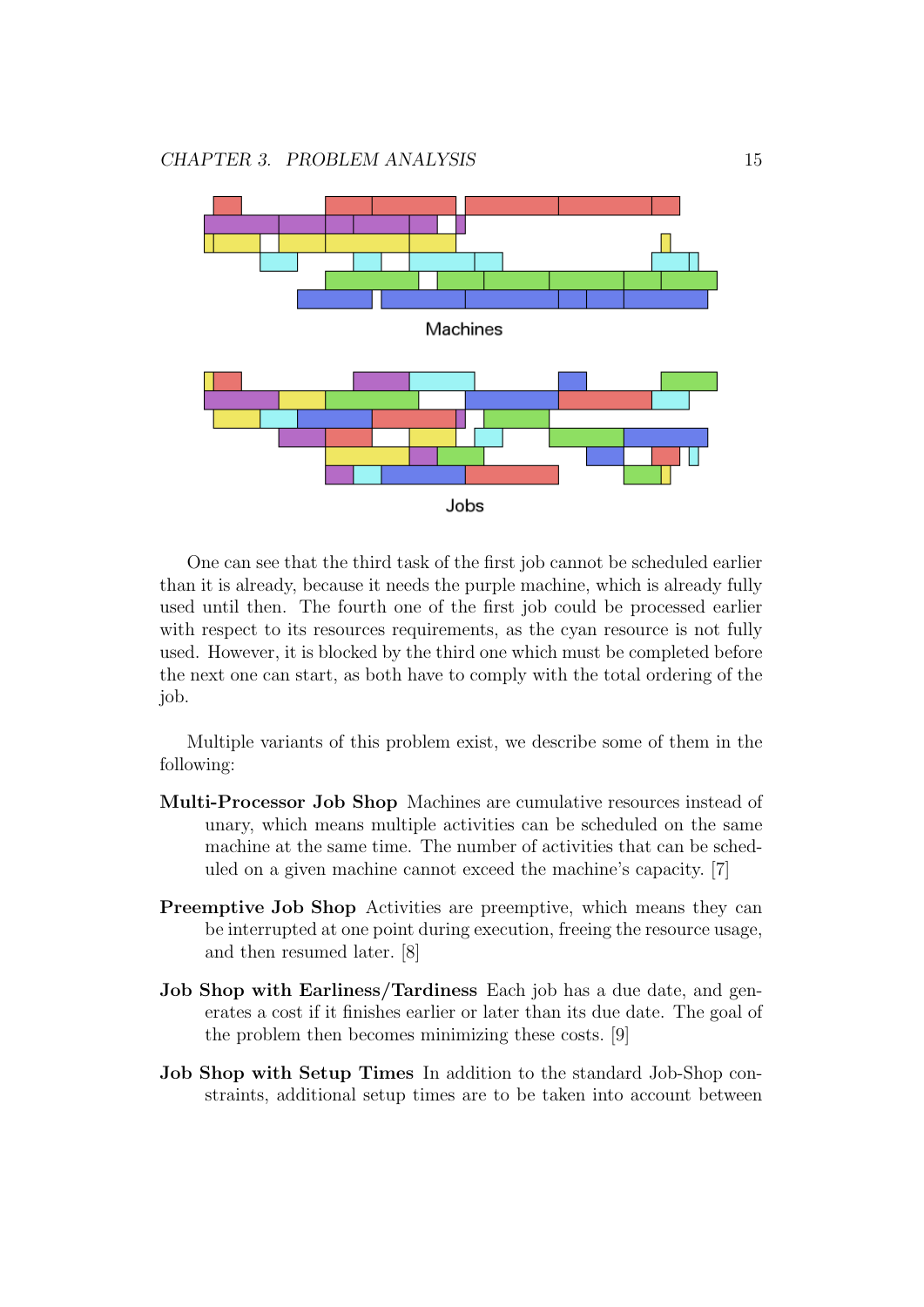some activities when they are consecutively executed on the same resource. When an activity is to be scheduled right after another one on the same machine, there is a time that must elapse between those two activities, this time is the setup time between those activities on that resource. [10]

Considering all those variants, this problem uses the notions of precedences, unary resources requirements, cumulative resources requirements, preemptibility, earliness/tardiness and setup times.

#### 3.1.2 The Flow Shop Scheduling Problem

This problem is itself a kind of variant of the Job Shop problem, in the sense that it has the same design of jobs and machines, but with an additional constraint that fixes the jobs requirements structure. Each jobs must be processed by each machine exactly once and in the same order. This means that every job must first execute on the first machine, then they all need to execute on the second machine and so on. [7]

There also exists multiple variants of this class of problem, like:

- Multi-Processor Flow-Shop Like Multi-Processor Job Shop, multiple jobs can be processed on one machine simultaneously, up to the machine's capacity. [7]
- Re-entrant Flow Shop While every job still retain the same structure, so the same machine requirements ordering, a machine can be required twice by the same job instead of exactly once. [11]
- Flow Shop with Earliness/Tardiness Like Job Shop with Earliness/Tardiness, each job has a due date and the goal of the problem becomes minimizing the costs of finishing the jobs earlier or later. [12]
- Flow Shop with buffers In this variant, there are buffers of fixed size between the required machines. When a job has finished executing on a given machine, it can either be processed on the next required machine if it is available, or be delayed in its respective buffer. This is not a simple relaxation of the standard Flow Shop problem however, as the job will block its current machine if it cannot exit it because the next one is not available and its buffer is already full, blocking the current machine until it can either enter the next machine or its buffer. [13]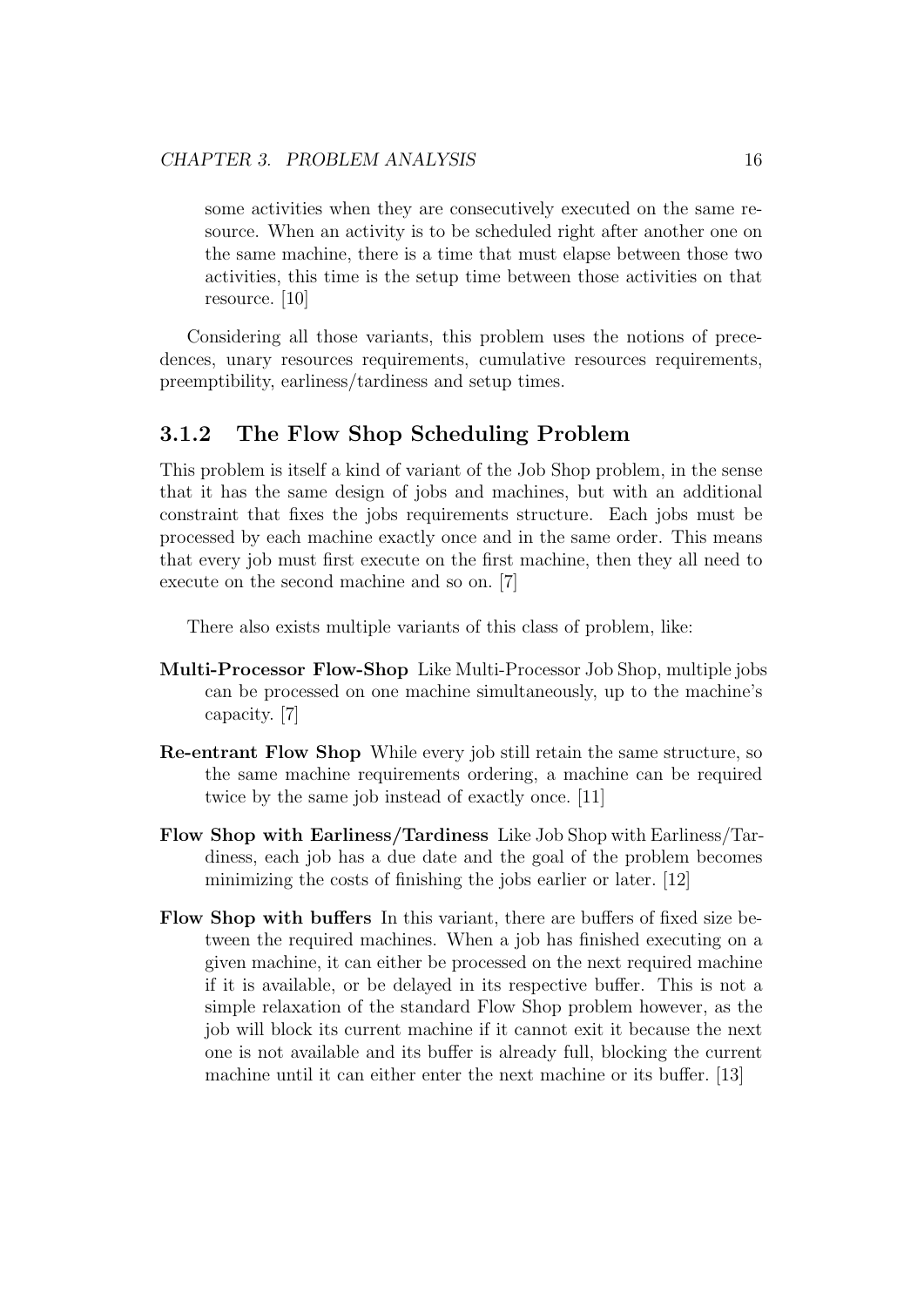Considering all variants of Flow Shop, this problem uses the notions of precedences, unary resources requirements, cumulative resources requirements, earliness/tardiness, and resources buffers.

#### 3.1.3 The Open Shop Scheduling Problem

This problem is similar to the Job Shop Scheduling Problem, but has a different signification of the job concept. In the standard Job-Shop the activities are totally ordered within a given job. In the Open-Shop there is no precedence constraints within activities of a given job. However, at most one machine can process activities of a given job at any given time, which means at most one activity inside a given job can be scheduled at any given time. [14] This problem uses the notions of unary resources and a way to enforce the "one activity per job at a time" constraint, although this can also be modeled using unary resources.

### 3.1.4 Resource Constrained Project Scheduling Problem (RCPSP)

The goal of this problem is to minimize the completion time of a set of activities that have fixed resources requirements and are linked by precedences relations. The resources can be renewable or non-renewable. A resource is non-renewable when processing an activity on it does not return the resource capacity used by the activity after it has finished processing it. The resource capacity is consumed up to a certain level by the activity and not refunded. For example, consider taking two units of supplies from a stock of supplies. Unlike the Job Shop Scheduling Problem, precedences constraints are not linked to the concept of job and an activity can be preceded by multiple others or have multiple successors. Because of this and cumulative resources, overlap can occur between activities requiring the same resource, provided the sum of their requirements does not exceed the resource capacity. [15]

For example, the figure on the next page shows the activities of a RCPSP as well as the capacity usage of each resource. We colored the activities with respect to their required resource.

One can see the first activity starting from top starts pretty late. However, the resource it needs, the green one, is fully used by the other green activity until then. The first two red activities can overlap because their joint usage of the resource does not exceed its capacity.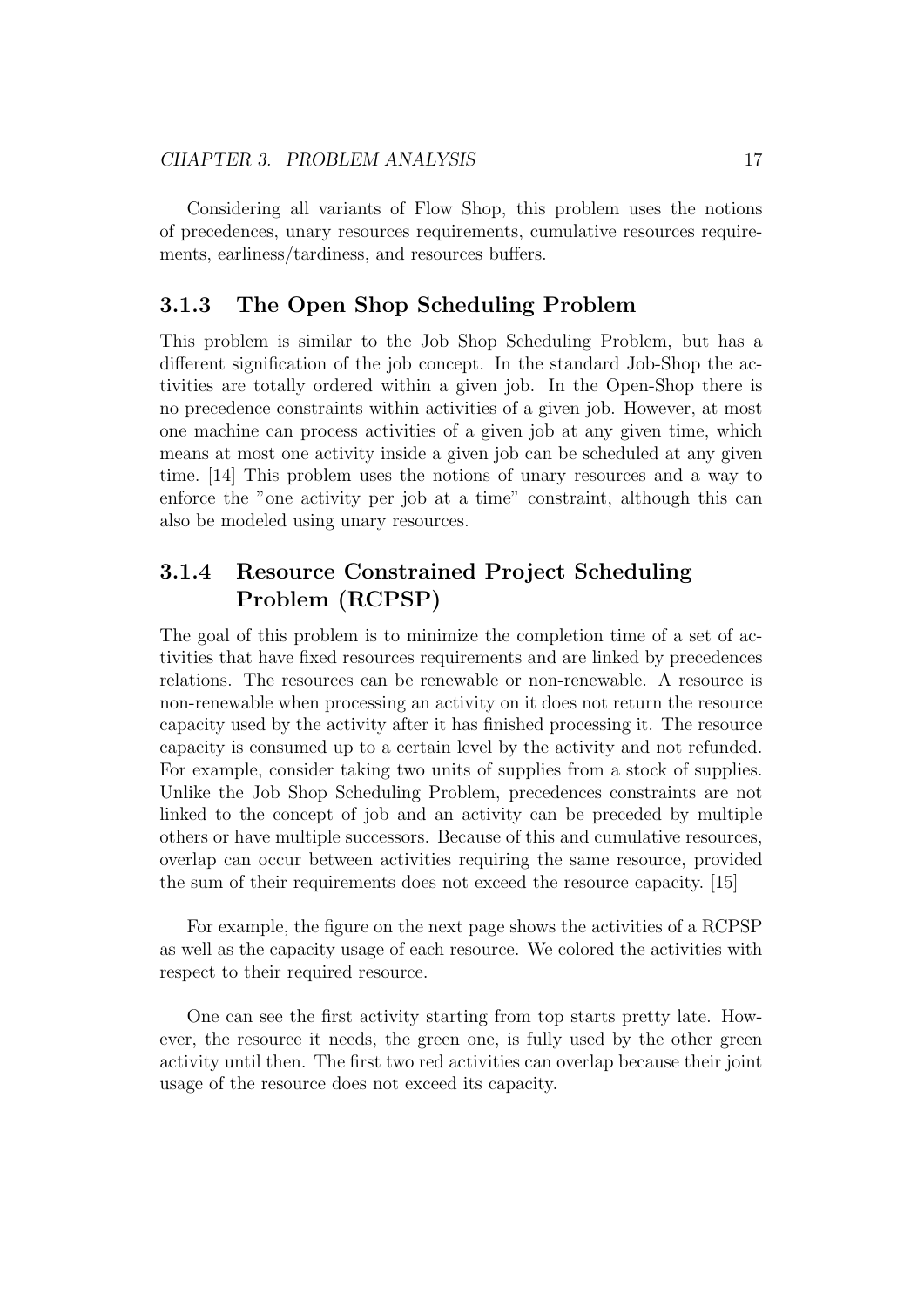

RCPSP also has interesting variants, like the following:

- Multi-mode RCPSP Activities can be processed in different modes, each mode having its own resources requirements. The goal of the problem is the same but now the algorithm also has to decide which of the alternative modes the activities will be executed into in order to minimize the makespan. [16]
- Max. quality RCPSP Each activity has a quality variable that is dependent on its duration. The goal of the problem then becomes determining the activities durations that maximize the overall quality, standard RCPSP constraints remaining valid. [17]
- RCPSP with Earliness/Tardiness Like the jobs presented earlier, each activity has a due date and penalties for finishing earlier or later than that. The goal is to minimize the ensued penalty costs. [18]

Considering those variants, this problem uses the notions of precedences, unary resources requirements, cumulative resources requirements, non-renewable resources, alternative resources, and earliness/tardiness.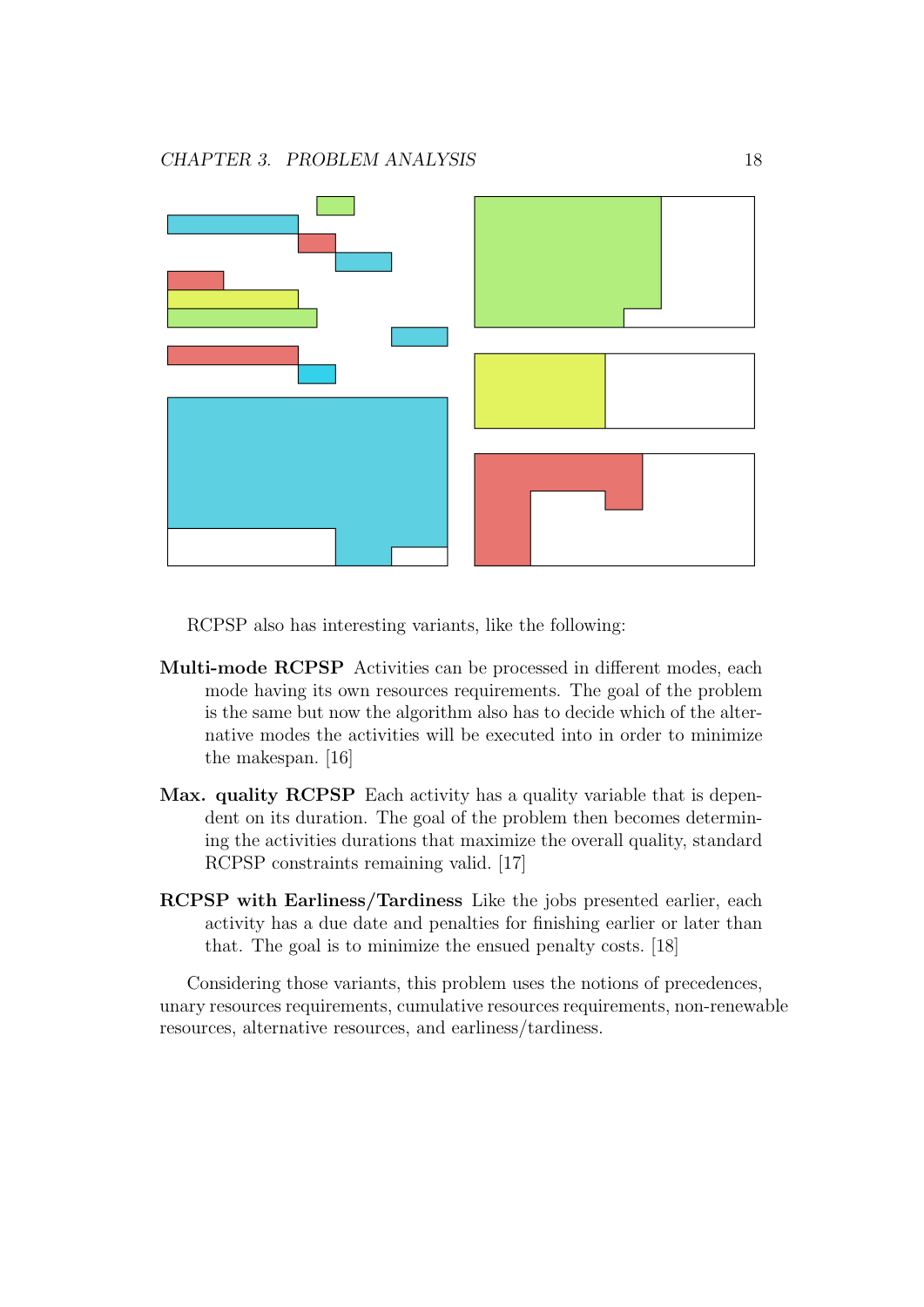#### 3.1.5 Single Machine Weighted Earliness/Tardiness

This problem is the simplest Earliness/Tardiness problem and its principle is the basis for the Earliness/Tardiness variants of other problems. A set of jobs is to be scheduled on a single machine, and each job has an assigned due date. The goal of the problem is to minimize the total penalty costs of jobs finishing earlier or later than their respective due date. [19] This problem uses the notions of precedences, unary resources requirements, and earliness/tardiness.

#### 3.1.6 The Common Due Date Problem

In this problem, a set of jobs is to be scheduled on one machine. There is a unique due date for all jobs that is usually impossible to meet, the goal of the problem being minimizing the penalty costs of the jobs that finishes earlier or later than the common due date. [20]

For example, the following figure show the optimal solution of a problem with a due date of 73 which is completely impossible to meet considering all activities require the same unary resource. It is necessary to choose which activity to prioritize with respect to the cost incurred by each of them when not finishing on the due date.



As one can see, the yellow activity has a low earliness cost because it is scheduled way too early with respect to the due date. The orange and red activities however, have high earliness and tardiness costs, because they have been given the priority with respect to the due date as they are scheduled pretty close to it.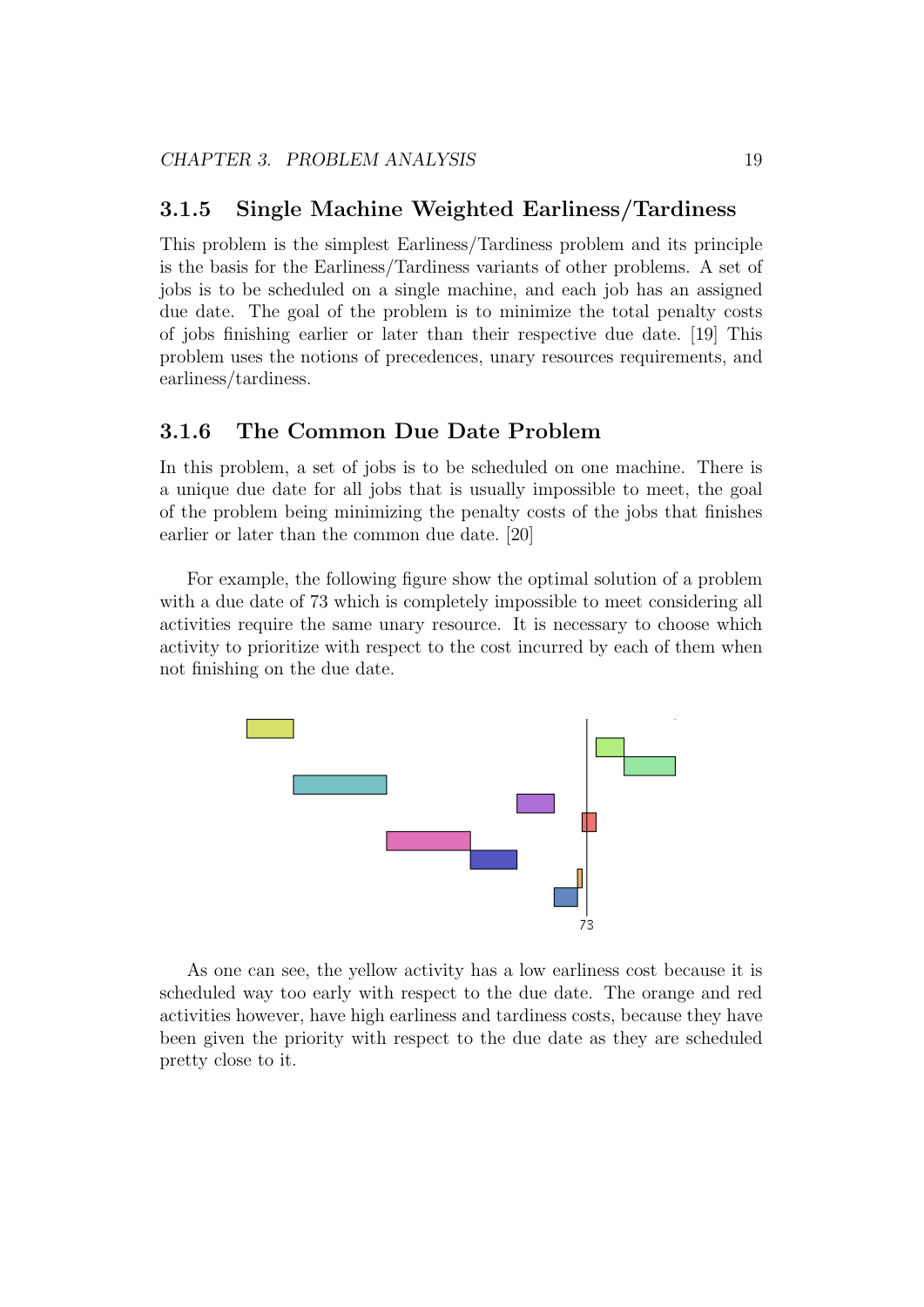This problem uses the notions of precedences, unary resources requirements, and earliness/tardiness.

#### 3.1.7 The Trolley Problem

This problem is based on the Job Shop Scheduling Problem, but physical distances between the machines are modeled. Each job represents the creation of an item, which has to be moved from one machine to another as it goes from a step to the next in its creation process. A trolley is used to perform this movement, which is a resource that can take multiple states, for example its position in the factory or the fact that it is loaded or not. Activities, which represent item creation process steps, require the trolley to be in a certain state to be executed, that is the trolley having successfully moved the item to the right machine. The goal is to minimize the makespan taking into account the time to load, move, and unload the trolley between two different locations. The trolley may also carry multiple items at a time, up to a given capacity. [21] This problem uses the notions of precedences, cumulative resources requirements, and state resources requirements.

#### 3.1.8 The Aircraft Landing Problem

In this problem, we try to schedule airplane landings under the constraints of acceptable time windows and some separation criterias between a landing and successive ones. We reference the static case in [22], which means we are not scheduling the landings in real time when planes appear. We are scheduling all landings at once in their respective time windows while trying to minimize their earliness and tardiness costs with respect to their respective target landing times. The separation criterias are separation times when landing on the same runway for safety purpose. Depending on the type of planes, the separation times can be shorter or longer between two given planes than between two others.

For example, the following figure shows an optimal assignment for an Aircraft Landing Problem using two runways. The vertical lines show the target landing times, while the rectangles are the activities, which represents landings in this problem.

$$
\begin{array}{c}\n\begin{array}{c}\n\mathbf{I} \\
\mathbf{I} \\
\mathbf{I}\n\end{array}\n\end{array}\n\quad\n\begin{array}{c}\n\begin{array}{c}\n\mathbf{I} \\
\mathbf{I} \\
\mathbf{I} \\
\mathbf{I}\n\end{array}\n\end{array}\n\quad\n\begin{array}{c}\n\mathbf{I} \\
\mathbf{I} \\
\mathbf{I}\n\end{array}\n\quad\n\begin{array}{c}\n\mathbf{I} \\
\mathbf{I} \\
\mathbf{I}\n\end{array}\n\quad\n\begin{array}{c}\n\mathbf{I} \\
\mathbf{I} \\
\mathbf{I}\n\end{array}\n\end{array}
$$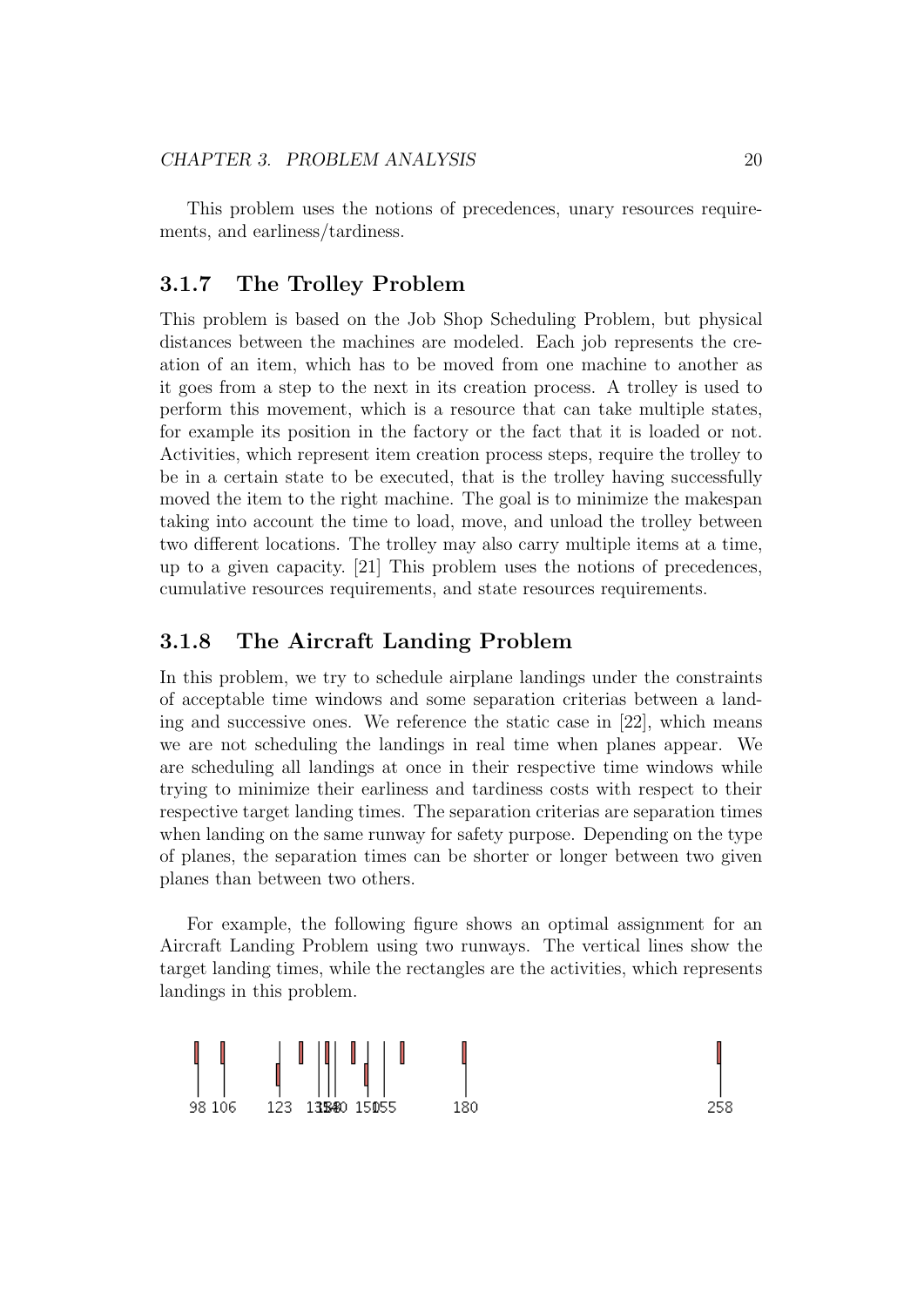As one can see, there are three target landing times which are very close to each other. Because of separation times constraints, the third and seventh landings had to be scheduled on the second runway to relax the first one a little bit. Those two landings were pushing even more on the three ones which were already too close to land at the right time. It is interesting to note that using a third runway would allow each landing to be scheduled at the right target time.

This problem uses the notions of precedences, unary resources requirements, separation times and time windows.

#### 3.1.9 Personnel Task Scheduling Problem

The goal of this problem is to minimize the overall personnel cost required to perform a given set of tasks. The personnel have shifts during which they can be assigned to a task. As the personnel is heterogenous, each of them can only be assigned to a subset of the tasks which represent the ones they are skilled into. The overall personnel cost can be a complicated function of the personnel used, but a simplified variant of this problem, called Shift Minimization Personnel Task Scheduling Problem only considers the cost of personnel shifts and thus aims at minimizing the number of shifts required to schedule the set of tasks. [23] This problem requires the notion of cumulative resources requirements, as we can model the shifts as activities that gives 1 unit of resources to the personnel resource, and optional activities, as we need to be able to choose how many shifts we want to schedule in order to minimize the cost.

### 3.2 Review of Required Features

Because it is the definition of scheduling problems themselves, all of them feature activities that requires resources and the allocation of those resources over time. We indeed need to design our DSL based on those two basic bricks of activities and resources.

Looking more closely into activities, we can see there are multiple types of activities. Atop the standard activity that is defined by its start, end and duration, we find the preemptible activity that can be interrupted and resumed, and the optional activity, that does not strictly need to be scheduled in order for the solution to be valid.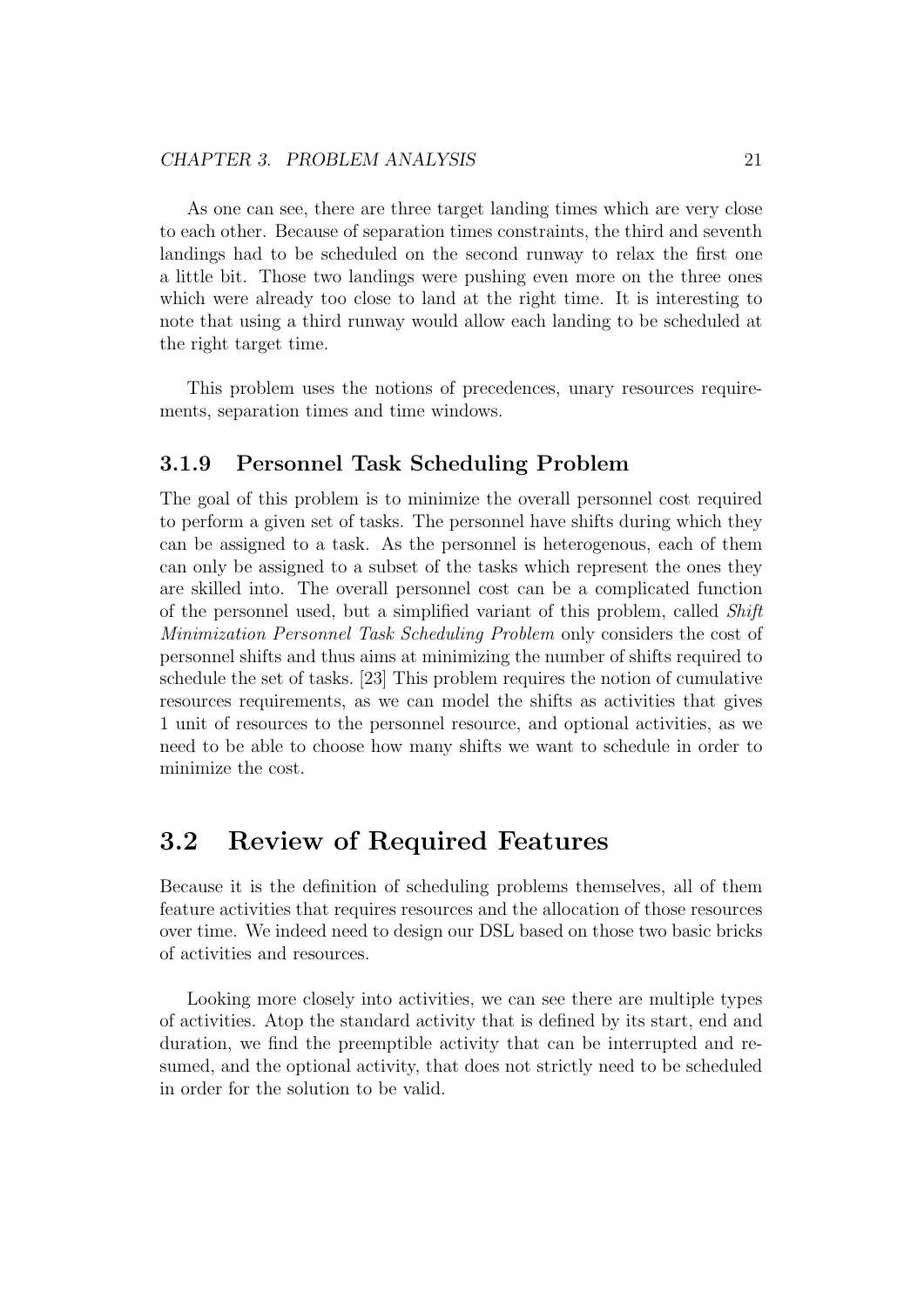On the field of resources, we can see they also appear in multiple forms, or different types, like unary resources, cumulative resources, state resources and non renewable resources. Those resources can also be backed-up by a buffer, although it was only seen in one problem variant.

Looking now at the scheduling constraints, we can see there are constraints that affect an activity start and/or end time itself, as well as constraints linking activities among themselves with respect to certain criterias, and finally constraints that link activities to resources. These are indeed the resources requirements, which can also be alternative requirements.

In terms of constraints on the activities themselves, we notably have the time windows, in which an activity has to be processed. For constraints linking activities among themselves, they appear in various forms. We first have the precedences constraints, which are the most prominent of all, which constraint an activity start or end to occur before another activity start or end. We then have the separation times, which constraint the time that needs to elapse between two activities, and finally the setup times constraints, where the delay is only enforced if the activities are consecutively processed on the same resource.

Other interesting constraints include the Earliness/Tardiness penalties, which appear a lot as a variant of other problems. That constraint requires to set a due date for the activities. The user must then be able to retrieve an activity earliness or tardiness with respect to that due date. There are costs incurred when finishing earlier or later than the due date, and those costs are used to respectively weight the earliness and tardiness of activities.

From the previous review, it is clear that our DSL must be able to express activities resources requirements, for unary and cumulative resources at least. Precedences and earliness/tardiness are also a must have regarding the number of problems they appear into. The other features like other resources types and other scheduling constraints appear more scarcely however. Our DSL would fail with respect to the expressive power criteria if we only modeled the three aforementioned most standard aspects of scheduling problems while ignoring the other, more specific features. Because of this, we chose to develop a subset of those additional features.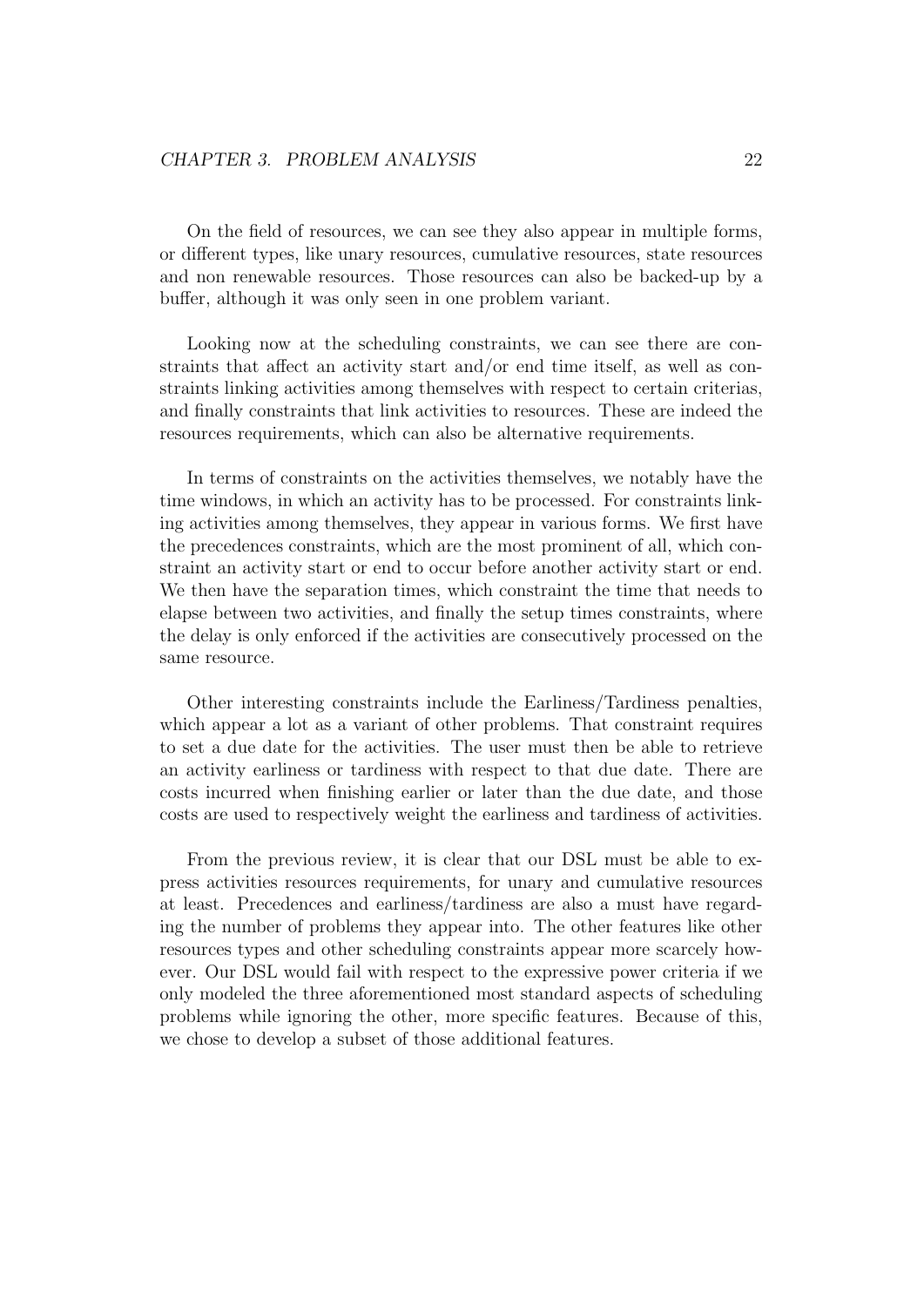#### CHAPTER 3. PROBLEM ANALYSIS 23

We list all features expressible in our DSL in the following. This list also presents the user with a kind of roadmap of what will come next, that is the details of the usage and our implementation of said features.

- Activities
- Optional Activities
- Unary Resources
- Cumulative Resources
- Non-Renewable Resources
- Alternative Resources
- Precedences
- Separation Times
- Time Windows
- Earliness/Tardiness

Along with the support of those features of scheduling problems, we also aim our resulting DSL to produce highly clear and readable models. We want to lower the language barrier as much as possible and make scheduling possible for people with limited knowledge in programming. We want to avoid lingering variables like cp or notations like <Mod>. We also want to simplify the iteration process on sequences of elements, limiting the overhead, in terms of readability, of extensive indexing of sequences. Additionally, we also plan to have a modular design, very friendly to extensions and in which one could easily enable some extensions, disable others, and even create new ones.

Now that we know what to expect from the DSL, let's delve into the details of our solution.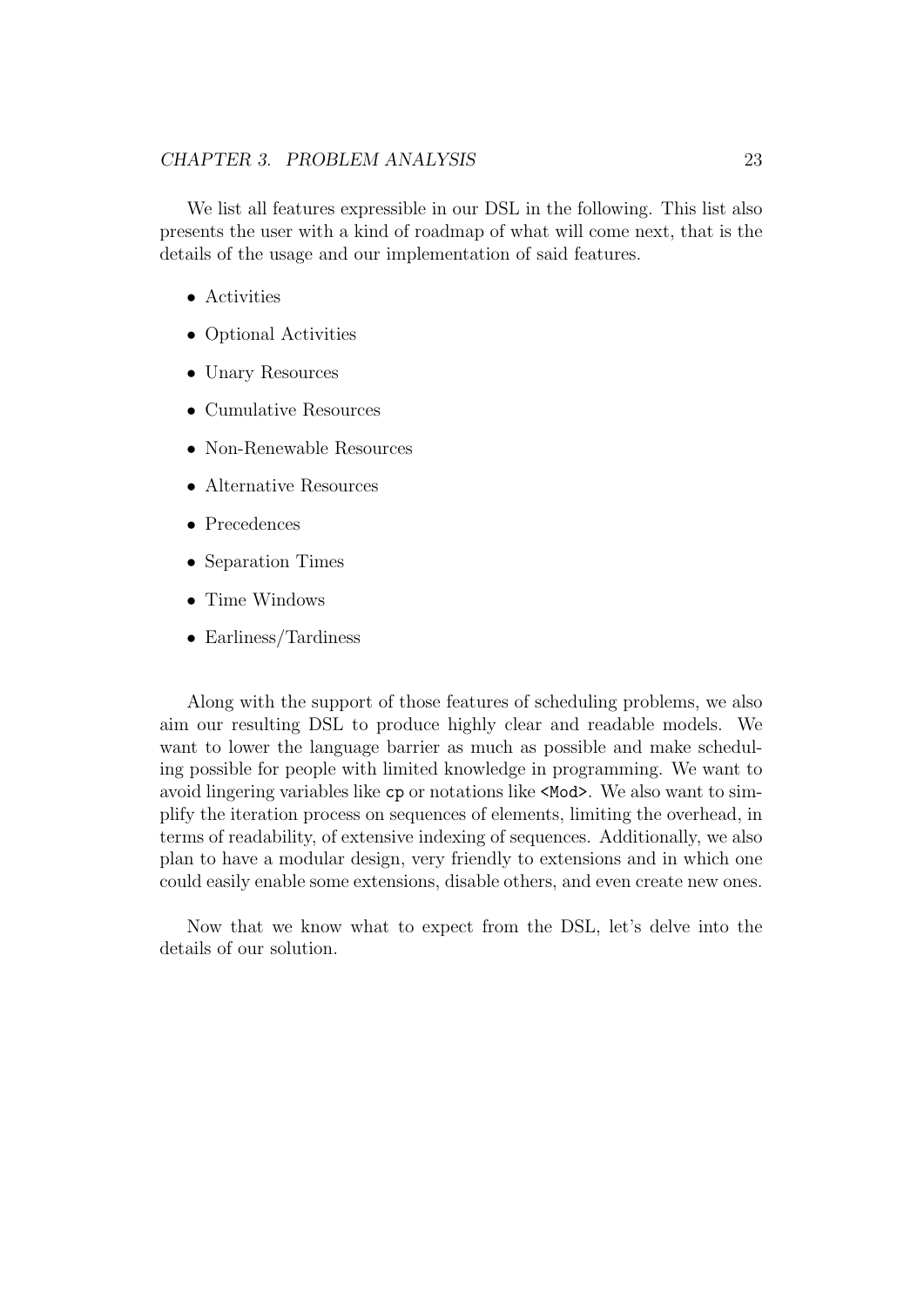# CHAPTER<sub>4</sub> DSL for Scheduling Problems

In this chapter we describe our DSL. The first section introduces the structure we used for our solution, while the other sections each introduce a particular feature. Each feature section contains two distinct parts. The first one describes the feature: what can the user express with it and how can he express it, while the second part delve more into the technical details of the feature. The idea behind this pattern is that a user should be able to start using the DSL only by reading the first part of each feature section and shouldn't feel the need to read the technical details in order to simply use our solution. The technical details parts are more oriented towards discussing the development choices, how we managed to implement each feature and what is interesting to know for someone who would like to continue working on our solution.

## 4.1 Structure of our DSL

As all scheduling problems revolve around the concepts of activities and resources, it's not a surprise for anyone that those classes are the fundamental bricks of our DSL. At the lowest level, we have these two obvious classes: Activity and Resource. Every other feature of our DSL refers to those classes.

Notable features that have been built around those classes are activities traits. Each trait contains features that one can enable for his activities. For example the Precedences trait contains all the precedences constraints, while the TimeWindows one contains the time windows ones, and the dueDate trait contains every function related to earliness/tardiness with respect to a due date. All those traits are built around Activity. This way, one can extend Activity and still retain the compatibility with all other traits.

It is important to note that the Activity class only models the concept of an activity and nothing more. It has no function to post constraints on it. To be able to post constraints and actually model problems, one needs to mix some features traits with it. However, doing so for every problem would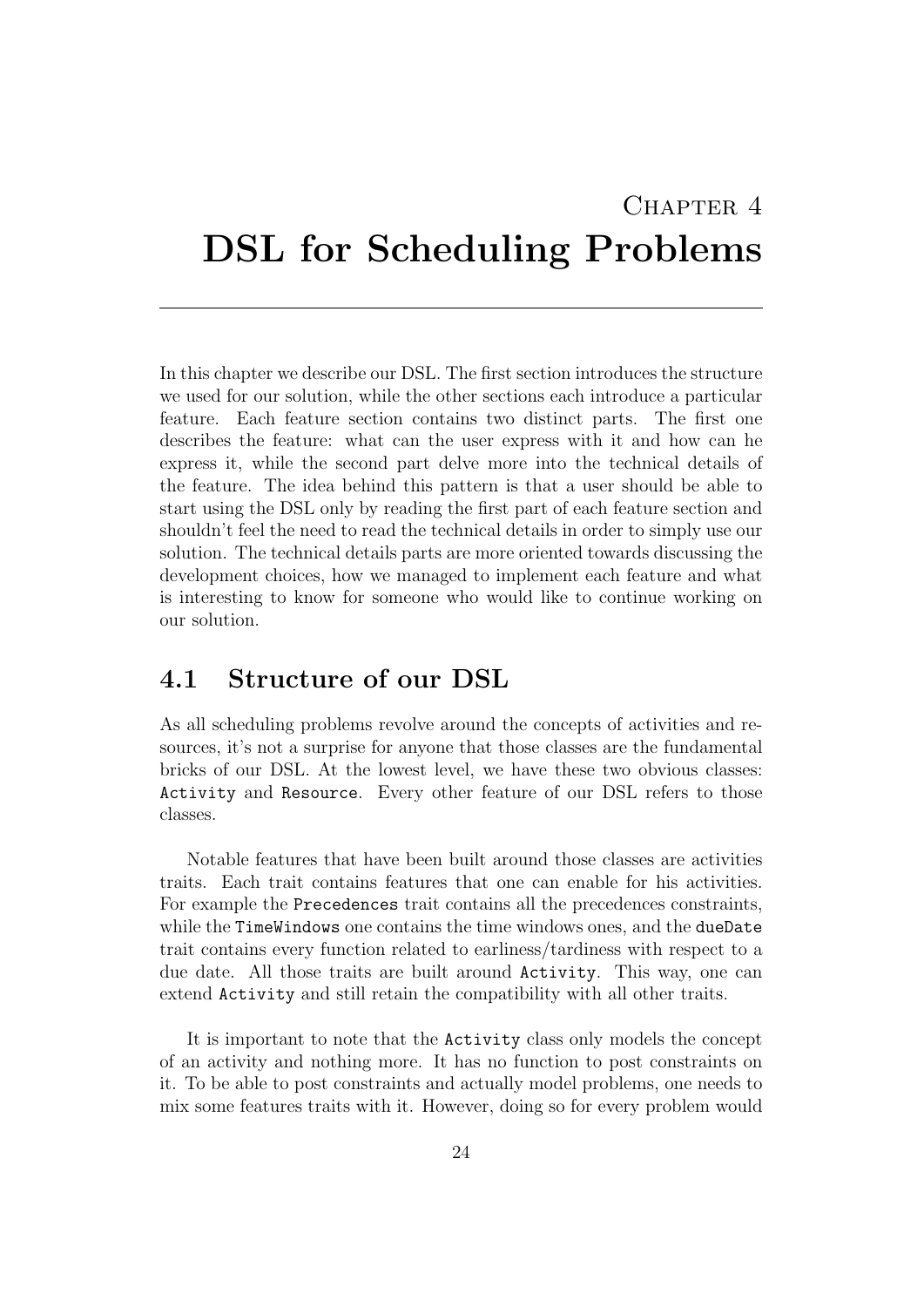be really tiresome so we provided the user with methods in Activity's companion object, which creates instances of Activity with all the feature traits mixed in, thus enabling all supported features by default. The point of having traits is to organize each feature in its own block of code so the it is easily manageable and maintainable.

Moreover, the experienced reader will already have realized that these traits can be used like building bricks for custom implementations. As the user has access to Activity and all its traits, he can build custom activities very easily. One can choose to enable some features by mixing their respective traits with a custom implementation of activity, and as long as the custom activity extends our Activity, it will get the features for free!

By using this design, we achieve the best of both worlds in terms of beginning users needs versus power users. Beginning users have the mixing work done for them thanks to the companion object. Power users, on the other hand, can enjoy the modularity of our activities design. The former can directly use the Activity object and be good with it without worrying about all this programming voodoo, resulting in a more user-friendly experience for him, while the latter have endless customizing possibilities at hand without having to modify OscaR code directly as we provide him with building blocks to use and expand on.

Creating activities with all feature traits mixed in has a cost, however. We have to be careful when we design features traits that they do not register any variable or post any constraint if their functions are never called by the user. This will be discussed in more details in the Optional and DueDate traits sections of this chapter, as those were more tricky to implement in this regard.

Another important technical aspect of our DSL is the CPScheduler class, which extends OscaR standard CPSolver. Activities and resources both register themselves to it. It assigns IDs to them and posts some constraints when the user has finished modeling the problem, so when every activity and resource has been registered. It also affects the range of possible schedulings for activities over time thanks to its horizon. The CPScheduler will be described in more details later in the next section.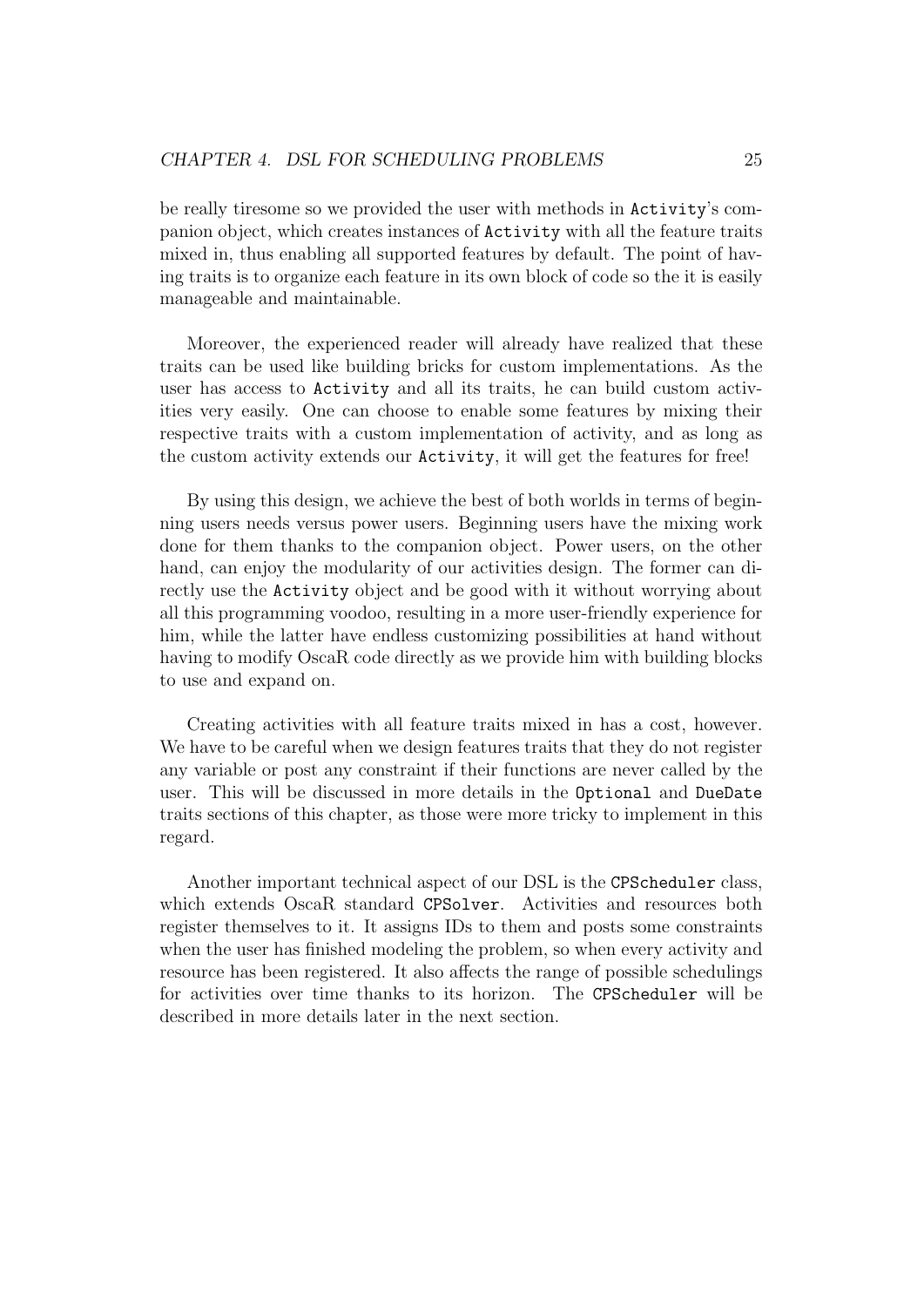## 4.2 Fundamentals

In this section we introduce the dsl package, the SchedulingModel trait and the CPScheduler class, along with the two fundamental bricks of all scheduling problems: activities and resources. The SchedulingModel trait is the main trait to mix in when designing a scheduling model, as it provides the user with an implicit CPScheduler for creating activities and resources. As stated earlier, every of the modeling classes is based one way or another on Activity or Resource. All these classes and traits are all part of the dsl package. This section describes those classes and serves as a basis for the remaining of this chapter.

## 4.2.1 The dsl package

All the modeling classes and functions we designed can be found in the dsl package of the oscar.cp.memScheduling package of OscaR. We strongly advise the user to import the whole package in his model by adding the following line in the imports section of his code:

```
import oscar.cp.memScheduling.dsl._
```
Scala provides developers with a package scope feature, which allows us to put implicit conversions functions in a file named package.scala. Those implicits are then in the scope of the model as soon as one imports the whole dsl package, that is with the \_ notation. A user would greatly miss on the easy modeling experience if he wouldn't have those implicits in the scope of his model, thus our strong advise to import the whole package. But what will these implicit conversions actually allow the user to do that he wouldn't be able to do without it?

First of all, it will let him write Int values where functions require a CPIntVar. Nearly all our functions require CPIntVar as arguments, which are actual problem variables. For example an activity can require between 3 and 5 of the capacity of a resource, as the actual requirement depends on other constraints. Because our modeling functions allows the user to state variable arguments, like a variable demand in this case, their arguments are of the type CPIntVar. But what if the user is modeling a simpler problem, for which the requirement is already known to be 4, for example? We doesn't want him to manually box the CPIntVar variable whose domain would only be the value 4 just for the purpose of right typing of arguments with respect to our functions. That's why we have included implicit conversions from Int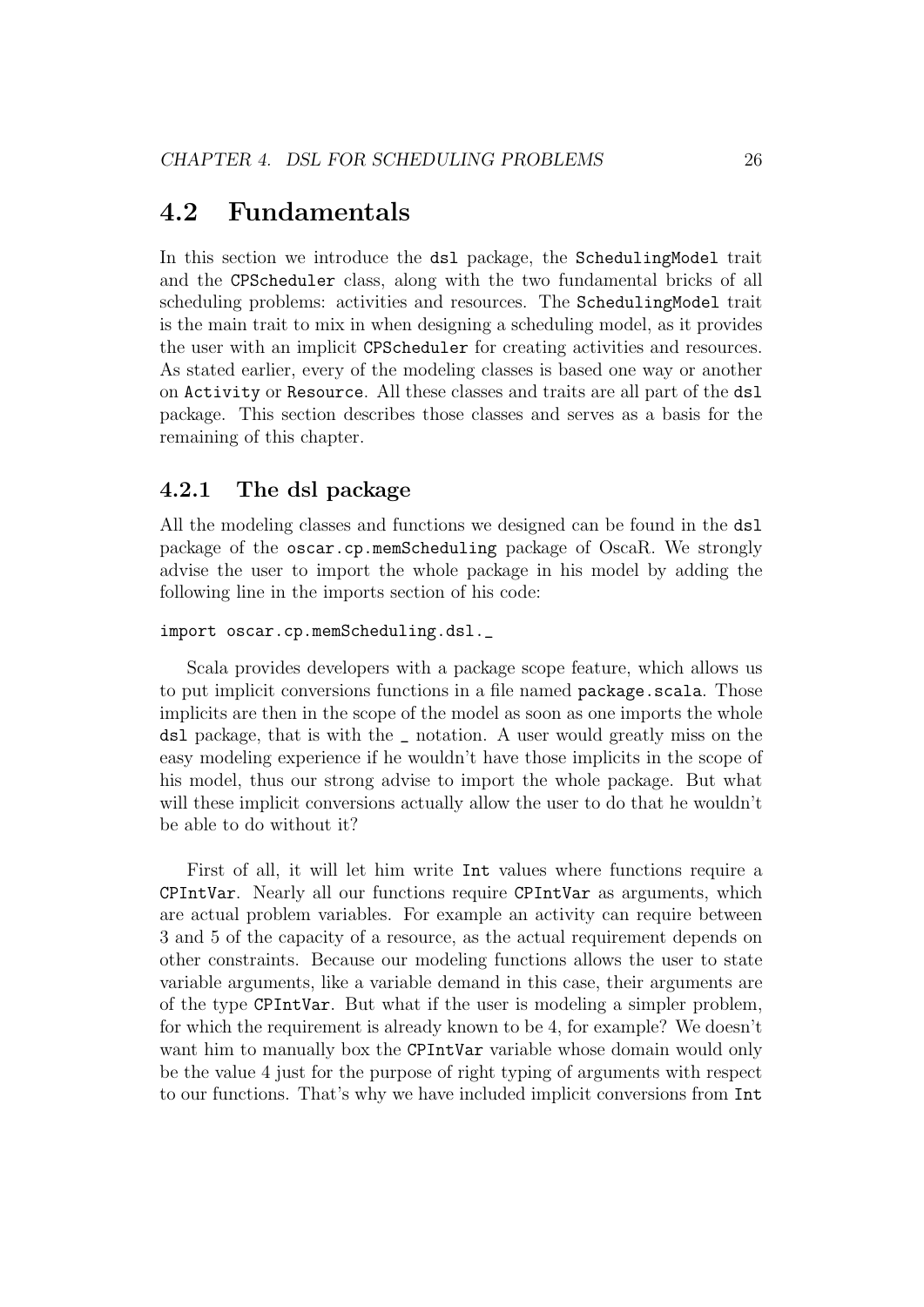to CPIntVar. When one writes a simple Int where we expected a CPIntVar, it is automatically converted into an already bound CPIntVar. Implicit conversions also allows the user to write a CPIntVar as a Range, like 3 to 5, which would come in handy for certain cases, the variable resource requirement example being a good illustration.

Other interesting implicits enabled by importing the whole dsl package are the Enhanced Tuples of sequences and the Enhanced Selectors of sequences. Those are described in more details in the Additional Features section of this chapter.

#### Technical Details

Unfortunately, there is no way to make Scala use the Int to CPIntVar implicit when resolving a Seq[Int] for a Seq[CPIntVar] without writing another function. We then have implicits for this case as well as for the Seq[Seq[Int]] case. We also handle the implicit conversion of Array[Int] through the use of a type bound in our Seq[Int] function. Its argument is actually a type S <% Seq[Int], which covers any type that can be viewed as a Seq[Int], even if an implicit conversion is required, which is the case for Array[Int]. This type bound is required as a simple S <: Seq[Int], covering all subclasses of Seq[Int] wouldn't enough because Scala would need to chain two implicits to get from Array[Int] to Seq[CPIntVar], which it wouldn't do unless using the  $\leq$  type bound. Sequences of ranges are also covered by similar implicits.

There are other implicit conversions implemented in the package.scala file, but they will be described later in this chapter, in the feature they are relevant to. Those features mainly comprises alternative requirements notation, which is described in the Alternative Requirements section, and the sequence of activities accessors described in the Creating Activities section.

## 4.2.2 SchedulingModel

The main purpose of the SchedulingModel trait is providing the user with an implicit CPScheduler. As discussed in the previous section, the CPScheduler registers every activity, resource and variable that are created in the model. It also receives the exploration method and executes it on the model variables. The CPScheduler is the one linking the model variables and the search, actually leading to solving the problem.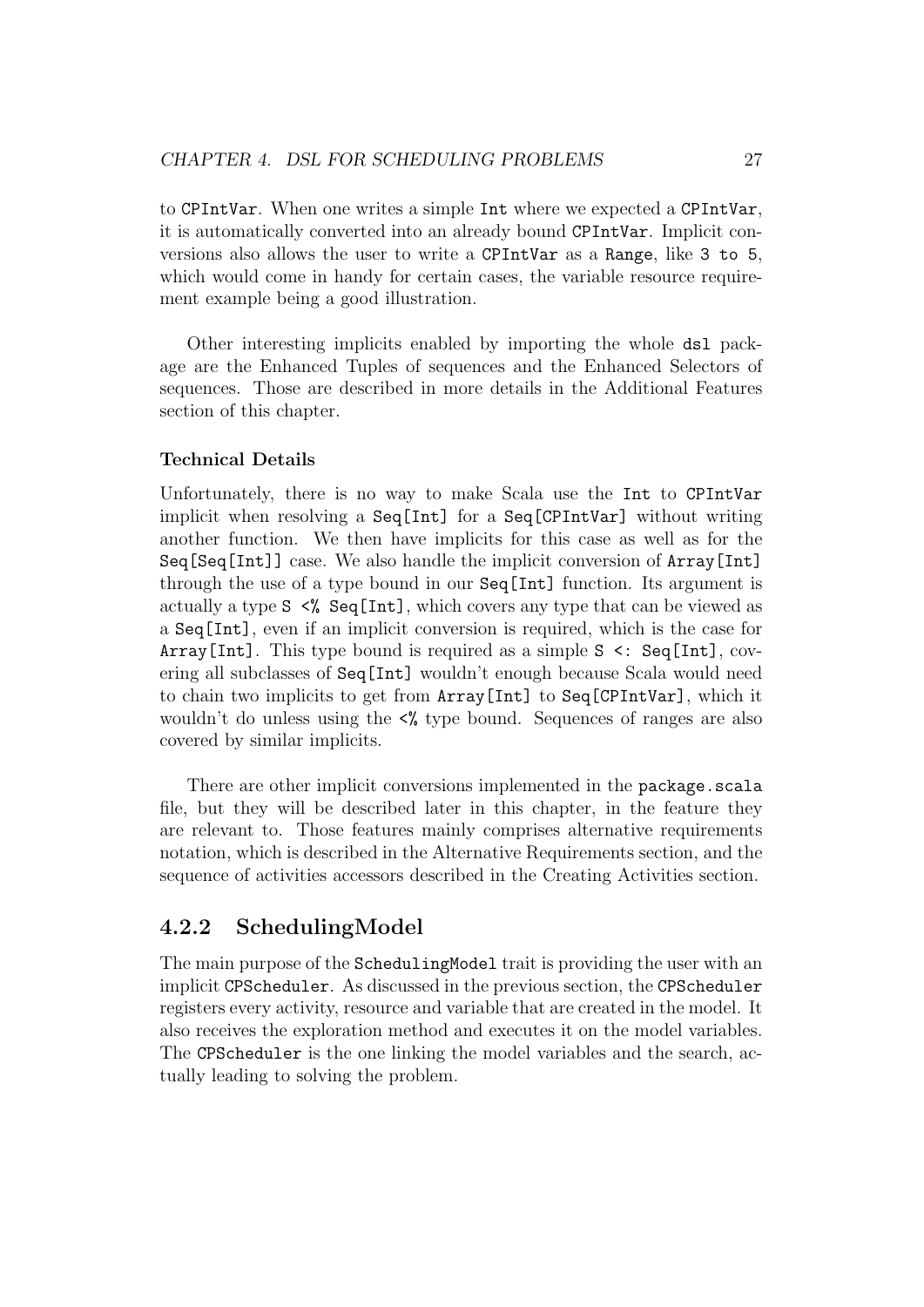Despite its central, ever-present nature, we didn't want users to have to manipulate a scheduler variable all the way around their problem model, with functions calls like scheduler.makespan or Activity(scheduler, ...), which one can find in OPL, Comet or AEON in the form of the cp variable they carry around. To this end, we designed the CPScheduler as an implicit parameter for most classes. This way, one can create an activity or a resource without having to write the scheduler explicitly, provided there is one and only one implicit scheduler at the creation site. This is exactly the purpose of the SchedulingModel trait.

To use this trait in the model, a user simply has to mix it with his model, like any other trait, by writing extends SchedulingModel, for example:

#### object MyModel extends SchedulingModel

One then have an implicit CPScheduler in the scope of the model. This scheduler can still be accessed like any other variable in the model by writing scheduler or cp. We prefer to refer to it as scheduler, but as it extends CPSolver, current users of OscaR may be more comfortable with the cp keyword and that's the reason why we also kept cp. The same reasoning applies to current users of the other systems.

SchedulingModel also lets the user easily access the makespan of the problem. The makespan is the completion time of the latest activity, so the point in time where all activities have been processed. It can be accessed directly by writing makespan.

It is also interesting to note that SchedulingModel extends the Scala App trait, which means that the model will directly be runnable without having to define a main function when SchedulingModel is mixed in.

#### Technical Details

From a technical point of view, scheduler is not a variable but a function, which returns the implicit scheduler which is a **private** val. The difference between the two arises when dealing with multiple schedulers as discussed in the Multiple Schedulers section in the Advanced Features of this chapter. Because we need to change which scheduler is the current implicit one in order to handle multiple schedulers, we need scheduler to be a function and not a val, because a val is immutable. Using a var would have been possible from a technical point of view, but giving the user direct access to the implicit scheduler variable would be asking for troubles. Setting it as a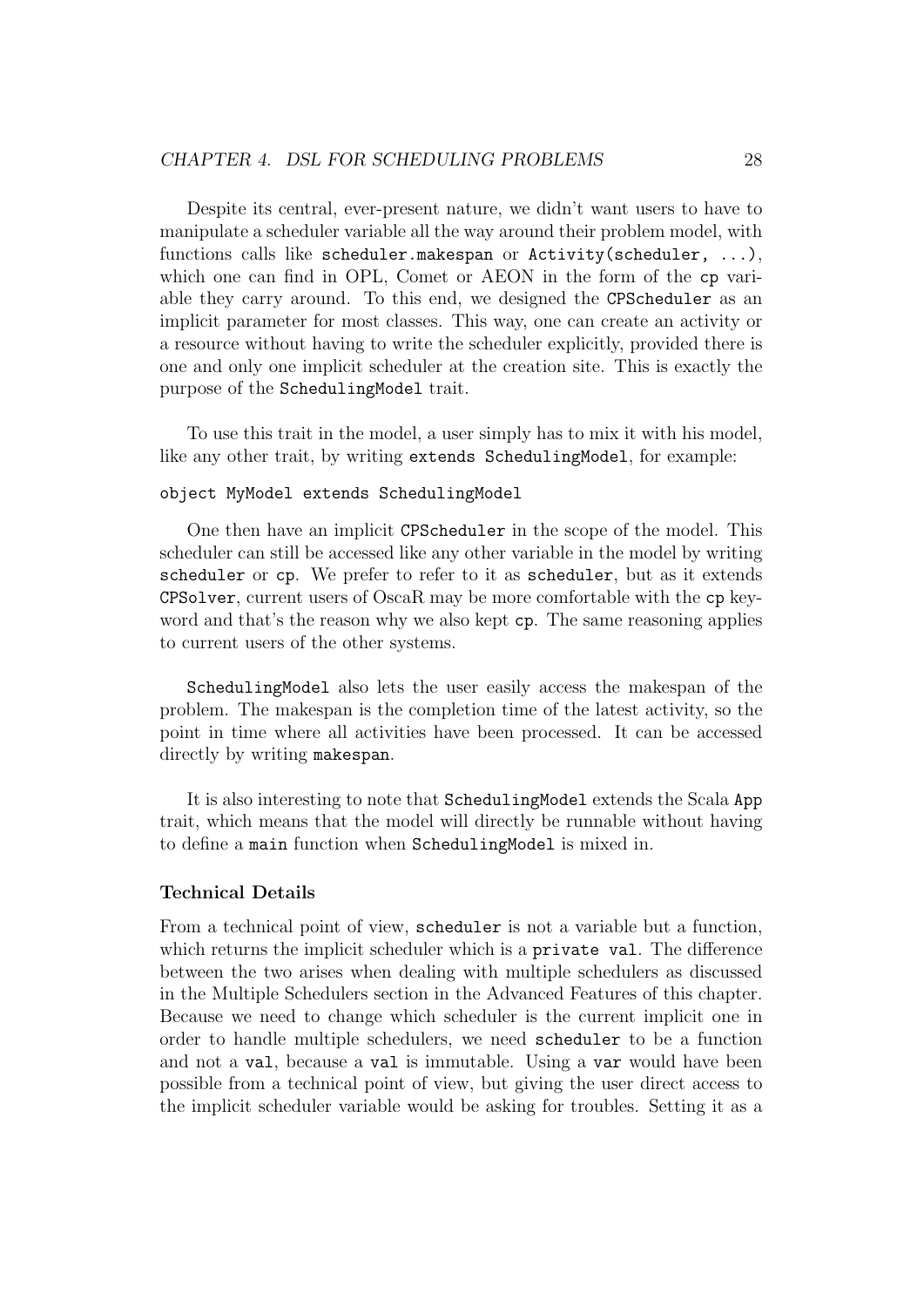private var to protect it would have required to write an accessor function, defeating the purpose of trying not to use a function in the first place.

The makespan function is simply a shortcut for scheduler.makespan. This allows writing minimize makespan without dot or parenthesis. Without this function, one would need to write minimize scheduler.makespan with a dot or minimize(scheduler makespan) without the dot but with parenthesis instead.

## 4.2.3 CPScheduler

As stated earlier, the CPScheduler is the one registering every activity, resource and variable. It is the central point of every model, even though we actually try to hide it so the user doesn't have to mess with it too much. It is still a very important part of scheduling problems modeled with our DSL, so we will describe how one can use it.

The first thing the user would want to do with the scheduler, before creating any activity, is to set its horizon. The horizon of the scheduler is the limit in time after which it won't try to schedule activities. For example, if the problem is to schedule multiple activities on multiple resources with the goal of minimizing the makespan, one would want to set the scheduler horizon to the sum of all activities processing times. There is no point in scheduling any activity after that point, because one would then have a better result just by processing them sequentially. Setting the scheduler horizon is important as it can save a lot of computation time by restraining the search space, but it can also make the search miss the optimal assignment if the horizon as been set too low and the optimal assignment would require activities to be scheduled beyond that point. One can set the scheduler horizon to an Int value h by writing:

#### scheduler horizon = h

One can re-access the horizon at any time by calling horizon on the scheduler. However, one need to set the horizon once and only once. Failure to do so will result in an error message at run time informing the user of his mistake.

The CPScheduler is also the class the user needs to use to define what is the goal of the model, how to explore its search space, and to start the search.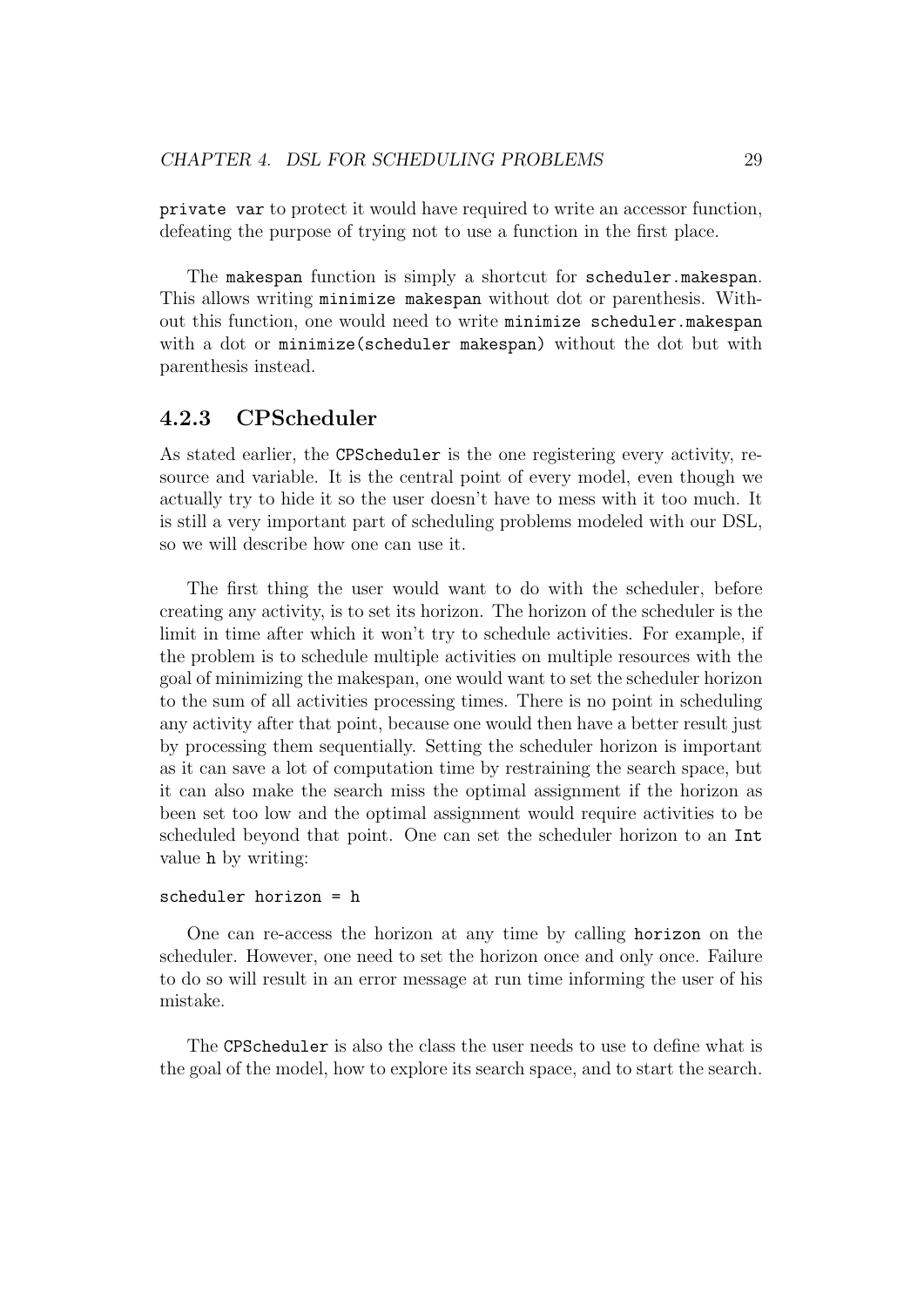For example one can write:

```
scheduler minimize makespan
scheduler search {
  ... // search method
} start()
```
Latest versions of OscaR lets the user write the objective function and search methods without having to call the scheduler at all, so one can directly write:

```
minimize makespan
search {
  ... // search method
} start()
```
This is due to the fact that CPScheduler extends CPSolver. We didn't implement those functions as they are part of the standard OscaR build. We thought it was interesting to mention them here, though, because they are critical in solving scheduling problems as one cannot solve any problem without using them.

#### Technical Details

As the CPScheduler assigns IDs to activities and resources, it needs to keep two ID maps. One for activities, and one for resources. Activities and resources can be retrieved by calling activities and resources on the scheduler. One can also request the scheduler for a given activity or resource using its Int id by calling activity(id) or resource(id) on the scheduler.

The CPScheduler overrides the start function of CPSolver to first call the setup function of the registered activities and resources before starting the search. These functions are described in later sections.

Activities and resources have to call addActivity or addResource on the scheduler when they are created. This function registers them on the scheduler and returns the ID that is assigned to them.

### 4.2.4 Activity

An activity is defined by its start time, duration and end time, so does our Activity class. It also has a scheduler attribute, which is the CPScheduler it is registered into. Those attributes can be accessed by calling their name,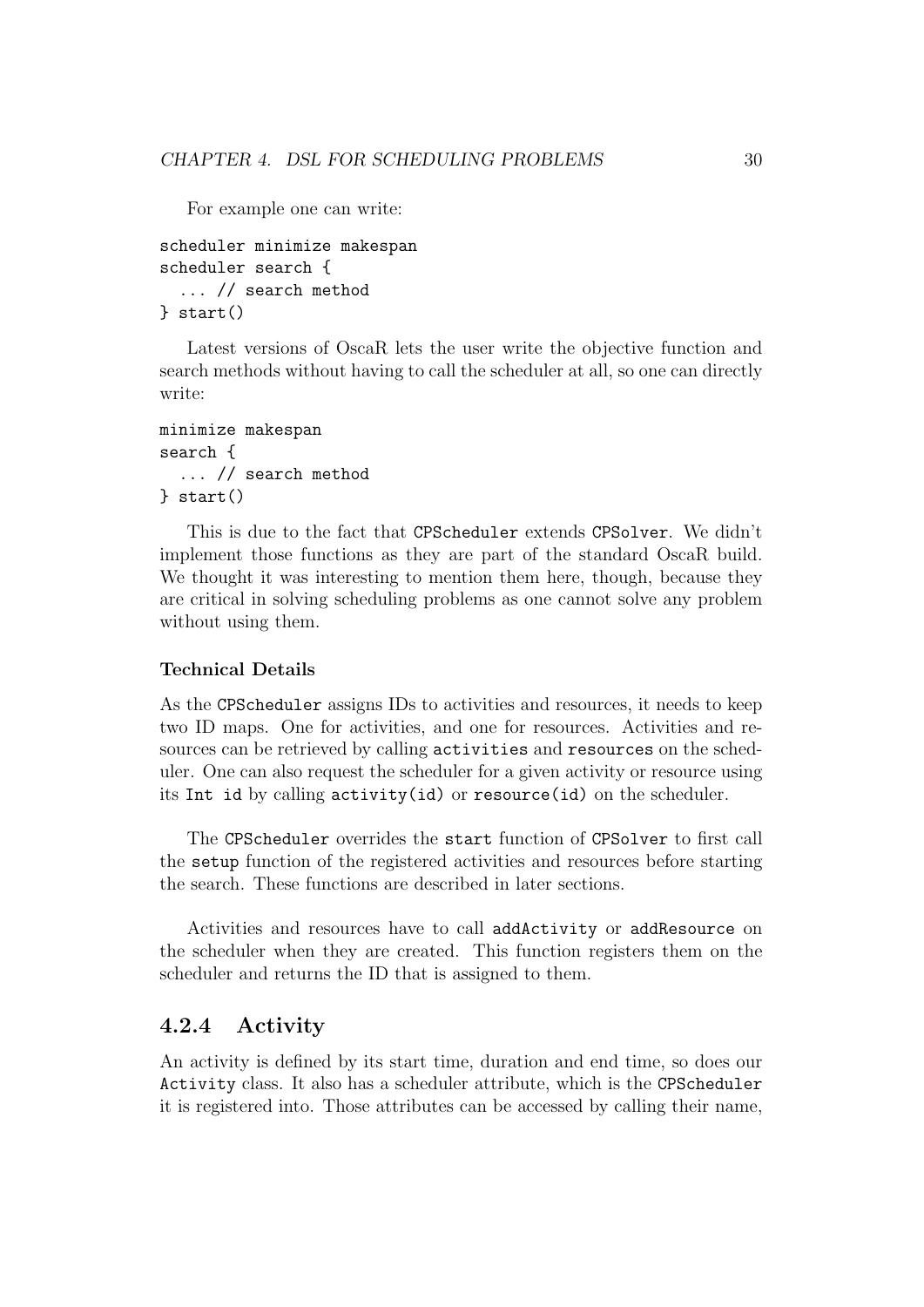for example start on an activity. In addition to these attributes, it has a unique id that can be accessed like any of them. It is assigned at creation when the activity is registered into the scheduler.

Quick functions exist to access the boundaries of the start, duration and end variables. Those functions are est, lst, ect, lct, minDur and maxDur, standing for earliest starting time, latest starting time, earliest completion time, latest completion time, minimum duration and maximum duration respectively. Long name forms of these methods also exists, of the form earliestStartingTime. The purpose of these long name forms is to be easily identified by a non-initiated user in a list of available functions on an object, like the one displayed by Eclipse when one write a dot after an object.

#### Technical Details

Because it is the core of all scheduling problems, Activity has functions to handle resources requirements. The first two are accessors and are actually usable from the DSL. But because they return CPIntVars over resources IDs, they are more directed to experienced users and that's the reason why they weren't described above. The last two are not meant to be used from the DSL at all but from the feature traits, notably the Requirements traits. As such, the last two functions of the following list are protected:

- requiredResources() Returns a Seq[CPIntVar] representing the IDs of the resources required by this activity. Alternative resources requirements result in variables having multiple ID's in their domain while simple resources requirements lead to already bound CPIntVar whose domain only contain the required activity ID.
- alternativeTo(resource: Resource) Returns a CPIntVar whose domain is the IDs of alternative resources to the given resource.
- registerResource(requiredResource: Resource) Registers the given resource as a requirement for this activity
- registerAlternativeResource(alternativeResource: Seq[Resource]) Registers the resources of the given sequence as a single alternative resource required by this activity. This is the function that generates the CPIntVar variables whose domain contain multiple IDs, as it contains each of the alternative resources' IDs.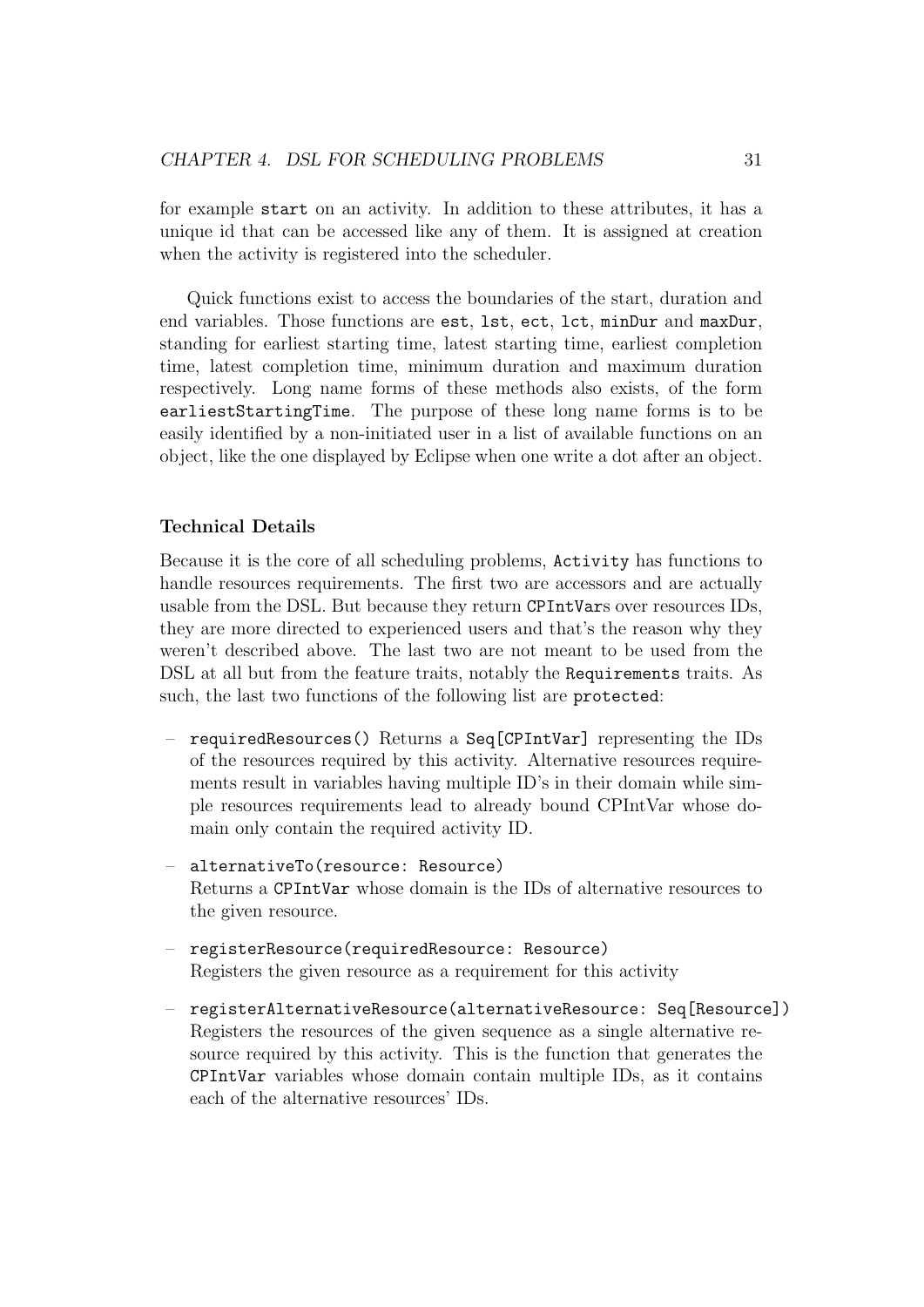We decided alternative resources belonged in activities instead of in resources because this information is related to multiple resources at once while being centered around one activity. So instead of having the information scattered in every resource that has an alternative somewhere else for some activity, we store it in the activity which is the central point of such a requirement. Resources can then ask an activity if they have alternative for that resource by using the alternativeTo function, but they don't actually store the information. We think it makes sense to ask an activity if it has alternatives to a resource, while we didn't think it was reasonable for resources to store informations about other resources.

To implement those four requirements functions, Activity uses a private Map[Int, ResourceVar], which maps the required resources IDs to an instance of class ResourceVar. This class only has one method id, which returns a lazy CPIntVar whose domain is the IDs of the alternative resources to that resource. For example, if an activity requires resource 0 and resource 2, the map will contain the two entries, 0 and 2, and both will point to the same lazy CPIntVar which domain is 0 and 2. To avoid the requiredResources function returning multiple copies of the same CPIntVar, we first convert the Map to a Set, which removes duplicates. Alternative resources and how these functions are actually used will be discussed in more details later in this chapter.

The point of using a ResourceVar class instead of using a CPIntVar directly is related to the support of optional activities and is discussed, along with other functions of **Activity** regarding this subject, in the Optional Activities section of this chapter.

Activities also have a setup function which is called by the scheduler when it starts the search. The point of this function is to be able to delay the computation of some factors until the search starts, which means until after the user has finished modeling his problem. The standard Activity class only posts the consistency constraint  $(start + duration = end)$  in this function, but it is used more interestingly by some feature traits that extends Activity, as we will explain later in this chapter.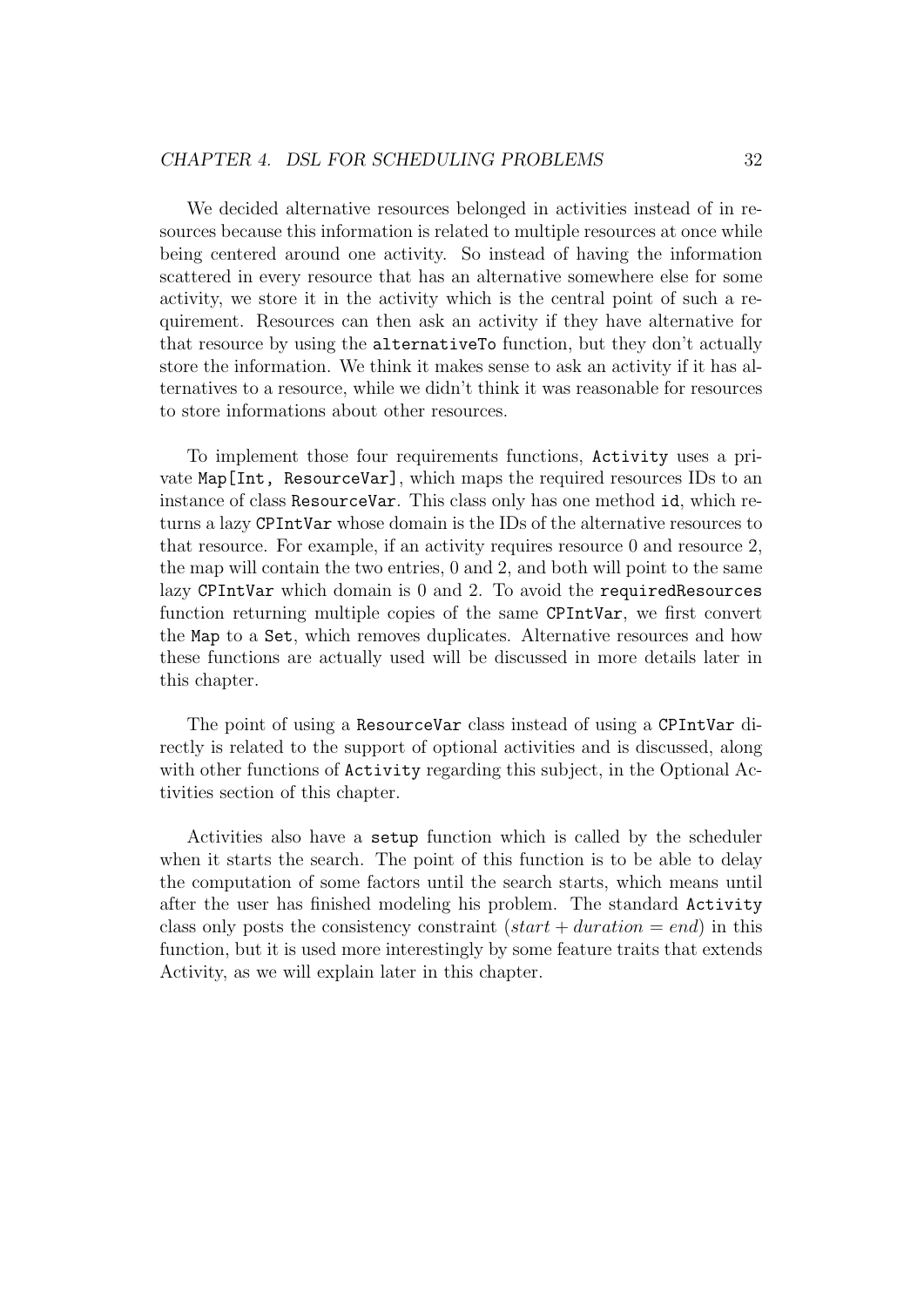#### 4.2.5 Resource

The Resource class in an abstract class which serves as a super-type for instances of resources. However, resources have few shared components. This is due to the fact that there are multiple different types of resources, and they don't especially have a lot in common. Reservoir resources and State resources are good examples. The abstract Resource class still possess some useful attributes, like a scheduler and an id field. The id is assigned at creation and accessed by calling id on a resource, just like activities.

#### Technical Details

All resources must implement the setup() function, as it is abstract in the Resource class. It is called by the scheduler when it starts searching. The point of this function is to post the constraints related to that resource. One shouldn't post any such constraint outside of this function. The reasoning behind this is twofold. First, we avoid problems like a resource constraint posted before all activities were stated as requiring that resource, as those late activities would be ignored by the constraint. Second, it helps organizing the code, having all constraints posted by a simple function is clearer than having to call multiple functions for posting multiple constraints. This way, the scheduler just has to ask the resource to setup itself and the resource handle its own constraints.

One can retrieve the activities that were stated to be scheduled on this activity by calling the activities function. However, as Resource is highly generic, it can't provide a requirement registration function, because each type of resources have different requirements formats. A cumulative resource will require a quantity, a state resource will require a specific state, and unary resources don't even need any of those, just to cite a few. We thought it was important to have a design that could easily be extended, so we anticipated very different kinds of resources.

Furthermore, by not allowing resources requirements to be called on Resource, DSL functions that state resources constraints need to specify the type of resource they require in argument. This way, the user will never be able to write unclear requirements statements just because some future developer was not careful enough to restrict its function argument to specific types of resource. An example of such a problem would be a function needs that would take a Resource as argument. Such function would allow the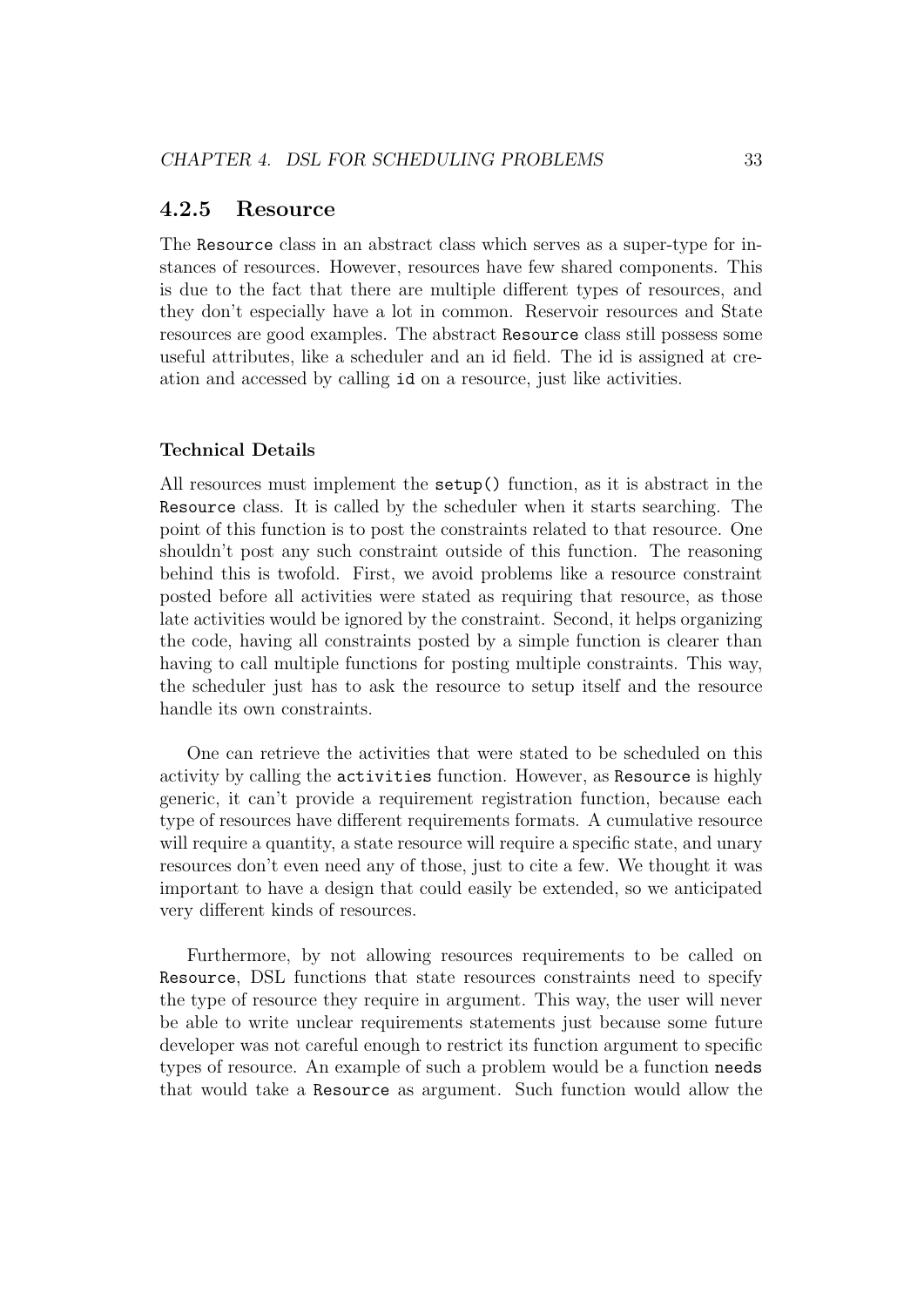user to write something like activity needs cumulativeResource, where the quantity needed of the cumulative resource is not specified. What does this constraint mean? It could mean that the activity needs 1 of the resource, as it is the case with unary resources which have the same constraint syntax. It could also mean that the activity requires the whole resource and locks it for the time it is processed on it, which is also a valid point of view with respect to unary resources behavior. Settling for either one of those interpretations is guaranteed to result in misunderstandings for some users. Thankfully, such unclear function is not possible to develop using our DSL. Because Resource doesn't provide the developer with a requirement registration function, he won't be able to register anything to its resource inside of his function. He will then realize its mistake and adjust his function arguments to the right resource type, avoiding such unclear constraints problem altogether.

## 4.3 Modeling Classes

Now that what defines a resource and an activity has been stated, let's dive into the modeling classes we are going to use.

## 4.3.1 Creating Activities

As stated previously, an activity has a start time, a duration and an end time. However, as the start and end times are usually unknown, only the duration is needed to create an activity. Creating an activity of duration d that one can retrieve in a variable is then as simple as writing:

#### Activity ofDuration d

Even if our functions take CPIntVar arguments, our implicits let the user write an Int instead. However, that doesn't prevent the creation of activities of variable durations. One can write Activity ofDuration (2 to 5) to achieve such result.<sup>1</sup> Nearly all of our DSL functions take CPIntVar as arguments, so it is possible to use such variable values nearly everywhere. We won't stress it for all functions however, and will warn the user when a fixed Int argument is specifically required.

<sup>&</sup>lt;sup>1</sup>One cannot omit the parenthesis here because Scala needs to understand that 2 to 5 is a single entity to be able to convert it to a CPIntVar. Without parenthesis, the compiler will think the user wants to create an Activity of duration 2 then call a to function taking an Int on it, which indeed doesn't exist.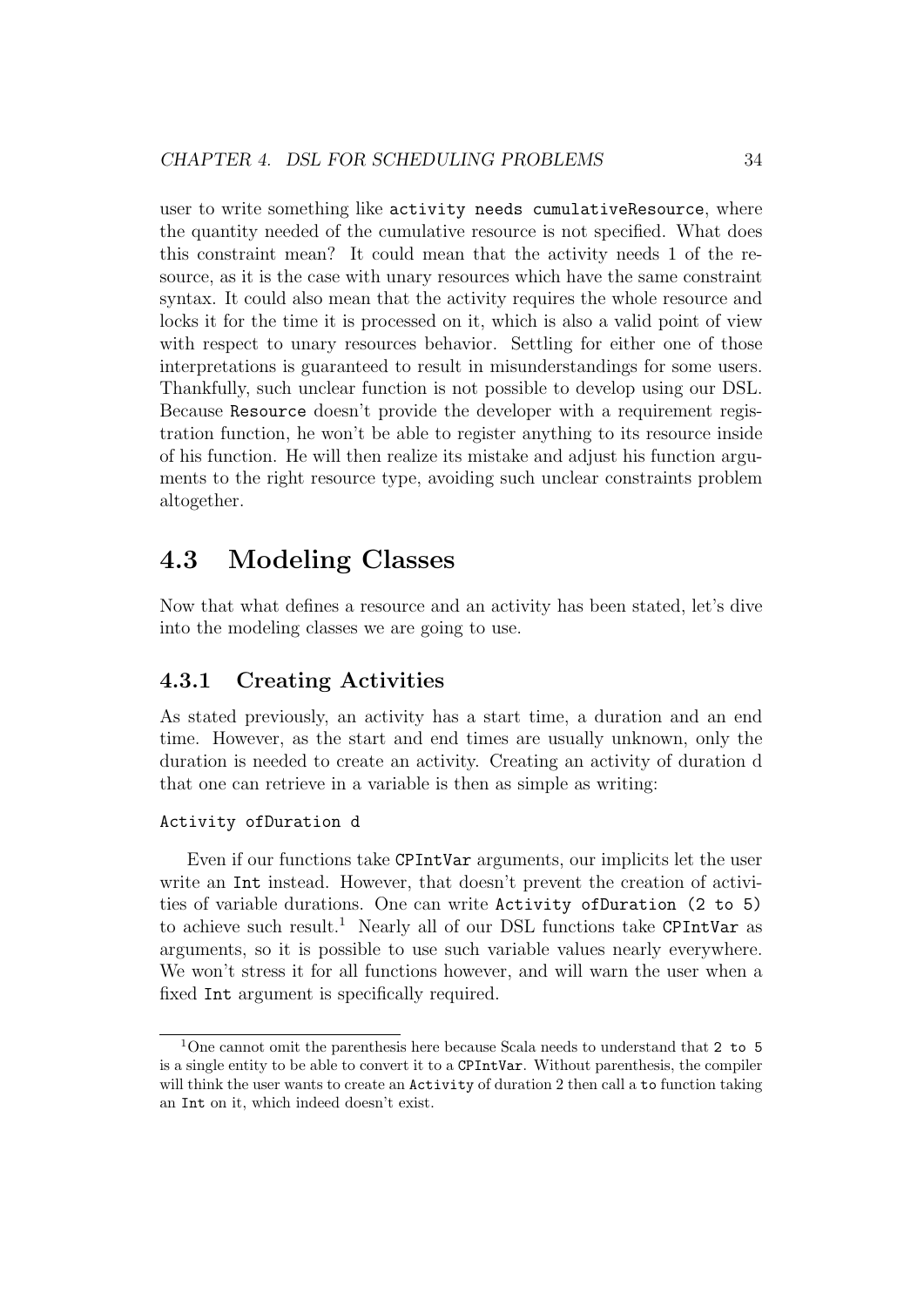As the majority of problems require the creation of multiple activities, we provide the user with functions capable of creating multiple activities at once. One can either create k activities all having a duration d, k being a Int, by writing:

#### Activities(k) ofDuration d

Or one can create multiple activities by passing a sequence of durations. Suppose a sequence of durations in a variable named processingTimes of any type that can be converted to a Seq[CPIntVar], one can simply write:

#### Activities ofDurations processingTimes

Both methods will yield a sequence of activities one can then easily iterate on. Activities created this way inherit all functions from Activity, as well as those from every feature traits. These will be described in the constraints functions section. We would like to stress the reader attention over the fact that Activities and ofDurations are plural forms when one create multiple activities or provide multiple durations.

It is interesting to note that we added easy accessors for activities variables over a sequence of activities, just like the ones that are created by Activities ofDurations. One can retrieve a sequence of variables from a sequence of activities by writing:

```
activities ids
activities starts
activities durations
activities ends
activities requiredResources
```
Those functions simply are convenient aliases for the standard start, duration and end variables mapped over the whole sequence.

#### Technical Details

The creation syntax for activities use methods defined on the Activity and Activities companion objects of class Activity. What they do is creating a new Activity while mixing it with every feature trait, enabling every feature of our DSL by default. These methods receive the scheduler this activity has to be registered into as an implicit parameter thanks to SchedulingModel so the user doesn't need to specify the scheduler at all.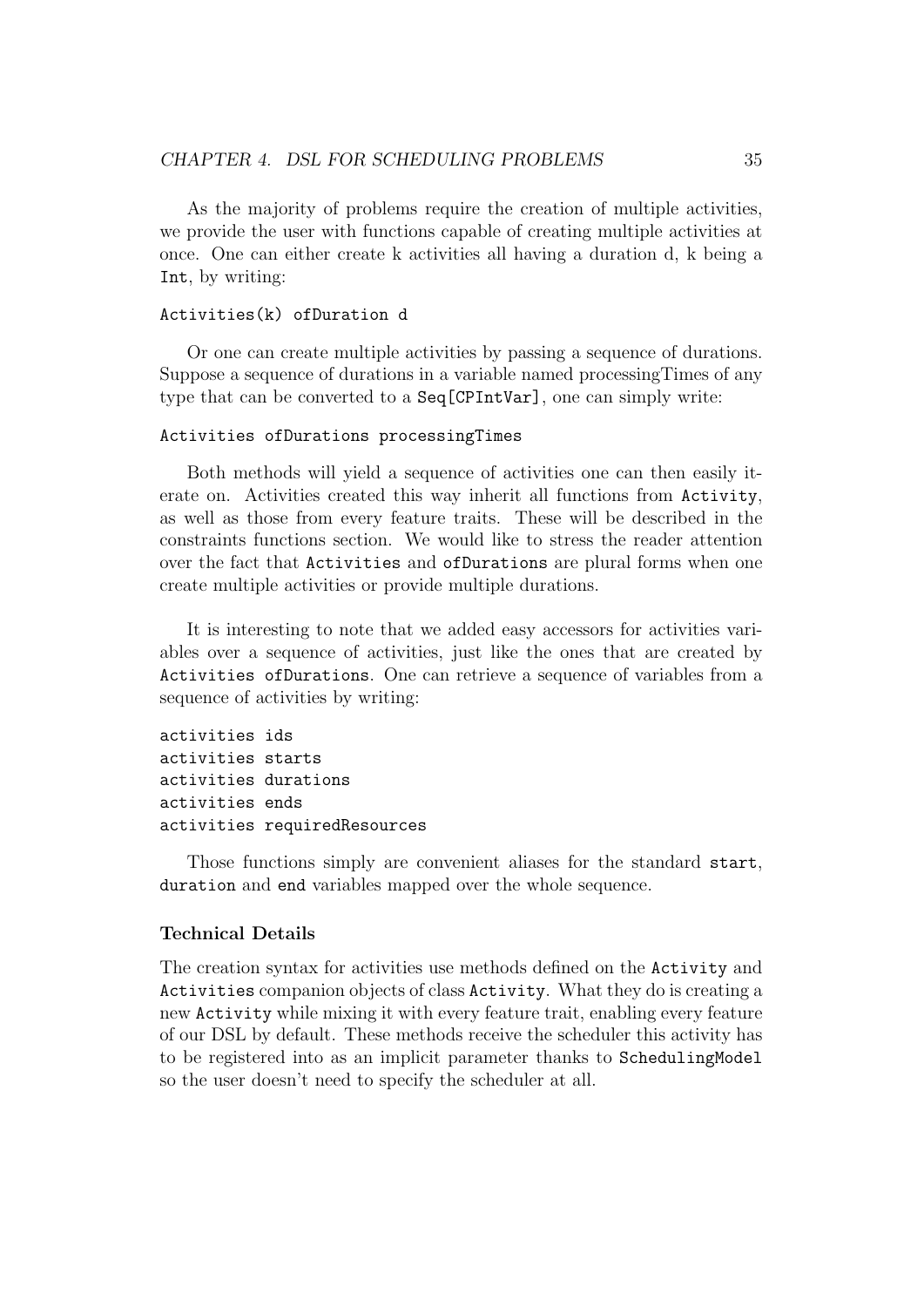The collection created when using one of these methods are of the class Vector. We first started with Array as a habit from Java, but ran into complications with it. The main problem was that Array is invariant, which means that even if B extends A, an Array[B] doesn't extend Array[A]. This posed an obvious problem for functions requiring an Array[Activity] while the user actually use arrays of activities with multiple traits mixed in. We decided to use a type that extended Seq instead, a very common collection type in Scala which doesn't have the same typing behaviour. We chose Vector because it is a subclass of Seq and it implements fast random access.

The variable sequences functions starts, durations and ends actually comes from an implicit class defined in the file package.scala of the dsl package. When one writes activities starts, the Scala compiler first realizes it can't call starts on a Seq[Activity], then he sees an implicit class that permits such call using a map(\_.start) and proceeds to the conversion of the sequence to the new anonymous class to handle the starts call.

As discussed earlier, a simple Activity doesn't provide any constraint method by default, that's why we use the companion objects to mix the traits in. If one would want to create a simple Activity of duration d with no trait mixed in, he can simply write new Activity(d). This creation method can be used to build custom activities and is discussed in the Custom Activities section in the Additional Features.

## 4.3.2 Creating Unary Resources

One can create a unary resource to retrieve it in a variable simply by writing<sup>2</sup>:

#### UnaryResource()

Just like activities, one can also create multiple unary resources at once to retrieve a sequence of resources.

For example one can create k unary resources, k being an Int by writing:

#### UnaryResources(k)

Again we stress the reader attention on the plural form of UnaryResources as we are creating multiple resources at once.

<sup>2</sup>Scala doesn't allow parenthesis omission here, even though they are empty. The technical reason behind this is it wouldn't be able to differentiate between the object UnaryResource and a parenthesis-ommitted call to its apply method otherwise.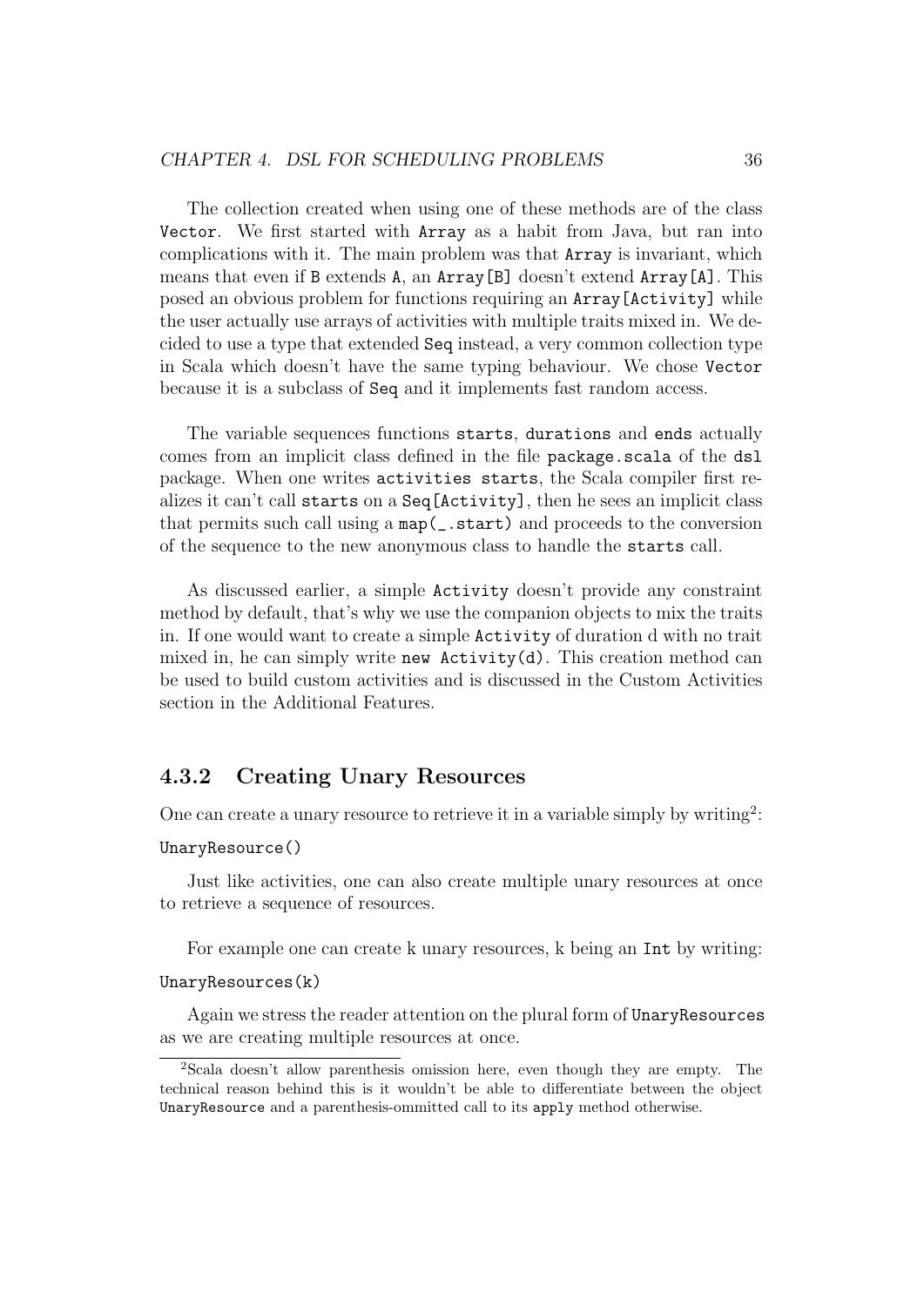#### Technical Details

Unary resources have an addRequirement function that takes an activity as parameter and adds it to the Set of activities registered on that resource. This set is also used to implement the activities function of Resource.

We decided to model unary resources as a proper resource type, rather than as an extension of a cumulative resource with a capacity of 1. While the two resources are very similar from a modeling point of view, the constraints one can state on them, and so the functions one can call on them, are very different. We didn't consider people stating a requirement of 3 on a unaryResource as a problem, as the scheduler would simply return an obvious failure. However, we didn't want them to be able to use all the other functions we defined on cumulative resources. Calling such functions on a unary resource without knowing it is actually implemented by a cumulative resource could only lead to less obvious failures at best.

Unary resources posts the unaryResource constraint of OscaR when asked to setup, which is an optimized resource constraint for unary resources.

This behavior can be altered, however. We created a special trait for the purpose of having a common base for different implementations of unary resources constraints, the UnaryResourceConstraint trait. It only has a post method, which takes the same parameters as the unaryResource constraint and is meant to create a new instance of such a constraint. We then defined a function useConstraint on unary resources which would take an object extending the aforementioned trait. The resource will use the given object to post the constraint through its post method. The user can then alter the constraint posted by unary resource by giving it another object extending our trait which would post another constraint using the same parameters.

Using this intermediate object has two advantages. First, we do not modify anything in standard OscaR code, we just build our objects around the constraint classes which have no common super type other than Constraint. Second, the user doesn't have to instantiate a variable of type Constraint himself, he can simply pass the object to the function, for example:

#### resource useConstraint UnaryResourceConstraint

Without having to write parenthesis, dots or anything, because we defined a UnaryResourceConstraint object which creates a new unaryResource constraint when calling its post method.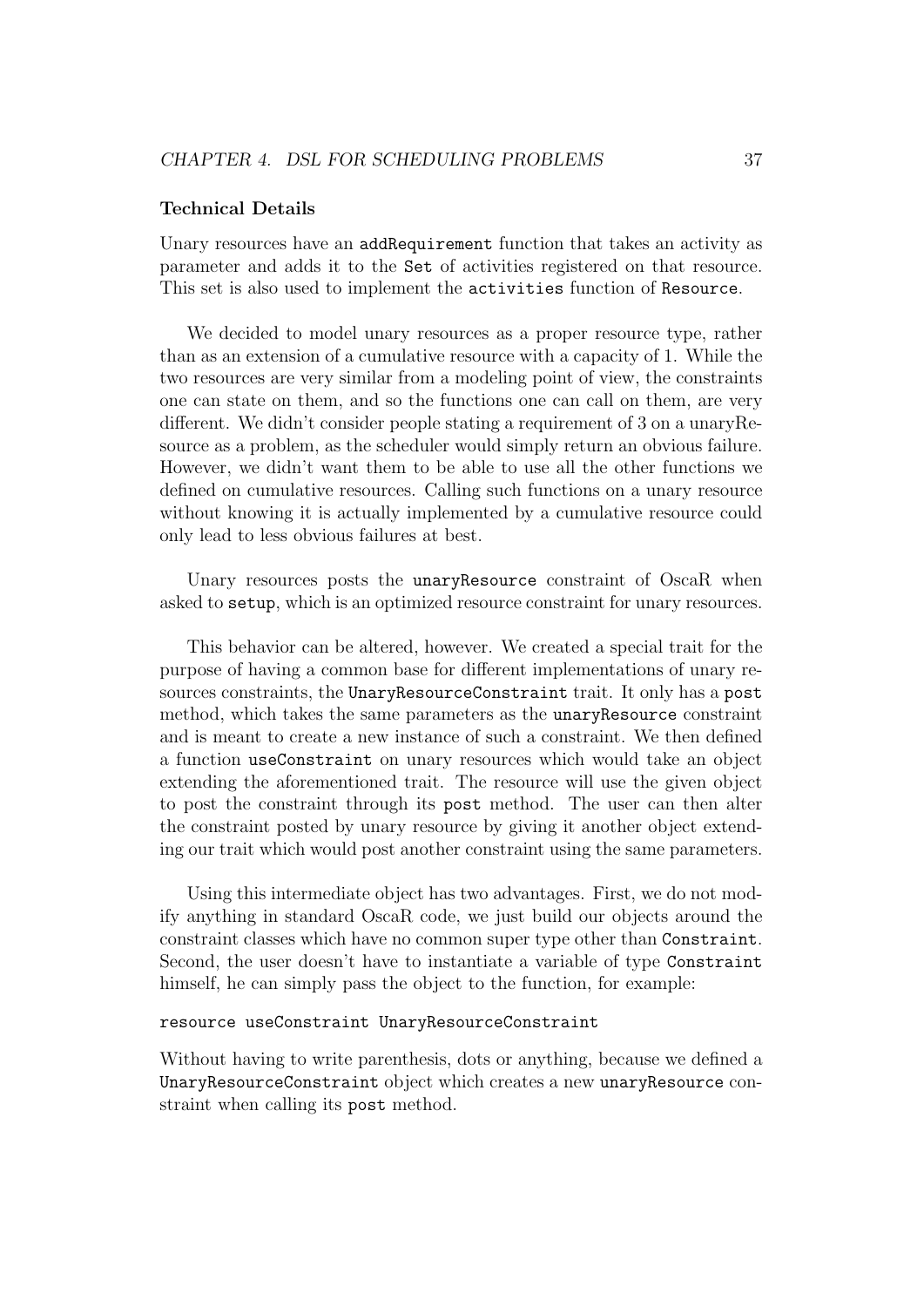Indeed this is of little use for unary resources, because the unaryResource constraint is already well optimized, but this feature will be more interesting for cumulative resources, as we will see later on. We just thought we had to do it for unary resources because we did it for the cumulative ones.

## 4.3.3 Creating Cumulative Resources

For this type of resource, one have to specify a capacity. Suppose having a resource capacity value in a variable called capa, one can create a cumulative resource to retrieve it in a variable by writing:

#### CumulativeResource ofCapacity capa

As cumulative resources have more parameters than unary ones, there also exist other functions one can use at creation. The previous statement did not put any constraint on the resource capacity itself. It can decrease down to 0 or increase, if some activities that produces resource capacity are scheduled on it, until the maximum value for a CPIntVar. One can create a resource having a capacity of capa and a maximum allowed capacity of maxCapa using:

#### CumulativeResource ofMaxCapacity maxCapa startingAt capa

Consider a lending company trying to minimize their storage building size. They need to set a maximum capacity for their stock, as they cannot store more than what their building permits to.

Similarly, one can constraint the minimal capacity minCapa a resource cannot go under by writing:

#### CumulativeResource ofMinCapacity minCapa startingAt capa

Consider a resource which critical capacity it cannot go under may change according to another constraint. An example would be a machine that would risk overheating under a too high usage if the warehouse temperature is beyond a certain threshold.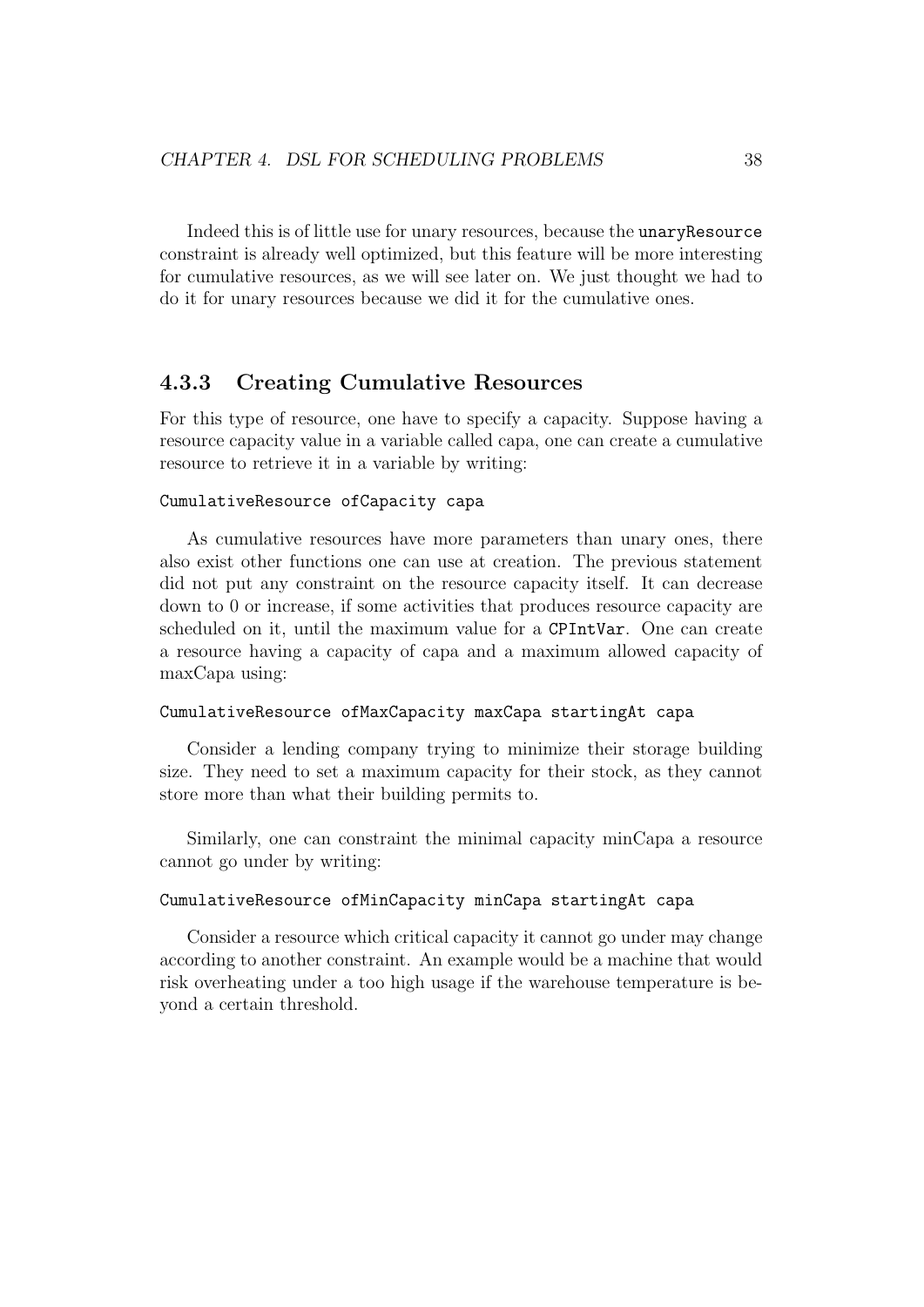One can also constraint the resource capacity both ways by writing:

```
CumulativeResource ofBoundedCapacity minCapa to maxCapa
                                                startingAt capa
```
Just like activities, one can also create multiple cumulative resources at once using plural forms. We'll only provide an example for bounded capacity however, as translating it to the other creation statements is trivial. To create k cumulative resources, k being an Int, one can write:

```
CumulativeResources(k) ofBoundedCapacity minCapa to maxCapa
                                               startingAt capa
```
One can indeed create multiple different resources by providing sequences of of CPIntVar, or any type convertible to it like just like activities by writing:

## CumulativeResources ofBoundedCapacities minCapas to maxCapas startingAt capas

Please note than minCapas, maxCapas and capas are ordered with respect to the resources they describe, so the first resource is described by minCapas(0), maxCapas(0) and capas(0), the next one by minCapas(1), maxCa $pas(1)$  and capas $(1)$ , and so on. We admit the syntax may be a bit long to write but it is expressive and clearly states what the user is creating, there is no unclear parameter. These last two examples are the longest ones we support, though.

#### Technical Details

Just like unary resources, the creation is done through methods defined on the CumulativeResource and CumulativeResources companion objects of CumulativeResource.

As cumulative resources handle demands in addition to activities, there is a demands function that returns a collection of CPIntVar which are the demands in capacity of the registered activities in addition to the activities function already described in Resource.

Cumulative resources have an addRequirement function that takes an Activity and a CPIntVar demand as parameters and adds them to the Map of activities registered on that resource and their demands. This map is used to implement the aforementioned activities and demands functions.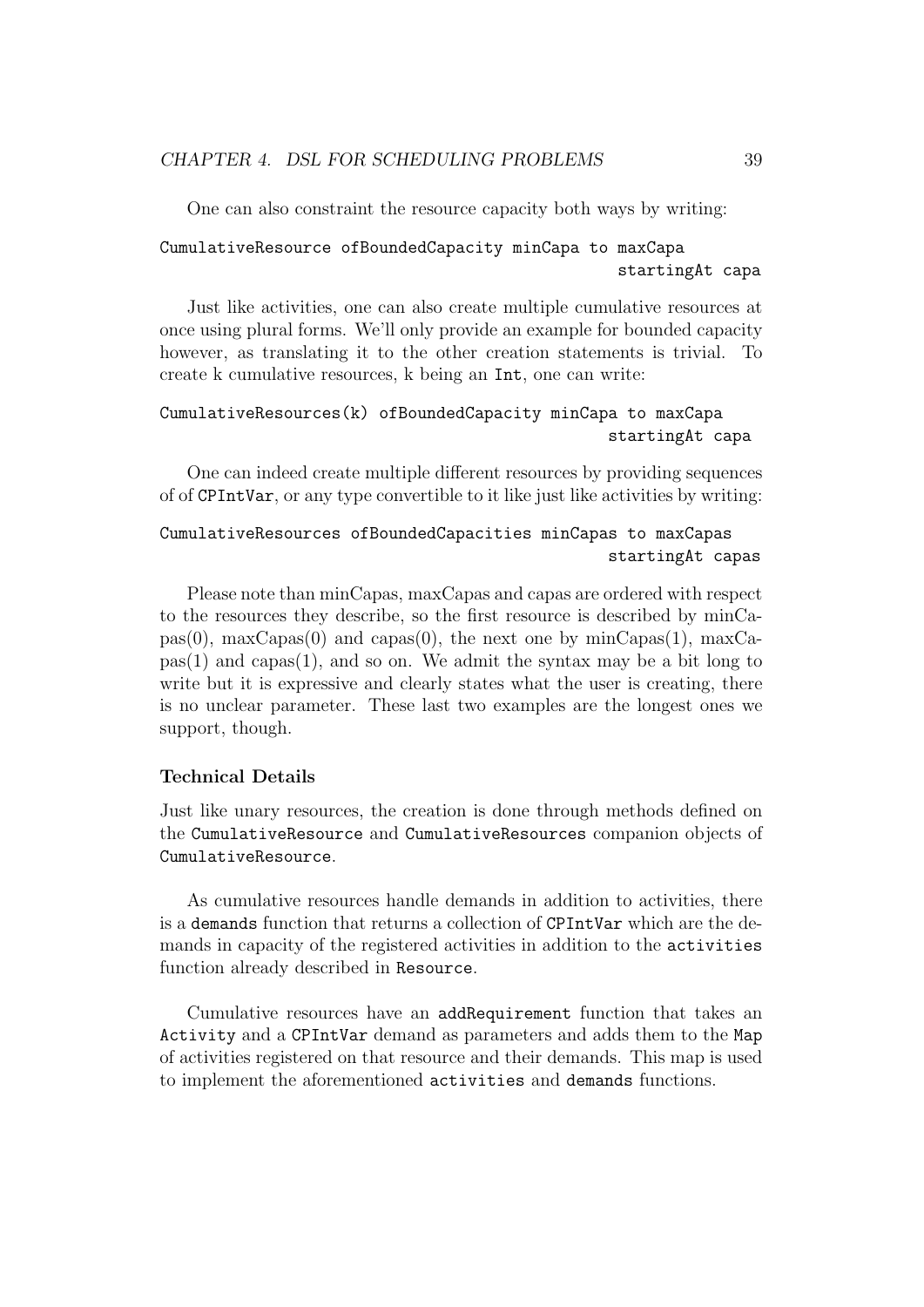Capacity constraints are posted by the setup method called by the scheduler using the SweepMaxCumulative and SweepMinCumulative constraints from package oscar.cp.constraints of OscaR. We constraint the resource usage to never exceed its capacity by posting a SweepMaxCumulative on a capacity of startingCapa - minCapa. The user states the critical minimal capacity of the resource and its starting capacity and we do the conversion to the actual capacity for him.

The maximum capacity constraint is more tricky though. As the previously mentioned resources constraints are expressed in terms of usage but we designed resources in terms of capacity, we had to convert one concept into the other. Suppose we have a current capacity of capa and a maximum allowed capacity of maxCapa. If the resource usage is 0, then the capacity is at capa. If the capacity of the resource exceeds capa, up to maxCapa, that means the usage of the resource is below zero, as there are some activities that produces some capacity while none is consumed. If the resource has a limit over which it can no longer store the additional capacity produced, we need to constraint its usage not to go lower than capa - maxCapa, which is actually the amount of additional capacity that is possible to store beyond the base capacity. We can then use a SweepMinCumulative constraint stating such limit to be sure activities won't be able to produce more than what the resource can actually store.

As discussed in UnaryResource, the above constraints algorithms can be altered. One can substitute the SweepMaxCumulative or SweepMinCumulative for any object that extends our CumulativeResourceConstraint trait and which posts another constraint when calling its post method. For the moment, the only other constraint which qualifies is TTEdgeFinding, the constraint we develop in the second part of this thesis. However, it is very easy to create a new object extending CumulativeResourceConstraint and to implement its post method. This method simply takes the same arguments as the other cumulative resources constraints and actually posts the constraint to the scheduler. One can then write, with the TTEdgeFinding constraint as example:

#### cumulativeResource useCapacityConstraint TTEdgeFinding

To alter which constraint is posted by the resource. In this case, the post method of the TTEdgeFinding object posts a TTEdgeFinding constraint. The SweepMinCumulative can also be changed using a similar function. This function is useMinUsageConstraint. We will discuss minimum usage in more details in the Minimum Usage section of this chapter.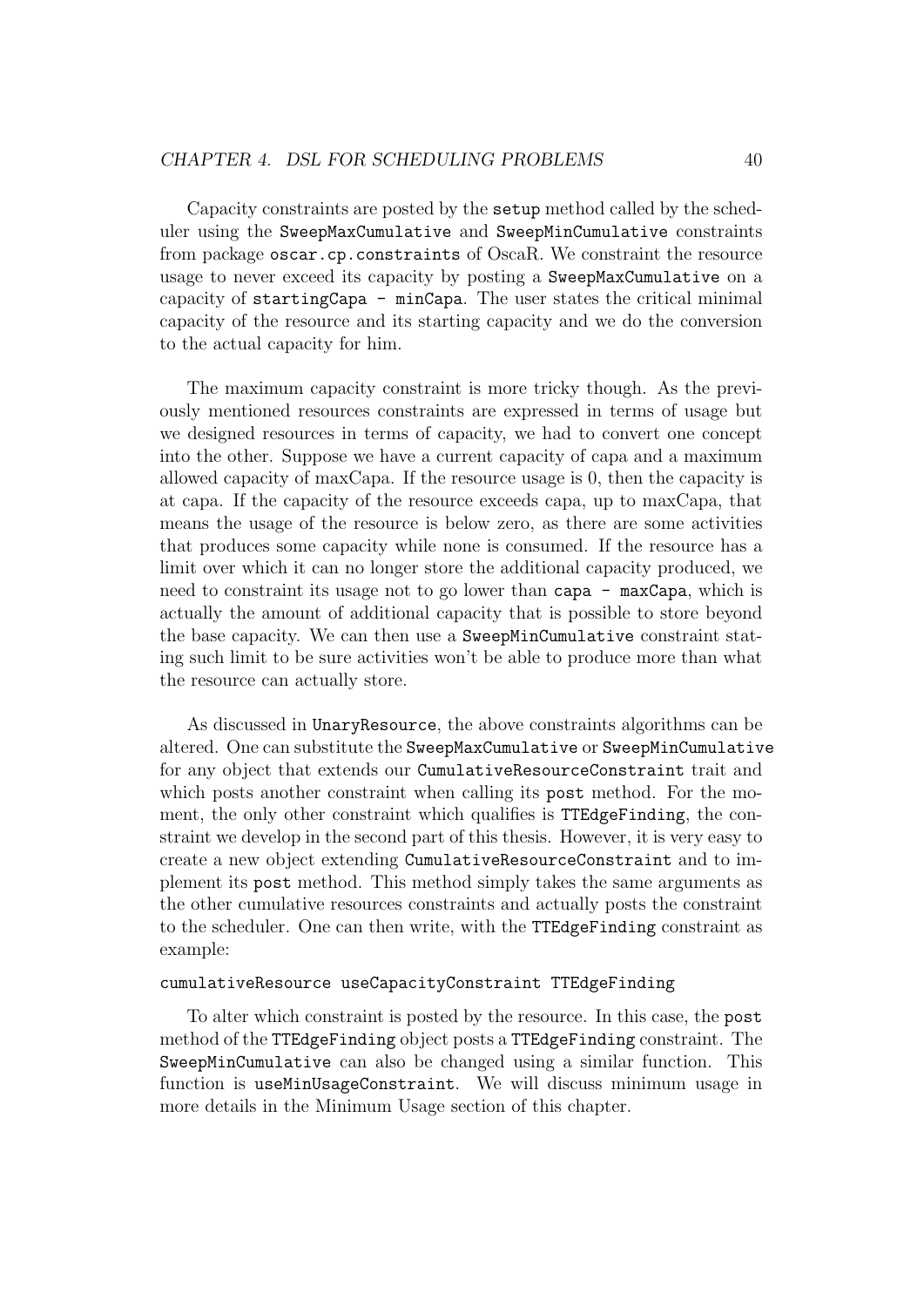## 4.3.4 Creating Reservoir Resources

Reservoir resources actually are non-renewable cumulative resources. When some capacity is requested, it is never given back, it is consumed forever. This will indeed affect the way activities can be scheduled on a reservoir resource, but it doesn't change anything for the creation process with respect to a standard cumulative resource. Thanks to this, one can use any creation statement from a cumulative resource for a reservoir resource. Make sure to replace CumulativeResource at the beginning of the statement by ReservoirResource, however.

Because the minimum, maximum, and current capacities concepts fit the reservoir resource extremely well and a good picture is worth a thousand words, we include a simple schema of a reservoir resource in the figure below.



Figure 4.1: A reservoir resource

This particular reservoir resource can be created by writing:

#### ReservoirResource ofBoundedCapacity 1 to 5 startingAt 3

One may again imagine a variable minimum capacity. Let's assume the minimum capacity of 1 is only required when temperature is below 0, to avoid freezing if there is not enough liquid in the reservoir. One have to create a CPIntVar which domain is the two possible minimum capacities, that is 0 for normal temperatures and 1 for freezing ones, and then use it in the creation statement.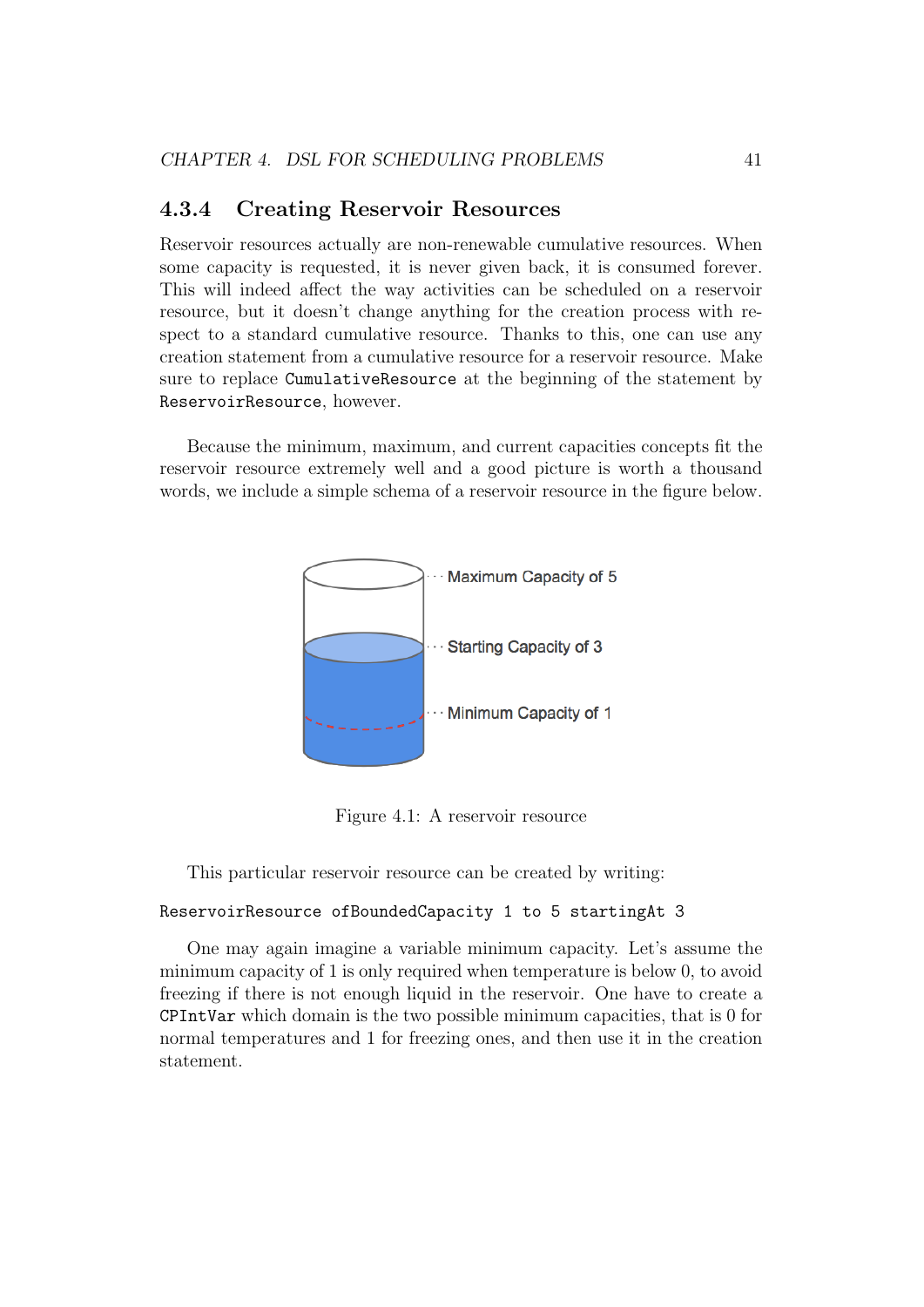In practice this could be written as:

```
// Constraining minimum capacity with respect to temperature
val minCapa = CPIntVar(0, 1)add((minCapa == 1) == (temperature < == 0))
```
### // Creating the reservoir resource ReservoirResource ofBoundedCapacity minCapa to 5 startingAt 3

## Technical Details

The ReservoirResource class actually extends CumulativeResource. The only difference between one and the other is that we consider activities are scheduled from their start to the horizon for a reservoir resource. This way, their resource usage is never freed up and we can then model them just like we do it for cumulative resources.

Just like every other modeling classes, the creation is done through the methods defined on the ReservoirResource and ReservoirResources companion objects of ReservoirResource. Because the creation syntax is identical between CumulativeResource and ReservoirResource, we exported those functions into a CumulativeResourceCreator trait, which is extended by the companion objects of both cumulative and reservoir resources. Getting all those creation functions for another cumulative resource is as easy as extending CumulativeResourceCreator, providing a default value for the minimal and maximal capacity and a function that creates an instance of that resource given its capacity so the trait function is able to instantiate it.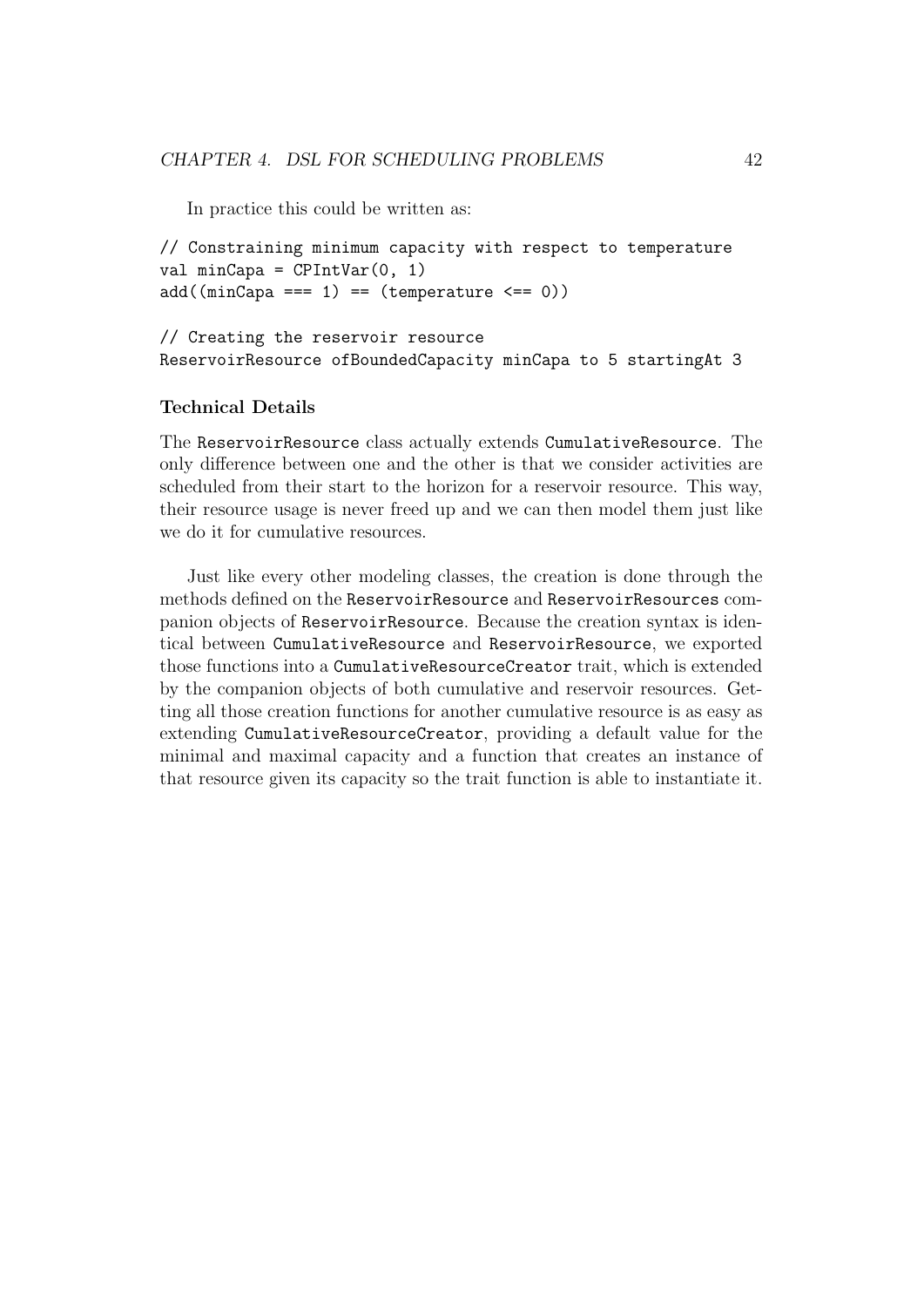## 4.4 Constraints Functions

Now that our activities and resources are created, we can start adding constraints to them! This section will describe the constraints one can use on activities and resources. Functions constraining activities are grouped with respect to the feature trait they are implemented into, but that's a technical detail to the DSL user as those traits are enabled by default for activities created using the Activity or Activities objects. Please note that we will refer to variables called activities and resources. Those variables are sequences of activities and resources created using plural forms of the creation statements described earlier.

## 4.4.1 Precedences

This section describes constraints to limit an activity possible start or end time based on another activity start or end time. We think the names of the functions are self explanatory so we are not going to describe each of them in details. One can constraint activity a precedence with respect to activity b, a and b being Int indices, by writing:

```
activities(a) precedes activities(b)
activities(a) endsBeforeEndOf activities(b)
activities(a) endsBeforeStartOf activities(b)
activities(a) startsBeforeEndOf activities(b)
activities(a) startsBeforeStartOf activities(b)
```
Indeed, the precedes function has the same effect as the endsBeforeStartOf function, it's simply a convenient alias.

One can also request a CPBoolVar which will be bound to true or false with respect to a precedence condition. The syntax is as follow:

```
activities(a) isPreceding activities(b)
activities(a) isEndingBeforeEndOf activities(b)
activities(a) isEndingBeforeStartOf activities(b)
activities(a) isStartingBeforeEndOf activities(b)
activities(a) isStartingBeforeStartOf activities(b)
```
It is very interesting because one can construct logical expressions based on CPBoolVar, but as this is standard OscaR behavior, we are not describing it. An example will be given when modeling the Aircraft Landing problem.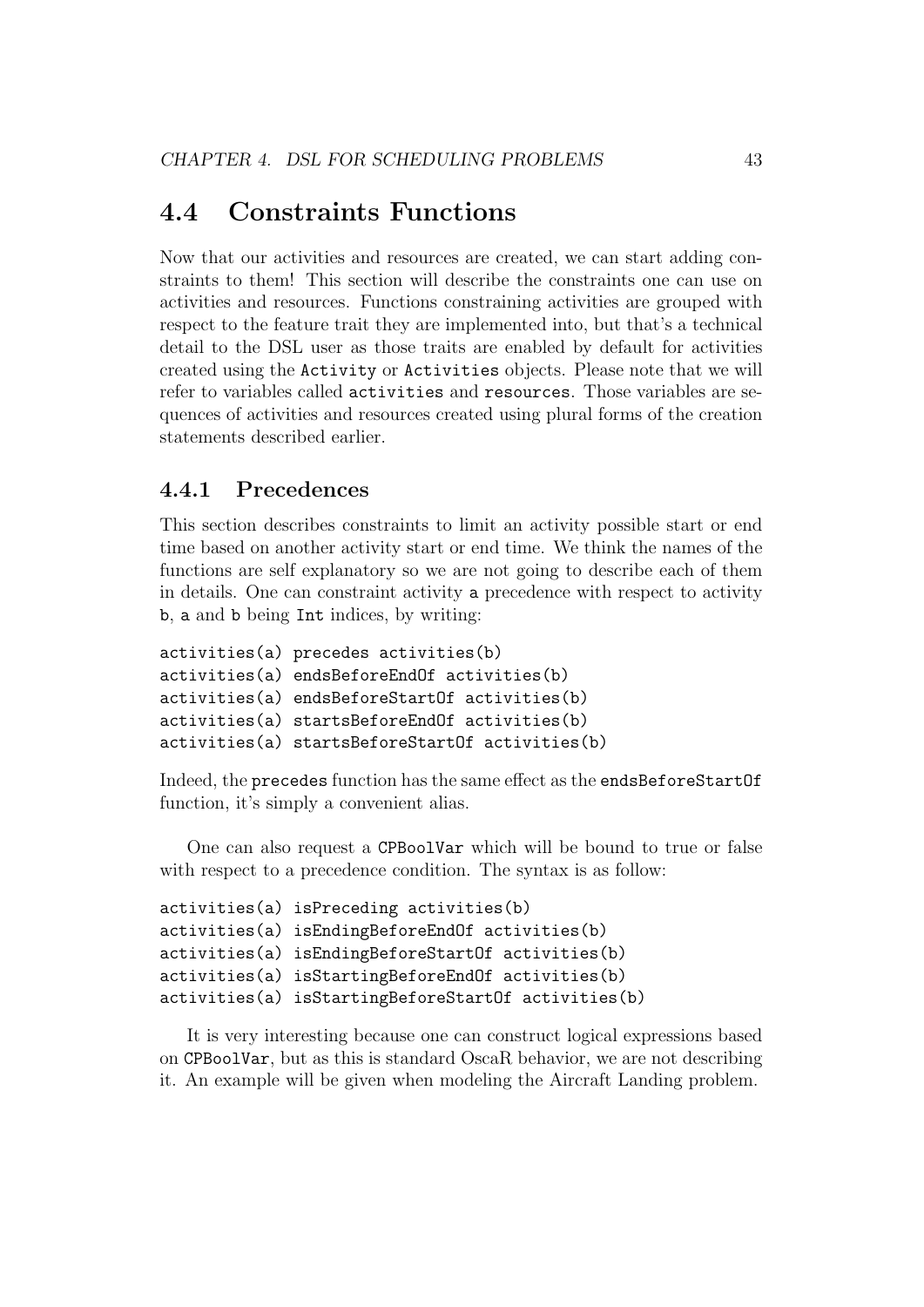#### Technical Details

These functions are defined in a trait called Precedences which extends Activity. By designing them in such a trait, one can use them as it is with his own implementation of an activity, as long as it extends Activity, by mixing it in. This possibility will be explained in more details in the Custom Activities section of this chapter.

In terms of constraints, those functions simply translate what their name say into actual constraints on the activity variables. For example when one writes the following statement:

#### activities(a) endsBeforeStartOf activities(b)

It is equivalent to posting:

#### activities(a).end <= activities(b).start

And that's exactly what the function actually posts. This allows the user to write easily understandable constraints instead of manipulating problem variables directly, which is exactly the point of this DSL.

## 4.4.2 Separation Times

When one says activity a precedes activity b, it means that activity a must be processed before activity b starts. One can straighten this statement by constraining the time that can elapse between those activities, for example with d being a delay as a CPIntVar, one can write:

```
activities(a) startsAtLeast d beforeStartOf activities(b)
activities(a) startsAtLeast d beforeEndOf activities(b)
activities(a) startsAtMost d beforeStartOf activities(b)
activities(a) startsAtMost d beforeEndOf activities(b)
```
It is indeed possible to state this kind of constraints on the end variable as well. For example:

activities(a) endsAtLeast d beforeStartOf activities(b)

We aren't detailing all variations of those functions for the end variable as they are extremely similar to the ones for start.

One can constraint the delay even more by writing:

```
activities(a) starts d beforeStartOf activities(b)
activities(a) starts d beforeEndOf activities(b)
activities(a) ends d beforeStartOf activities(b)
activities(a) ends d beforeEndOf activities(b)
```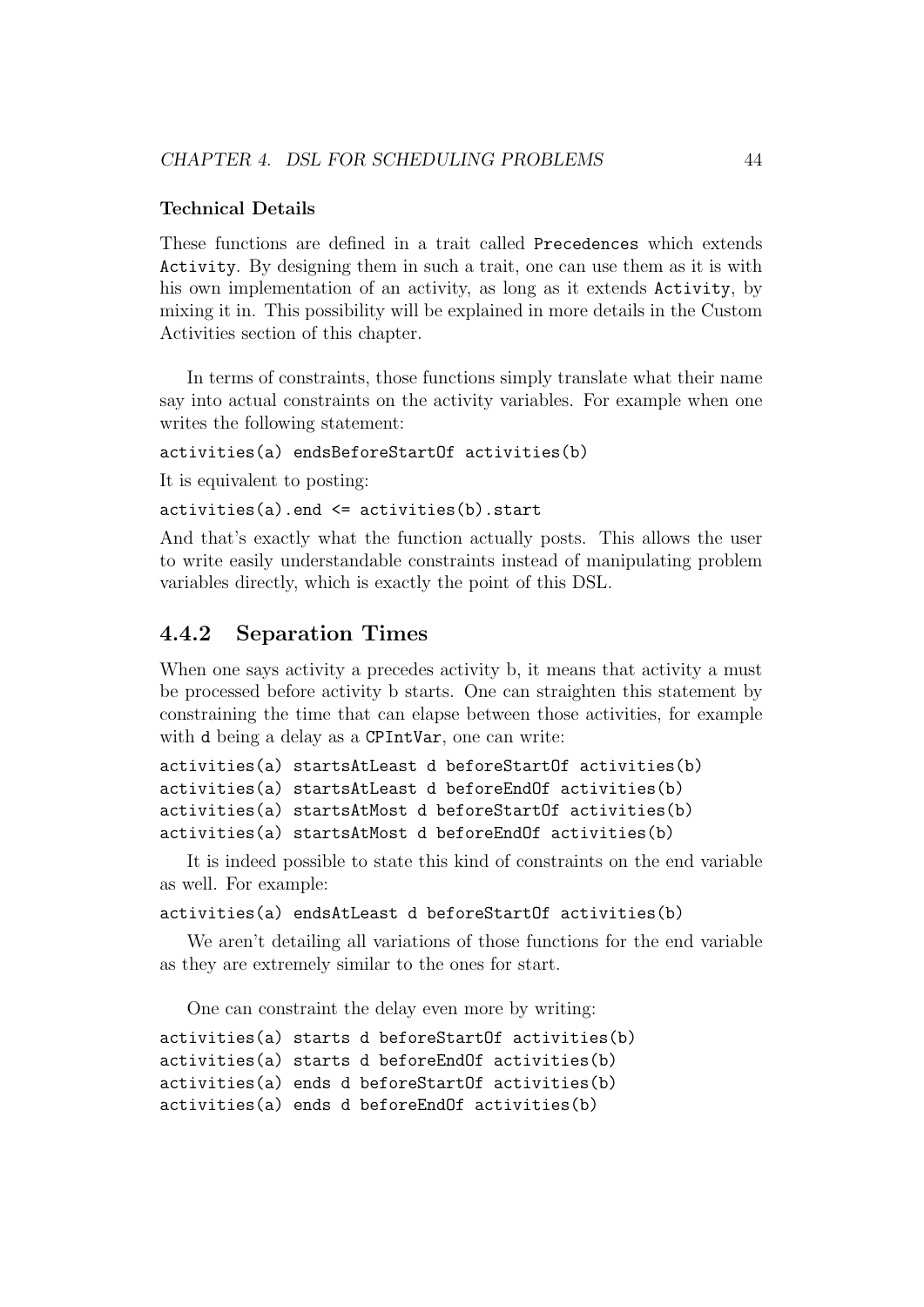### Technical Details

These functions are defined in the SeparationTimes trait which extends Activity.

Because of the high redundancy of the beforeStartOf and beforeEndOf functions, we use an intermediate SeparationDelay class which is invisible from the standard user. All the starsAtLeast, endsAtMost, ends and so on functions create a SeparationDelay class by passing it the variable to constrain and the constraint to apply to it. For example startsAtLeast creates a SeparationDelay(start,  $(x: \text{CPIntVar}, y: \text{CPIntVar}) \Rightarrow (x \leq y))$ which then have the beforeStartOf and beforeEndOf functions to receive the second operand of the constraint to finally post it.

## 4.4.3 Synchronizations

One can also want to constraint the delay to be exactly zero, so that activity b starts right when activity a ends, thus synchronizing activity a start with activity b end. Such constraints can be expressed like this:

```
activities(a) startsAtStartOf activities(b)
activities(a) startsAtEndOf activities(b)
activities(a) endsAtStartOf activities(b)
activities(a) endsAtEndOf activities(b)
```
### Technical Details

These functions are defined in the Synchronizations trait of the dsl package and extends Activity. They are pretty simple though, they simply post the constraint that the first activity's variable must be equal to the second activity's one. We simply put english words on numerical constraints.

## 4.4.4 Time Windows

It is also possible to constrain an activity start or end scheduling in time without referring to an other activity. Such constraint defines a time window during which the activity must start or end. One can constrain activity a in a time window between min and max, both being CPIntVar or types convertibles to it, by using:

activities(a) startsBetween min and max activities(a) endsBetween min and max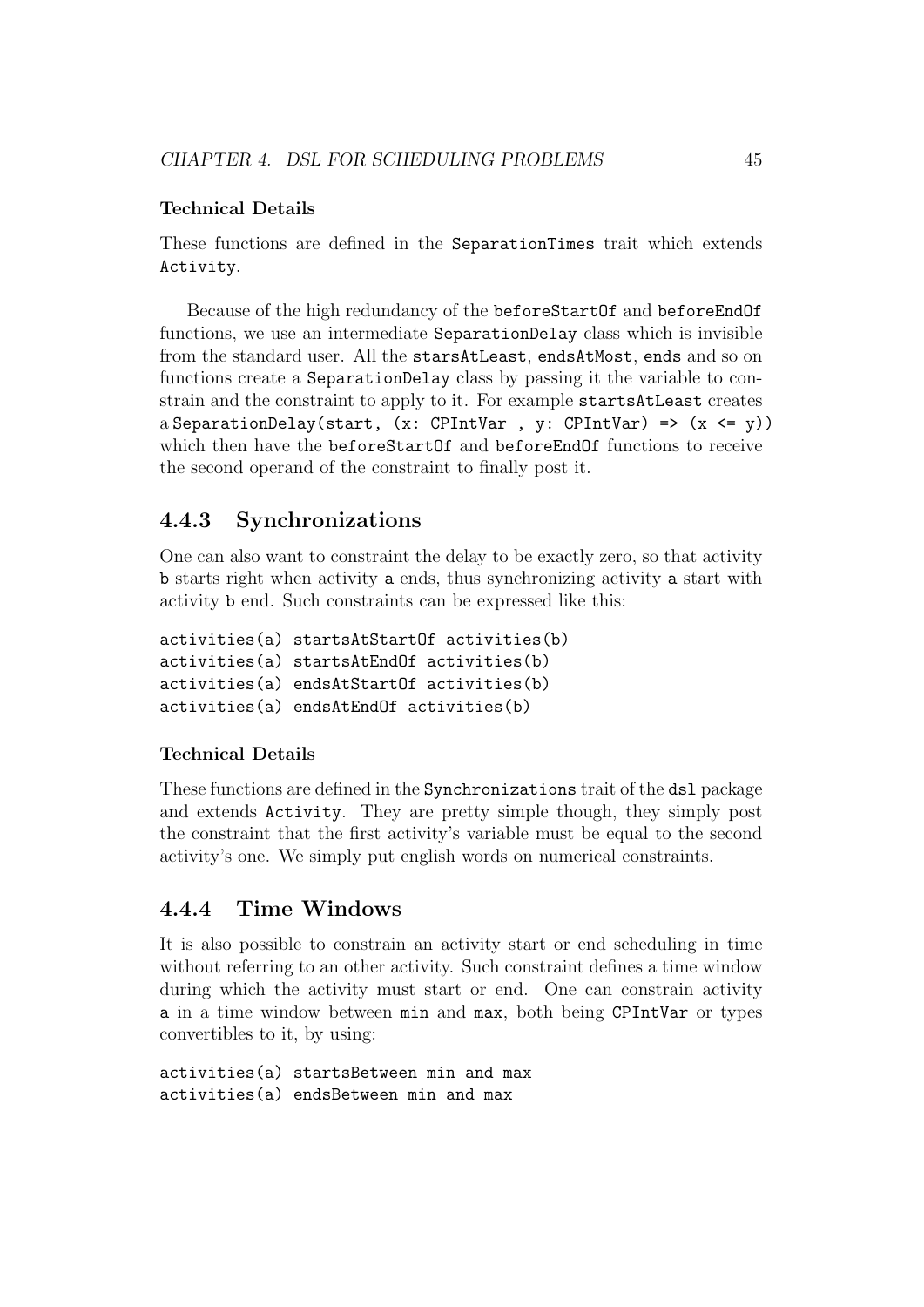Never forget that CPIntVar are problem variables, which means that these time windows are capable of more than fixed Int limits as it may be variable depending on other constraints.

Because sometimes one may want to use a time window of size 0 by saying the activity needs to start or end between a value t and the same value t, we added a shortcut for this:

activities(a) startsAt t activities(a) endsAt t

#### Technical Details

Following on the pattern used by all other traits, these functions are defined in the TimeWindows trait extending Activity and translates what the english words means into actual numerical constraints on the activities variables.

## 4.4.5 Resources Requirements

Resources requirements are at the core of scheduling problems. The user will definitely use the functions we are going to describe in one way or another in whatever problem he will have to model. Like activities in the previous descriptions, unaryResources, cumulativeResources and reservoirResources are sequences of resources created using the plural form of their respective resource creation statements. The variables a, r and s are all Int indices used to access elements of the aforementioned sequences.

Let's start with unary resources requirements. Stating that activity a needs unary resource  $\mathbf r$  is as easy as writing:

```
activities(a) needs unaryResources(r)
```
Cumulative resources are not very different from unary resources in terms of the syntax of their requirements function. The main difference is that one has to specify how much of the cumulative resource's capacity the activity needs. Stating that activity a needs a quantity q of the capacity of cumulative resource  $r$ , with q being a CPIntVar or any type convertible to it, is as easy as writing:

```
activities(a) needs q of cumulativeResources(r)
```
With cumulative resources, it is possible to have an activity that actually produces some capacity usable by the resource.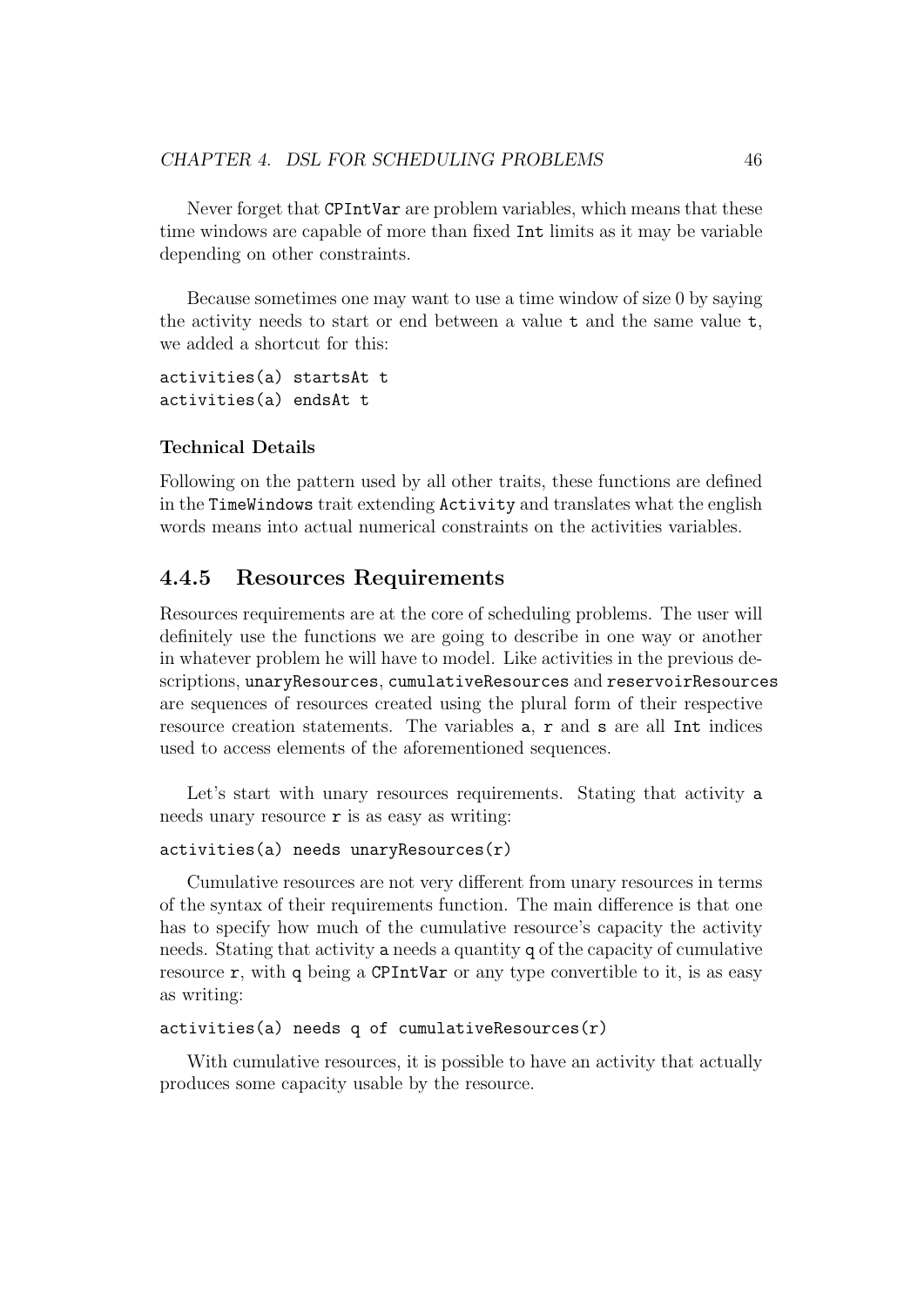One can state that activity a gives d of capacity to cumulative resource r by writing:

 $activities(a)$  gives q of cumulativeResources $(r)$ 

One could indeed express the same constraint using the needs function and a negative demand, but it's more straightforward for us humans to write gives d rather than needs -d.

The exact same syntax can be used for reservoir resources, so one can state activity a needs q of reservoir resource r by writing:

 $activities(a)$  needs q of reservoirResources $(r)$ 

The same goes for the gives statement, as reservoir resources basically are cumulative resources. They simply behave differently regarding to how they post their capacity constraint.

#### Technical Details

These functions are defined in a trait called ResourcesRequirements which extends Activity, allowing the experienced user to mix it with any class extending it.

This trait makes use of the protected registerResource requirement function of Activity as well as those of the different resources types. Calling a function from this trait makes it call the right requirements functions on the right activities and resources.

Reservoir resources are indeed usable in any place where a cumulative resource is expected, as the former extends the latter.

Attentive readers aleo reading the source code may have noticed that this trait not only extends Activity but also mixes Requirements in. The only method of the Requirements trait is a toString method which outputs the resources required by an activity. This toString function is meant to be shared between the two requirements traits, ResourcesRequirements and AlternativeRequirements, that we will discuss below. They are both supposed to call the toString method of their superclass, thus resulting in a single call to Requirements's toString method when both traits are mixed in. If we didn't design the toString method this way, both traits would have outputted the resources from their own implementation of toString, which would have been hard to design in terms of wording of the output, and less readable in the end anyway.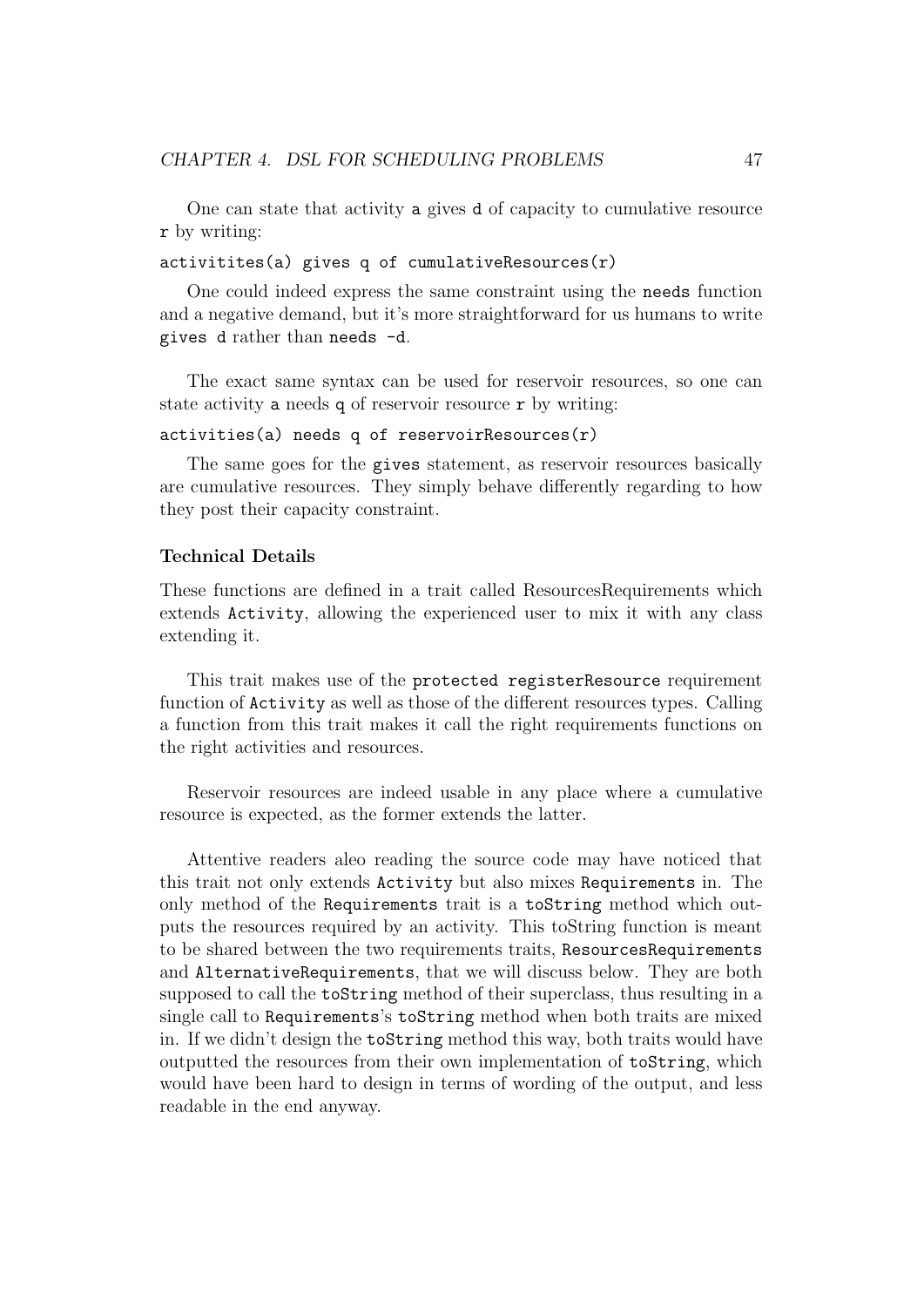### 4.4.6 Alternative Requirements

What if an activity needs resource  $\mathbf r$  or resource  $\mathbf s$ ? One can state such alternative resources requirements by writing or between the resources the activity alternatively requires. So suppose activity a either needs unary resource  $\mathbf r$  or unary resource  $\mathbf s$ , both being Int indices, one can write<sup>3</sup>:

```
activities(a) needs (unaryResources(r) or unaryResources(s))
```
But that's quite redundant and will quickly become a nightmare when requiring more than two resources using such syntax. If the resources the activity require are accessible from the same sequence, which would be the case if they were created using the plural forms of our creation statements, one can more directly write:

```
activities(a) needs unaryResources(r or s)
```
Which can then easily be expanded for more resources:

```
activities(a) needs unaryResources(r1 or r2 or r3 or r4)
```
It is very straightforward but requires that all alternatively required resources be in the same sequence to begin with. If they don't, using the longer form is required. It is indeed also possible to alternatively require more than two resources with that form.

The statements are not very different for cumulative resources, one just need to write or between the required quantities as well as between the resources they are required from, respectively. So suppose activity a either needs q1 of resource r1 or q2 of resource r2, one can write:

```
activities(a) needs (q1 or q2) of (cumulativeResources(r1) or
                                        cumulativeResources(r2))
```
Or more directly if the cumulative resources are part of the same sequence:

```
activities(a) needs (q1 or q2) of cumulativeResources(r1 or r2)
```
Creating sequences of resources using the plural forms of their creation statements really empowers the user, allowing him to use the short forms of these functions and simplifying iterations on resources. We strongly recommend them to the user.

<sup>3</sup>One cannot omit parenthesis for this statement because Scala won't consider the two resources as one unique argument otherwise.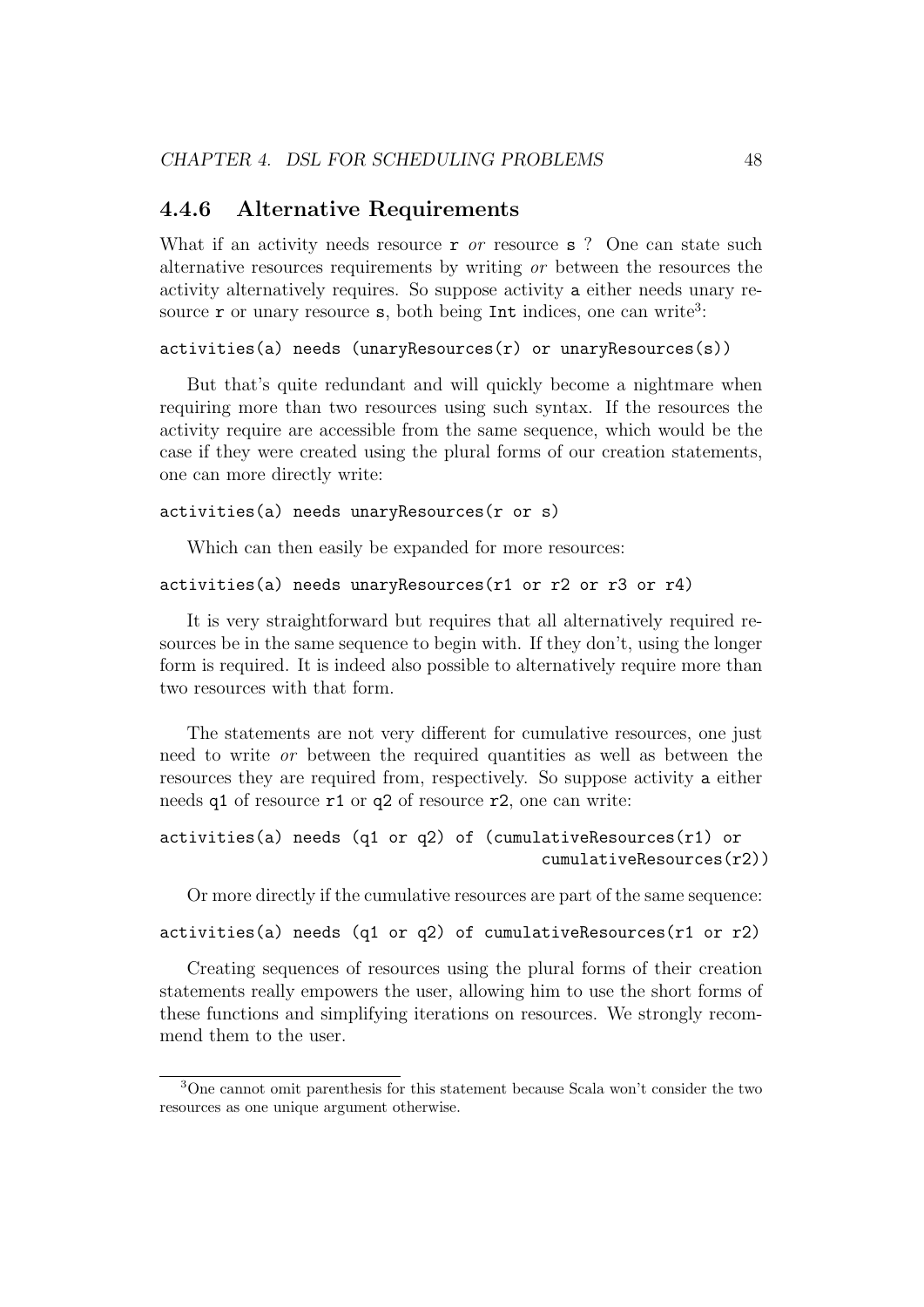Please note however that the more verbose form will also allow the user to state alternative requirements between cumulative resources and reservoir resources alike, while the short form doesn't. Because it requires the resources to be in the same sequence, one won't be able to use it directly if having a sequence of cumulative resources and another sequence of reservoir resources. It would be possible if the user appends one sequence of resources to the other, though, but he would then be vulnerable to indexing errors when accessing the resources of such a sequence.

Don't forget to tell the scheduler to actually decide on which resource the activity will be scheduled, though! It won't try to bound the required resources variables if it is used nowhere in the search. One can access the variable to be bound for this alternative resource by using:

#### activity.alternativeTo(resource)

Where resource is one of the resources that are alternatively required. The more direct way of forcing the scheduler to decide the resource on which to schedule the activity is to use the result of the requiredResources function called on an Activity or a Seq[Activity] in the scheduler search. It has the same effect as calling alternativeTo for all resources.

#### Technical Details

These functions are defined in the AlternativeRequirements trait which extends Activity and Requirements, as discussed in the previous Technical Details section.

We think it is interesting to explain how one can write or in between resources and give it as an argument. We have defined an Alternative[T] class which extends  $\text{Seq}[T]$ . This class defines the or function, which takes a T and returns the Alternative with the new element appended. Alternative requirements functions expect to receive Alternative[UnaryResource], Alternative[CPIntVar] or Alternative[CumulativeResource], depending on the requirement. There are implicit conversions in the package.scala file of the dsl package that converts variables and resources to Alternative so one can call or on it. The or method can be used multiple time, thus being able to state as many alternatives as required. The more compact form use our Enhanced Selectors feature, which is described later in this chapter, where indices are of the form Alternative [Int].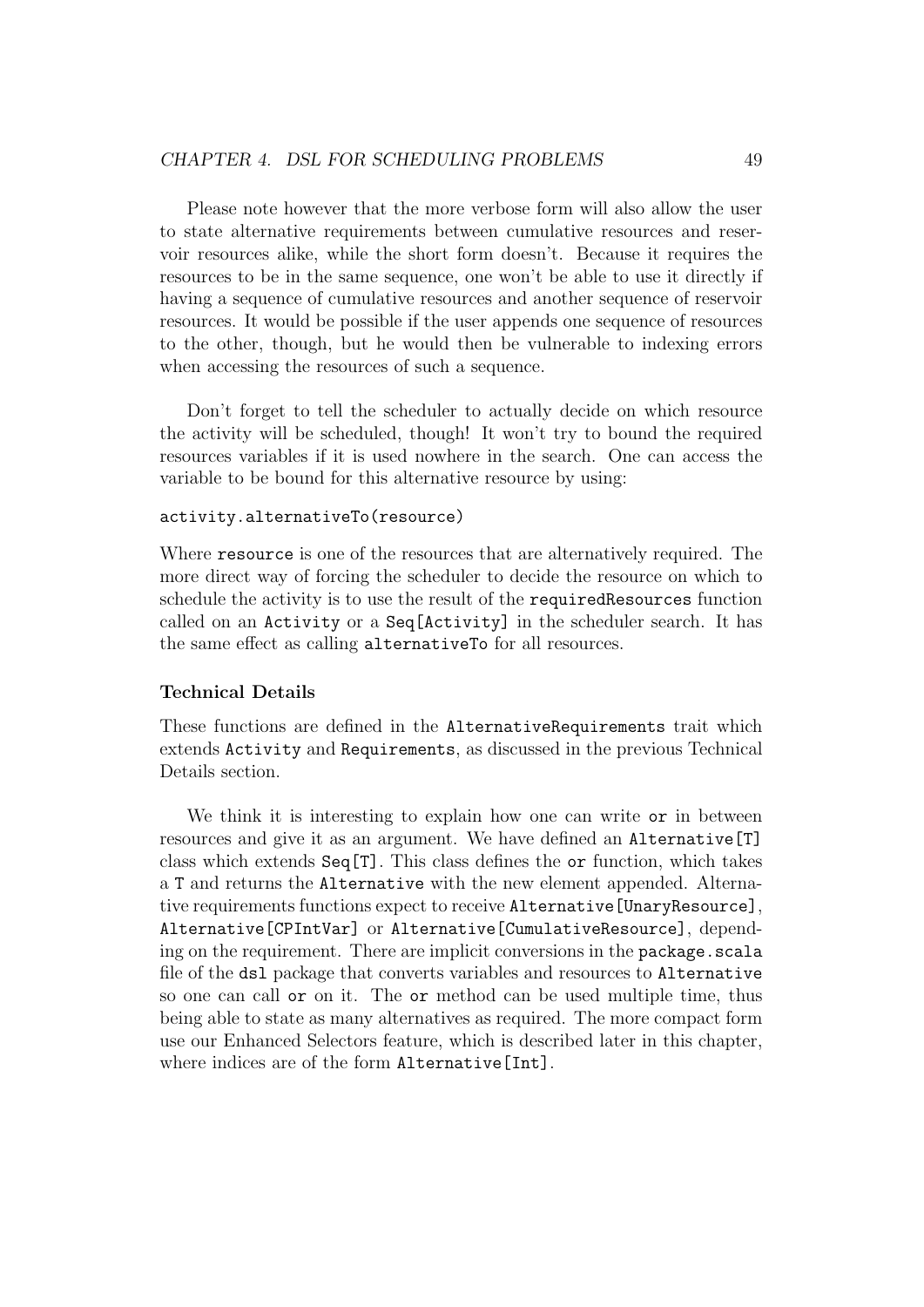To model alternative resources as constraints, we inspired ourselves from the resources argument of SweepMaxCumulative. It is a Seq[CPIntVar] which elements are variables which domain are resources IDs. It is used by the constraint to model an activity that is not to be scheduled on the resource. For example, an activity present in a resource SweepMaxCumulative constraint but having its resources element variable bound to a different value than the resource's ID will be ignored by the constraint because the activity is actually not scheduled on this resource. This trait uses the registerAlternativeResource of Activity, which actually creates such variables, using the alternative resources IDs as domain. The resources then query Activity for those variables using the alternativeTo method described earlier, which are then used in the constraint.

### 4.4.7 Optional Activities

This trait handles the support for optional activities. From the end user point of view, the only think to write to state that an activity is optional is:

#### activity optional = true

After this statement, the scheduler will know it can also choose not to schedule the activity on any resource. However, it needs an incentive to do so. Problems involving optional activities usually issue some cost or drawback for not scheduling activities. To model such constraints, we designed the following function:

#### activity ifScheduled CPIntVar ifNot CPIntVar

This function returns a CPIntVar which can take the values of the two other CPIntVars used as arguments. The resulting variable will take the value of the first one if the activity is scheduled, and the second one if it is not. Here is a simple example that uses Int values:

#### activity ifScheduled 10 ifNot 0

If the activity is scheduled, the resulting variable will be bound to 10, if it is not, it will be bound to 0. Such construction is useful to model the profit of scheduling an activity or the cost of not scheduling it. One can then use multiple variables like this one, and tell the scheduler to maximize or minimize their sum as the objective function, depending on the problem.

One can also retrieve the CPBoolVar representing if an activity is scheduled or not by accessing the isScheduled variable of the activity. This variable is used in the previous function implementation.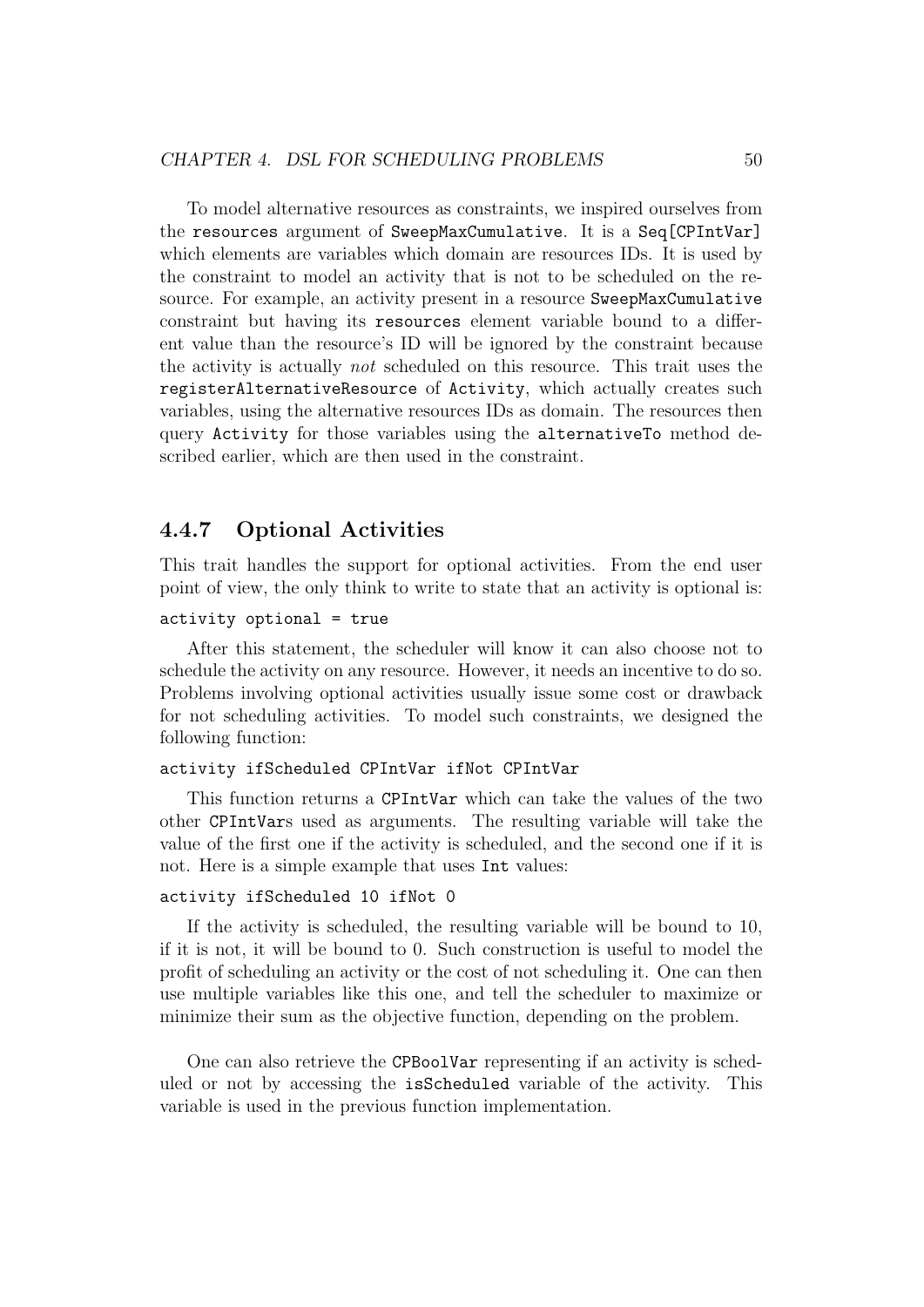#### Technical Details

This trait may seem very simple from a user standpoint, as it only defines two functions, of which one is a setter method. However, it is the most complicated of all traits. The reason why it is so complicated is because it has to modify the behavior of a standard activity. The Activity class doesn't care about being optional, it completely ignores the concept. The Optional trait must then override Activity's behavior but with the least code duplication possible.

We designed Optional functions as hooks for Activity ones. We would receive the call first, because of how overrides works with traits, modify the input to fit our needs and then pass the modified arguments to the superclass function. We actually use a kind of fake resource to model optional activities. We create an additional resource with no constraint on it whatsoever and hook the resource registration functions of Activity to add this new resource as an alternative. We then constrain the isScheduled variable to be false if the activity is scheduled on this additional resource.

For the ifScheduled/ifNot construction, we create a new CPIntVar which domain is the union of the two CPIntVar arguments, and constrain that isScheduled being true implies that the new variable takes the value of the first one, and false the second one. It is important to use an implication and not an equivalence because the two variable domains may overlap. If the variables are bound to the value they have in common, it would mean that the activity is scheduled and not scheduled at the same time, which would indeed make the constraints store fail. The intended result is for the scheduler to be indifferent whether to schedule the activity or not with respect to that value alone.

The Optional trait makes use of the setup function of Activity which was introduced earlier. Because we need to constrain isScheduled to be false if any of the activity resources variables are bound to our additional activity, we need Activity to actually create such variables. Which happens is we can't simply add our additional resource as a requirement for the activity without thinking much more, because at the point of resources requirement statements, we cannot be sure if the activity will be stated as optional or not by the user, as he may well do it after having stated the requirements! So what is really sent to the Activity requirement function is a block with a condition, which adds the additional resource only if the activity is optional. This block is not evaluated thanks to the ResourceVar class described ear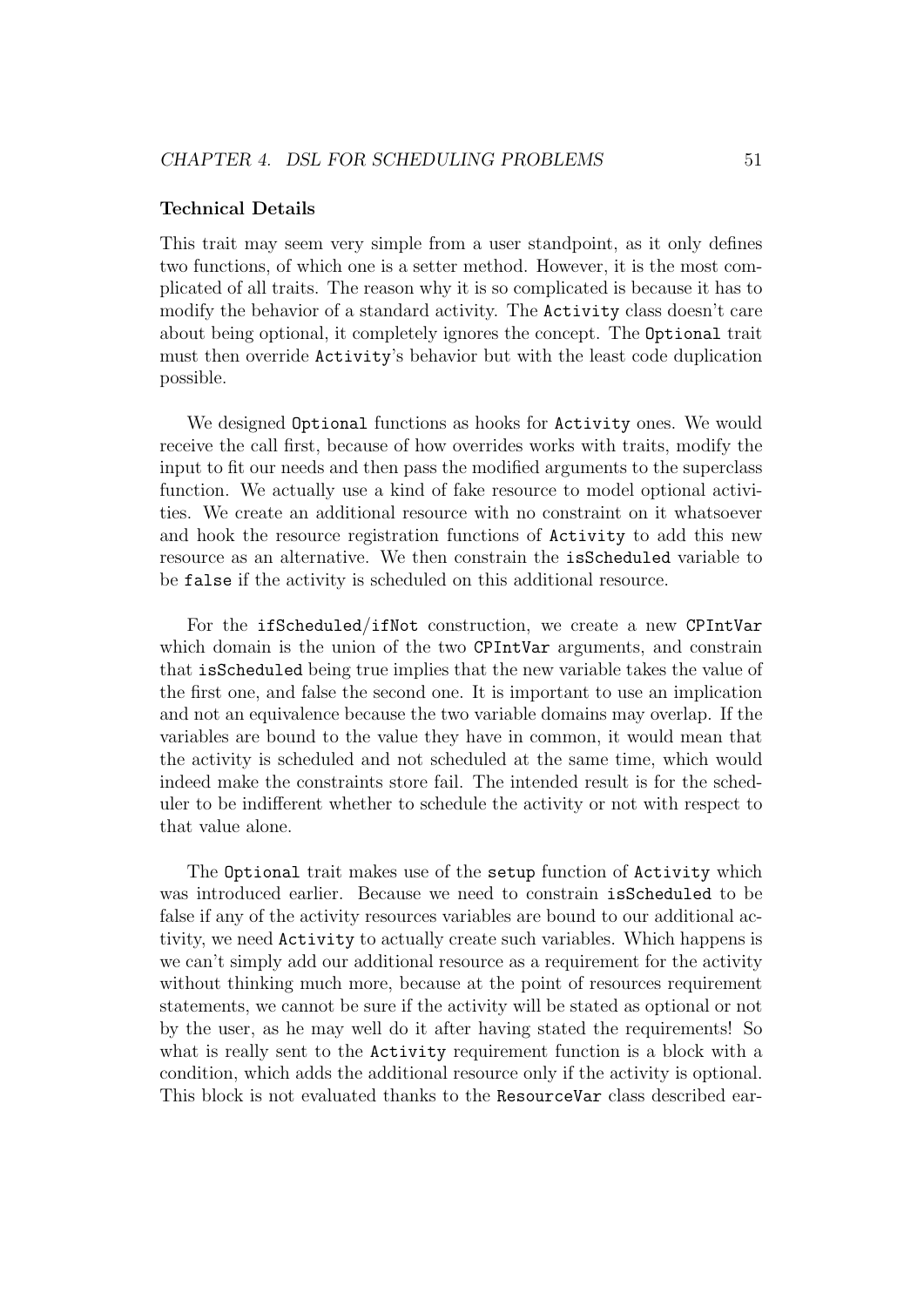lier and will be evaluated once when the resource variable is requested by a resource to post its constraint, which means when the scheduler calls the setup function. We cannot bound isScheduled before the model is finished, because we cannot be sure the user won't state the activity is optional before that point.

Something else that needs to be done for optional activities is tricking the scheduler to not consider them when evaluating the makespan. Because we model optional activities as activities scheduled on an additional, unconstrained resource, they are still part of the model, even "unscheduled", and will still be taken into account by the scheduler. So if an activity of duration 4 is scheduled and an activity of duration 10 is not scheduled, the scheduler will think the makespan is 10, because it doesn't know about the **Optional** trait and our additional "fake" resource. To overcome this problem, we redefine end for an optional activity to be equal to 0. By doing so, we also need to change either the start, the duration or both, otherwise the store will fail when adding Activity consistency constraint stating that the end of an activity should be equals to the sum of its start and its duration. We originally intended start and duration to be 0 for an optional non-scheduled activity, but we discovered some constraints had problems handling activities of duration 0. We then decided to "hide" the non-scheduled activities below the time  $0$ , so we override start to be  $\text{-}$ start and end to be  $0$  so the consistency constraint still holds, we simply shift the activity away from the makespan computation.

## 4.4.8 Due Date

This feature trait lets the user define a due date for an activity and easily retrieve its earliness and tardiness with respect to that due date. It is very easy to set a due date d for activity a, one can simply write:

#### activities(a) isDueAt d

Sometimes an activity can have a minimal due date and a maximal due date which are different. The activity is too early if it finishes before the minimal due date, too late if it finished after the maximal due date, and alright if it finishes anywhere in between the two, inclusively. The idea is that there exists a time window in which the activity is preferred to be scheduled, but it is not a strict constraint imposed on the scheduler. The user is then supposed to be interested in the earliness and/or tardiness of the activity, which is usually what the problem tries to minimize when involving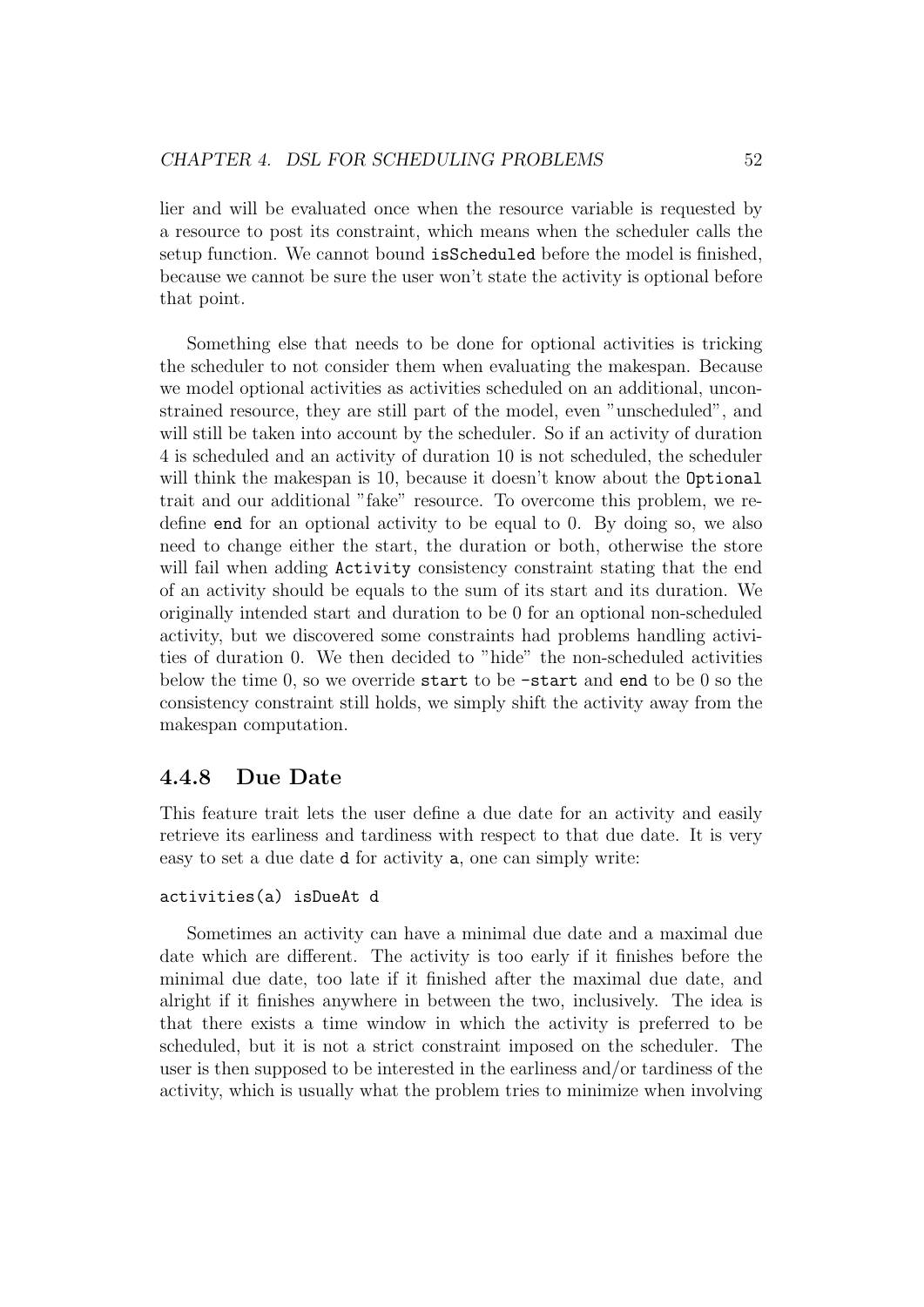due dates. One can state such a due time window between d1 and d2 by writing:

activities(a) isDueBetween d1 and d2

As usual, the due dates depicted here are all CPIntVar or any type convertible to it.

One can then retrieve activity a earliness and tardiness just like any other activity variable:

## activities(a) earliness activities(a) tardiness

#### Technical Details

Like the other activities features traits, these functions are defined in a trait called DueDate which extends Activity, allowing the experienced user to mix it with any class extending Activity.

We struggled a lot on this feature because of the subjectTo function of the CPSolver which has been removed by now. The problem was that the CPSolver, and the CPScheduler by extension, required a subjectTo function to be called on it before being able to start solving a problem. This method received a block of functions which it executed when called, and did some more work on the solver side to consider the model closed. The problem is that such a subjectTo block was a kind of bait for constraints. By the look of the function, one would like to put his constraints only in the subjectTo block because it looked like it was the only place where they were registered, judging by the name of the function, even though this was not true in practice. Because of this, the user had to state the objective function of his model before stating the constraints, like this:

```
// Variables definitions
minimize(objective) subjectTo {
    // Constraints
}
```
But if the objective to be minimized revolves around the earliness or tardiness of an activity, what should be the return of these functions when the due date has yet to be defined, as the user would likely define it in the subjectTo block? If we return CPIntVar bound to 0 when the due date is not defined, then we block the variable entirely and the due date defined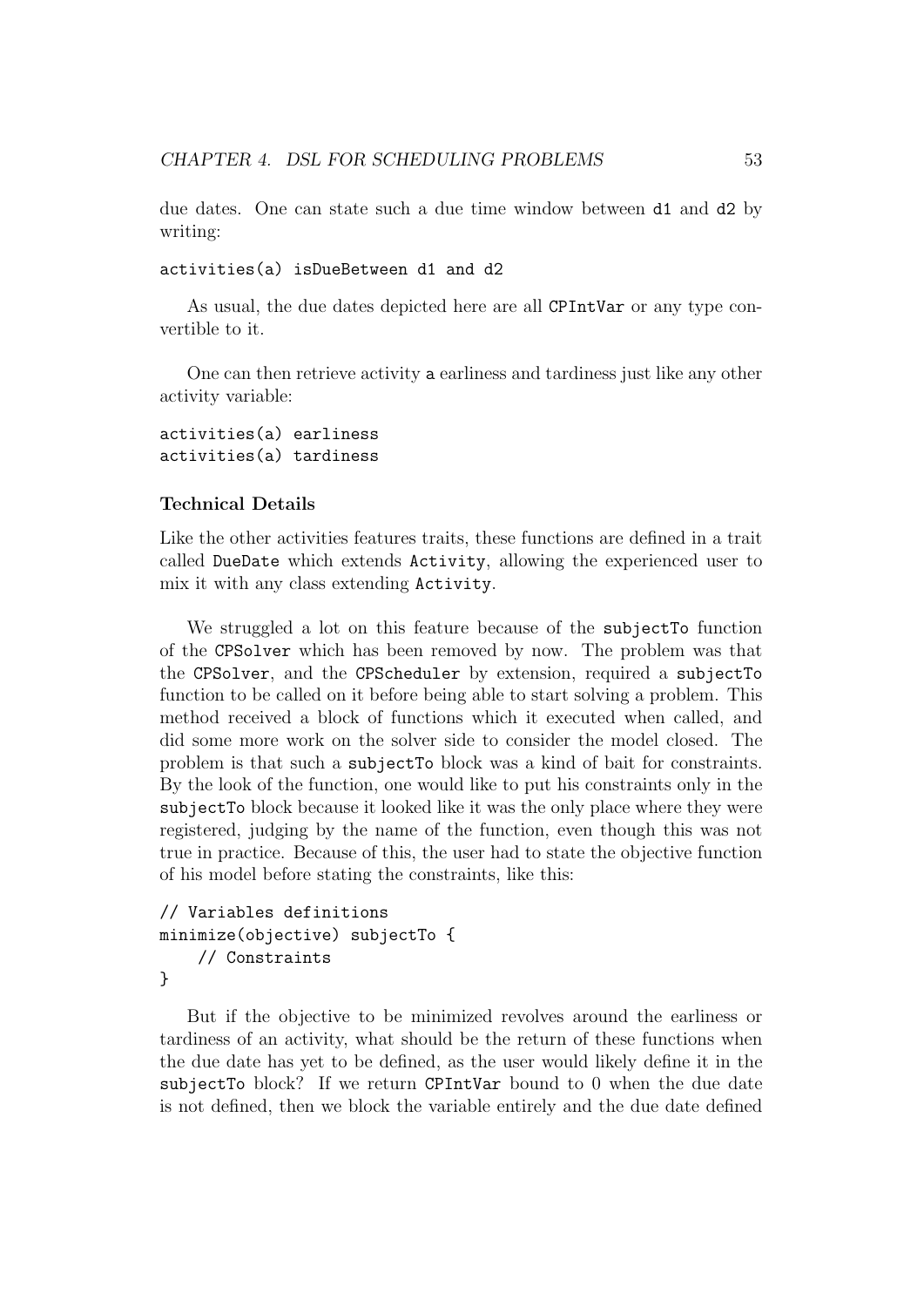later will be ignored or will trigger a failure of the CPStore when later adding the constraint, depending on the implementation. If we return an unbound variable and constrain it when the due date is defined, we then require the user to set a due date for every activity from which he requested the earliness or tardiness. We think the user would expect the earliness and tardiness of activities for which he doesn't state a due date to be 0, however that wouldn't be the case with the proposed implementation.

To solve this problem, we came up with the setup method of Activity which was introduced earlier, and the OptionalVar class. This class behavior is something in between a lazy val and an Option[CPIntVar]. We need the setup method to be able to bound the earliness and tardiness variables of activities when we are sure the user as finished modeling his problem, that is right before the scheduler starts the search. However, we only need to do it if the user required the earliness or tardiness variable to begin with, otherwise it is not a problem that he didn't set a due date. Because feature traits like DueDate cannot create variables unless their features are required, all variables must have a lazy behavior at least. However, we have no means to know in the setup method if the user actually required any of earliness or tardiness because trying to evaluate its value would actually create the lazy variable. This could be solved using two private variables which would default to false and be set to true when the user would require earliness or tardiness respectively. However, that would require to create one boolean variable per problem variables affected by this issue, and that also applies to possible future feature traits. To allow future developers to easily overcome this issue, we designed the OptionalVar class, which is a wrapper for CPVar and is implemented using an Option[V <: CPVar]. What it does is wrapping any CPVar, without creating it thanks by-name parameters, into a class on which one can ask easily ask if the variable has been required or not, which is already better than a lazy val for that matter. However, that behavior alone could also have been obtained using a single var earliness: Option[CPIntVar] = None. We can ask isDefined and we can erase None with the real value when needed. However, care must then be taken when developing with this design because nothing prevents changing the value of the variable twice, if the user calls some function more than once for example, losing the reference to the previously stored variable. Our OptionalVar class does not have this problem, because when one require the variable using the require function, its value is evaluated, stored in the class once, and returned. It's a kind of getOrSet method for Option, which returns the value if it set or set it once and for all if it was not already and returns it. This is safe, easy to use, and solves our problem completely.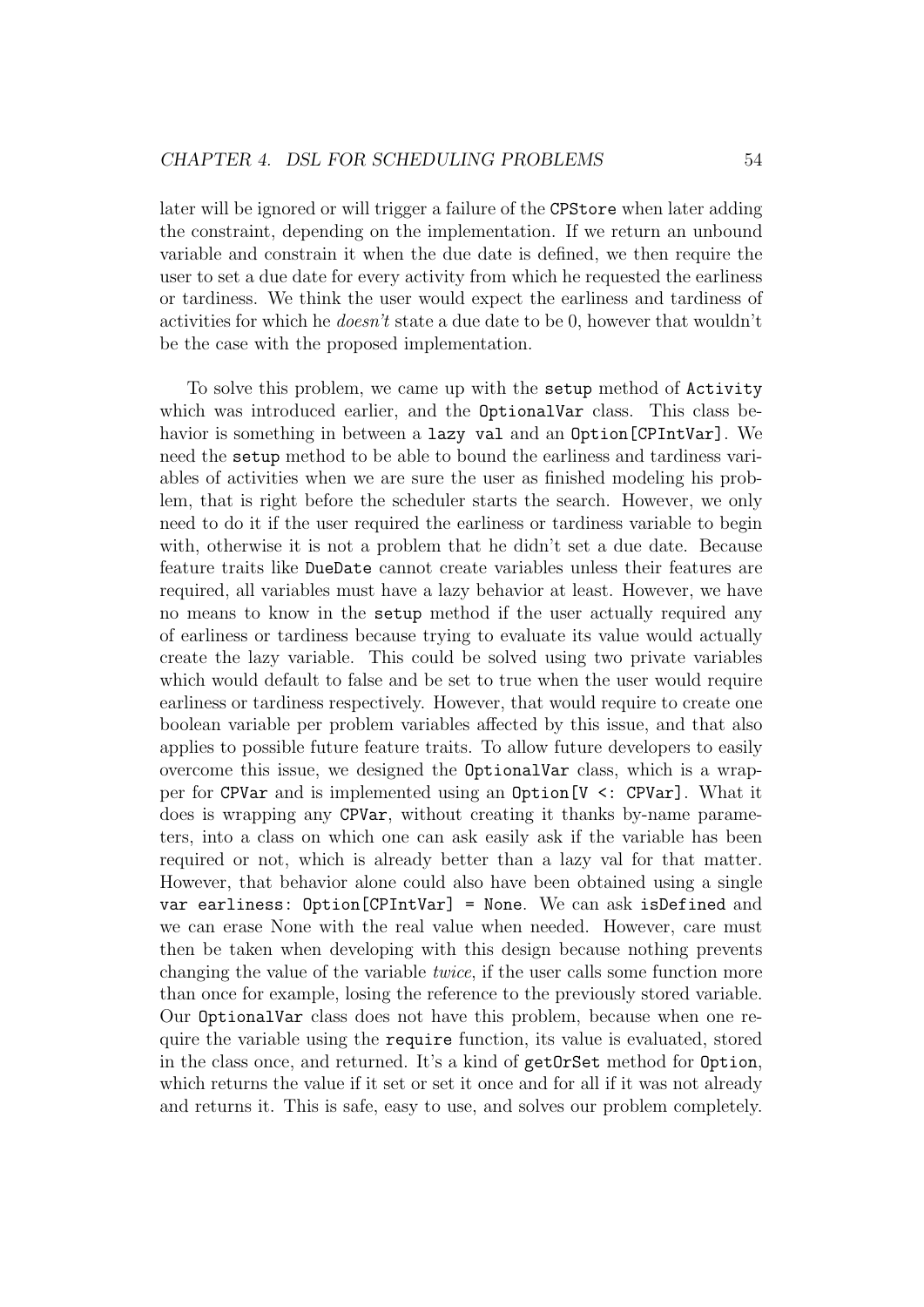We really think it's an interesting tool when developing feature traits, so we made it accessible for power users wanting to develop their own trait by putting it in the dsl package.

## 4.4.9 Resources Usage

Activities already had a lot of constraints described, but resources also have some. For a CumulativeResource, one can state a minimum usage for that resource. Suppose a resource that is so costly to run that one doesn't want to run it under 80% capacity usage. With u being the minimum usage to run the resource  $r$ , one can state that if resource  $r$  is used by any activity, then its capacity must be at least used by a quantity of u by writing:

#### cumulativeResources(r) hasMinUsageOf u

This constraint will require that u capacity is to be required from the resource if any capacity is required to begin with. Those functions indeed only apply to cumulative and reservoir resources, as unary resources don't even have a capacity.

#### Technical Details

In practice, the maximum capacity of CumulativeResource is already defining a minimum usage, as discussed earlier, of startingCapa - maxCapa. When stating a new minimum usage, the higher one will prevail when posting the constraint.

The SweepMinCumulative constraint of OscaR exactly matches the definition of function hasMinUsageOf. It constraints the resource usage to be at least of a certain amount, but only during the time the resource is actually used. If no activity requires the resources at a certain time, then the usage will be 0. It can either be 0 or at least the minimum usage.

Earlier versions of CumulativeResource had a variant of this minimum usage constraint, which imposed the minimum capacity to be respected from the beginning to the end of the problem. We implemented that behavior by adding a fake activity which spanned the whole horizon, simulating an all time resource requirement to trigger SweepMinCumulative. However, we decided to remove it. The reason behind this decision is that while the constraint was nice, we also wanted to provide the user with another variant, which constrained such strict usage between the start of the first activity on that resource and the end of the last one. Three versions of minimum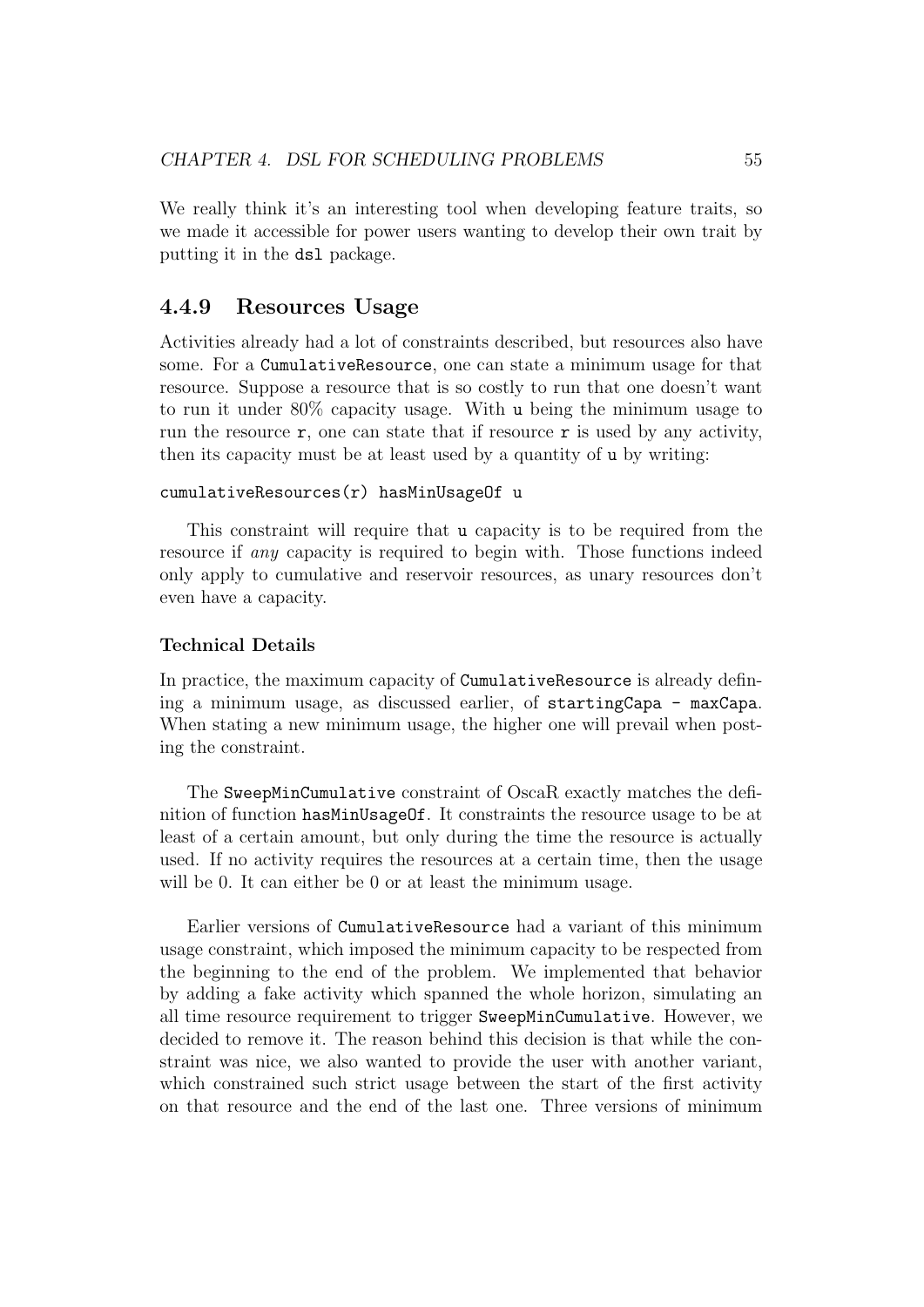usage functions seemed like we were going too far into specific constraints, like we were trying to provide each problem with a single function doing all the needed modeling, but then being limited to this sole problem scope. We decided to only provide the weakest version of the constrained as explained in the description of this section, and let the user straighten it if needed.

## 4.5 Additional Features

This section introduces additional features we thought interesting to add to our DSL. These features weren't strictly required as of the problem analysis of the previous chapter, but we thought they significantly improved the DSL experience.

## 4.5.1 Reader

This feature is in the additional features because it does not posts any constraints. However, it is critical for the user. The Reader trait gives access to methods for parsing an input file. If one want to use this feature, he needs to mix the Reader trait with the model. Considering the SchedulingModel trait, one then needs to write something like:

#### object MyModel extends SchedulingModel with Reader

Doing so gives access to the read variable, which can be used to read files. The first thing one wants to do is define the file to read. This can be done by calling the fromFile method and giving it a filepath. For example:

#### read fromFile "path/to/file"

The input files described in the multiple papers we referenced to in the Problem Analysis section all had important values on the first line, like the number of activities or the number of resources. One can read **k** Int values, k itself being an Int, by writing:

#### read fileFor k as Int

Thanks to Scala pattern matching feature, one can define variables directly when reading the file, for example for two variables to read, one called nJobs and the other nResources:

```
val Seq(nJobs, nResources) = read fileFor 2 as Int
```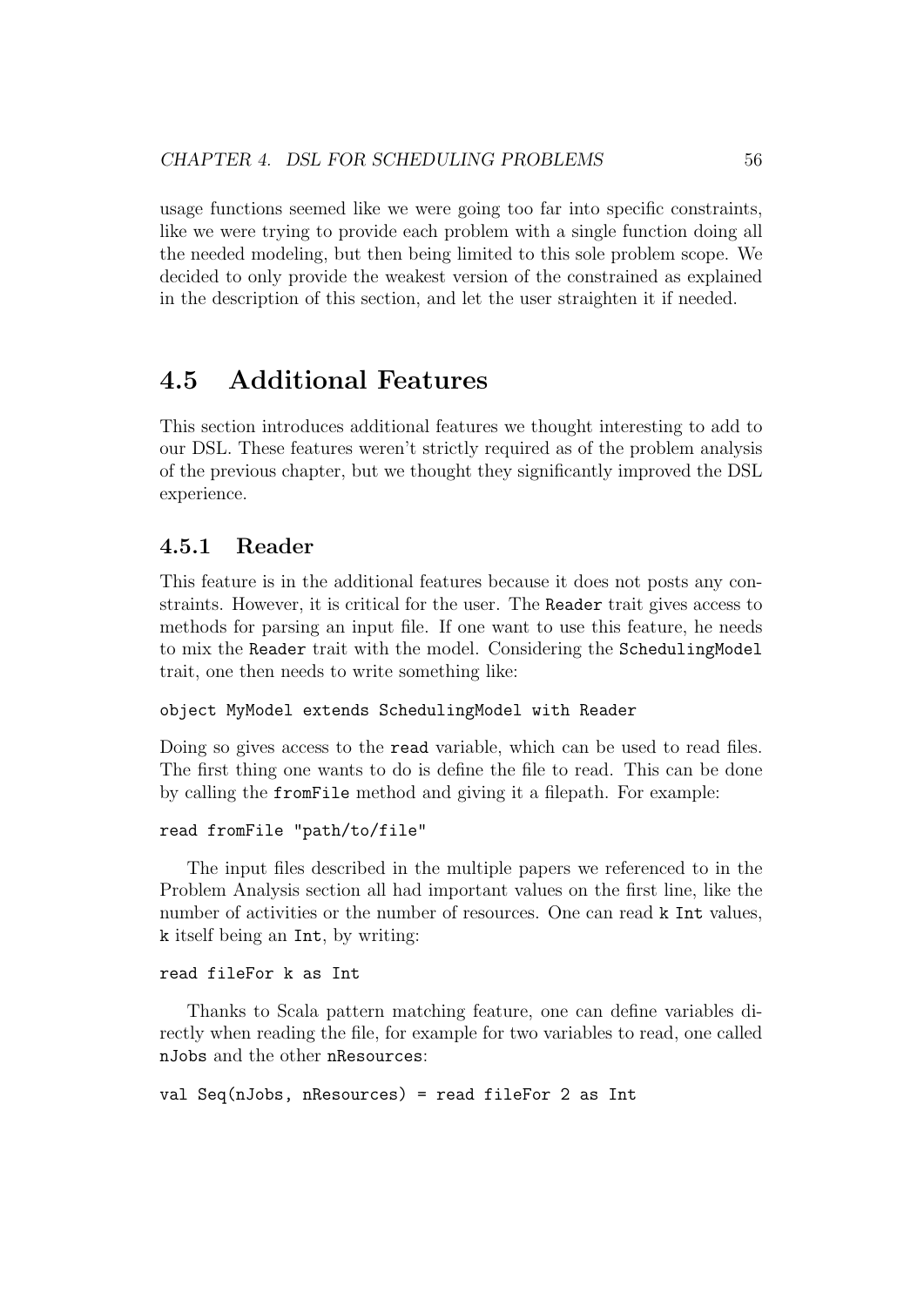Because this method returns a Seq[Int], one needs to write Seq in front of the variables for pattern matching to succeed.

One can also read entire columns and lines from the input file. For example one can write:

#### val Seq(starts, ends) = read fileFor nbTasks x 2 asColumnsOf Int

To read a table of size nbTasks x 2 and receive it indexed by columns, so 2 columns, and name each of them at reading time thanks to pattern matching. One can also retrieve the table indexed by lines by using asLinesOf instead of asColumnsOf. If one doesn't want to to convert the values to Int or Double, the two types we support conversions to, he may retrieve the default String result by using asLines or asColumns.

Sometimes however, the file is structured so strangely with respect to line returns, that neither reading it by lines or columns will suffice. For this type of files, we added the following functions:

```
read fileFor i unitsOf j asLinesOf Int
read fileFor i unitsOf j asColumnsOf Int
```
Using unitsOf actually tells the parser to ignore line returns. It will read the file until it has parsed i units each consisting of j values. One can then retrieve the result indexed by lines or by columns, resulting in either i units or j columns of the units elements.

Something that is really important to know is that our reader is designed to read only what the user asks it to read. Elements that were not returned to the user are put back in the file for further reading. This is necessary to support reading by columns, where Scala files are normally read by lines. Doing so allows the user to write:

```
val Seq(col1, col2, col3) = read fileFor 3 columnsOf Int
```
And still retain the next columns in the file, maybe to read them as Double, or because they have a strange structure. A good example of such structure is one we found in RCPSP files. One of the columns indicates how much elements one have to read on each line. So the file have different line lengths and one cannot know the length before parsing it. To handle such files, we allowed the user to use a Seq[Int] to indicate the number of columns to read for each line, instead of a fixed Int applying to each line.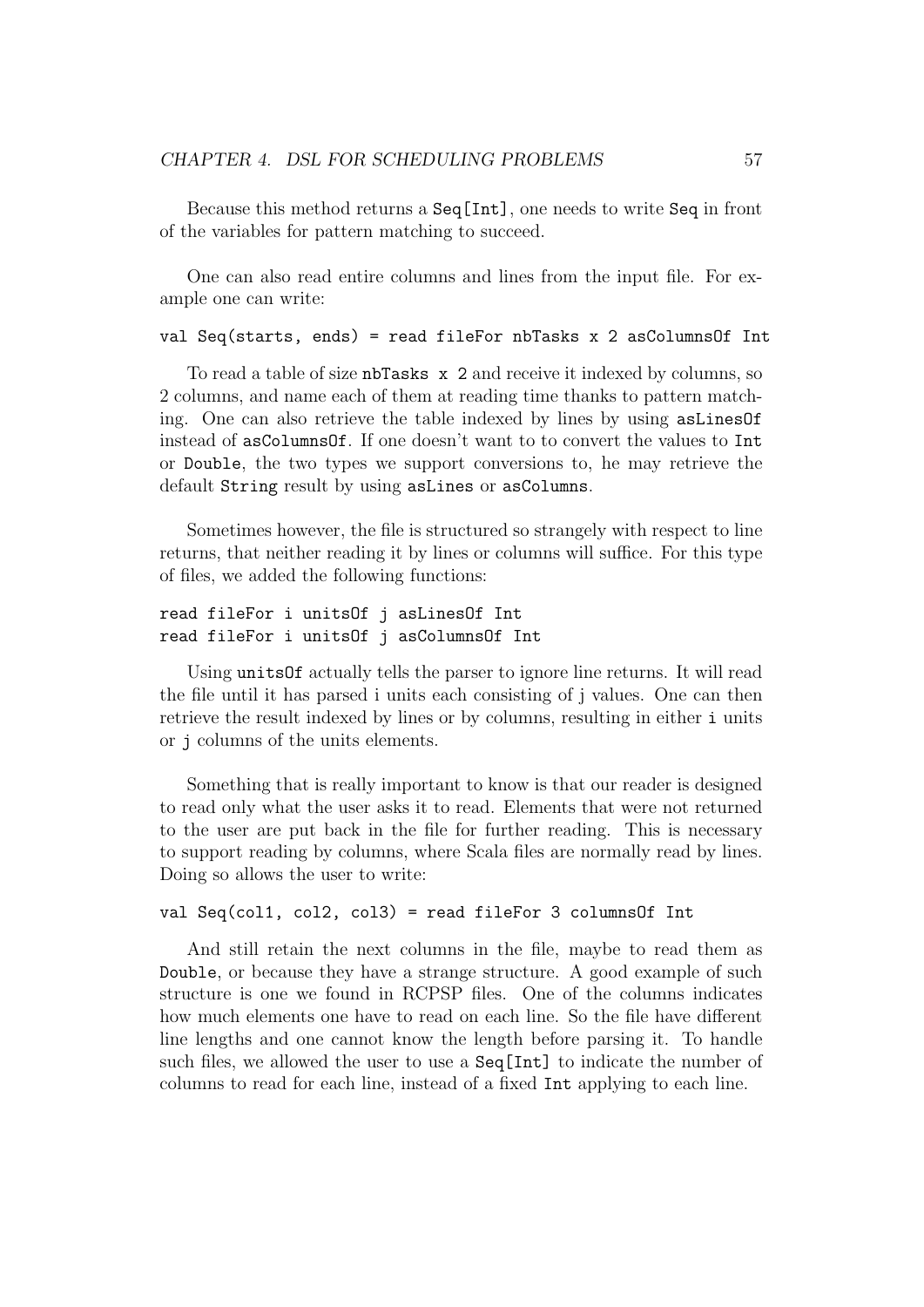One can then read such a file, where nbTasks is the number of lines to read by writing:

val Seq(col1, col2, remainingElements) = read fileFor 3 columnsOf Int read fileFor nbTasks x remainingElements asLinesOf Int

One cannot, however, request the result as columns in this case because they are not regular.

One can also drop parts of the file using:

read dropping k lines read dropping k columns read dropping k words

The first two dropping functions are obvious. The third one is actually useful to read more descriptive files which contains lines like "Jobs  $= 40$ " instead of simply "40".

A big improvement came late in the development of the Reader trait. We added the possibility to read the file according to given patterns. For example, the three following statements are equivalent ways of reading 3 columns, although the second and fourth ones will not stop at nbTasks lines:

```
read fileFor nbTasks x 3 asColumnsOf Int
read fileFor 3 columnsOf Int
read fileFor nbTasks withPattern (Int, Int, Int)
read fileFor (columnOf(Int), columnOf(Int), columnOf(Int))
```
The second version is the most powerful one because it lets the user write any of the above statements as part of a pattern. So one can for example write:

```
read fileFor nbTasks withPattern (Int, Int, Double, 3 unitsOf 5
                                               asColumnsOf Int)
```
For each of the nbTasks elements, the file will be read for two Ints, one Double and a table of 15 Ints ignoring line returns. All the user has to do is tell the reader how to parse one element of information from the file, and how much of those elements it needs to read. This construction alone suffice to read nearly every file we found. Exceptions are the one where we do not know how much lines there is to read, where it is required to use read k columnsOf or the last statement of the four equivalent ones above.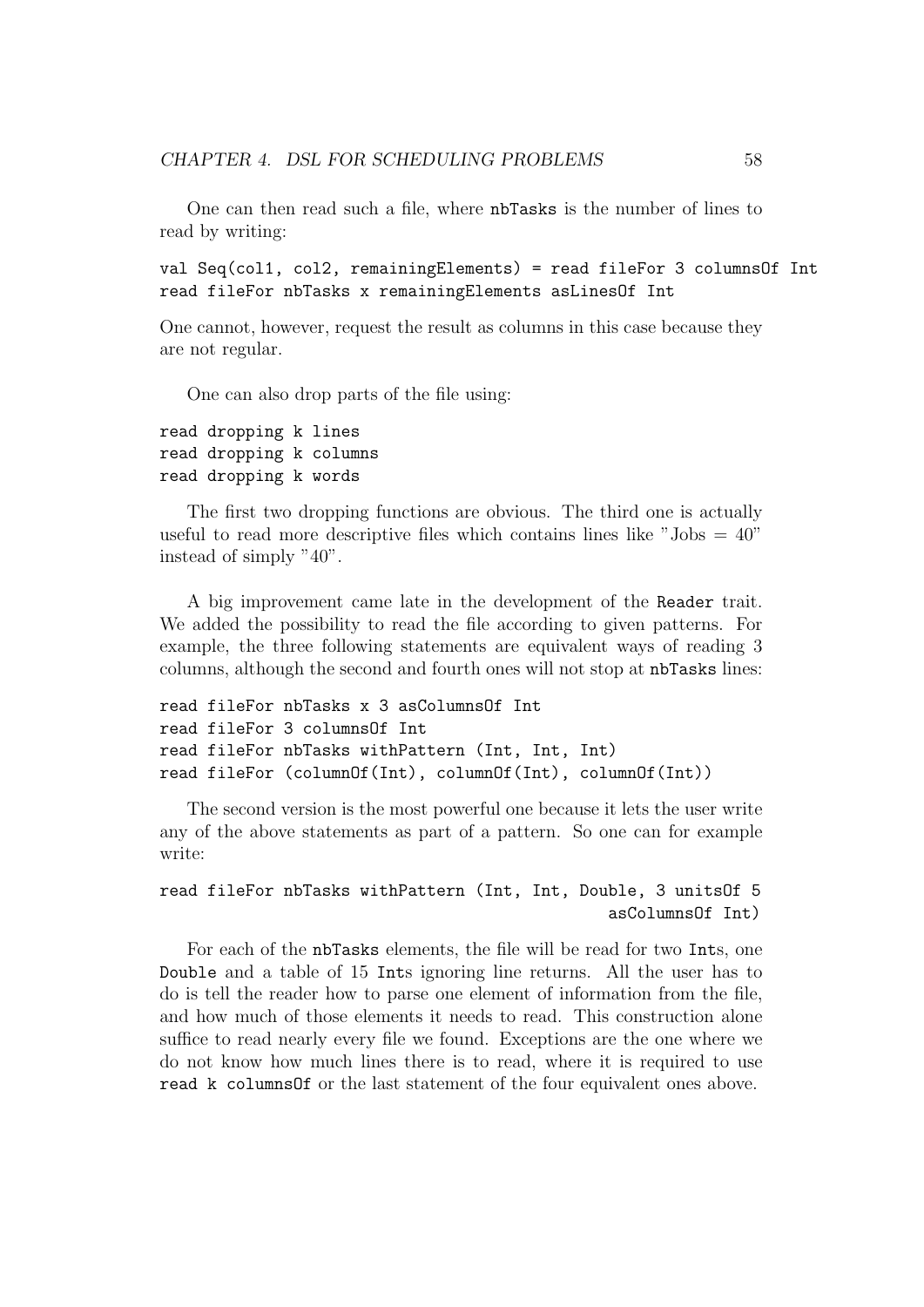Because these functions use tuples instead of Seq, one can write:

## val (jobs, requiredResources, durations) = read fileFor nbTasks withPattern (Int, Int, Int)

Without needing to write Seq in front of the variable definitions. Because each time the reader reads one elements it reads 3 Ints, the result is three columns of Int.

The withPattern function also supports additional patterns like Int(k), which will read k Int but output a matrix with k columns retrievable in a single variables instead of k columns which would then need k variables. Another additional pattern is dependsOnNext, that we had to define for the RCPSP file. This pattern reads the next Int and uses its value to know how much other values it needs to read.

Patterns support came very late in the development of the Reader, so we still support the more outdated way of reading the file which was described first in this section. However, we think the pattern-based version is easier to use and more powerful. We were actually able to parse all our files using this pattern-based approach.

Additionally, the dependsOnNext pattern example prove the endless possibilities of designing any type of strange patterns to read certain files. We are convinced that the pattern-based approach is a good one and that it should definitely be expanded on, even outside of the context of this thesis. File parsing is often a tedious task, and such pattern-based approach could prove very useful in overcoming it.

#### Technical Details

To be able to read entire columns of the file while Scala only supports to read lines, we design the DataFile class. It can be found in the package oscar.cp.memScheduling.parser. The DataFile class actually extends an Iterator[Seq[String]], in the sense that it outputs lines of String split into separate elements on a given regexp. What is different from a standard Iterator though, is that it has a putBack method. When we want to read a column of k elements, we read k lines, we then store the values of the first element of each line in a variable, putBack the rest of each line, and return the stored elements.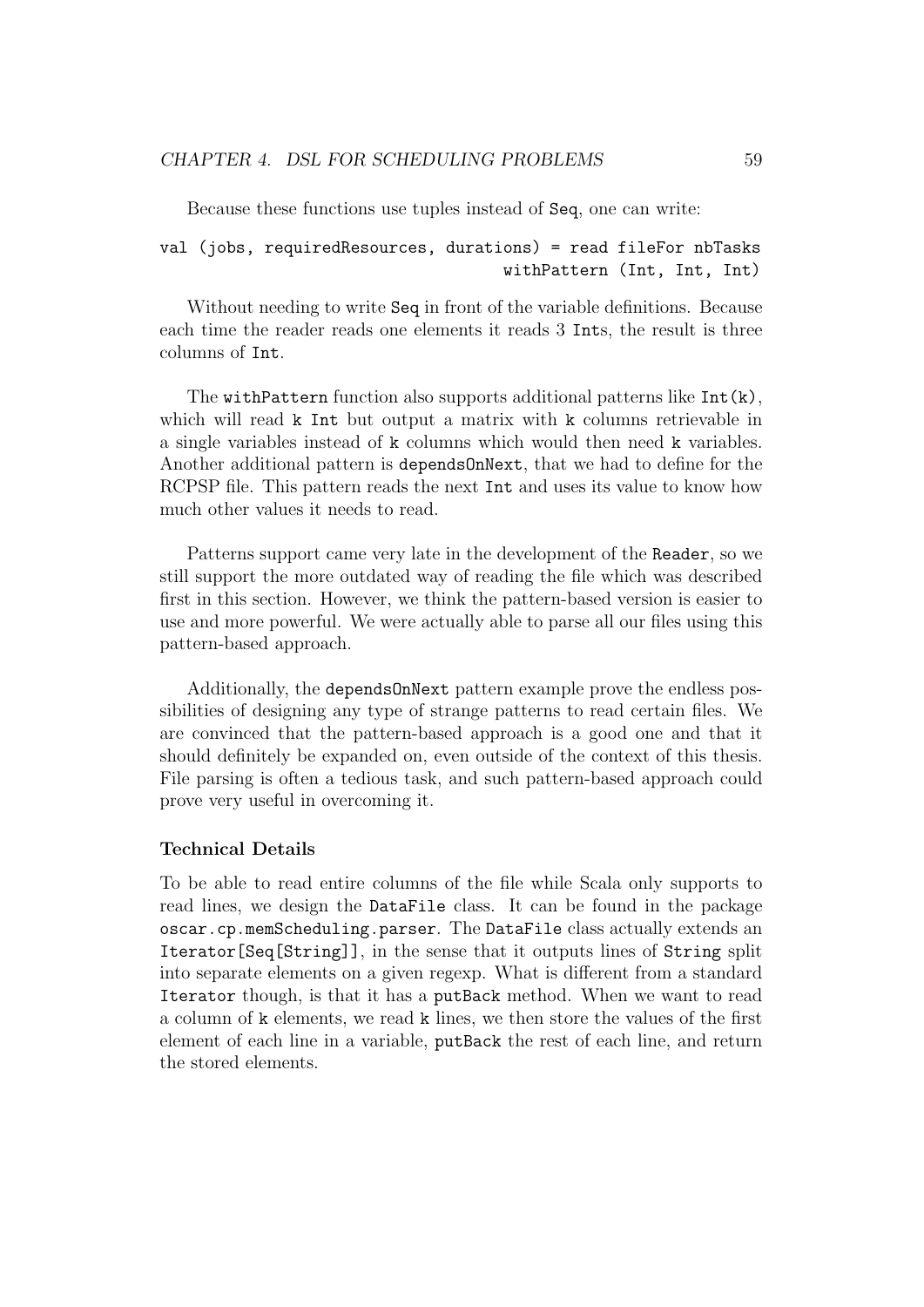The DataFile is actually implemented using the real Iterator[String] of the file, and a Stack[Seq[String]] which holds the lines we put back. When calling hasNext or next on the DataFile, it will first try to empty the Stack before handing us a brand new line of the file.

Because we have to provide a return type for the withPattern function, we had to use tuples. If we used Seq, we'd lose the underlying type of each resulting element. because Seq is not meant to contain elements of different types. However, because of the tuples implementation in Scala, we do not support patterns consisting of more than 7 elements. The limitations of Seq versus the ones of tuples are discussed in more details in the Technical Details section of the Enhanced Tuples feature.

# 4.5.2 Visualization

The Visualization trait is a model-level trait like SchedulingModel or Reader, which means it needs to be mixed in with the user model object to be used. When mixed-in, one have access to the visualization object, which has a single method **show**, which accepts 4 different types of arguments, for 4 different types of elements to display.

First of all, one can display activities ordered and colored with respect to some value. For example, if one has a sequence of activities and a sequence of jobs that are Int values representing the job to which an activity belongs, one can write:

```
visualization show activities by jobs
```
To display the activities ordered and colored with respect to their job on a Gantt chart, resulting in a window similar to the one on figure 4.2.

If no coloring factor exists other than the activities themselves, one can color the activities with respect to their IDs, which will color each activity differently, by writing:

visualization show activities by activities.ids

Using the ids method defined over a Seq[Activity] by an implicit method in package.scala, to get a window the like of the previous one, albeit with each activity separated and colored differently.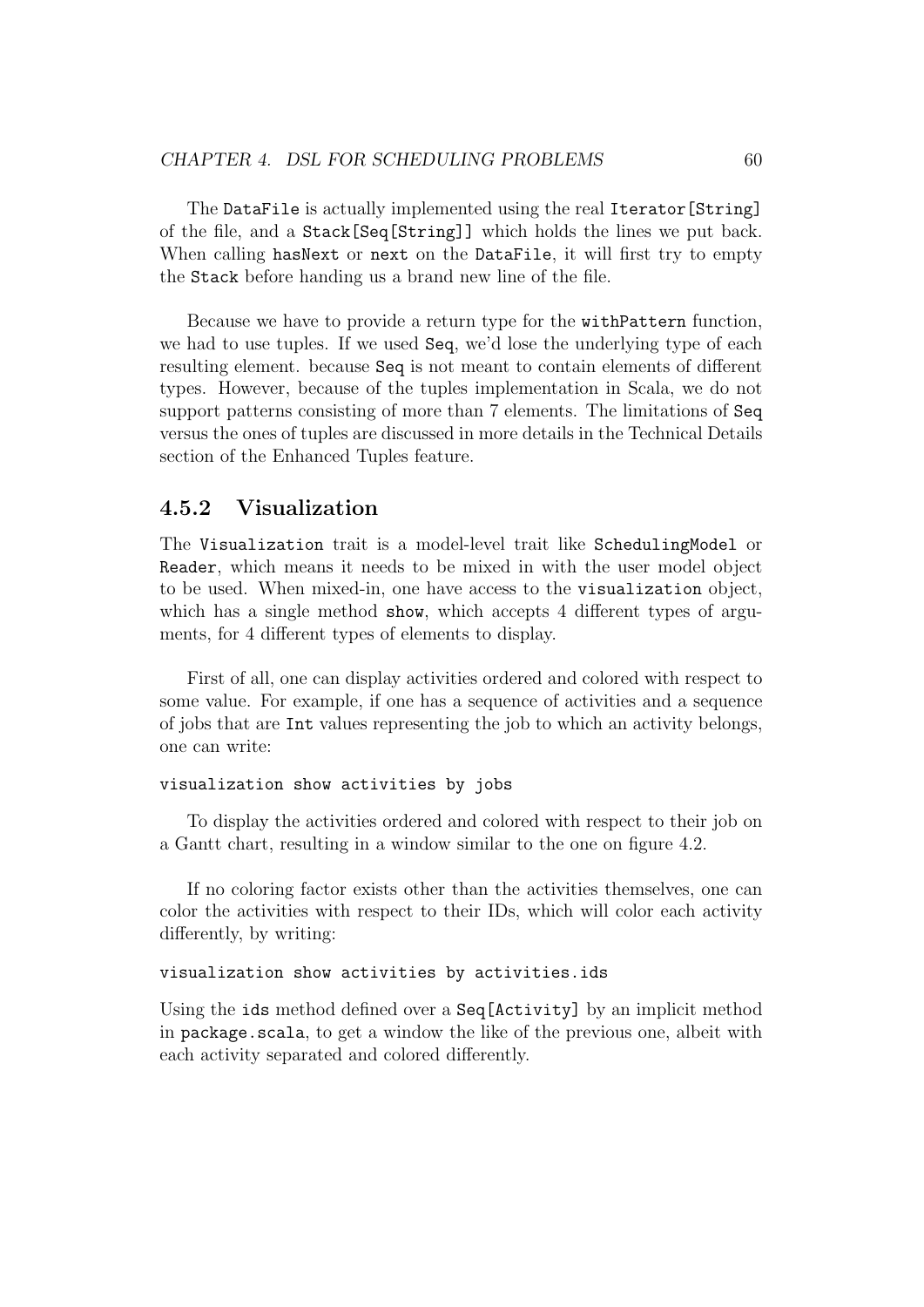

Figure 4.2: Activities colored with respect to their job

One can also display the activities scheduled on a sequence of unary resources by writing:

# visualization show unaryResources

Which will result in a Gantt chart like the one on figure 4.3.

It is very interesting to give the show method a sequence of unary resources to display instead of calling show for each unary resource, because doing so results in a Gantt chart very similar to the one of activities. One can then see the activities colored with respect to their jobs on the resources chart, which is very useful. One can have the exact opposite coloring, that is having the activities in the jobs chart colored with respect to their resources by first calling show on the resources then on the jobs, as the first coloring prevails on the next ones. An example is shown in figure 4.4.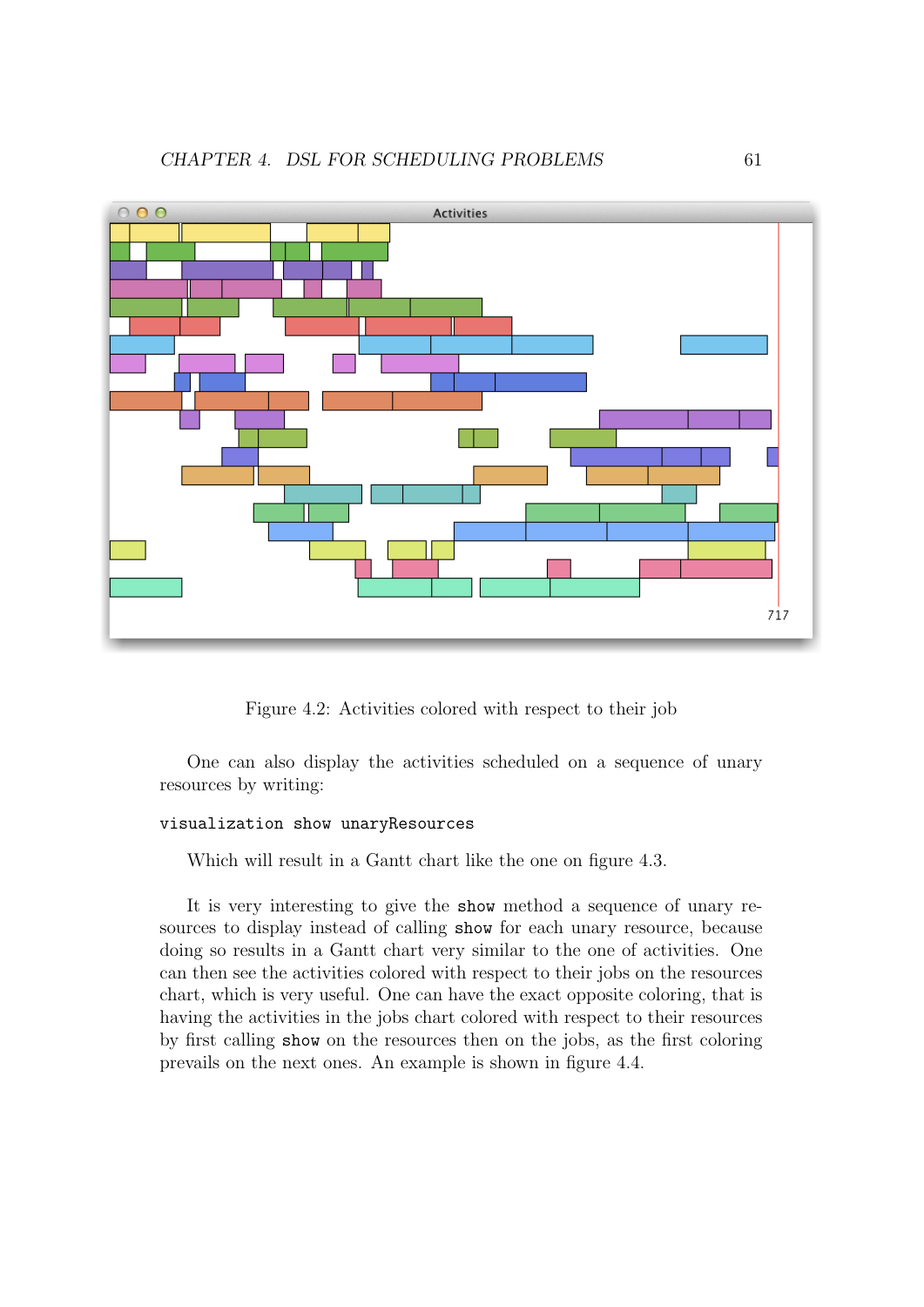

Figure 4.3: Unary Resources

One can also set the title of a visual by adding withTitle at the end of the visualization statement. Here is a complete example for unary resources and jobs:

```
visualization show machines withTitle "Machines"
visualization show activities by jobs withTitle "Jobs"
```
Which would result in a visual like the one on figure 4.4.

It is also possible to modify the main display windows title using:

#### visualization withTitle "Main Title"

Indeed, one can also visualize cumulative resources usage, the syntax being identical:

# visualization show cumulativeResources

The cumulative resources displays capacity usage as a function of time like one can see on figure 4.5. Because of the nature of this graph, calling show on a sequence of cumulative resources have the same result as calling it on each one separately.

The last type of arguments the show method accepts is a simple Int. It draws a vertical line on all displays at the specified time. For example to display a due date of 92 as a vertical line on the visuals, one can write:

# visualization show 92

Which will add a vertical line on all graphs like the one on figure 4.6.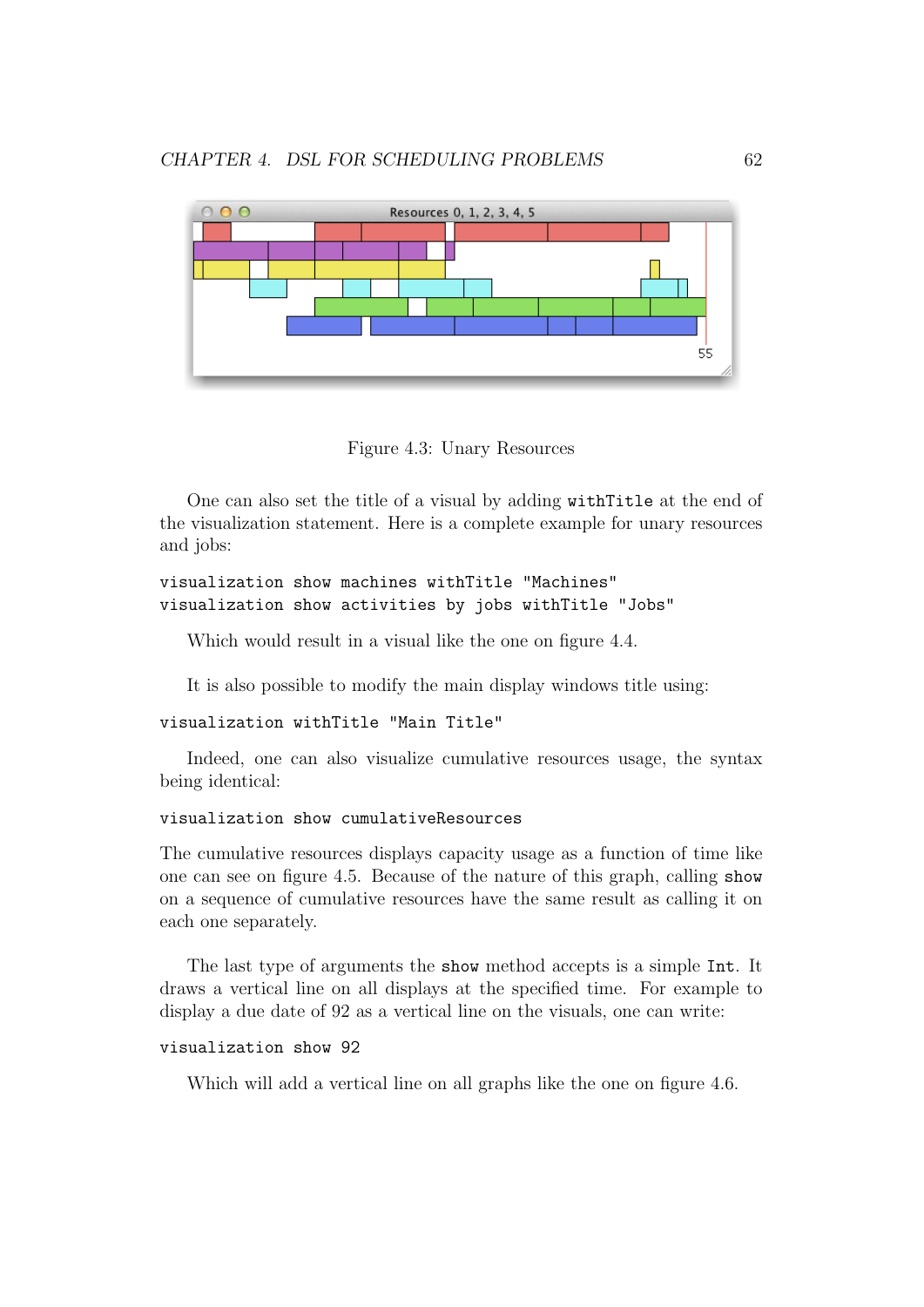

Figure 4.4: Unary Resources and jobs



Figure 4.5: Cumulative Resource

One can zoom the visuals to a Int value z by writing:

# visualization zoomedBy z

The attentive reader may have noticed we used a zoom of 10 for the visuals involving resources, as the windows are the same scale as the Activities example, but the makespan value is ten times lower.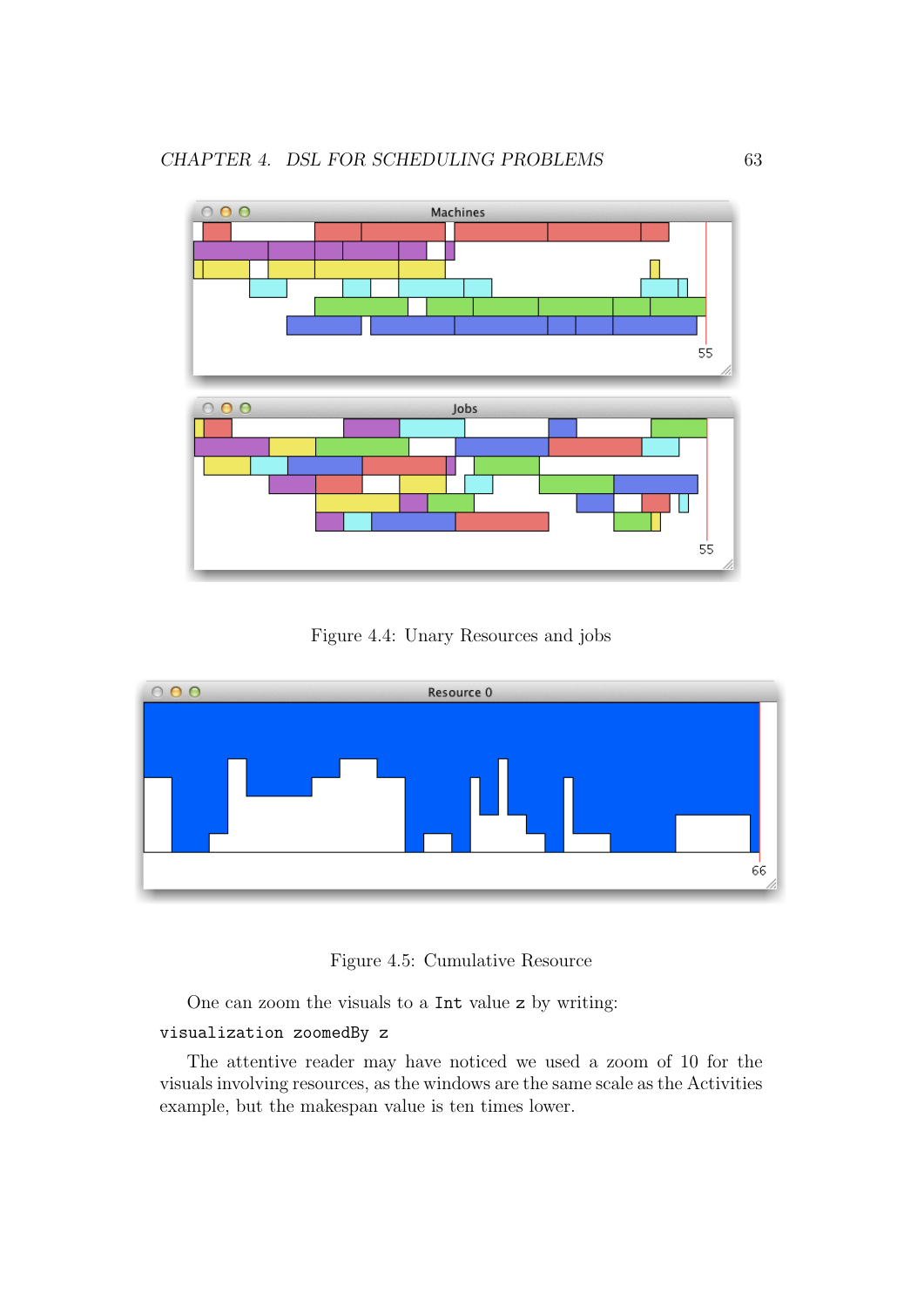

Figure 4.6: A due date displayed as a vertical line

## Technical Details

Updating those visuals required to trigger some update code when a solution was found. Hopefully, recent versions of OscaR CPSolver have an handy onSolution method that receives a block of code and executes it each time a solution is found, that's what we used to trigger the visuals update methods.

Please note that we didn't implement those visuals. What we did is integrating them with our DSL trait-based design and providing easy functions to display them. The Visualization feature was however a low-priority one on our development schedule, so it might still have some rough edges. An example of the sort is the size of the windows. The visualization windows will span the whole screen and resize themselves with respect to the number of windows. So if one requests 5 visualization, each of them will use a fifth of the screen, which will hinder the ability to read any them. One can resize the windows manually though, so it's not a major problem. That's simply something that could surely be done automatically but we chose to concentrate on developing other features instead.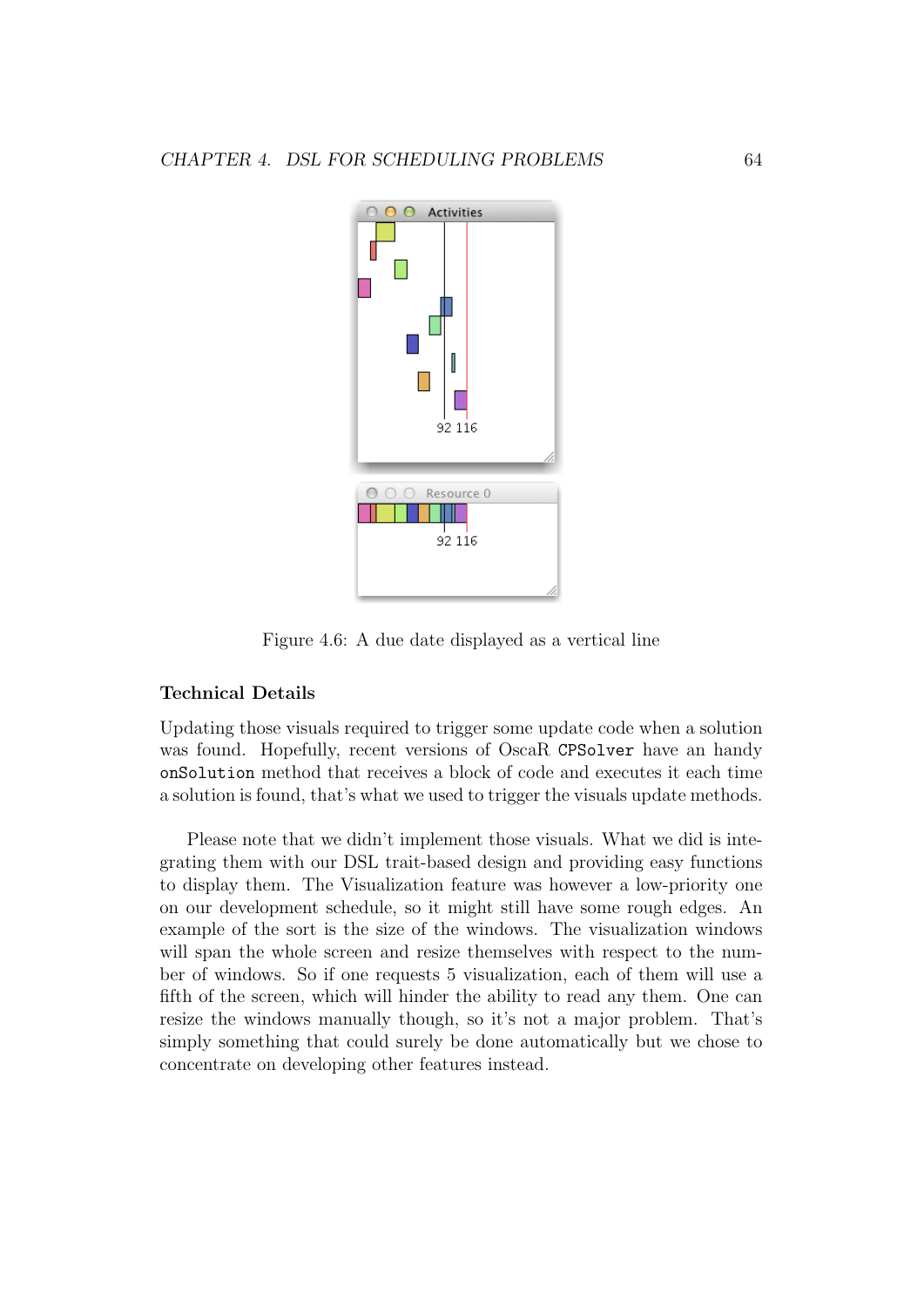# 4.5.3 Enhanced Tuples

For those unfamiliar with Scala, one can iterate over multiple sequences, let's say a sequence of activities and a sequence of resources, by writing:

```
for ((a, r) \leftarrow (activities, resources).zipped) {
  ...
}
```
This construction allows the user to receive the first element of the first sequence in a and the first of the second one in r, then the second of both sequences at the next iteration and so on. The problem with this statement, in addition to being forced to call zipped, which we thought isn't really obvious, is that one cannot iterate over more than three sequences using such construction. We decided to write implicit functions that would let the user zip up to 5 sequences without even writing .zipped, so he could write:

```
for ((a, b, c, d, e) <- (sq1, seq2, seq3, seq4, seq5)) {
  ...
}
```
Which is not possible to write in standard Scala, even using zipped. We thought the syntax was already lengthy enough with 5 elements to not allow zipping with more than 5 elements, though. There is actually a limitation in how Scala handles tuples that prevented our implicit functions to work for any size of tuples, as we will discuss in the Technical Details section below.

For power users interested in using the full possibilities of Enhanced Tuples, we also implemented Seq functions filter, foreach and map, so, a Tuple2[Seq[A], Seq[B]] will react as a Seq[Tuple2[A, B]] for example. Consider the following code snippet:

```
val seqA = \text{Seq}(1, 2, 3)val seqB = \text{Seq}(1.5, 2.5, 3.5)(seqA, seqB) foreach (t \Rightarrow \text{println}(t, 1, t, 2))
```
Would have the Tuple2[Seq[A], Seq[B]] behave like a Seq[Tuple2[A, B]] and output:

1 1.5 2 2.5 3 3.5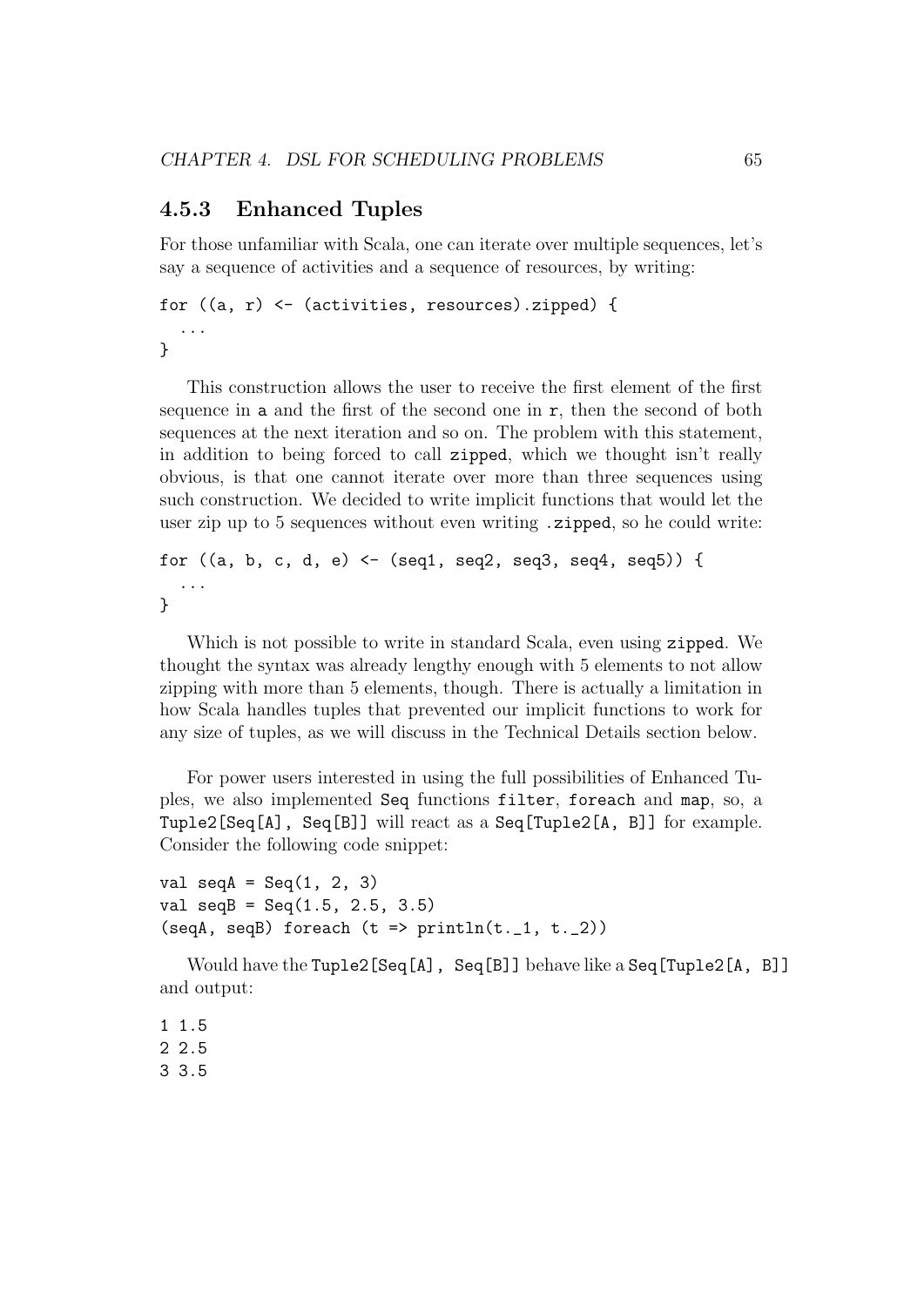But because the foreach requires a function taking a Tuple2[A, B] as argument, the user needs to use the tuples accessors like \_1, which aren't very pretty when it comes to functions names. To overcome this limitation, we added filter, foreach and map functions that would accept tuples elements directly as input, so one could then write:

```
(seqA, seqB) foreach ((a, b) \Rightarrow printIn(a, b))
```
Which leads to the same output but feels a lot more natural. The Enhanced Tuples feature is immediately available when importing the DSL package using the \_ notation.

### Technical Details

Scala's tuples sizes are actually hard-coded in their typing. A tuple of arity 2 is a Tuple2, a tuple of arity 3 is a Tuple3 and so on. There is no underlying type that would allow a generic implementation of our implicit zipped feature for all sizes of tuples. Scala developers actually stopped implementing tuples longer than 22, as there is no Tuple23 class or higher. We then decided to provide the feature up to 5 elements inclusively, as we thought it should be enough for most problem models. We do not prevent the user to use a more conventional for loop with an index and query each sequence element using the index if he really needs to loop over more than 5 sequences at once, though.

The reason why Scala tuples are implemented like that is because they can contain different types of variables. For example a Tuple3 is actually a Tuple3[A, B, C]. This allows a user to put three variables of three different types inside a tuple, which cannot really be done with a Seq[T] because the underlying type T of the Seq would then become Any in presence of variables of different incompatible types. That's the reason why we couldn't provide a generic implementation of our Enhanced Tuples for all sizes, because we couldn't use Seq and tuples require to define a specific function for each size. Because the only underlying type shared by all tuples is the trait Product. This trait has a productElement function to retrieve one element of the tuple, but because of typing, the return type of this function is Any. It would be possible to implement generic versions of some tuples-related functions though, by resorting to casting the Any value into a well-defined expected type. We definitely cannot do that here, however, as the user can actually put a sequence of any type in our tuples to iterate on, so we have no idea to what type we'd need to cast the **Any** besides  $Seq[Any]$ .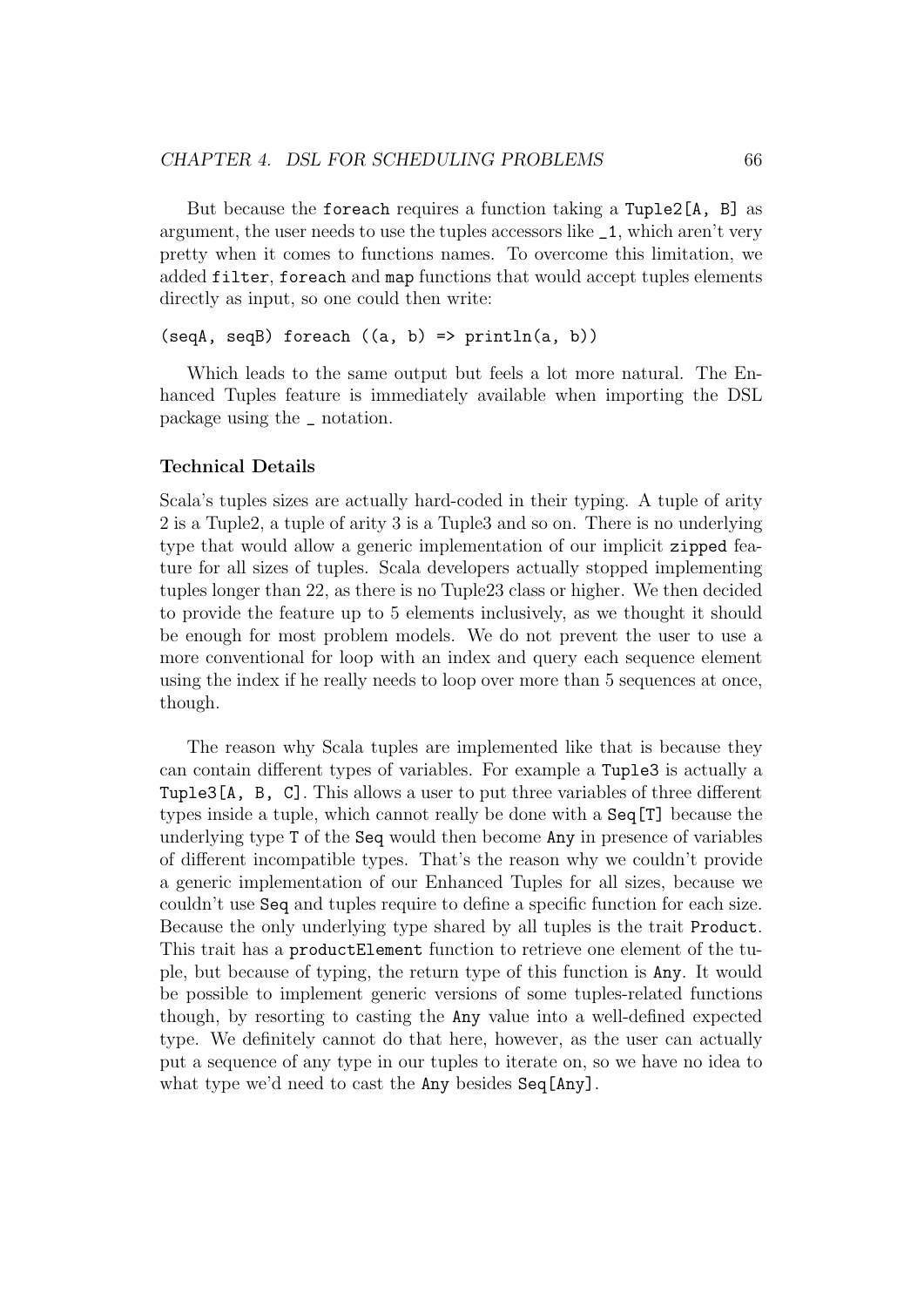Enhanced Tuples actually mimics the behavior of a Seq. For example a EnhancedTuple2[A, B], created from a Tuple2[Seq[A], Seq[B]] will react to Seq functions filter, foreach and map just like a Seq[Tuple2[A, B]] would. We actually build such a Seq in the Enhanced Tuples, and we pass the functions to it. Earlier implementations even had Enhanced Tuples extending Seq, however this prevented the user to use the Enhanced Selector feature on Enhanced Tuples. This issue will be described in more details in the next Technical Details section.

# 4.5.4 Enhanced Selectors

In Scala like many other languages, the standard way to query a sequence for its elements is by using an element index, so if one want the resource at index 3 of the Seq[Resource] resources, one would write resources(3). But what if the user want to iterate over resources 3, 5, 7 and 12 ? It is possible to write:

```
for (i <- Seq(3, 5, 7, 12)) {
  activity needs resources(i)
  ...
}
```
But that's not convenient, and if he needs to post multiple constraints on the resources, he will have to write resource(i) quite a lot. In addition to having those nasty parenthesis in the constraints statements, which hinders the readability of the model, he also have to carry on with the i. With our Enhanced Selectors, one can write:

```
for (r \le r \le 3, 5, 7, 12) {
 activity needs r
  ...
}
```
The constraints we post in the loop are then shorter and more efficient, because we don't have to query the resources sequence every time we want to access one of its resource.

If the user has a sequence of indices, he can also use it to select the elements. For example if one have a Seq[Int] requiredResources, which contains the indices of the required resources, one can write:

```
for (r <- resources(requiredResources)) {
  activity needs r
}
```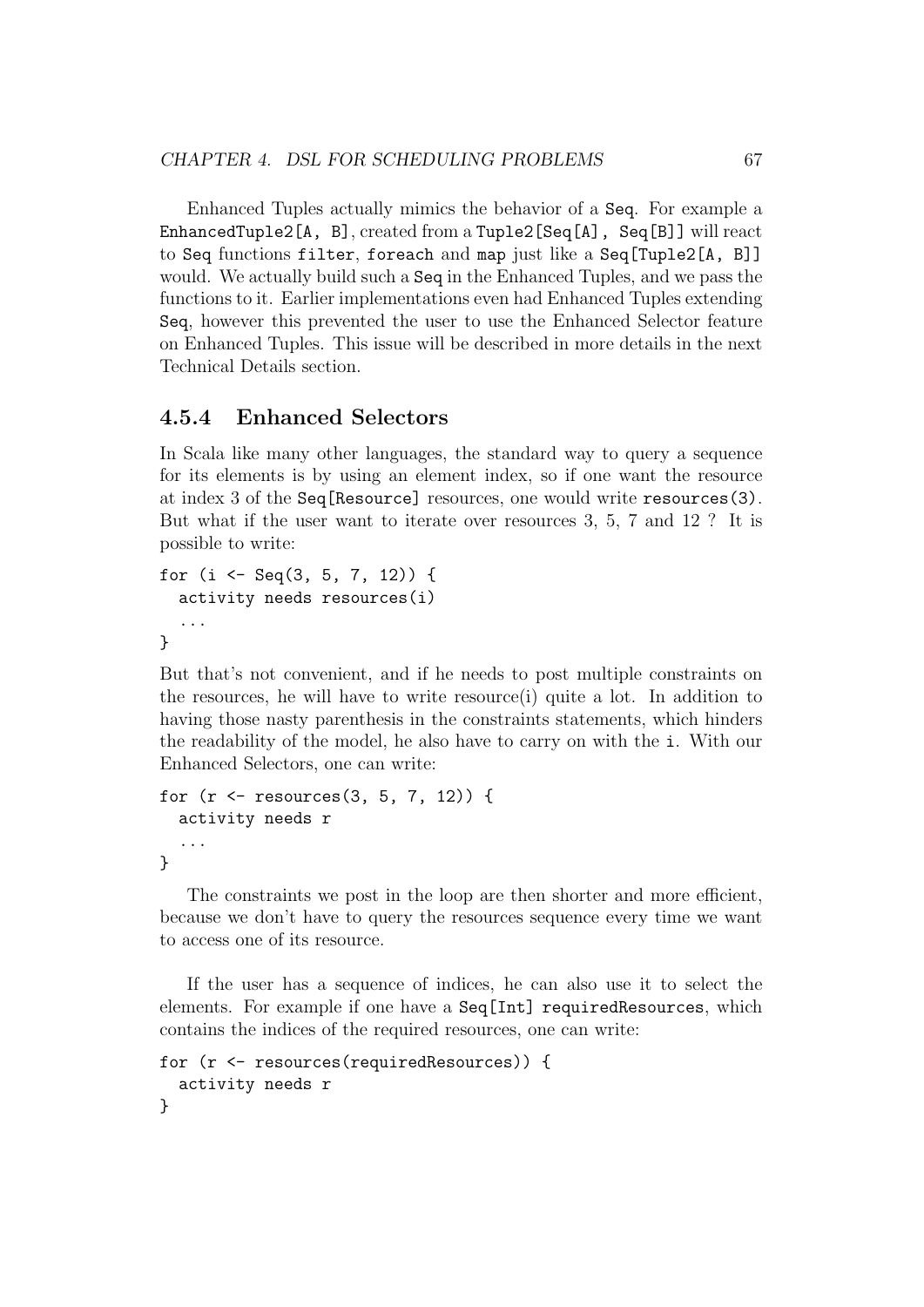This construction is extremely readable and it clearly states for each resource r in the requiredResources of sequence resources. That's a very convenient way of querying the resources, which reaches its full potential when used in conjunction with Reader to read indices by columns, because then one directly has a sequence of indices to use in such construction.

One can also select elements of a sequence by using a Range, for example:

```
for (r \leftarrow resources(3 \text{ to } 7)) {
  activity needs r
}
```
The Enhanced Selectors feature goes very well with the Enhanced Tuples one. Combining both features, for example with a range selector, one can write:

```
for ((d, r) \leftarrow (d) (demands (3 \text{ to } 7), resources (3 \text{ to } 7)) {
   activity needs d of r
}
```
If the sequences have the same indexing scheme, we even pushed the power of Enhanced Tuples and Enhanced Selectors even further to allow the user to write:

```
for ((d, r) \leftarrow (d{emands}, resources)(3 \text{ to } 7)) {
  activity needs d of r
}
```
We think it would be quite hard to allow a shorter way of writing the above iteration, while still keeping the final result understandable.

There is a last selector than the user can use, and we actually already encountered it in this chapter. It is the alternative selector, used for compact forms of alternative requirements:

#### activity needs (d1 or d2) of resources(1 or 2)

It simply converts the selected elements of the sequences to the Alternative type we described earlier.

The Enhanced Selector feature is immediately available when importing the dsl package using the \_ notation.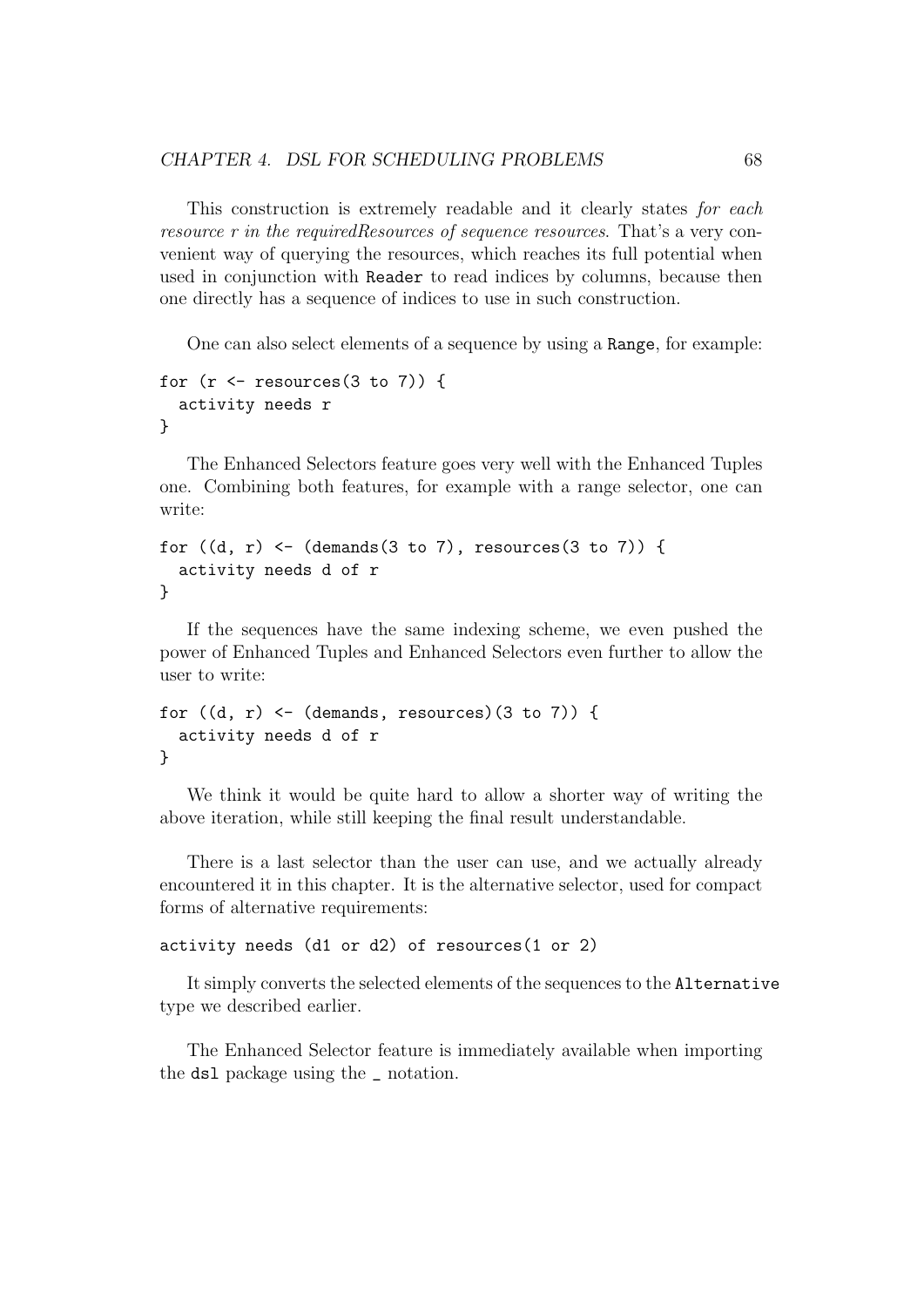## Technical Details

Enhanced Selectors are implemented using an implicit class in package.scala which takes a  $Seq[T]$  as argument. It has one apply function for each type of selectors and returns a Seq containing the requested elements.

For Enhanced Tuples selection support we added implicits from the tuples to Enhanced Selectors. We originally intended the extension of type Seq by Enhanced Tuples to be enough to trigger the implicits of Enhanced Selectors, given a  $T$ ,  $S \leq \mathcal{E}$  Seq[T] type bound for the Enhanced Selectors implicits, but it didn't work out. The reason it didn't work in practice, is because for Enhanced Tuples to extend Seq, we had to define an apply(Int) method, which conflicted with the Enhanced Selectors one when resolving implicits. Taking the good example of the above (demands, resources)(3 to 7), the compiler sees a Tuple2(Seq[CPIntVar], Seq[Resource]), to which we try to call an apply(Range) method. We thought that the compiler would see that the only implicit conversion allowing such a call was the Enhanced Selector one after conversion to Enhanced Tuples thanks to the  $\langle\%$  type bound. However, the compiler doesn't look at function arguments when resolving implicits. It then stopped on ambiguous implicits, because it saw that the Enhanced Selectors implicit could provide an apply method for Tuple2, through the type bound, but it also saw the apply method of the EnhancedTuple2 class itself, the one we had to define to extend Seq. Without evaluating the function argument type, the compiler had no way of knowing which implicit to use. We then had to drop the Seq extension of Enhanced Tuples and add new implicits from tuples to Enhanced Selectors, using the underlying Seq of the Enhanced Tuples.

# 4.5.5 Multiple Schedulers

The Multiple Schedulers feature is implemented in the MultipleSchedulers trait. To use it, one needs to mix it with his model object:

# object MyModel extends SchedulingModel with MultipleSchedulers

This trait has to handle multiple schedulers while ensuring there is always one and only one implicit CPScheduler available at a time, otherwise the compiler won't know which one to use and will fail to provide any. Having multiple schedulers can be useful to be able to use different objective functions or search methods for the same model. Users need to be able to define an objective function or a search method specifically for a given scheduler, but without having to re-write the model to register it to every scheduler!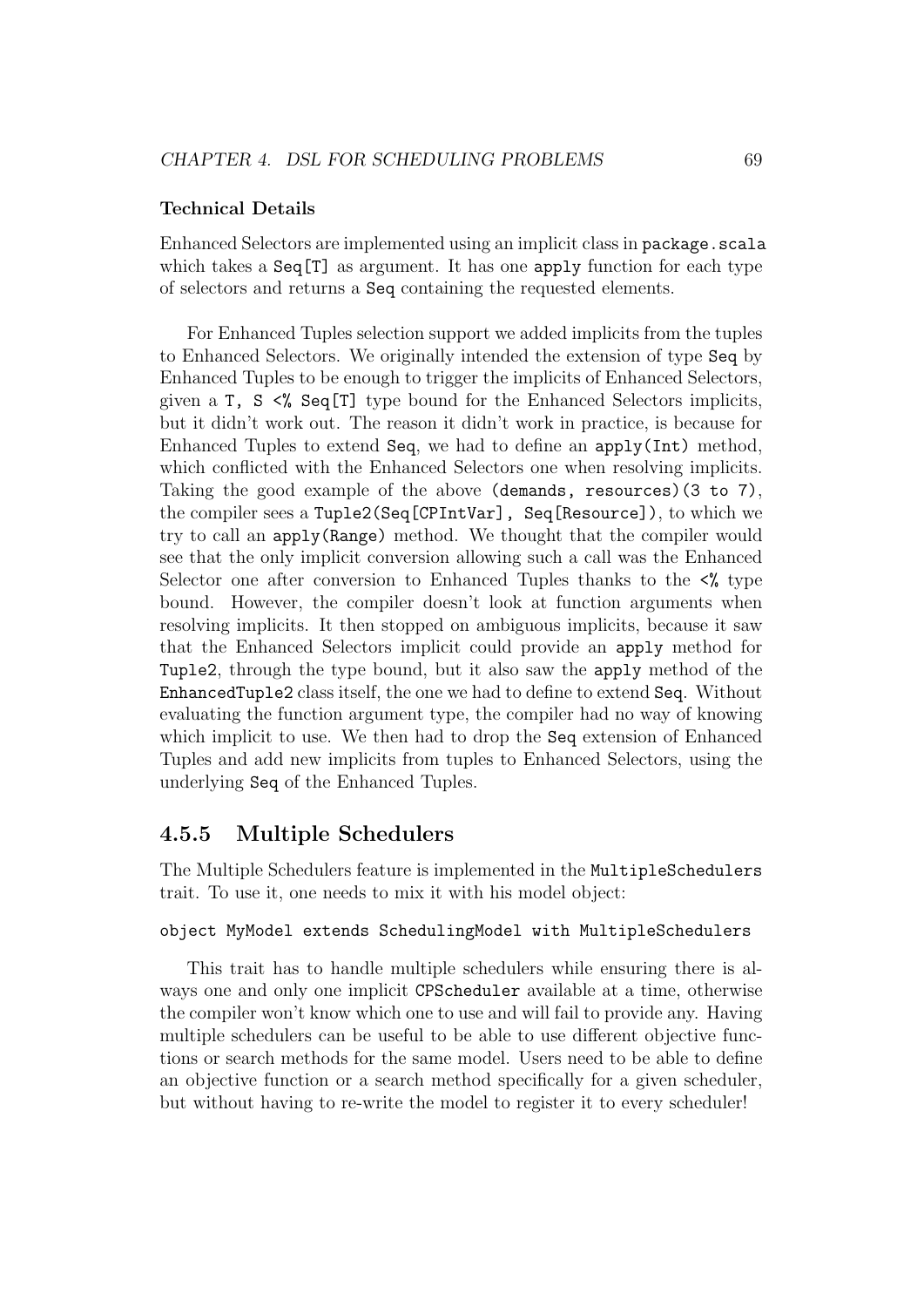To accommodate for those needs, we provide a use function on the scheduler, as well as an apply selection function.

Suppose the testing of three objective functions, one then wants the model to be registered to three schedulers but doesn't want to write the creation functions and constraints more than once. One can then write:

```
for (i \leq 1 to 3) {
  scheduler use i
  ... // Model definition
}
```
This way, the implicit scheduler that will be used in the model definition will be the scheduler indexed by i, the for loop will register the activities, resources and constraints to each scheduler, and the user only had to write the model once. Without using an implicit scheduler, he would have needed to define the model with the scheduler hardcoded in the model statements, which would have required him to write the same model for each scheduler, with only the scheduler or cp variable changing.

The objective functions, however, are not going to be defined in a loop, as the point of this is to be able to define a different one for each scheduler. We know that we can access the implicit scheduler by writing scheduler, but mixing MultipleSchedulers in allows the user to request a specific scheduler indexed by Int i by writing  $\mathsf{scheduler}(i)$ . One can then define a different objective function for each of them, like in the following:

```
scheduler(1) minimize(...) // Objective 1
scheduler(2) maximize(...) // Objective 2
scheduler(3) minimize(...) // Objective 3
```
The same can be applied to search methods. One can also add specific constraints to one of the schedulers, for example:

scheduler use 3 activity endsAt 20

The additional constraint will only be registered to scheduler 3 because it was the implicit scheduler at the constraint call site. One can even directly add the constraint to the right scheduler without changing which scheduler is the implicit one by writing:

scheduler(3).add(...)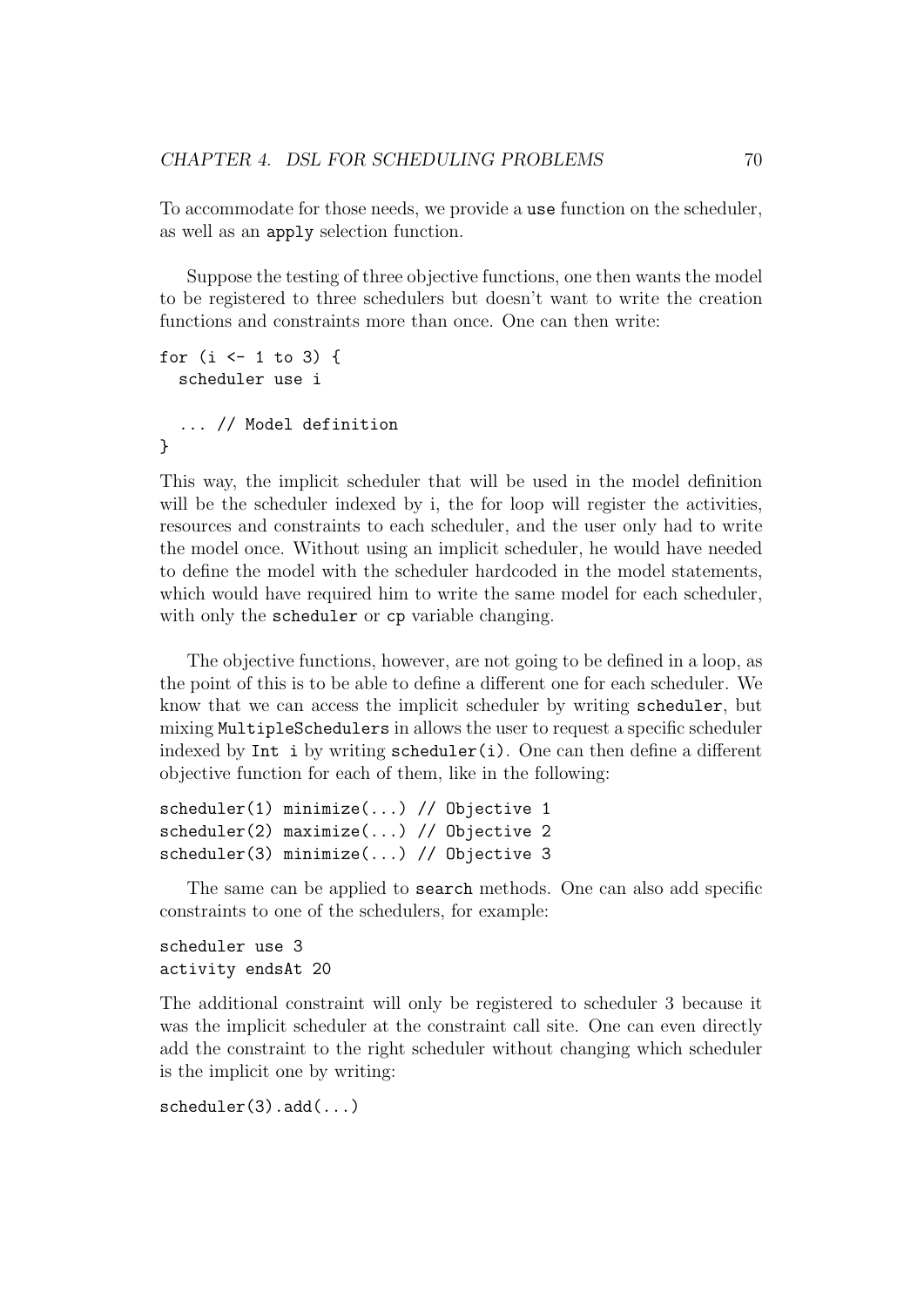One can also request a brand new scheduler using:

#### scheduler use new CPScheduler

When using the MultipleSchedulers trait, the scheduler gains an id field which contains its index to be used later in other calls to use. This is mandatory for the above, because otherwise, it would be impossible for the user to know the index assigned to a brand new scheduler without knowing how we implemented the use function.

This last use function actually allows a power user to use his own scheduler as the implicit one. Suppose he wants to define his own scheduler, with added functions or whatever he may want to add, he just have to extend our CPScheduler and makes it the implicit one using the use function. Suppose he have is custom scheduler in a variable named myCustomScheduler, he just needs to write scheduler use myCustomScheduler, and his scheduler will now become the implicit one.

#### Technical Details

The MultipleSchedulers trait extends SchedulingModel, as it has to override its function. Where SchedulingModel only has a single scheduler, which is instantly returned when calling cp or scheduler, this trait has to keep a Map of all schedulers and their IDs. Calling the two aforementioned functions would then retrieve the scheduler corresponding to the current implicit scheduler index of the Map, the default scheduler being indexed at 0. We needed to implement scheduler as a function, even though it made little sense from the perspective of the SchedulingModel alone, because we would otherwise override a stable val by a function in MultipleSchedulers, which is forbidden by the compiler.

The scheduler selection functions using an index are implemented as requests to the schedulers Map, with the difference that a new CPScheduler is created if none currently exists for this index. For custom schedulers, we assign them the lowest positive non-already used index. The reason for that choice is that a user is more likely to use scheduler 5 after having used scheduler 4 than going back and using scheduler 3 that he didn't used already. So assigning the new scheduler to 5 was risking the user would request scheduler 5 later thinking it would create a new one but returning the custom one instead. The safest way to deal with indices is to use the id field of the returned scheduler, though.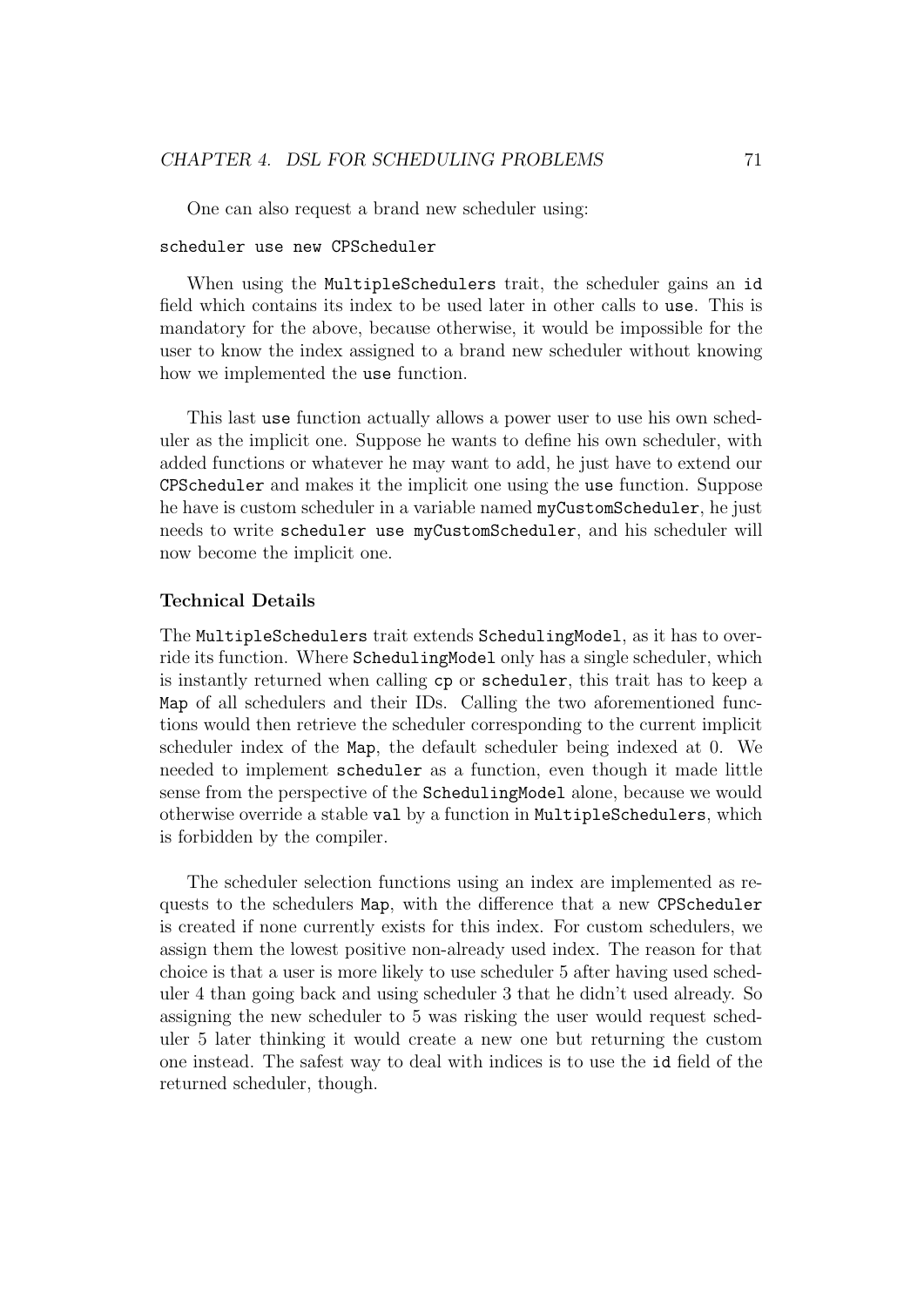To add an id to CPScheduler, we actually defined a new CPScheduler class in trait MultipleSchedulers and we designed it such that it extends oscar.cp.memScheduling.dsl.CPScheduler, which has the effect of shadowing the standard CPScheduler in the model. When a user creates a new scheduler by writing new CPScheduler while having the MultipleSchedulers trait mixed in, he actually creates one of this new type of CPScheduler which is automatically registered to the Map of the MultipleSchedulers trait.

# 4.5.6 Custom Activities

For the recall, the activity a user creates using our previously discussed creation statements are actually objects of type Activity with all the feature traits mixed in.

In practice, our feature traits can be used like building blocks to tailor the capabilities of activities in the model. For example, a user may want to only enable some features. For doing so, he can create a new activity and mix it with the features he wants to enable:

```
new Activity(duration) with ResourcesRequirements with DueDate
```
If one needs to create such activities in different places of the model, we advise to define a new activity class with those traits mixed in, for example if we name the new class MyTailoredActivity:

```
class MyTailoredActivity(duration: Int) extends Activity(duration)
 with ResourcesRequirements
 with DueDate
```
But removing traits is less interesting than adding new ones. If one wants to add a new trait called MyNewTrait, it is as easy as extending Activity:

```
trait MyNewTrait extends Activity {
  def myNewConstraintMethod {
   ... // Posting the new constraint
  }
}
```
One can then create an Activity with this new trait mixed in by adding with MyNewTrait to the previous statements. The resulting activity will support the myNewConstraintMethod constraint as well as every other ones from the activated traits.

We think it is very easy and powerful, we are very fond of the trait-based design of our activities and their features.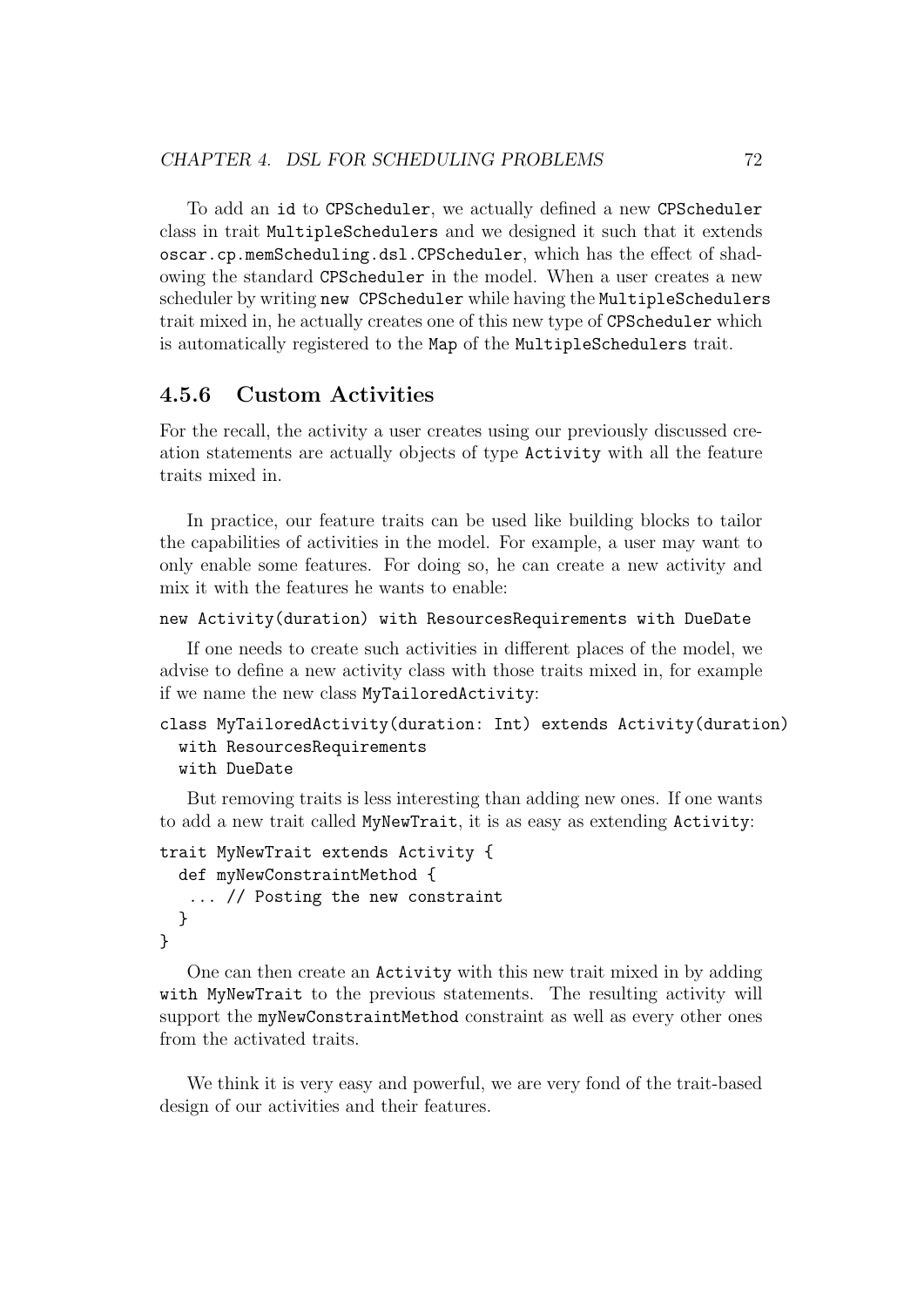#### Technical Details

All these possibilities to tailor custom activities by adding or removing traits, along with possibly implementing new activities are possible thanks to our trait-based design. This is a design we chose to use since the beginning of the implementation. The gains in terms of modularity, code organization and extensions are tremendous. The possibilities of expansions are nothing short of endless.

However, this trait-based design has a drawback. One cannot use the creation methods we described earlier for Activity when dealing with custom activities. The attentive reader may have noticed that the user had to write new Activity(duration) instead of Activity ofDuration duration. It means that one cannot use the plural forms of the creation statements of Activities either. The user then needs to populate his own Seq[Activity] using Scala standard way of tabulate or fill, which is not very convenient. However, there is no clean way to overcome this problem in Scala.

We would love something similar to:

#### Activities ofDurations durations with (Precendes, DueDate, ...)

But this would require a function with taking a sequence of traits, which is already not easily done because of the typing of Seq as we discussed earlier with Enhanced Tuples. It would be possible to define an Int corresponding to each trait and request a Seq[Int], though. However, that's the implementation of the with method which is impossible to do. For the JVM, an A class mixed with a trait T is a new class type. The class A with T is a class from the JVM standpoint. Because of this, we cannot define a return type for the with method, because we don't know beforehand what final type the activity will have because we don't know which traits will be mixed in. We also cannot dynamically add a trait to an already created instance.

To be fair, it is possible to do so, but it requires reflection and a terrible hack using the Java ClassLoader. [24] We didn't want to resort to such implementation, but we thought it was interesting enough to mention it.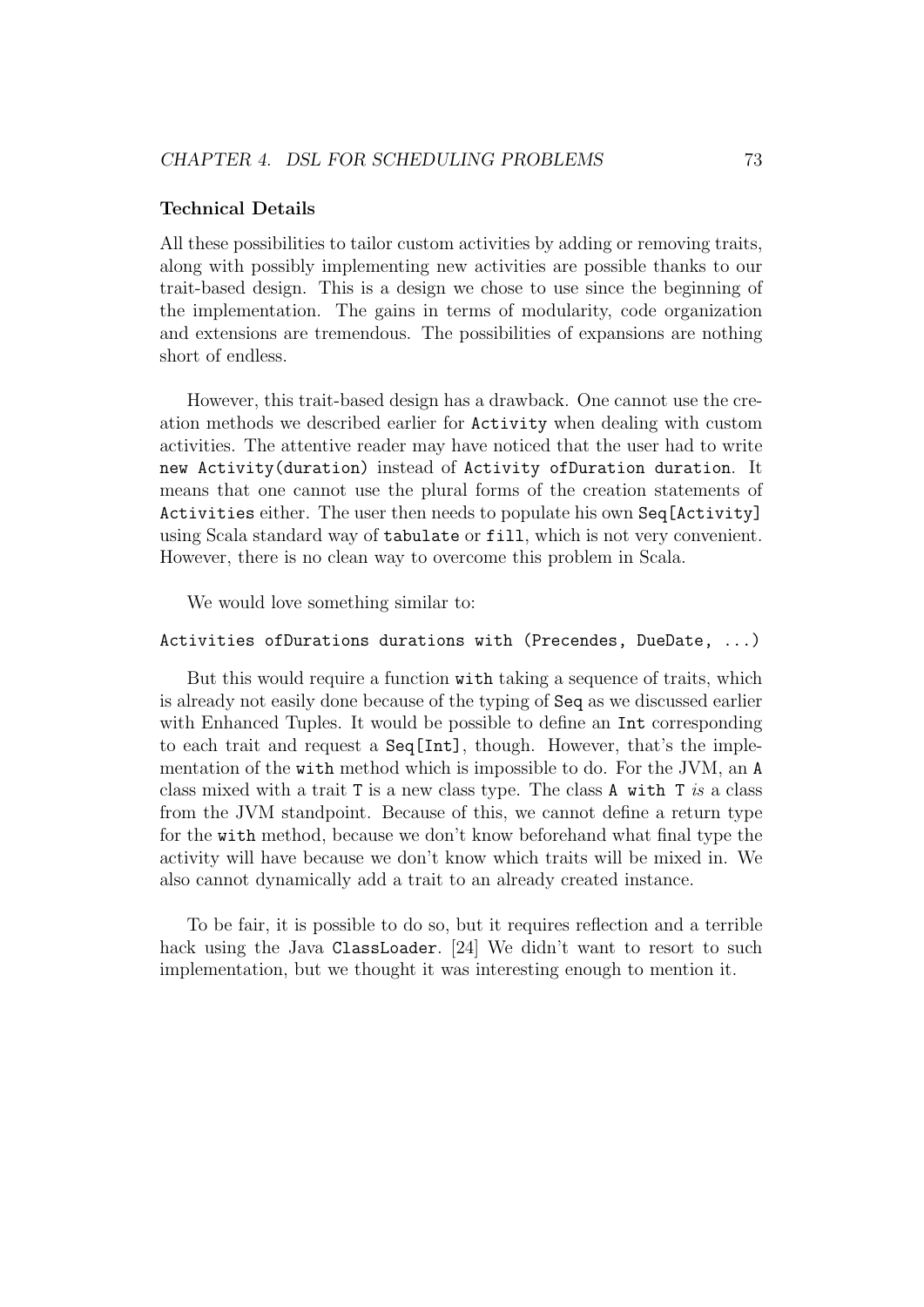# CHAPTER 5 Validation

The validation of our DSL is done in three parts. First we have to validate our code behavior, then we have to validate our DSL usefulness, by actually modeling scheduling problems, then we have to compare it with the other existing systems.

# 5.1 Code Behavior

For the code behavior, we have to test if our functions actually do what they are meant to. When one writes scheduler use 3, is the new implicit scheduler really the right one? When one writes activities(a) needs (q1 or q2) resources (r1 or r2), does it actually posts the right constraints to express this requirement? We validated our code behavior through unit testing using Scalatest. We won't detail them here, but the interested reader may find them in package memScheduling of oscar-cp/src/test/scala/.

# 5.2 Scheduling Problems Modeling

As for the DSL itself, we will show how one can model the problems introduced in the Problem Analysis section, using our features and functions.

We start with the Job Shop Scheduling Problem. The instances we used are structured in two part. The first one contains 3 integers on one line, respectively for the number of jobs, the number of tasks per jobs and the number of machines. The other describes each task as three integers, respectively for the id of the job from which the task is part, the id of the resource the task require, and the duration of the task.

```
// Parsing
read fileFrom "data/memScheduling/jobshop/ft10"
val Seq(nbJobs, nbTasks, nbMachines) = read fileFor 3 as Int
val Seq(jobs, required, durations) = read fileFor 3 columnsOf Int
```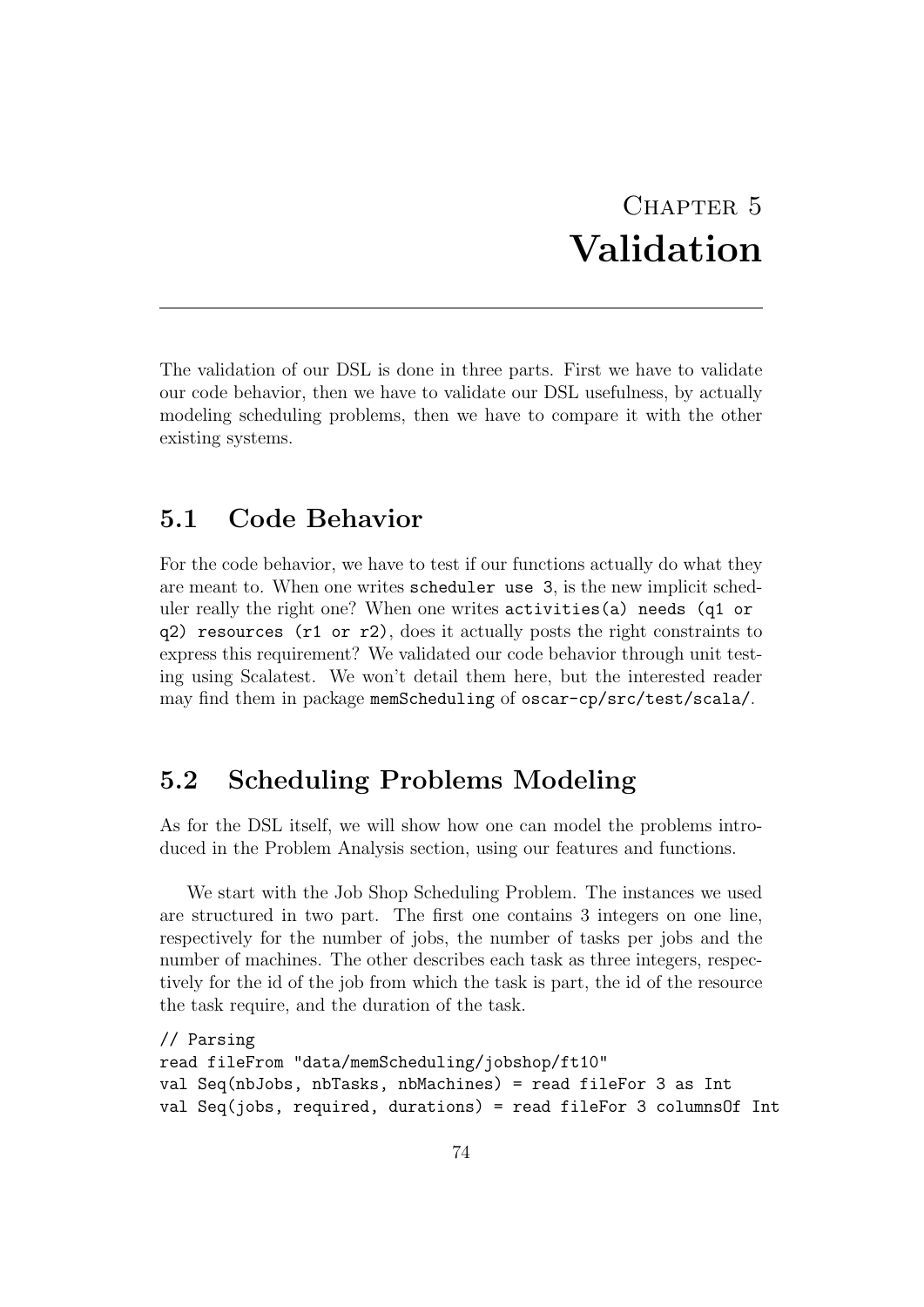Once the reading is done, we need to set the scheduler horizon, create the activities and resources, and post the constraints. We post the resources requirements of the activities using the Enhanced Selectors to retrieve the required resources from the resources sequence, and the Enhanced Tuples for easy writing of the for loop. We then post the precedences constraints, which apply for consecutive activities of the same job.

```
// Modeling
scheduler horizon = durations.sum
val activities = Activities ofDurations durations
val machines = UnaryResources(nbMachines)
for ((a, r) \leftarrow (activities, machines(required))) {
  a needs r
}
for (i \leq 0 until jobs.length-1 if jobs(i) == jobs(i+1)) {
  activities(i) precedes activities(i+1)
}
```
We show visuals for the resources and the activities, ordered and colored by jobs. We then tell the scheduler to minimize the makespan of the problem, and to search using the setTimes searching method.

```
// Visualizing
visualization withTitle "OscaR Example: JobShop"
visualization show machines withTitle "Machines"
visualization show activities by jobs withTitle "Jobs"
// Searching
scheduler minimize makespan search {
  setTimes(activities.starts, activities.durations, activities.ends)
} start()
```
For the big picture, the whole code for this problem, including the parsing, can be found in the appendix, to avoid cluttering this chapter.

As one can see, the reading of the file is done in two lines, because we use one line for each different part of the file. The modeling is pretty straightforward, and we are pretty sure the attentive reader wouldn't even need our explanation of the code in order to understand it. The function names are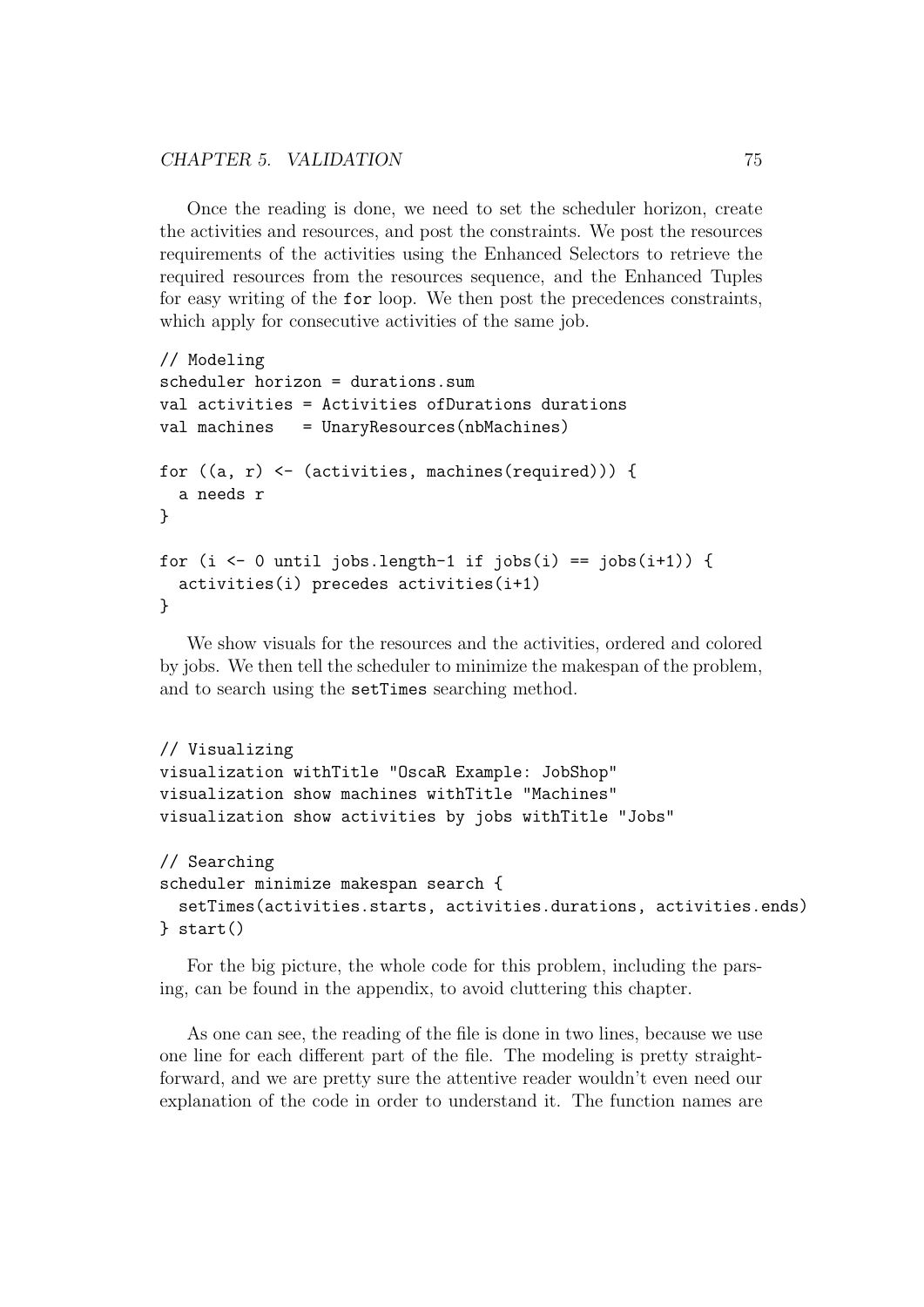self explanatory, so anyone with no knowledge of OscaR or our DSL would still be able to understand this code at a glance. The only part that would perhaps require an explanation for complete neophytes to our DSL is the selection of required resources from the resources sequences using the Enhanced Selectors features. However, one may read the for loop as "for each activity and resource in all activities and the required resources", so we think it is quite straightforward as well. One simply has to understand we are using a sequence of indices to select the sequence of resources corresponding to those indices. We would even have been able to write the entire modeling in one for loop. However, this would have required line returns as the page width is rather short considering the code fonts. We preferred using two separate loops, to demonstrate how one can use the enhanced tuples features to access elements of the model or still use the more common way of using indices. If we had used only one for loop however, and not considering the parsing as a part of the modeling proper, we would have modeled the Job Shop problem in 6 lines of code, including the horizon definition. We think it's a pretty honorable result, particularly when considering the readability of the final result.

We won't be showing visualization and search details for every problem though, as they are quickly going to be redundant. We will still show them again when they use new features or are interesting in some way.

We introduced multiple variants of the Job Shop problem in the Problem Analysis section. The Multiprocessor variant uses Cumulative Resources instead of Unary ones, so the resources can execute multiple activities at once, up to their capacities, that we will name capas. Handling such problem would require to modify the resource definition line by something like:

#### val machines = CumulativeResources ofCapacities capas

And the resource requirement constraint like this:

```
a needs 1 of r
```
We especially designed our constraints functions to be readable and clearly stating what they were for. It is then really easy to understand which line does what in a code using our DSL, spot which one to modify, and modify it accordingly.

The Job Shop with Earliness/Tardiness would simply require to add a due date to each job and change the objective of the scheduler, but we won't detail it here. Please refer to the Single Machine with Earliness/Tardiness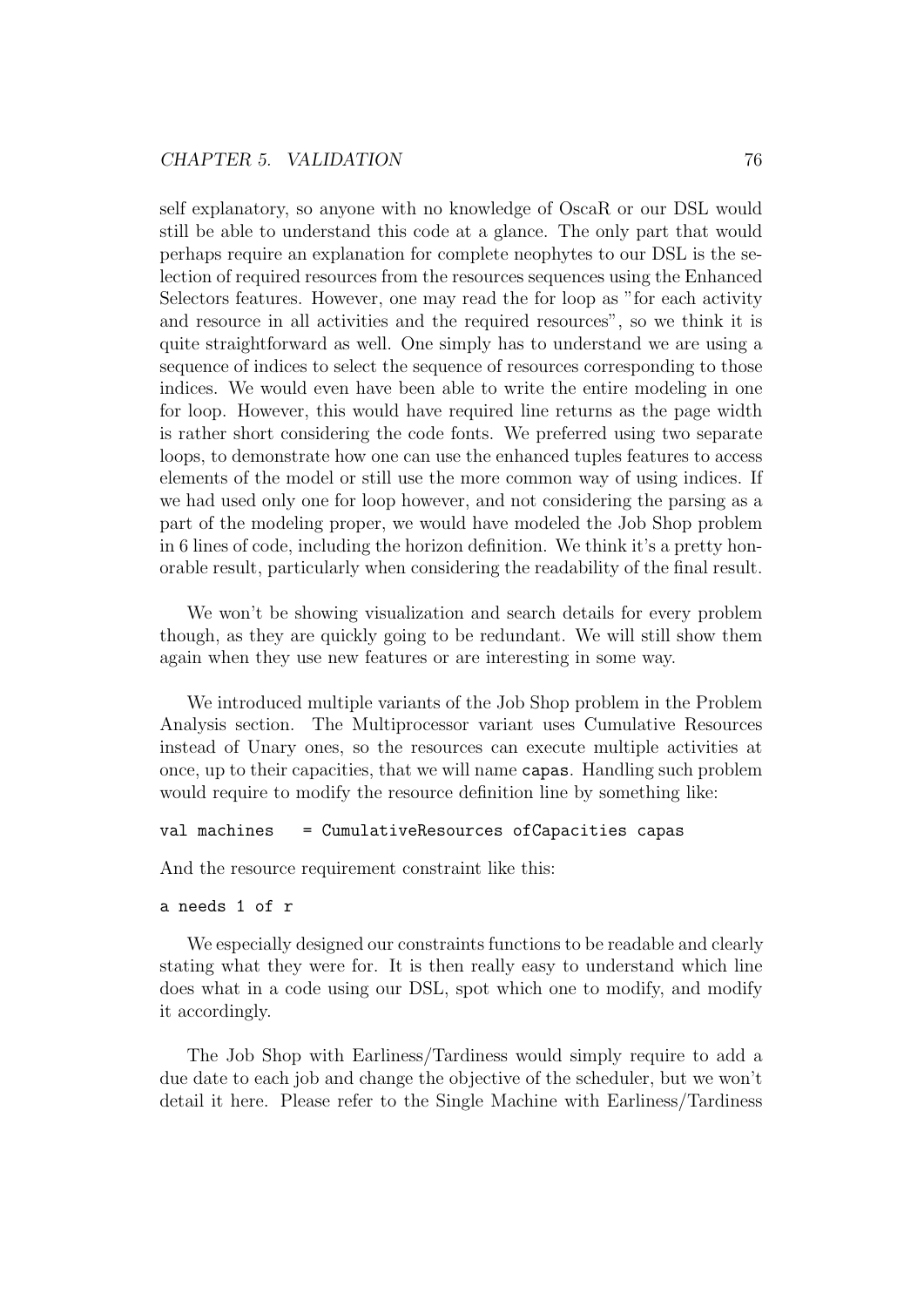and Common Due Date problems for everything related to due dates and Earliness/Tardiness, as it is the core of these problems and the basis used for the E/T variants of the others.

Preemptible Job Shop and Job Shop with Setup Times are not supported by our DSL however, as we had to decide on a subset of features to implement, we were not able to implement everything needed for every problem. However, we can give some starting tracks. For example, the Activity class posts its consistency constraint via a method, so one can create a trait which would override the method to prevent it from posting its consistency, which would otherwise create problems with preemptible activities. One can then mix this trait with Activity and implement the other features that would come with preemptibility. For Setup Times, we will use a kind of weaker version when modeling the Aircraft Landing problem.

The second class of problem we introduced is the Flow Shop Scheduling Problem. However, it is very similar to the standard Job Shop. Only what is allowed as a value of the problem is different, not the way it is modeled, so it is redundant with the Job Shop modeling. The Multi-Processor and E/T variants of Flow Shop are similar to the Job Shop ones. The Re-entrant variant only changes the values that can be used in the problem, not the model itself either. The Flow Shop has an interesting variant however, in the one which uses Buffers. We did not implement such buffers in our DSL, but one could use the same trait-based approach we used for activities to add features to resources. One of these features may then be a Buffer feature. Our design is highly modulable so there is endless possibilities for extensions.

As for the Open Shop Scheduling Problem, it is also very similar to the standard Job Shop. The only difference is that instead of precedences constraints, only one task per job may be scheduled on a resource at any one time. It is possible to model such behavior by adding one unary resource per job and constrain every task of a job to require the job's respective resource in addition to the resource the activity already require. For example one would replace the precedences part of the Job Shop modeling above by:

```
val jobResources = UnaryResources(nbJobs)
for ((a, r) \leftarrow (activities, jobResource(iobs))) {
  a needs r
}
```
Because each task of a same job will require the same unary resource, they will not be able to overlap.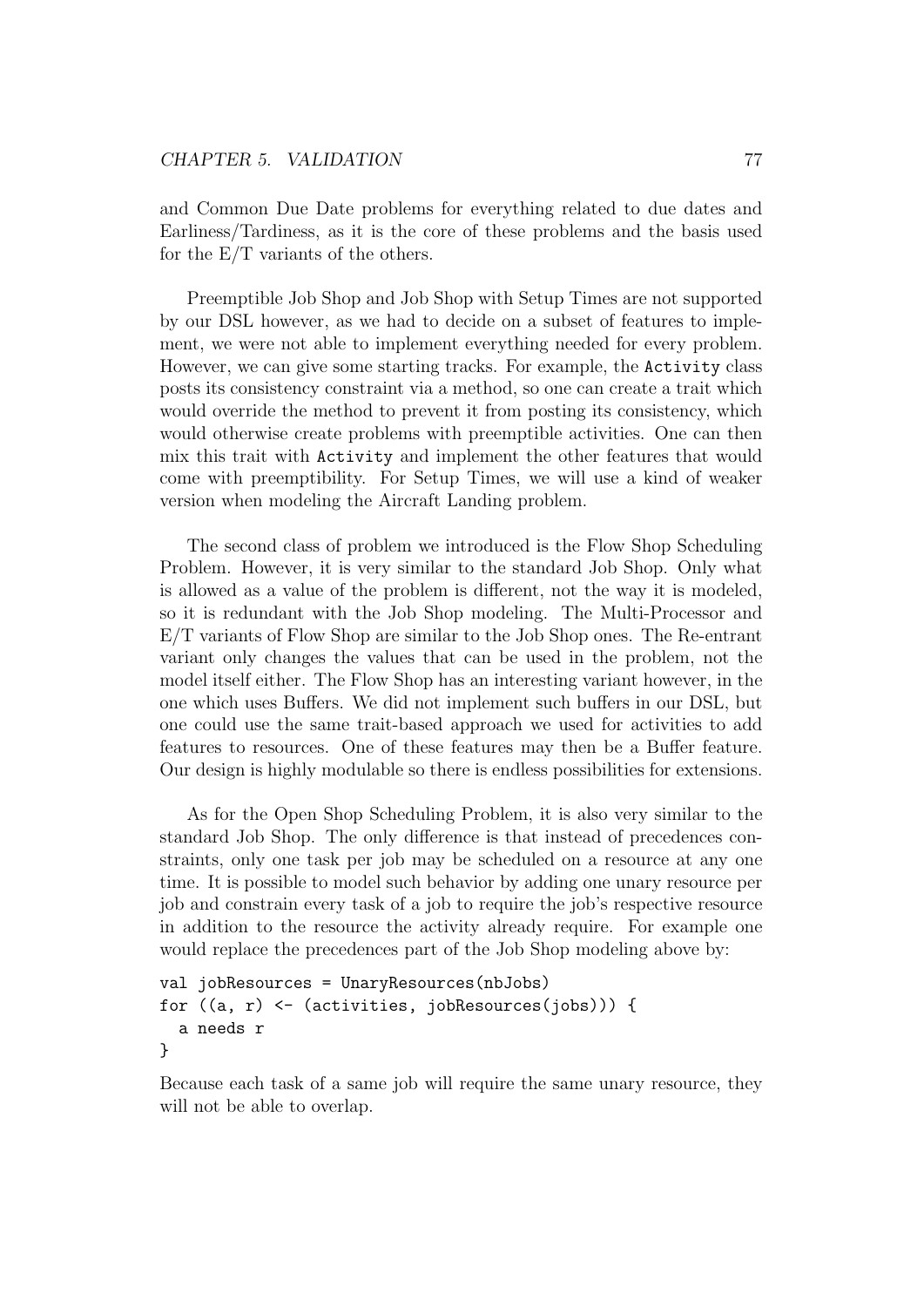Resource Constrained Project Scheduling Problem, RCPSP, is the next type of problem we introduced in the Problem Analysis section. It comprises activities and cumulative resources, but it can also use non-renewable resources, which is our ReservoirResource. The instances of RCPSP we used are composed of 3 parts. The first one contains 2 integers on one line, respectively for the number of tasks and the number of resources. The second one contains 4 integers which are the capacities of the 4 resources. The last part is more complicated, and is itself composed of two parts. The first one is 5 columns of integers, respectively for the duration of each activity and the demands of each activity with respect to the 4 resources. The second part is a column of integers telling the number of successors of each activity, then on each line the successors of each activity. So the instance file has unregular line lengths. Hopefully this is not a problem to read it.

```
// Parsing
read fileFrom "data/memScheduling/RCPSP/J301_1.RCP"
val Seq(nActivities, nResources) = read fileFor 2 as Int
val capaResources = read fileFor 4 as Int
val Seq(durations) = read fileFor nActivities x 1 asColumnsOf Int
val allDemands = read fileFor nActivities x 4 asLinesOf Int
val Seq(nPrecedences) = read fileFor nActivities x 1 asColumnsOf Int
val precedences = read fileFor nActivities x nPrecedences asLinesOf Int
```
Once the reading is done, we have to set the horizon of the problem, and create the activities and resources. We then post the precedences constraints, as well as the requirements ones.

```
// Modeling
scheduler horizon = durations.sum
val activities = Activities ofDurations durations
val machines = CumulativeResources ofCapacities capaResources
for ((a, demands, preceded) < - (activities, all Demands, precedences)) {
  for (b \leq p preceded) {
    a precedes activities(b-1)
  }
  for ((d, m) \leftarrow (demands, machines)) {
    a needs d of m
  }
}
```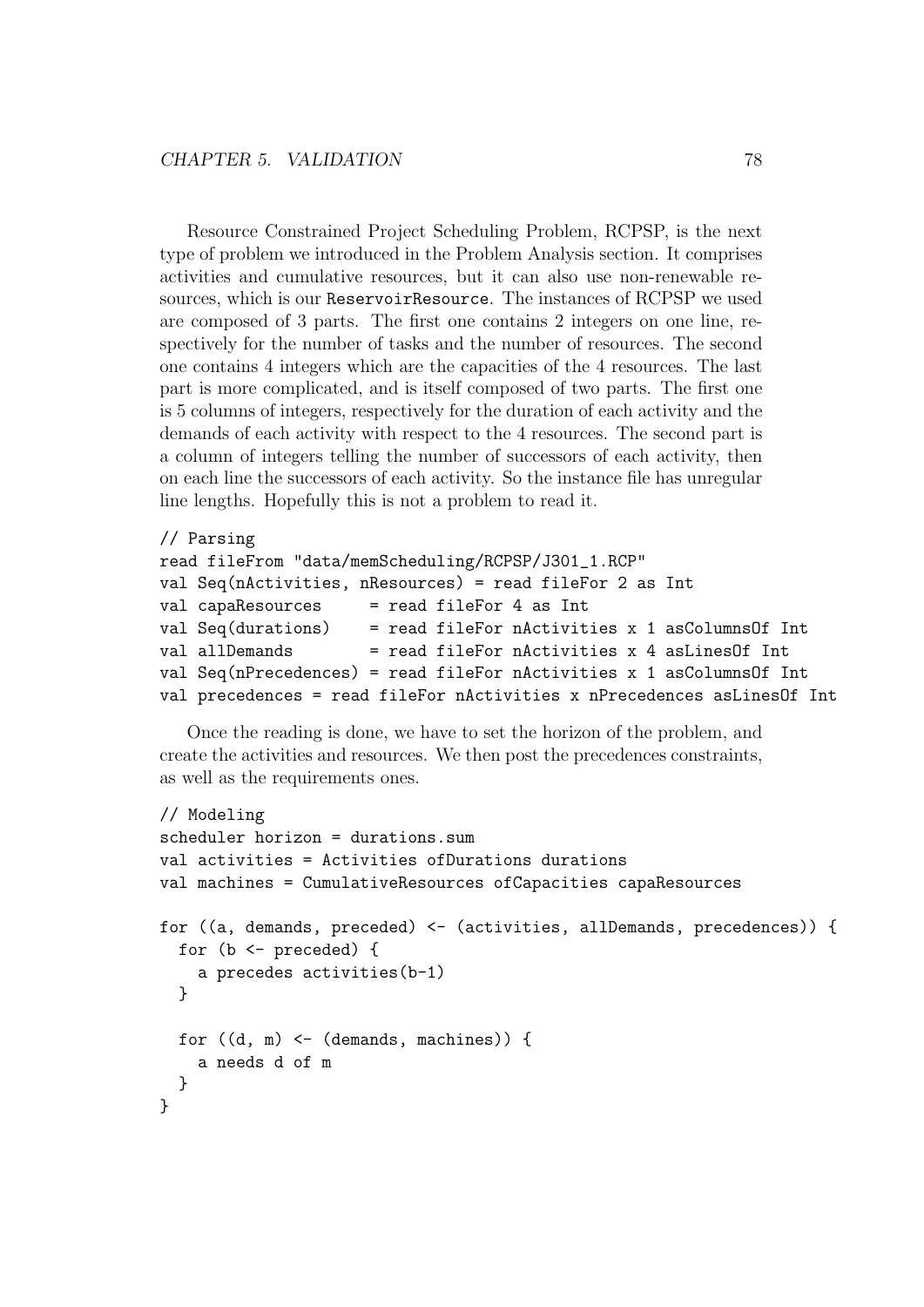We then show the cumulative resources of this problem. The objective is to minimize the makespan, but it is redundant.

#### // Visualizing

# visualization zoomedBy 10 withTitle "OscaR Example: RCPSP" visualization show machines

For the big picture, the whole code for this problem, including the parsing, can be found in the appendix, to avoid cluttering this chapter.

This time we used the old reading system instead of the pattern-based one so we can show both of them. One can see it is a bit of a problem when reading only one column, because as it is supposed to output a series of column, we have to match it with a Seq to retrieve the sole column of the sequence. It is much more clean to use the pattern-based version of the reader, using the dependsOnNext pattern. One can than write:

```
val (nTasks, nResources) = read fileFor (Int, Int)
val capaResources = read fileFor 4 as Int
val tasks = read fileFor nTasks withPattern
                            (Int, Int(4), dependsOnNext as Int)
val (durations, allDemands, precedences) = tasks
```
Besides the reading, the modeling is straightforward, this is actually a testament to how easy our DSL is. The problem has resources requirements, for which it gives the quantity required of each resource in a given column for each resource, and precedences, for which it gives the list of activities preceded by each activity. We simply have to iterate on each activity, demands of this activity and other activities preceded by it, and post the precedence constraints and the resources requirements.

For the multi-mode variant of RCPSP, one have to register multiple modes for each activity. This is actually a use of alternative resources. The instances files contains the number of modes, and the quantity of each resource required in each mode. For example, to model activity a having two different modes (m1 and m2) each requiring two resources (r1a and r1b for m1 and r2a and r2b for  $m2$ ), one would write, d being the sequence of demands and r the sequence of resources:

```
activities(a) needs (d(m1)(r1a) or d(m2)(r2a)) of (r(m1)(r1a) or r(m2)(r2a))activities(a) needs (d(m1)(r1b) or d(m2)(r2b)) of (r(m1)(r1b) or r(m2)(r2b))
```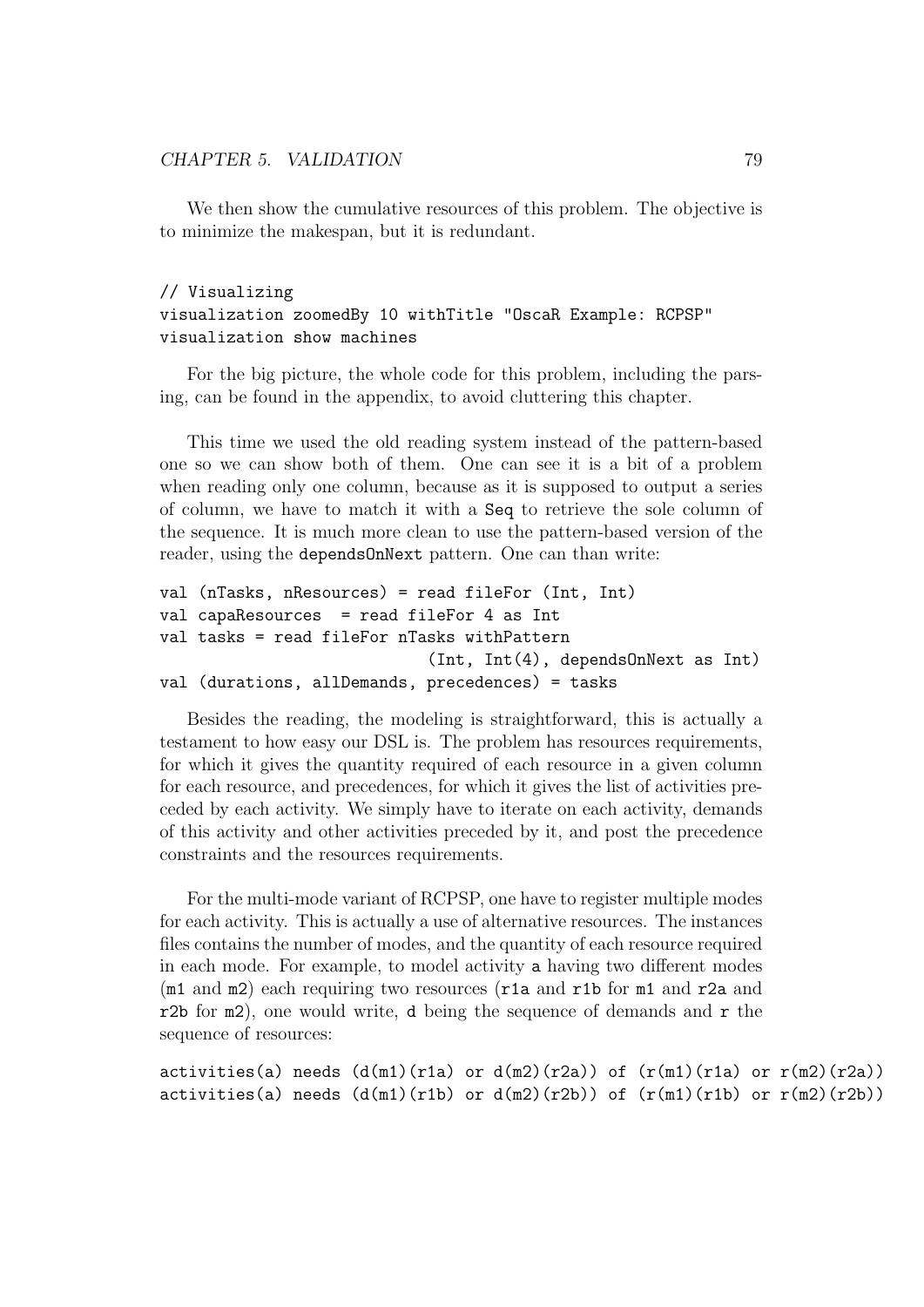But we then need to constraint that if one alternative is chosen over the other, then the other required resources must be from the same mode:

```
add((a.alternativeTo(r(rla)) == r(r1a).id)= (a.alternativeTo(r(r1b)) == r(r1b).id)add((a.aIterativeTo(r(r2a)) == r(r2a).id)= (a.alternativeTo(r(r2b)) == r(r2b).id)
```
It would have been interesting to implement an alternative requirements functions which would have accepted a whole sequence of resources as one alternative to simplify this. Unfortunately we designed the alternative requirements functions on very small problems and we originally thought this design would be enough.

The Max. quality variant would be rather easy to do, because the user would just have to build its quality function on the activities durations, accessible from a sequence of activity by using .durations to retrieve a sequence of durations. Please refer to the next two problems for Earliness/Tardiness considerations.

For Single-Machine Weighted Tardiness, the instances we used contained 40 tasks, and were described in three lines. One for the durations, one for the weights, and one for the due dates.

```
// Parsing
read fromFile "data/memScheduling/weighted-tardiness/wt40_1"
val nbTasks = 40val durations = read fileFor nbTasks as Int
val weights = read fileFor nbTasks as Int
val dueDates = read fileFor nbTasks as Int
```
Once the reading is done, we have to set the scheduler horizon. We then create the activities, using the sequence of durations, and the single machine. We then assign its due date to each activity and states it requires the single machine. We have to post a weightedSum constraint to weight the activities tardiness with respect to their assigned due date, and tell the scheduler to minimize it.

```
// Modeling
scheduler horizon = durations.sum
val activities = Activities ofDurations durations
val singleMachine = UnaryResource()
```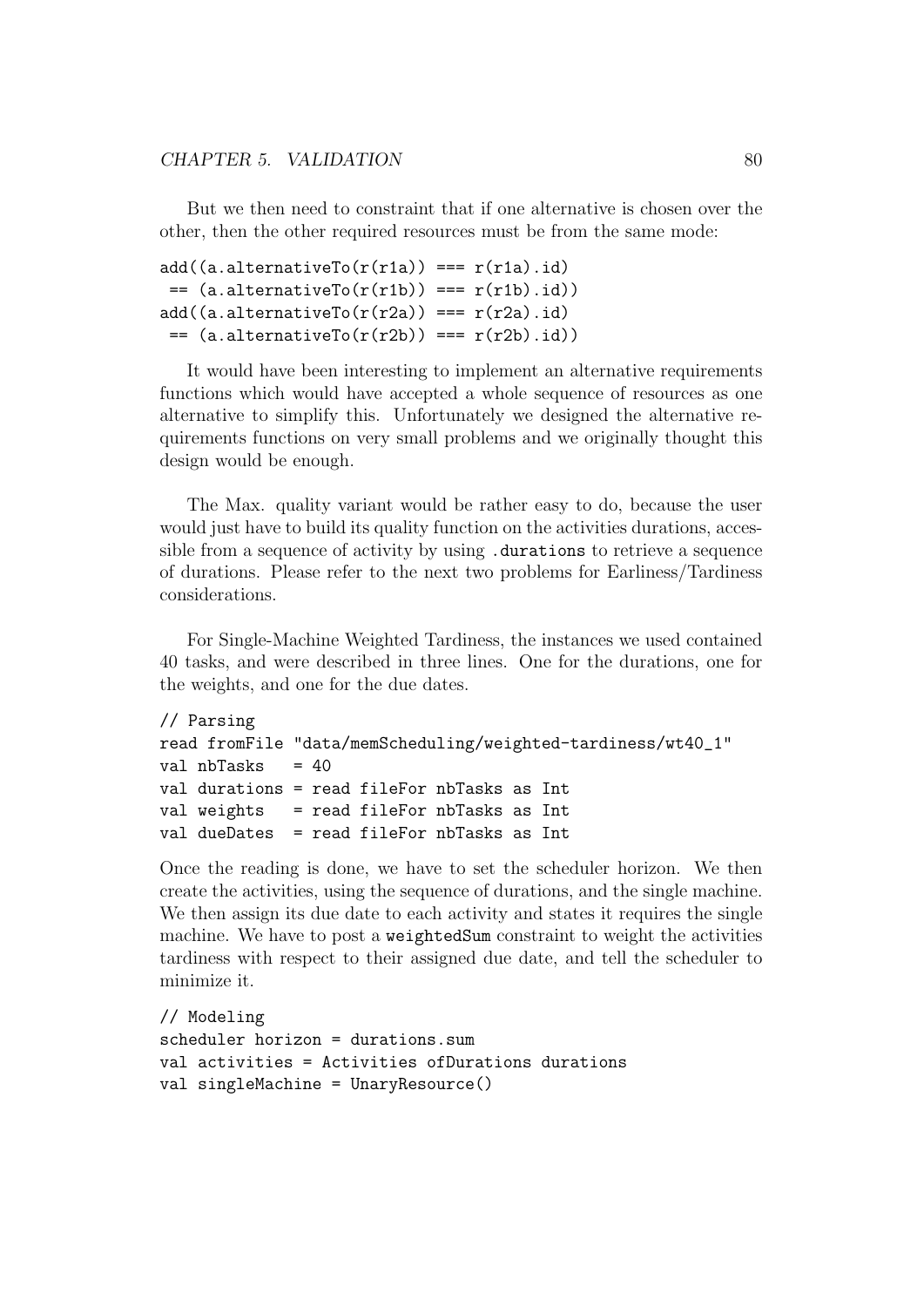```
for ((a, d) \leftarrow (activities, dueDates)) {
  a needs singleMachine
  a isDueAt d
}
```
val weightedTardiness = weightedSum(weights, activities.map(\_.tardiness))

# // Searching scheduler minimize weightedTardiness

The whole code for this problem, including the parsing, can be found in the appendix.

It actually took us less than 5 minutes to model this single machine weighted tardiness problem, including parsing the file. Models using our DSL may even be used to explain a scheduling problem to someone. Usually one would want to read descriptions and explanations on a given scheduling problem before starting reading its code modeling. This is because other modeling languages require a deep knowledge of the language to understand what is going on, so knowing the problem well can greatly help in understanding the code. Howevern, if the code is clear, readable and straightforward, one could *learn* the problem by *reading the code*. We think this could be done using problems modeled with our DSL. The above is a very good example, and so is the next one, the Common Due Date Scheduling Problem.

This problem is similar to the previous one, but this time all activities have a common due date, which is indeed strictly impossible as all activities need to be scheduled on one machine. We then try to minimize the joint sum of weighted earliness and tardiness of the activities with respect to their common due date. The instances files are composed of two parts. The first one is a single Int giving the number of tasks of this problem, and the second is three columns, describing for each task its duration, its earliness cost and its tardiness cost respectively.

```
// Parsing
read fileFrom "data/memScheduling/common-due-date/sch10/cdd10_10.txt"
val nbJobs = read fileFor Int
val Seq(durations, earlyCost, lateCost) = read fileFor 3 columnsOf Int
```
Once we have read the file, we build the due date which is, by definition of this problem, the sum of the durations times  $h$ , a parameter to be set by the user to have a more or less restrictive due date, rounded down. We can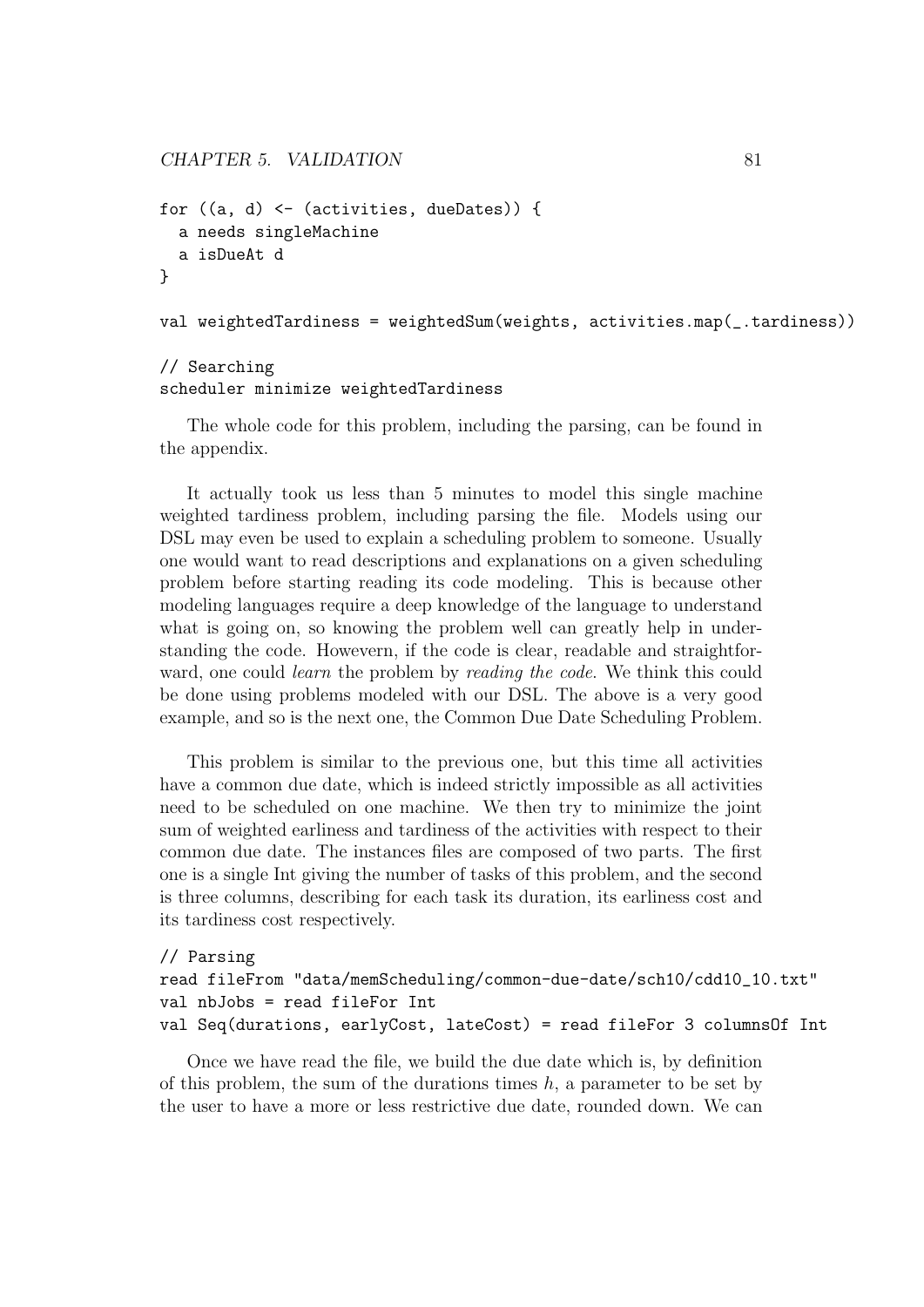then set the scheduler horizon. However, it is important to note that using the sum of durations is a bad idea this time. Because we want activities to approach the common due date as much as possible, noting requires that activities scheduling starts at time 0. Because of this, activities may be scheduled at a time beyond the sum of the durations, and setting such a restrictive horizon for this problem would miss the optimal solution. Like the previous problem, we state the resource requirement for each activity, as well as its due date. Here, the due date is the same for each activity, which wasn't the case for the previous example. We weight both the tardiness and earliness this time.

```
// Modeling
val h = 0.4 // External parameter, to be set by user.
val dueDate = (duration, sum * h) . to Intscheduler horizon = dueDate + durations.sum
val activities = Activities ofDurations durations
val resource = UnaryResource()
for (a <- activities) {
  a needs resource
  a isDueAt dueDate
}
val weightedEarliness = weightedSum(earlyCost, activities.map(_.earliness))
val weightedTardiness = weightedSum(lateCost, activities.map(_.tardiness))
```
We show the due date on the visualization charts, and we then tell the scheduler to minimize the sum of the weighted earliness and tardiness.

```
// Visualizing
visualization show activities by activities.ids
visualization show dueDate
// Searching
scheduler minimize(weightedEarliness + weightedTardiness)
```
The whole code for this problem can also be found in the appendix.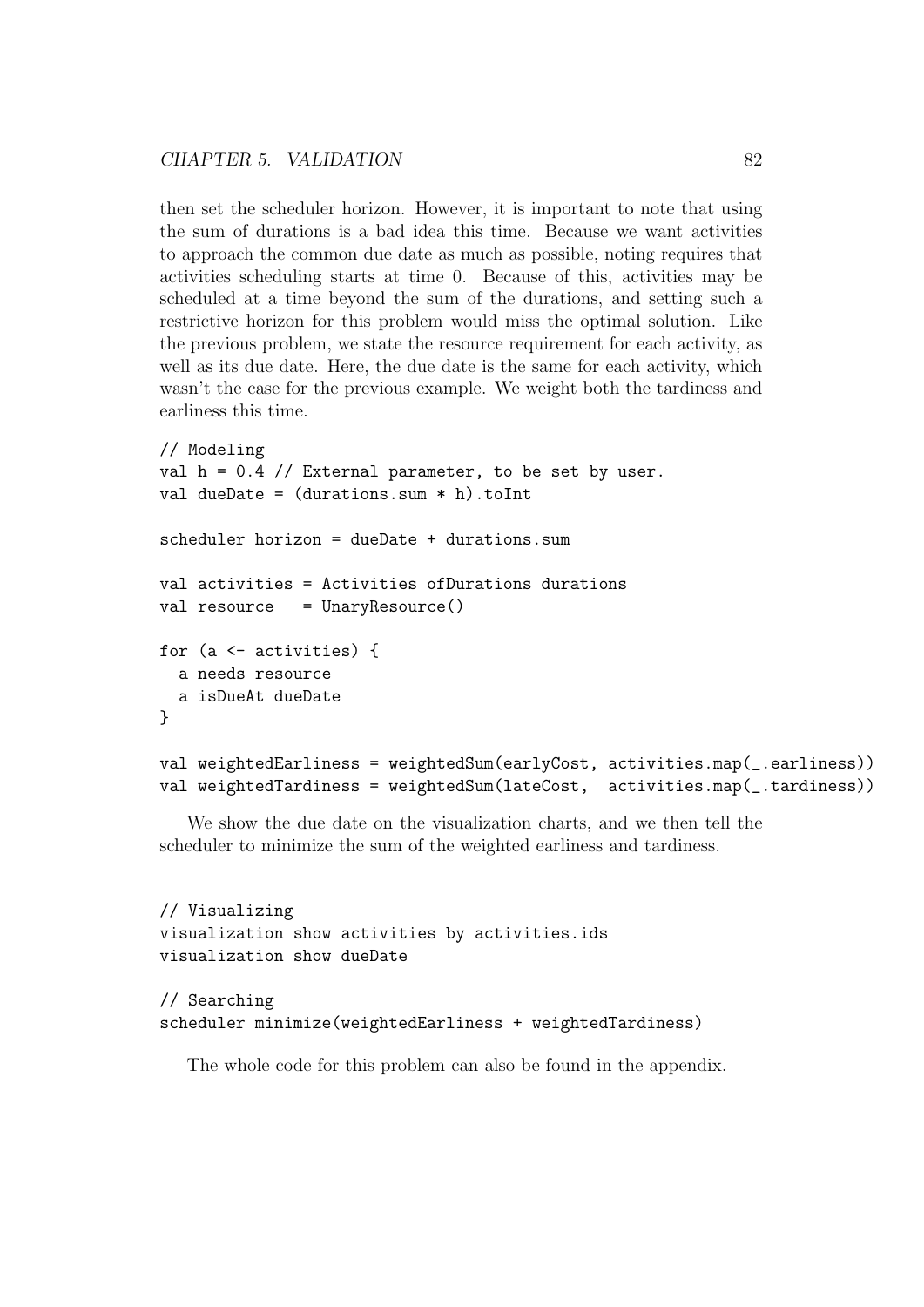As discussed for the Weigthed Tardiness problem, people not knowing anything about our DSL or the scheduling problem we are currently modeling, but still having a bit of programming knowledge, would quickly understand what we are doing. There is very little noise, nearly everything that is written in the code refers to the problem, we see the scheduler very little and most of the work is already done for the user, so he can concentrate on what is really interesting, that is modeling his scheduling problem.

The Trolley problem however, cannot be modeled using our DSL because we didn't implement State Resources so we cannot model the trolley itself. However, one may write a trait as an extension of our existing resources, which would modify which activity can execute at a given time, considering the current state of the resource. We will expand on the traits possibilities for resources in the Future Work section.

The next problem we introduced in the Problem Analysis section is the Aircraft Landing Problem, where each plane as a time window during which it must land and a target time for the landing, which is modeled as a due date. Additionally, each landing has a separation time with respect to other landings if they have to happen next. The instances for this problem are the stranger ones we had to deal with, and are actually not possible to read comfortably if not using the pattern based approach. The file is not structured by lines or by columns at all. Instead, each plane is described one after the other. Each plane is comprised of four integers, its appearance time, earliest landing time, latest landing time and target landing time respectively. Then come two doubles, for the earliness cost and tardiness cost incurred when not meeting the target landing time. After that, each separation time enforced by this plane's landing with respect to each other plane is then described, but on multiple lines! This pattern is repeated over the file for each plane, and is the only structure of the file. We have to read it by plane instead of reading it by lines or columns. That being said, it is very easy to read such file using the pattern-based reader !

```
// Parsing
read fileFrom "data/memScheduling/aircraft-landing/airland1.txt"
val (nbPlanes, freezeTime) = read fileFor (Int, Int)
val planes = read fileFor nbPlanes withPattern
                  (Int, Int, Int, Int, Double, Double, nbPlanes as Int)
val (appearances, earliests, targets, latests,
     earlyCosts, lateCosts, delays) = planes
```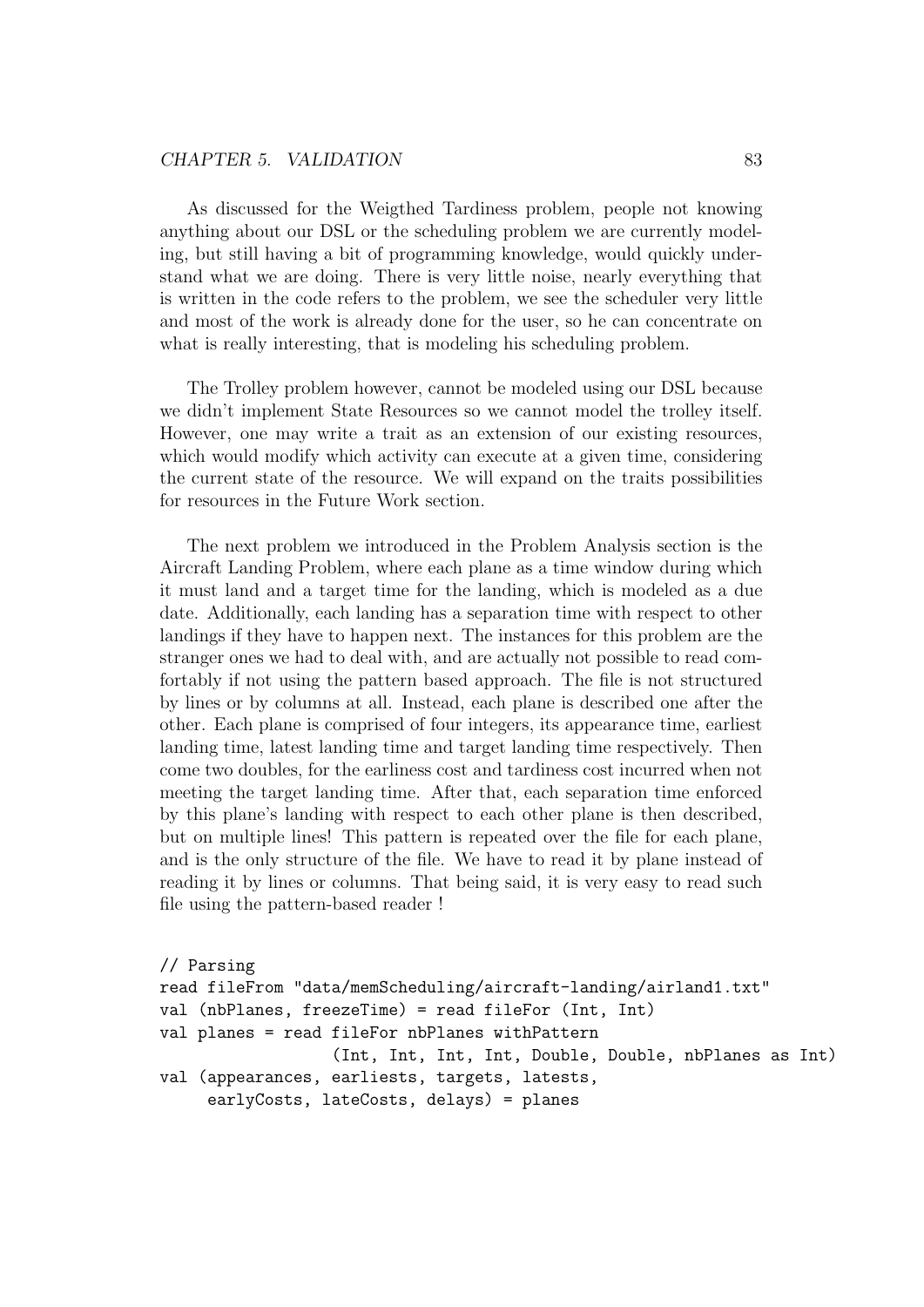Once we have read the file, we can set the scheduler horizon, which is the highest latest landing time, because these no plane can land beyond that. We then create the activities, which are actually the landings, and as such are treated as points in time as they have no duration assigned. We then set their duration to 0. The duration is actually irrelevant, but we have to set one. One could use any number, but if using a number different than 0, be sure to state the constraints on the end of the activity instead of the start, because earliness and tardiness are computed with respect to the end of an activity. Once the landings are created, we can constraint them to be in the predefined time window and set their target landing time. We then go through each plane separation times and set for each other plane that if they are preceded by this plane, then they have to respect the separation time. Using strict separation times without the conditional form would render the problem impossible, because then each plane would have a forced separation time with respect to every other plane. Once this is done, we than have to convert the costs to integers, because OscaR doesn't support real values, and weight each landing earliness and tardiness.

```
// Modeling
scheduler horizon = latests.max
val landings = Activities(nbPlanes) ofDuration 0
for ((landing, min, max, target) <- (landings, earliests, latests, targets)) {
  landing startsBetween min and max
  landing isDueAt target
}
// For each landing and its associated delays
for ((i, delays_i) \leftarrow (landings, delays)) {
  // For each other landing and its associated delay with respect to i
  for ((j, d) \leftarrow (landings, delays_i) if (j != i) {
    add((i isPreceding j) ==> (i isStartingAtLeast d beforeStartOf j))
  }
}
// We need to convert the costs because Oscar doesn't support real values.
val elc = earlyCosts.map(c => (c*100).toInt)
val llc = \text{lateCosts}.\text{map}(c \Rightarrow (c*100).\text{toInt})val weightedEarliness = weightedSum(elc, landings.map(_.earliness))
val weightedTardiness = weightedSum(llc, landings.map(_.tardiness))
```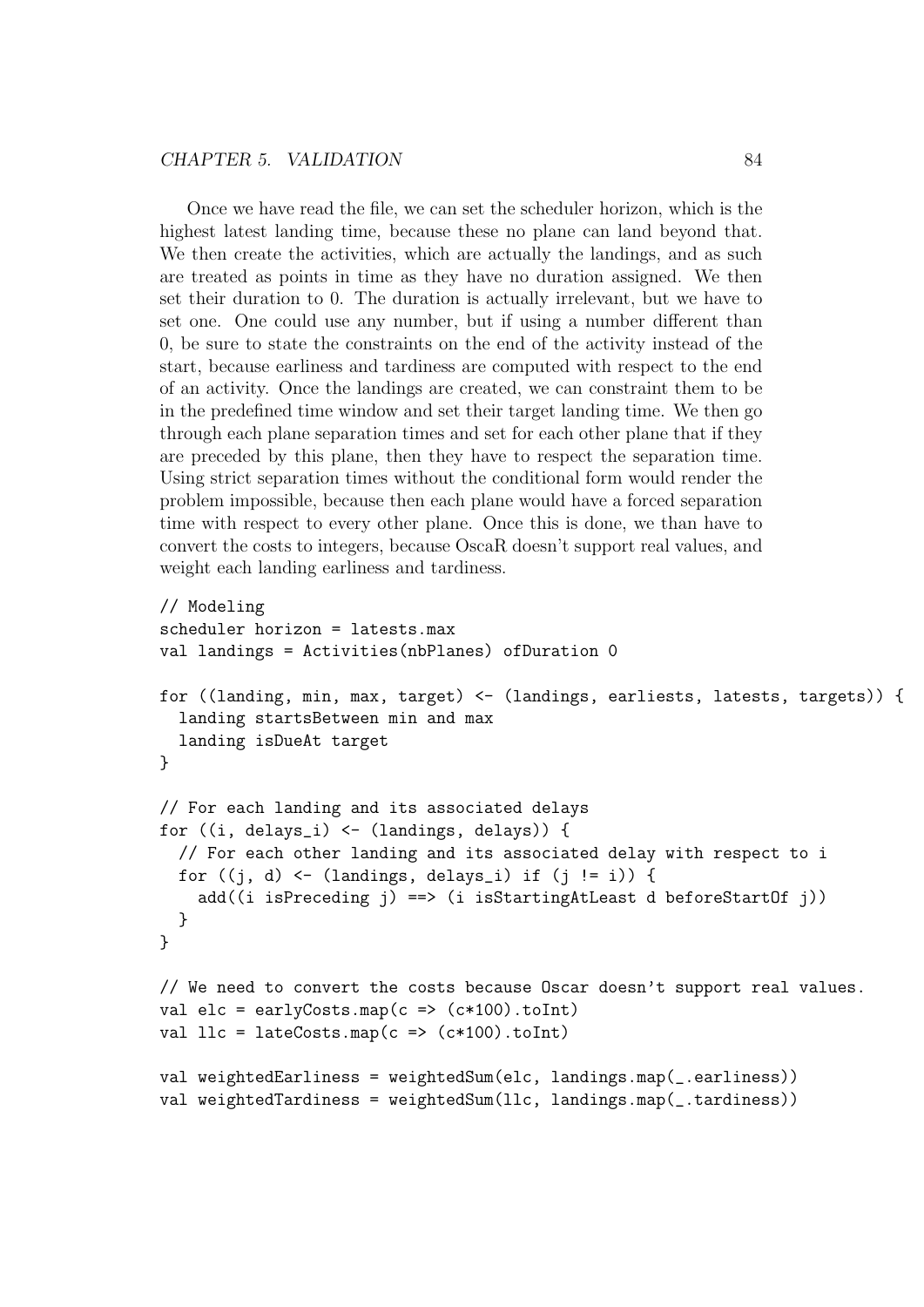We also show the target landing of each plane on the gantt chart.

```
visualization show landings by landings.ids zoomedBy 3
for (t \le - targets) {
  visualization show t
}
```
The whole code for this problem can be found in the appendix.

We referenced the static case for this problem so we don't use the values from freeze time and appearances. Because we model this as a single runway problem, we don't even need to model the runway at all. Modeling it with multiple runways would require to create the runways as unary resources and state alternative requirements with each runway as alternative. Please note that it would also require the landings durations to be greater than 0, otherwise the unaryResource constraint would fail.

```
val runways = UnaryResources(2)
for (landing <- landings) {
  landing needs runways(0 or 1)
}
```
But the biggest challenge would be the separation times, because this time we would need an additional condition for the separation time to be true. We would need to add that the landings use the same runway as an additional condition to trigger the separation times.

```
add(((i isEndingBeforeEndOf j)
    & (i.alternativeTo(runways(0)) === j.alternativeTo(runways(0))))
    ==> (i isEndingAtLeast d beforeEndOf j))
```
It is a bit long to write, but it is a complicated constraint. Besides, the user needs to use the add function because of how CPBoolVar works in OscaR. To be able to chain logical expressions, creating a CPBoolVar doesn't imply it is true, so when one writes:

 $a \implies b$ 

It doesn't post the constraint that a implies b, it creates a new CPBoolVar which can be used in chaining like:

 $(a == b) == b$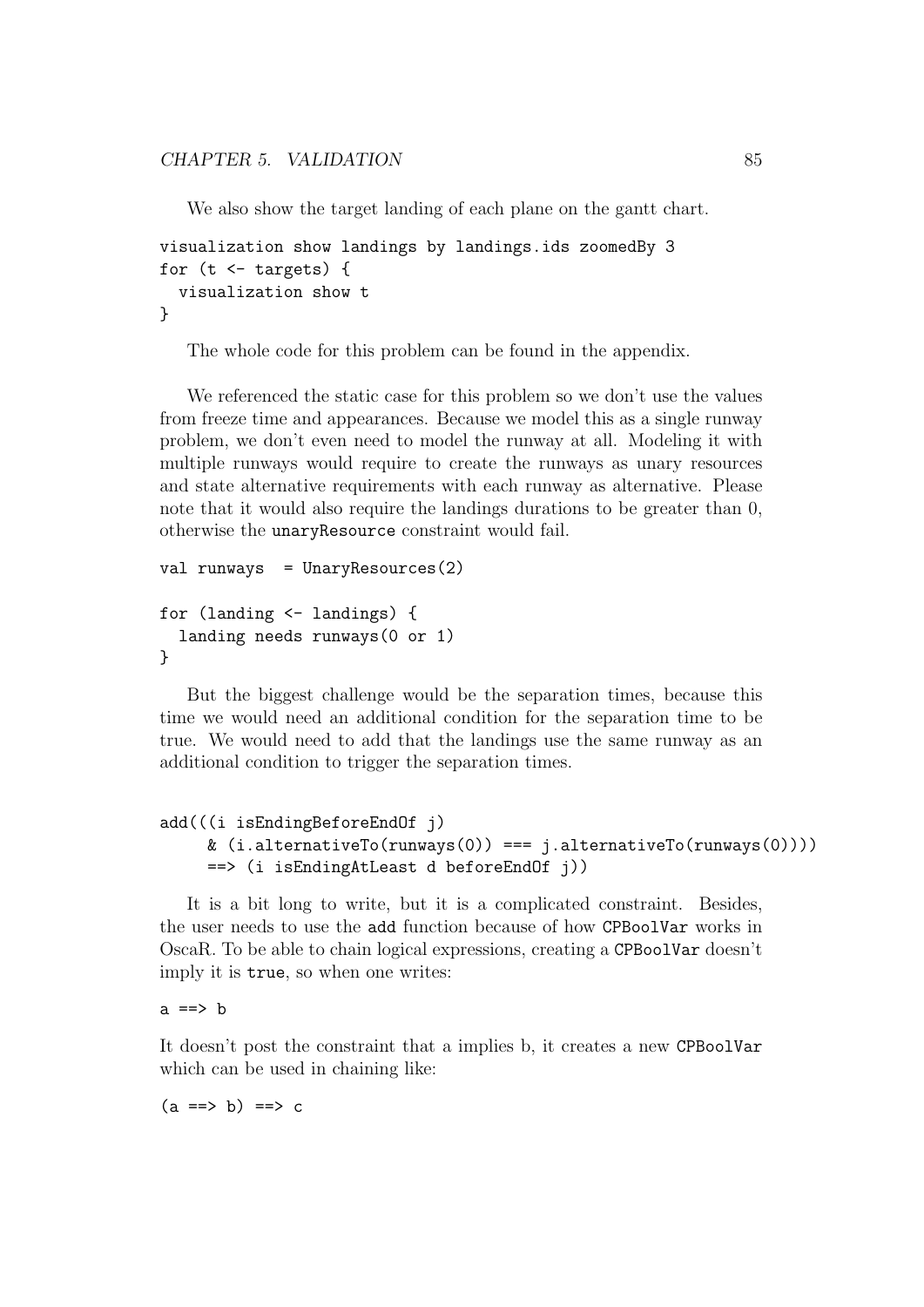To constraint that the logical expression must be true, the user has to use the add method.

 $add((a == b) == b) == b$ 

The next problem on the list is the Shift Minimization Personnel Task Scheduling Problem. The instances are very verbose and contains a lot of text, so the reading is a bit long because we have to drop the useless descriptive words.

The first four lines are descriptions, so we drop them.<sup>1</sup> Then comes the line containing the number of jobs. Unfortunately, unlike other problem instances, this line reads "Jobs  $= 40$ " instead of simply "40". We then need to drop 2 words to be able to read the number of jobs. Which comes after is two columns of integers for the starts and ends of each task respectively. We then have the number of shifts, in the same form as the number of jobs, so we first have to drop 2 words then read the value.

After this, we have the same kind of pattern we saw with the RCPSP, where the first number on the line indicates how much other numbers there are to read on this line. However, because this file is very verbose, the numbers of this first column have a colon right to them, so the values read like "26:" instead of "26". We did not expect this, so we have to read the column without converting it to Int, remove the colons, then convert it to Int. We can then read the lines of unregular lengths by giving the newly retrieved lines lengths to the reader.

```
// Parsing
read fromFile "data/memScheduling/shift-minimization/data_1_23_40_66.dat"
read dropping 4 lines;
read dropping 2 words
val nbJobs = read fileFor Int
val (starts, ends) = read fileFor nbJobs withPattern (Int, Int)
read dropping 2 words
val nbShifts = read fileFor Int
val nbQualifiedJobs = (read fileFor column).map(_.replaceAll("[:]", "").toInt)
val qualifiedJobs = read fileFor nbShifts x nbQualifiedJobs asLinesOf Int
```
<sup>&</sup>lt;sup>1</sup>We need to either use parenthesis for the call to lines or add a semicolon at the end of the call, because Scala doesn't really like parenthesis omission for functions with no parameters. We wouldn't need to do it if the next statement was a variable definition though, but here we are calling another function right after it.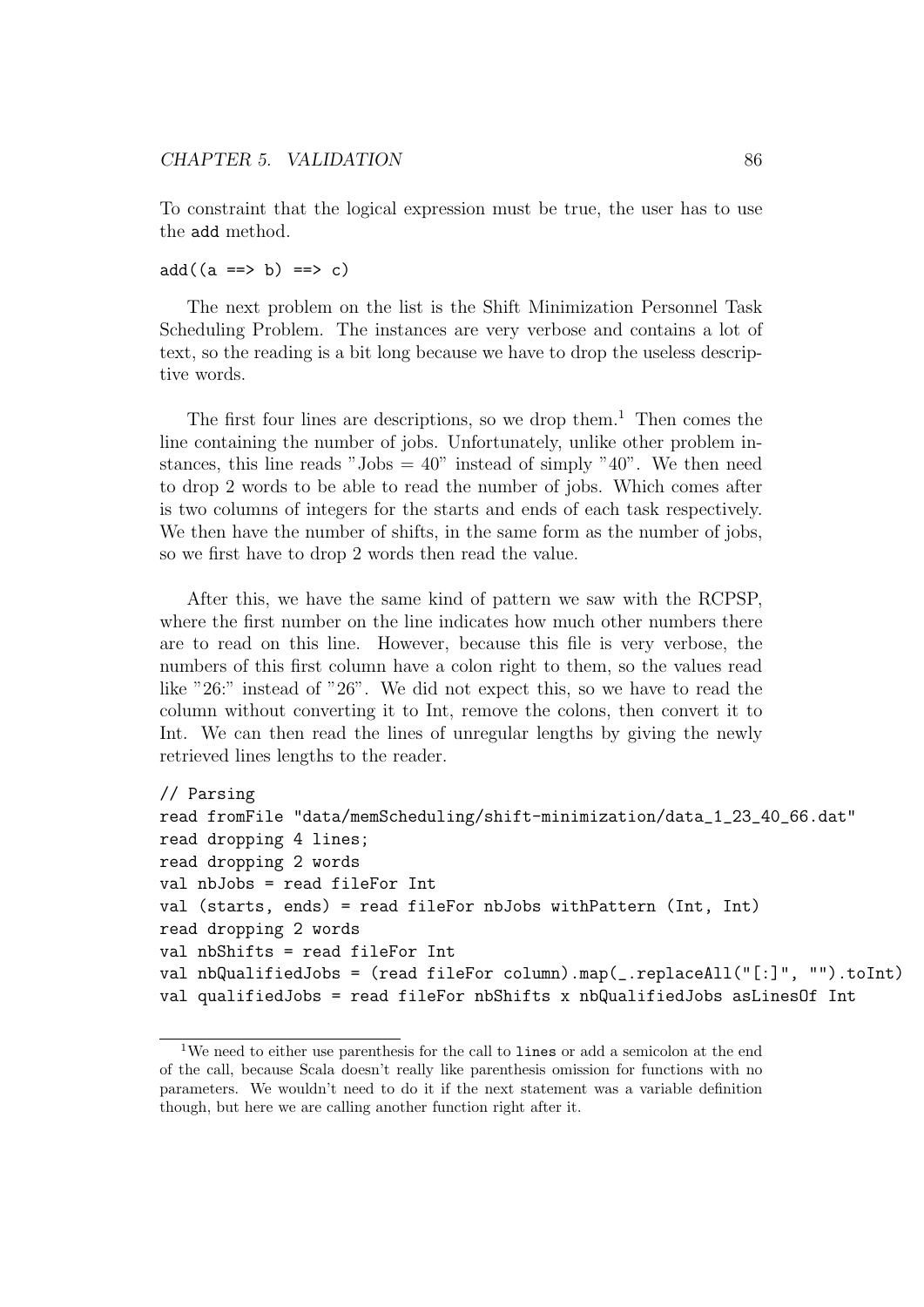#### CHAPTER 5. VALIDATION 87

We can then set the scheduler horizon, which is 1440 by definition of the problem, the number of minutes in 24 hours. The shifts are activities which spans 24 hours so 1440 as well. They are optional and gives 1 of capacity to their assigned worker resource, which are otherwise empty. The only way to get workers resources is to schedule some shifts.

```
// Modeling
scheduler horizon = 1440
val shifts = Activities(nbShifts) ofDuration 1440
val workers = CumulativeResources(nbShifts) ofCapacity 0
for ((shift, worker) <- (shifts, workers)) {
  shift optional = true
  shift gives 1 of worker
}
```
The jobs to be scheduled have, unlike every other problem until now, fixed starts and ends, so the file doesn't provide durations for them, we then have to do a little trick to get them in our DSL. We then retrieve for each job the workers resources that are qualified to do that job. For example the shift 4 gives 1 of the resource worker 4, which are qualified for jobs 0, 1, 2, 6, etc. So each job alternatively require one of the qualified workers for that job. They can't be done by other workers. Unfortunately, we didn't understand how to model the problem at first, and because of that, our implementation of alternative resources fell short to model it. Our pretty or notation would require us to write each qualified workers with that notation, which would be really tiresome. We then added an alternatively method, which converts any sequence to an Alternative, so it is considered as if we wrote or between each of them. However, because demands can be different for each alternative, we need to create an Alternative of the same size filled with 1.

```
val jobs = (starts, ends).map((s, e) => Activity of Duration e-s)
for (i <- 0 until nbJobs) {
  jobs(i) startsAt starts(i)
  jobs(i) endsAt ends(i)
  val qualified = (0 \text{ until } nbShifts).filter(j \Rightarrow qualifiedJobs(j).contains(i))
  val demand = alternatively(Seq.fill(qualified.length)(1))
  jobs(i) needs demand of alternatively(workers(qualified))
}
```
We have to admit our implementation of alternative resources falls a little short when working with big numbers of alternatives.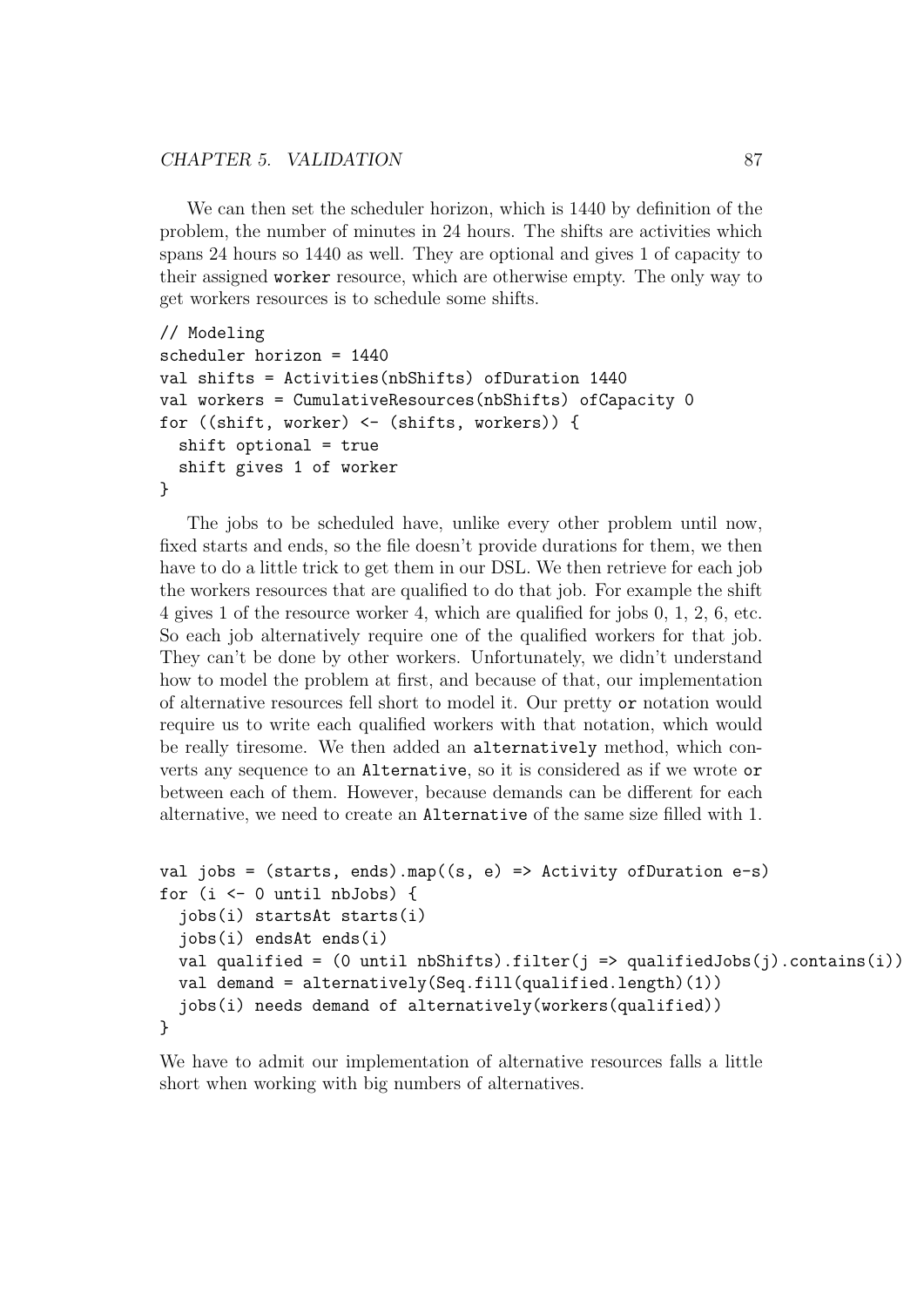CHAPTER 5. VALIDATION 88

When this is done though, we have to build the sum of scheduled shifts to use them in the minimization of the scheduler. It is important to force the search to bound the values of the jobs required resources though.

```
val nbShiftUsed = sum(shifts.map(s => s ifScheduled 1 ifNot 0))
```

```
// Searching
scheduler minimize nbShiftUsed
search {
  binaryFirstFail(jobs.requiredResources :+ nbShiftUsed)
} onSolution {
  shifts foreach println
} start()
```
For the big picture, the whole code for this problem can be found in the appendix.

This last problem was the most tricky to model, notably because of the way we model alternative resources. It is usable thank to the alternatively method, but the repeated demand value still remains. On the other hand, allowing the needs function to be called with a single Int argument would conflict with the method of the same name of the standard resources requirements, both resulting in an object on which one could call the of method, so Scala wouldn't be able to tell the difference. Even if the different arguments of the of methods would be enough for us to tell the difference, the compiler wouldn't.

Apart for some quirks with alternative resources, we are able to model nearly every problem we described in the Problem Analysis section, along with most of their variants. We are pretty correct on the criteria of expressiveness. Our functions are sometimes a bit long to write, however. It is quite hard to come up with clear expressive names while still complying with parenthesis omission rules.

The problems we can't model are related to some features we didn't implement, as we chose to develop a subset of them as discussed in the Problem Analysis section. Still, our trait-based design being extremely friendly to extension, these would probably be easy to add in the future. We discuss some ideas of extensions in the Future Work section.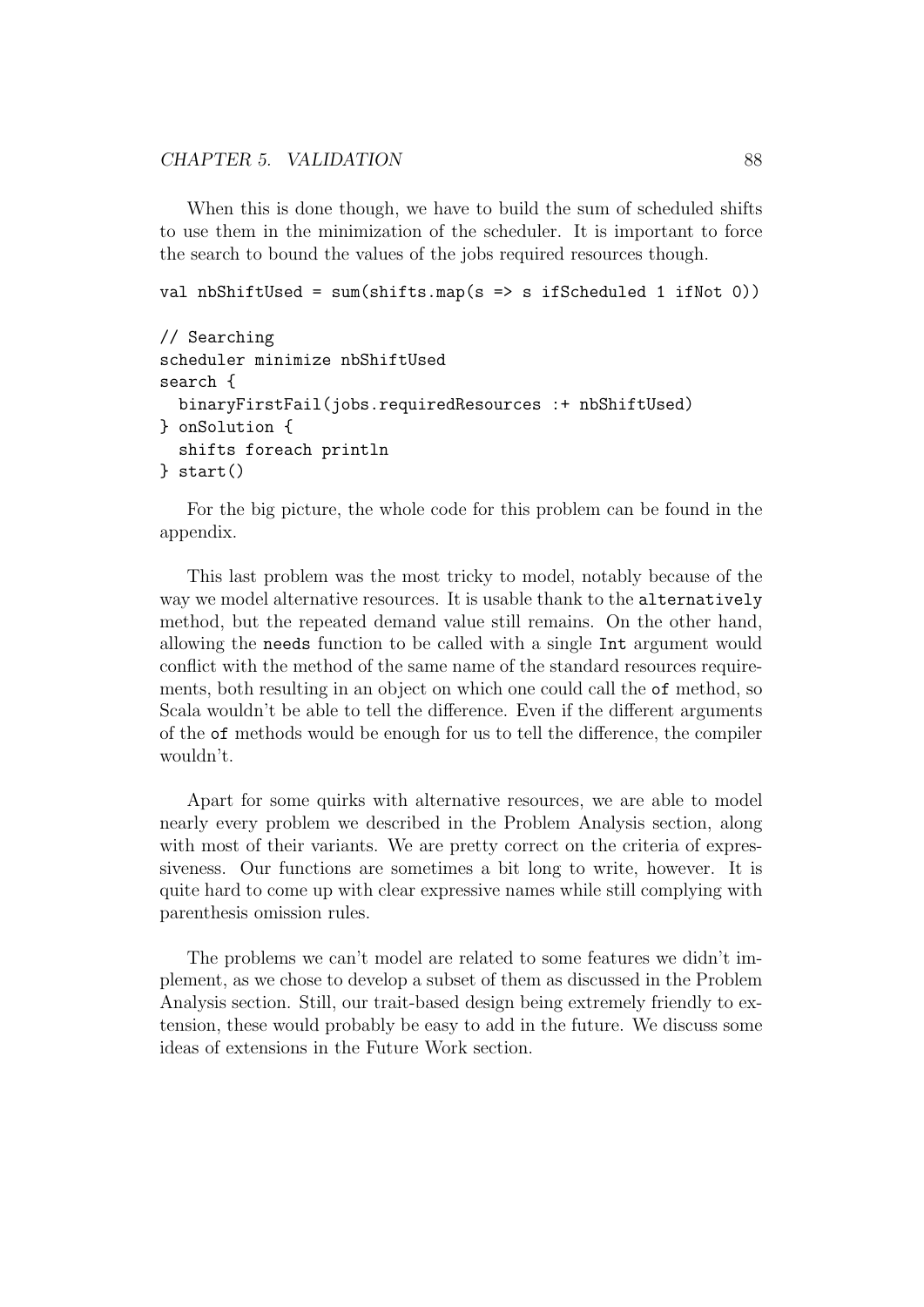# 5.3 Comparative View

Now that we have discussed how our DSL fared with respect to the modeling of the scheduling problems we described in the Problem Analysis section, it is interesting to compare it to the other existing systems. For this, we will return to the Job Shop example we used to analyze those systems back in the Related Work section and compare their modeling code with our own. To be fair when comparing with those systems, we will ignore the Parsing and Visualizing sections of our model. Those are additional features we thought interesting to add into the work of this thesis, but they are not strictly required to model scheduling problems.

For the recall, and to avoid painful returns to the Related Works section, the modeling parts of the other existing systems are in the following.

```
tuple Operation {
   int mch; // Machine
   int pt; // Processing time
};
Operation Ops[j in Jobs] [m in Mchs] = ...; // Input from file
dvar interval itvs[j in Jobs][o in Mchs] size Ops[j][o].pt;
dvar sequence mchs[m in Mchs] in
          all(j in Jobs, o in Mchs : 0ps[j][o].mch == m) itvs[j][o];
minimize max(j in Jobs) endOf(itvs[j][nbMchs-1]);
subject to {
  forall (m in Mchs)
    noOverlap(mchs[m]);
  forall (j in Jobs, o in 0..nbMchs-2)
    endBeforeStart(itvs[j][o], itvs[j][o+1]);
}
```
Figure 5.1: Modeling of a Job Shop problem in OPL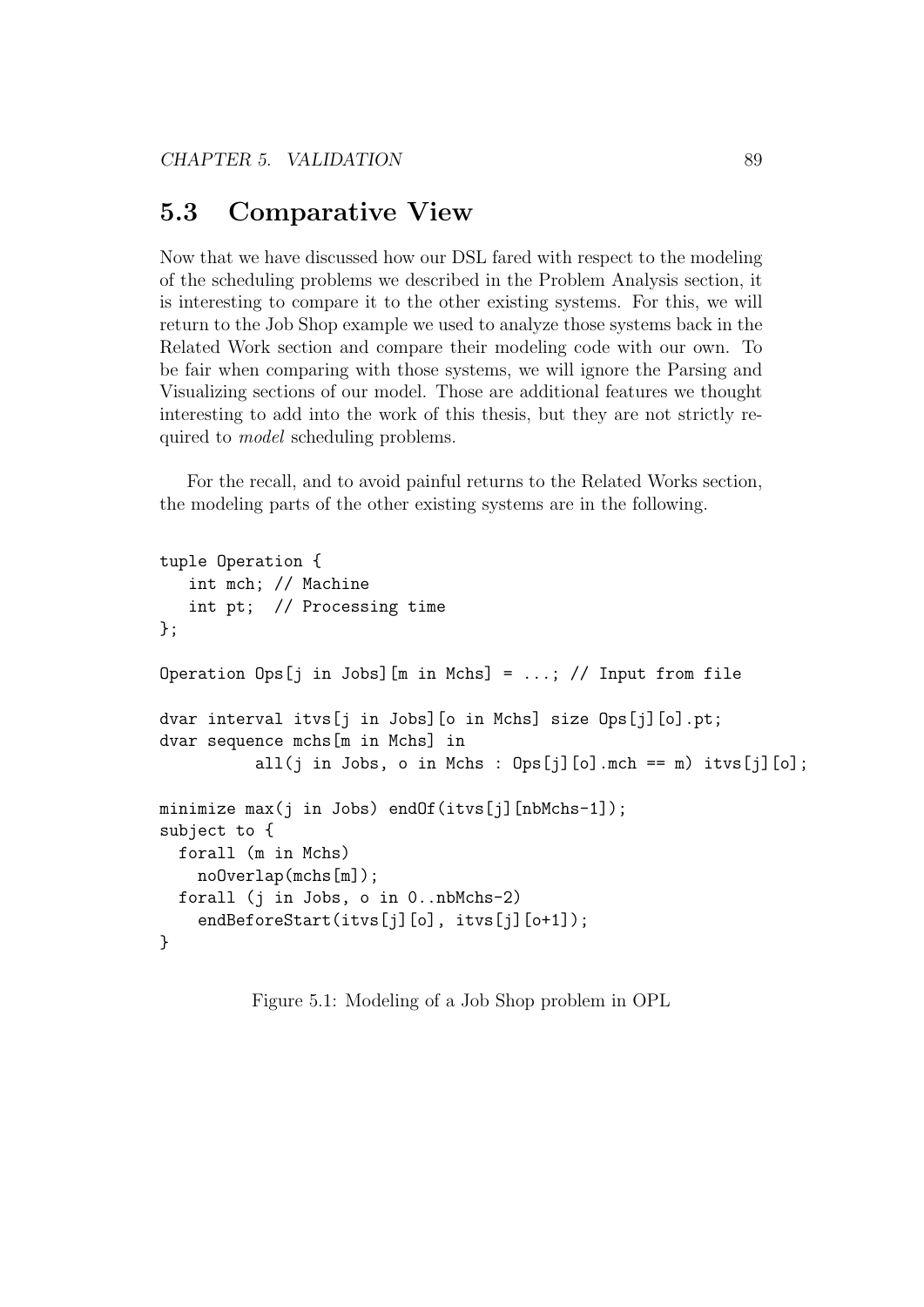```
int horizon = sum(j \in j, t];
Scheduler<CP> cp(horizon);
Activity<CP> a[j in Jobs,t in Tasks](cp,duration[j,t]);
Activity<CP> makespan(cp,0);
UnaryResource<CP> r[Machines](cp);
minimize<cp>
 makespan.start()
subject to {
 forall (j in Jobs, t in Tasks : t != Tasks.getUp())
   a[j,t].precedes(a[j,t+1]);
 forall (j in Jobs)
   a[j,Tasks.getUp()].precedes(makespan);
 forall(j in Jobs, t in Tasks)
   a[j,t].requires(r[machine[j,t]]);
}
```
Figure 5.2: Modeling of a Job Shop problem in Comet

```
Schedule<Mod> s();
Job<Mod> J[i in jobs](s,IntToString(i);
Machine<Mod> M[i in machines](s,IntToString(i));
Activity<Mod> A[i in tasks](s,proc[i],IntToString(i));
forall(i in tasks)
   A[i].requires(M[mach[i]]);
forall(i in jobs)
   J[i].containsInSequence(all(j in machines)A[job[i,j]]);
s.minimizeObj(makespanOf(s));
```
Figure 5.3: Modeling of a Job Shop problem in AEON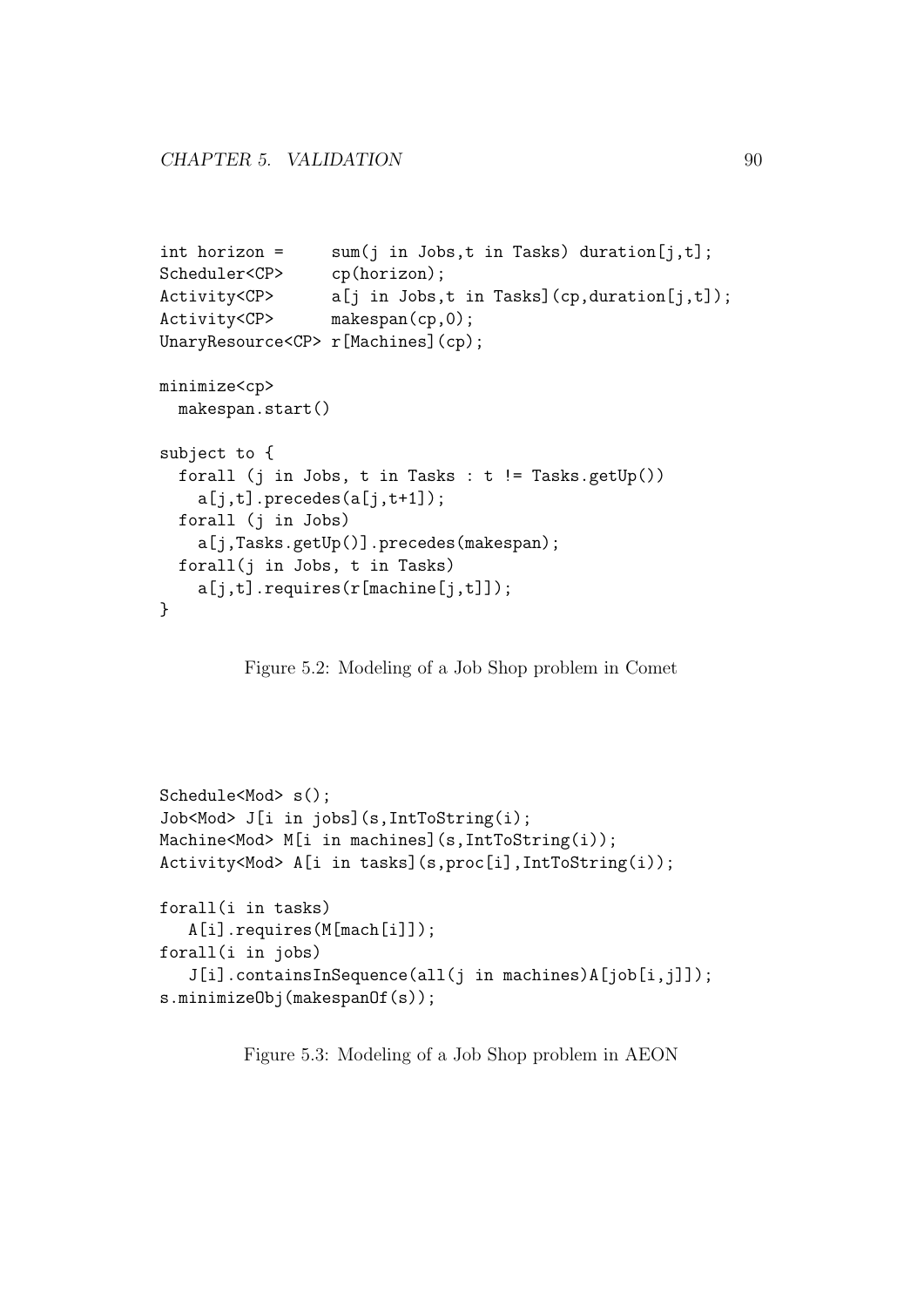Now let's look at our implementation using our DSL:

```
scheduler horizon = durations.sum
val activities = Activities ofDurations durations
val machines = UnaryResources(nbMachines)
for ((a, r) \leftarrow (activities, machines(requiredRes))) {
  a needs r
}
for (i <- 0 until jobs.length-1 if jobs(i) == jobs(i+1)) {
  activities(i) precedes activities(i+1)
}
scheduler minimize makespan
```
Figure 5.4: Modeling of a Job Shop problem using our DSL

We think the comparison is crystal-clear. Where all the other systems have coding artifacts like dvar interval, <CP> or <Mod>, we only have the standard, nice and short val of Scala. There is no noise in our code. Everything that is displayed is useful for the modeling. The only exception is the two instances of scheduler. To be fair, the second one can be omitted in recent versions of OscaR. For the first one, if we had defined a horizon function, it would have prevented the user to create a horizon variable. Our Enhanced Tuples and Enhanced Selectors feature are both used in this example, in the for loop stating resources requirements. Both features are very powerful in reducing noise around constraints. Without these, the same statement should be written:

```
for ((a, r) <- (activities, requiredResources).zipped) {
  a needs machines(r)}
```
Or without tuples entirely:

```
for (i <- 0 until activities.length) {
  activities(i) needs machines(requiredResources(i))
}
```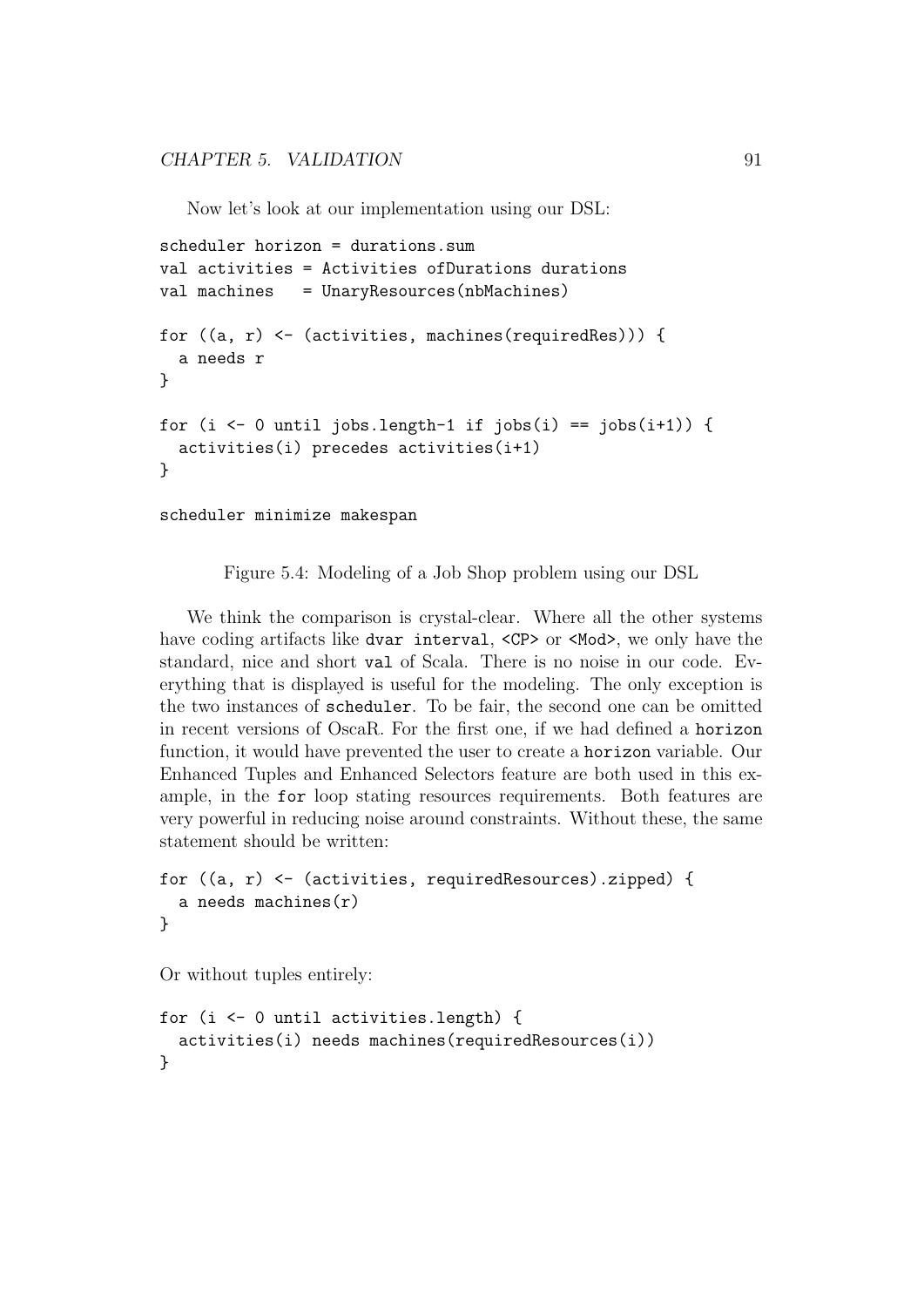Both cases introduce noises in the code that hinder its readability. That's why we really like our Enhanced Tuples and Selectors features, they let the user focus on the constraints instead of the intricacies of the language. This way, constraints are clean and readable.

An interesting concept from AEON is the job concept. Precedences constraints doesn't appear in the AEON model because they are implied by containsInSequence. We explored with a similar concept early in development, but we found some problems with this approach. First, the name of the function is too generic, what if the user wants to order the activities of the job according to something else? We experimented with some functions like orderedByPrecedence, but we were unhappy of the result considering all the possibilities. There would have needed to be orderedByCompletionTime and orderedByDuration at least. Then what about ordering on the number of required resources? The list goes on. We prefer to let the user the freedom to order the activities the way he wants rather than trying to provide a pre-made function for all possible orderings. The second problem we found with this approach, is the concept of job itself. A job has different meanings according to which problem the user is modeling. In some problems, jobs are a series of activities ordered by precedences. In other, there are series of activities with no ordering, but only one activity per job can be processed at any one time. Yet in some problems, a job is simply an activity, a single task. We didn't want to make a decision on which one of those concepts of jobs was better than the others.

As we already discussed a bit with Single-Machine Weigthed Tardiness and Common Due Date, we think models written using our DSL are somewhat actually easier to understand than textual descriptions of the problems themselves. Indeed that's only valid for people with enough programming knowledge to understand basic constructions like a for loop, as a textual description would still be better for people with no knowledge in programming at all. Still we think the comparison with the other systems is interesting. When we read the code of the models written in the other systems, we needed to have a strong understanding of the problem that was modeled in order to understand the functions used. We would have stood no chance of understanding how the problem worked given only the modeling code from the other systems. We think our DSL fare a lot better in this regard thanks to the advantages of Scala. The parenthesis omissions really help a lot in cleaning the code and making it more readable, and the functions defined on the companion objects make for clear and expressive coding.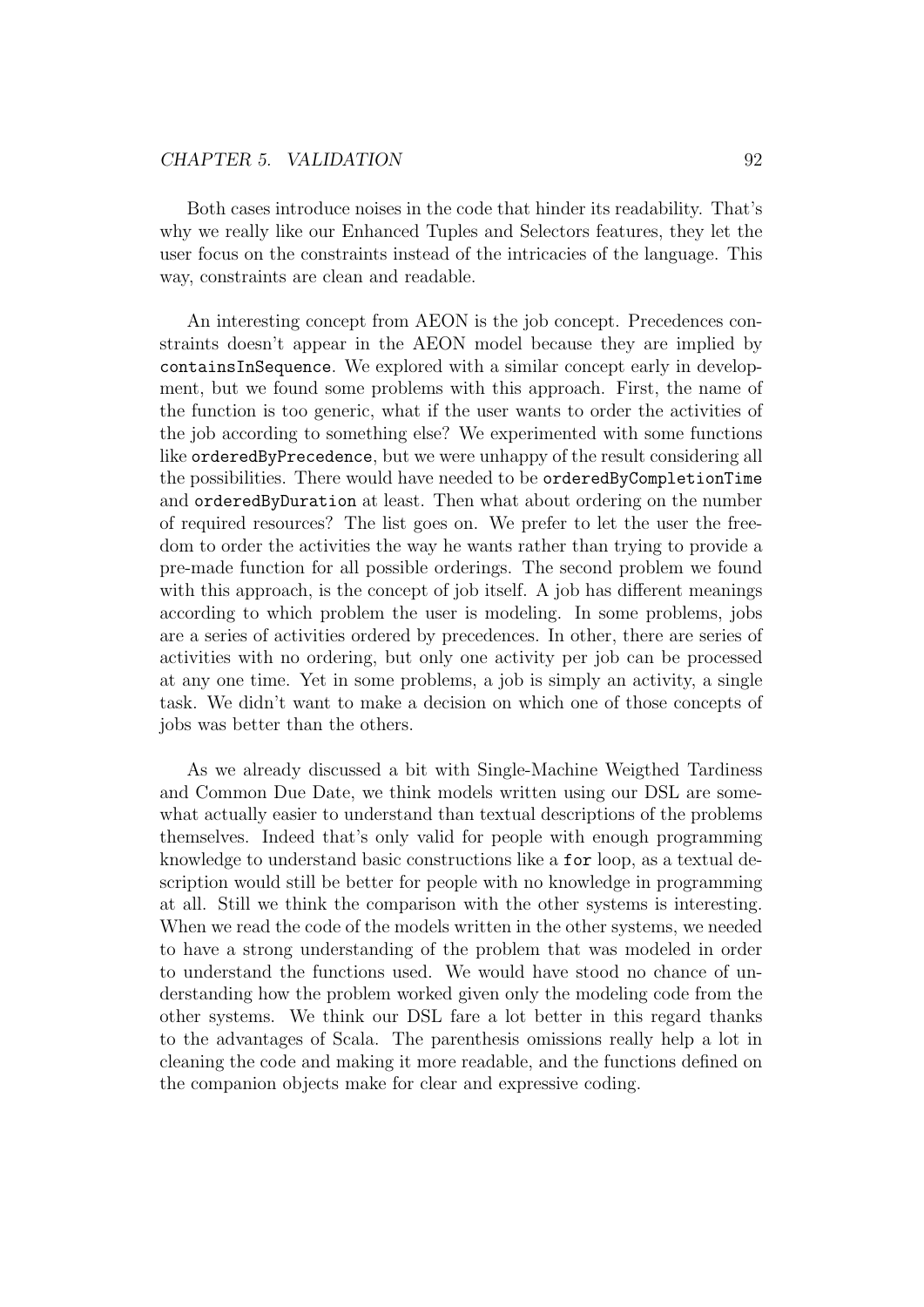Something that was only mentioned until now but we still think is important is function discovery. When, as students, we use a new Java or Scala library in Eclipse or any other modern IDE, we usually write a dot right next to an object and the IDE then displays a list of possible functions on that object. This feature allows us to discover what is possible to do with an object without having to read a manual or browsing online. Provided the functions names are expressive enough, we can find what we were looking for and start using the library instantly. This is not possible with OPL because they use functions that take multiple parameters, like endBeforeStart $(a, b)$ . There is no way to find this function unless the user already knows it exists. Because we defined such functions on an activity instead, we can write activities(a), then a dot, and receive a list of every function that is possible on that activity, with respect to enabled traits. One may argue that Comet and AEON also use the same function call pattern, but the last time we used the Comet editor from Dynadec, that is last year, it didn't offer a function discovery feature like Eclipse does, provided the functions used were designed in this way.

All in all, we think our DSL is a lot more user-friendly than other existing systems, even to people with less programming knowledge. We think it may well be used to teach scheduling to newcomers, while the other systems require to be well-versed in the domain before even attempting to model problems using them. However, we currently only support a limited set of features. Even though we already have quite a lot of possible functions and constraints, we are still a long shot away from being able to model every variant of every existing scheduling problem.

However, we really think it is a good framework to model scheduling problems, especially given the endless possibilities of extensions it offers. As to extensions themselves, we will discuss more about the various ideas we have in the Future Work chapter.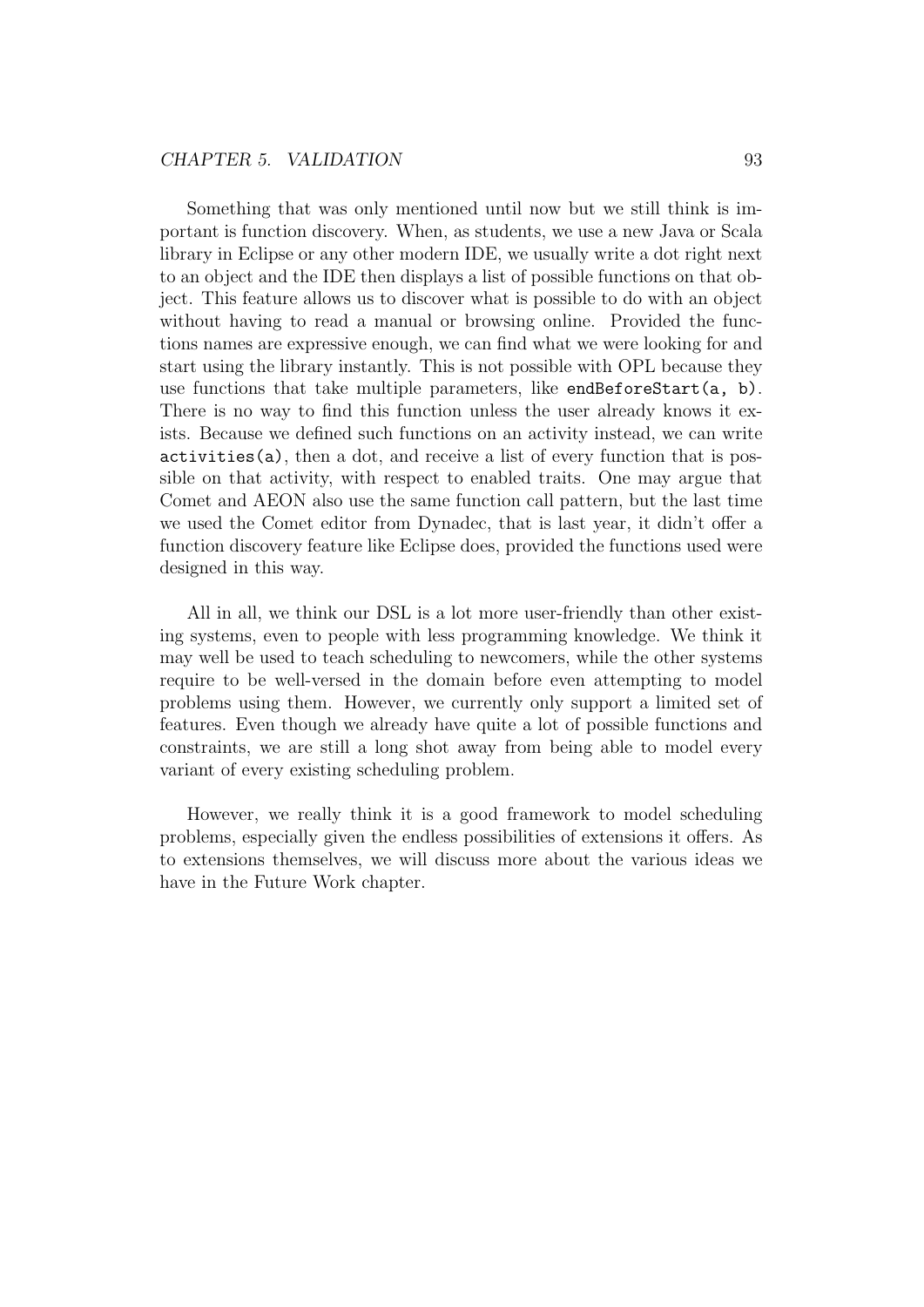# CHAPTER 6 Future Work

There are plenty of possibilities for future work on this DSL, because scheduling problems are vast and there is always some room to improve.

First of all, we would have liked to integrate more some features that came late in development. A good example we already discussed about is the pattern-based approach of the Reader. Currently we have the two approaches, but the pattern-based one is clearly more powerful. However, the old approach is more dense and requires the user to write less code. Keeping both approaches have its merits from the user standpoint, but we are pretty sure it would be possible to unify them at the code level. It would be cleaner from a developer standpoint, while still keeping both features for the user.

Speaking of the reader, it would be really interesting to provide the user with an access to the split regexp of the **DataFile** class. It already as such String regexp in the class so it wouldn't be that difficult. By doing so, one could even create predefined regexp which would only parse numbers and delete letters for example. This would greatly simplify the reading of more verbose instances files. Other predefined regexp may be imagined for commonly used instances formats in order to minimize the work of reading them.

Something that came pretty late in the development is the setup method of activities. We were first reluctant to add it because we thought we may be able to develop all features without it, be we finally had to add it for Optional. We modified DueDate to use it because it solved one minor problem we add with it at the time, but we thought it may be interesting to review the other feature traits to see if they could be improved by using the setup function.

The conditional forms of the constraints also came pretty late in development, with forms like isPreceding. It should be interesting to look back at the other constraints to implement functions like that. For example we can currently compare two activities requirements by comparing the result of their alternativeTo function, but we may also have a function like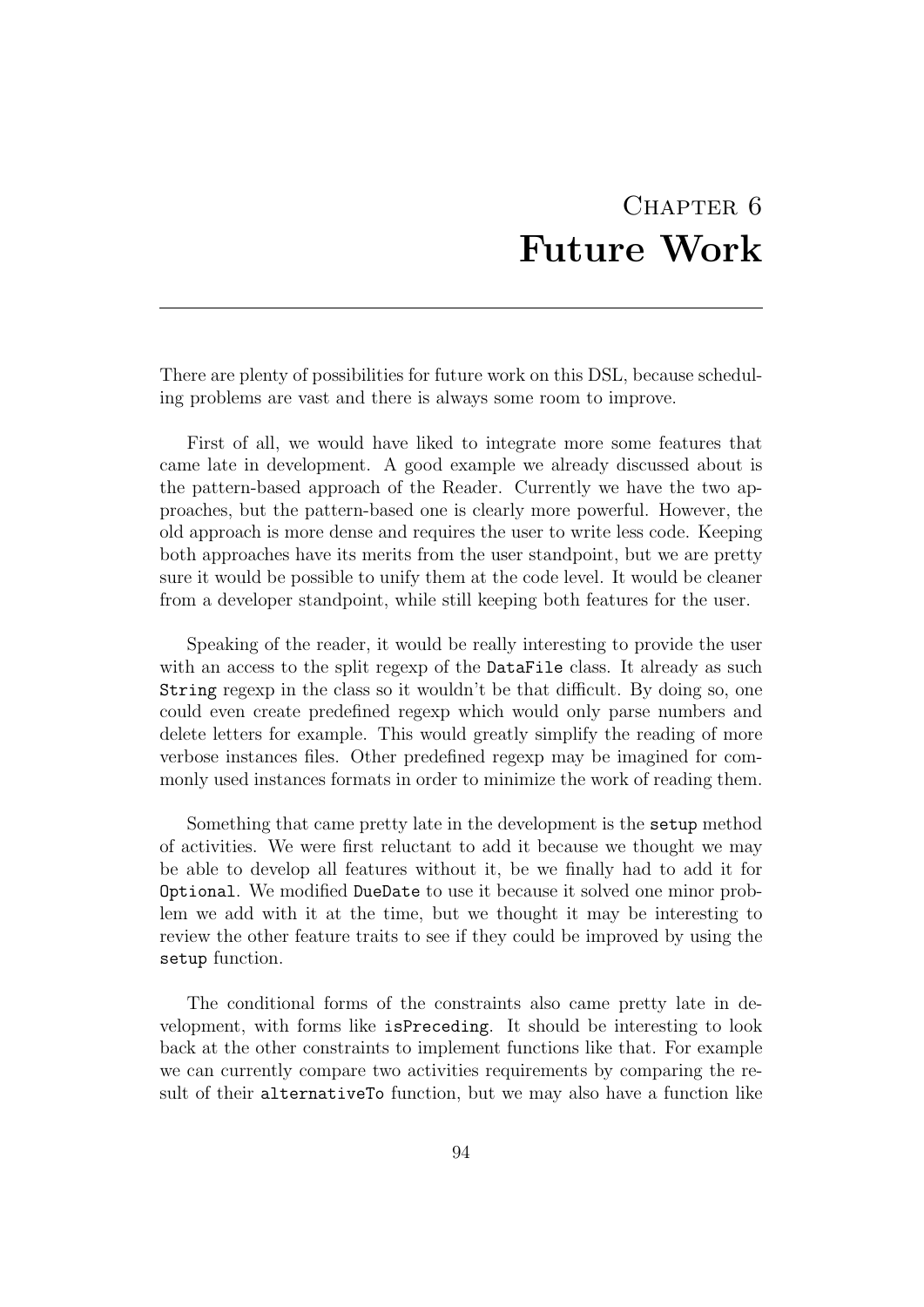isRequiringSameResourceAs, although we would need a better name. It also poses the problem of the add function that the user is required to use in order to actually post a CPBoolVar to be true. It would be interesting to think of a way of bounding such unbounded CPBoolVar. We though about a ===> method, but we think it is already tricky enough for the user to differentiate between both ==> and => functions. We also thought of a kind of enhanced CPBoolVar, which would take a predicate as parameter. The predicate would default to true, unless created from another CPBoolVar. For example, something like: following:

```
class EnhancedCPBoolVar(v: CPBoolVar,
                        predicate: CPBoolVar = CPBoolVar(true))
```
Using the standard CPBoolVar functions like this:

 $a == b$ 

Would result in an EnhancedCPBoolVar with its predicate set to true. But the EnhancedCPBoolVar would override each logical function of the standard CPBoolVar to create an EnhancedCPBoolVar instead, using this as a predicate when creating the new resulting variable. It's only a concept though, we are not sure if it would be possible in practice. Even if it was, it is a lot of code to automatically post CPBoolVars, but we thought the concept was interesting enough to mention it.

We realize the support of alternative resources by our DSL falls a bit short when the problems involve more than a few alternative resources. The alternatively method we implemented when we were modeling Shift Minimization Personnel Task Scheduling helps a bit, but it does not solve the problem entirely because we think it lies in our design of alternative resources itself. We designed it for very simple problems involving alternative resources, and one can feel it when dealing with more complex problems. That is a part of our DSL we wished we had designed differently from the ground up.

However, as a general rule with our DSL, we designed it extremely extensionfriendly by using traits everywhere, so there are endless possibilities to add new features to our activities or modify the ones we provide. Something interesting we thought about would be a due date for the start of the activity. We think the concept of due date is interesting, because it does not actually constrain the activity. When one says the due date of an activity is 92, the solver won't fix the end of the activity to 92. Instead, the user will build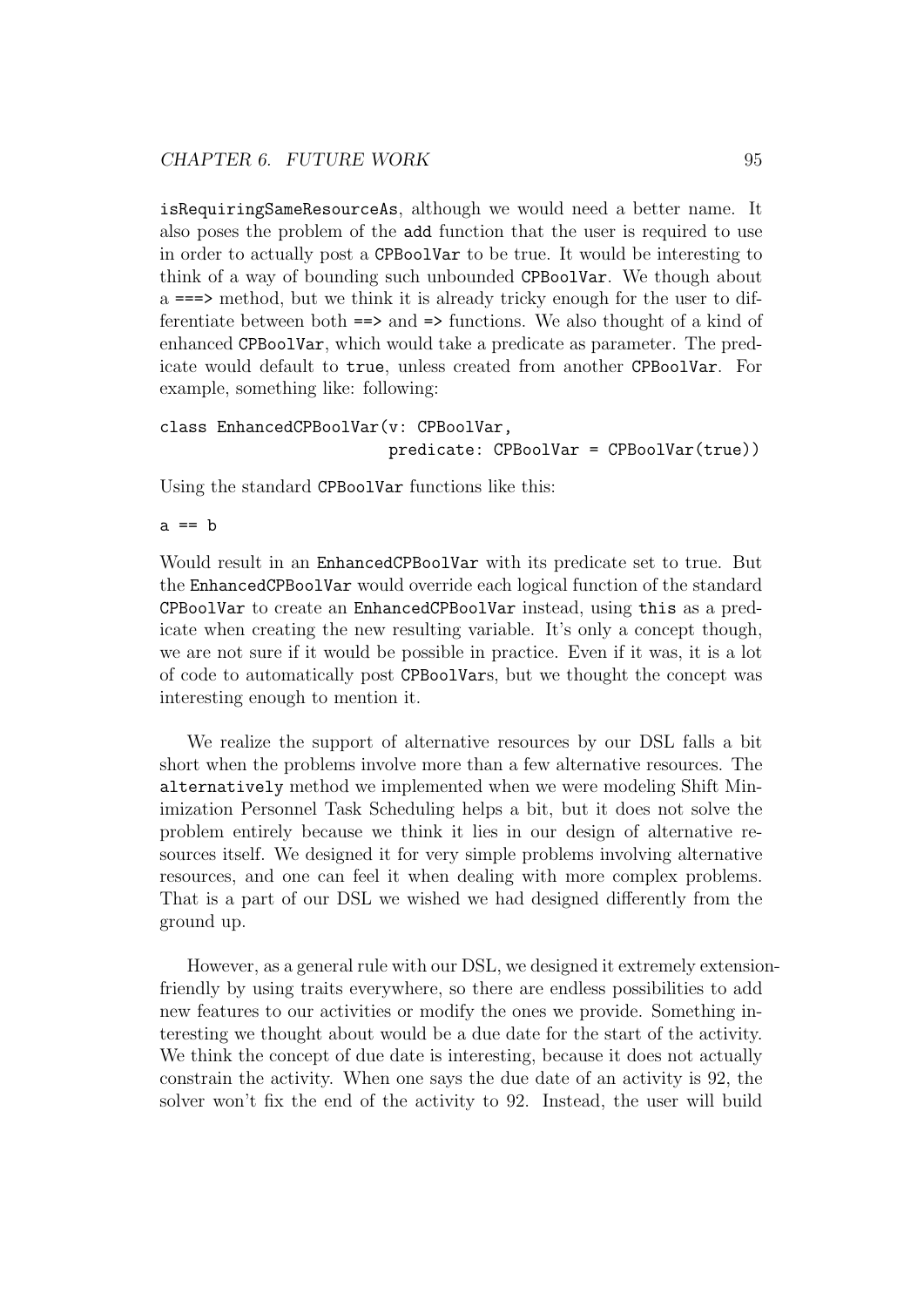some functions using the earliness and/or tardiness of the activity, which will make the solver tend to approach the due date. We think it adds an interesting layer of granularity, and we would like this to exist for the start of an activity as well, something like a due starting date.

Something that may be interesting to explore is using traits for resources as well. What if a Resource could become a unary resource when mixed with the Unary trait, a cumulative resource with the Capacity trait, and a reservoir resource with both the Capacity and NonRenewable traits ? A state resource could then be a Resource with the State trait. What is interesting with this design is one could build a non-renewable cumulative resource with a state by mixing Resource with Capacity, NonRenewable and State. If not using traits, such a resource would require a brand new class tailored especially for this purpose, which is not really efficient. Another example would be adding the resource buffers that were needed for one of the problems variants. Adding a buffer to a resource would then be as easy as mixing the Buffer trait in. One cannot hope to create a specialized class for each type of resource of each type of problems, but one can achieve that by providing the user with a trait-based design that can be used to tailor resources at will.

That's what we already did with the activities, we provided the user with ready-to-use building blocks to build activities that meet his needs. We also provided users with a pre-built easy Activity constructor with all features enabled for the ones not interested in building custom activities. The possibilities are open for anyone to add any interesting feature easily.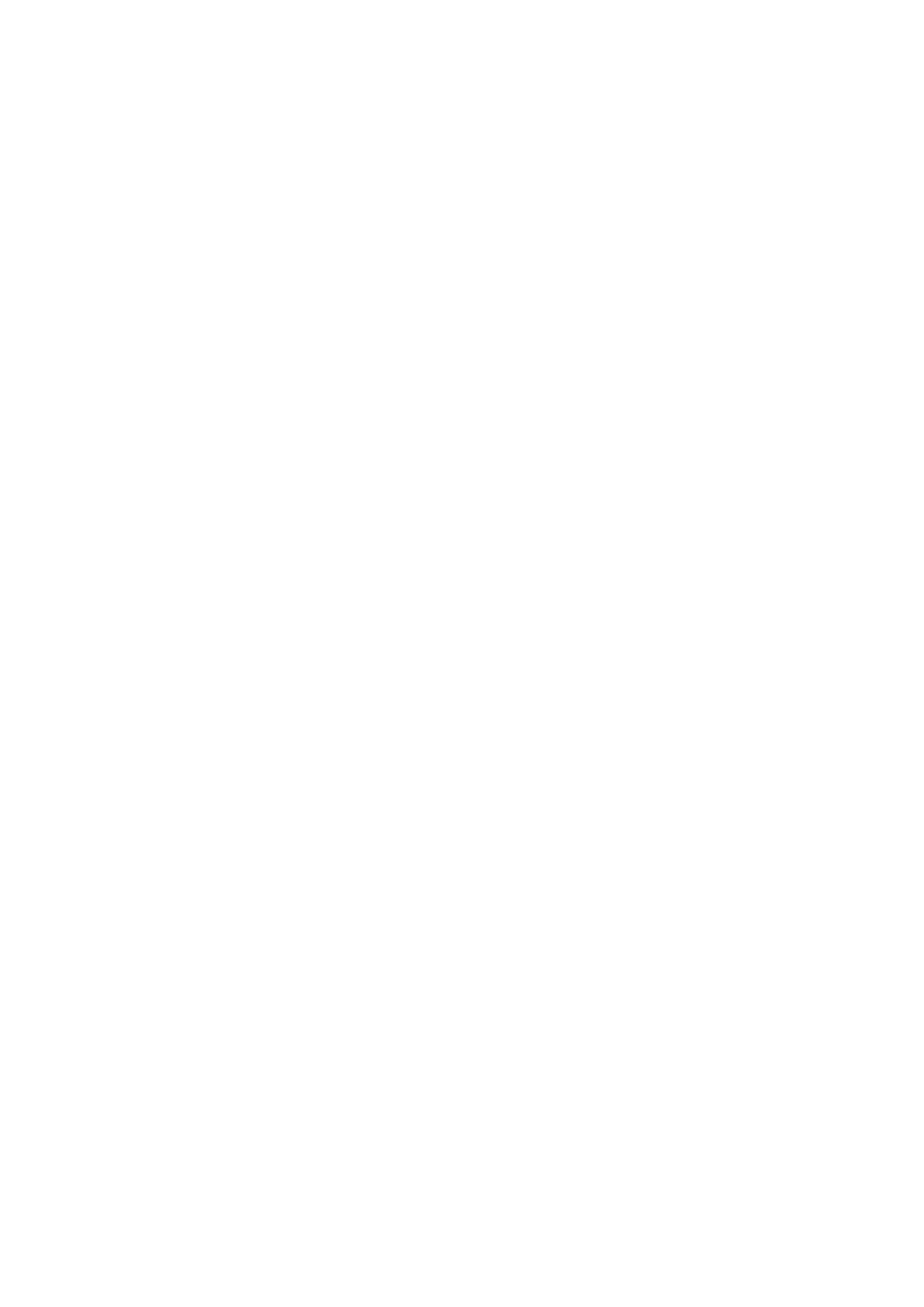# Part II

# Filtering Discrete Cumulative Resources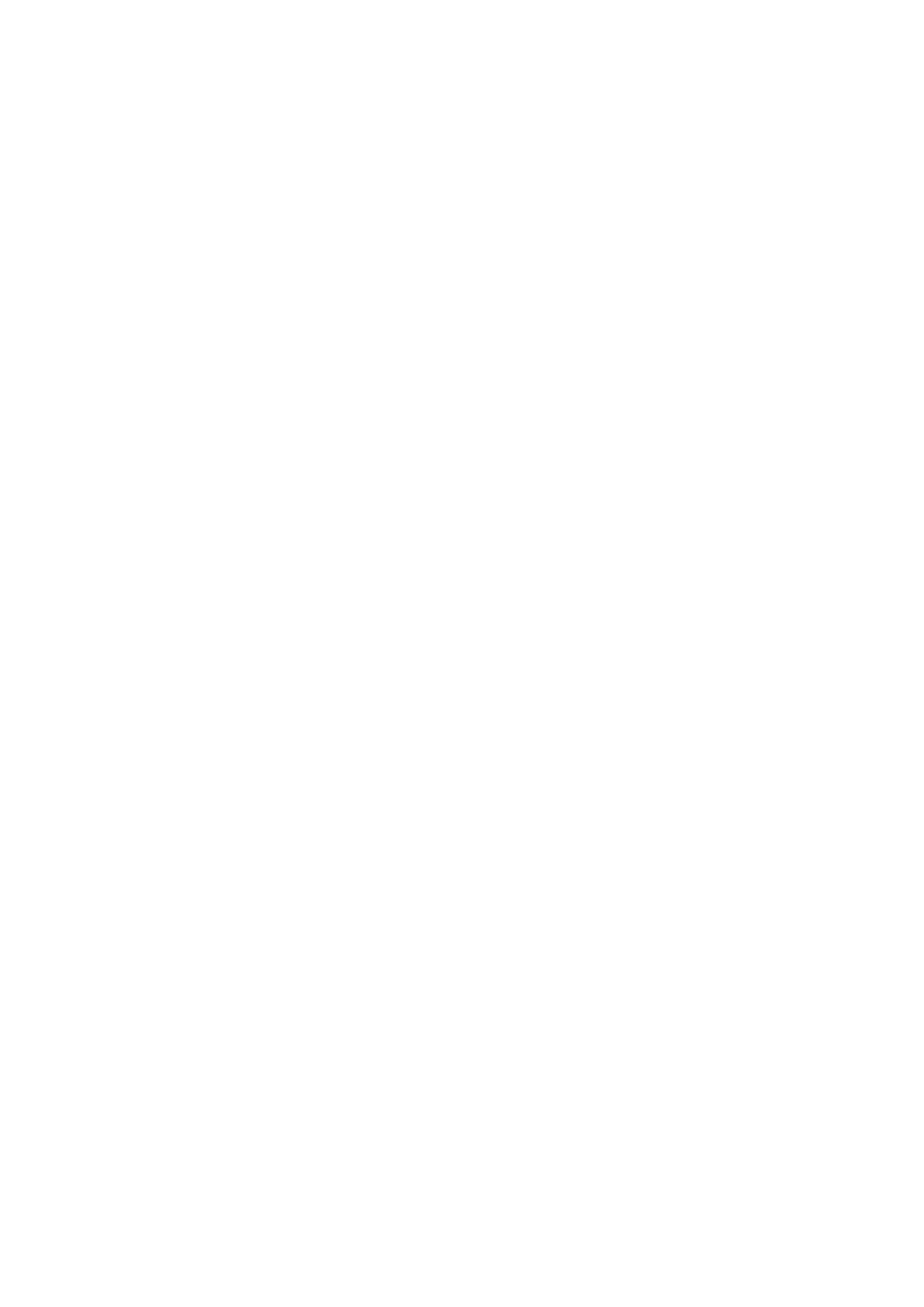## CHAPTER<sub>1</sub> Background Material

Before talking about algorithms we'd like to recall some concepts of constraint programming that we will use a lot throughout this part.

### 1.1 Activity

An activity is a task which has an earliest start time (est), a latest completion time *(lct)*, a processing time  $(p)$  and some resources requirements (d). With these attributes we can compute the latest start time (lst = lct p), the earliest completion time  $\text{(\textit{ect} = \textit{est} + p) }$  and the energy  $\text{(\textit{e} = d^*p)}$ . Activities are non-preemptive, meaning that an activity starting at time t must be processed without interruption until  $t + p$ . Finally we maintain a decision variable for the start time  $[est, lst]$  and the end time  $[ect, let]$  of the activity. These domains will further be reduced by the constraint.

All of those decision variables constitute a domain D. The main goal of constraint programming is to use constraints in order to progressively reduce the current domain by discarding inconsistent values in D.

### 1.2 Resource

The activities need one or many resources to complete their tasks. All the following suppose that the resource is a single discrete cumulative resource. A resource is said cumulative (by opposition to disjunctive) if it can process more than one activity at the same time.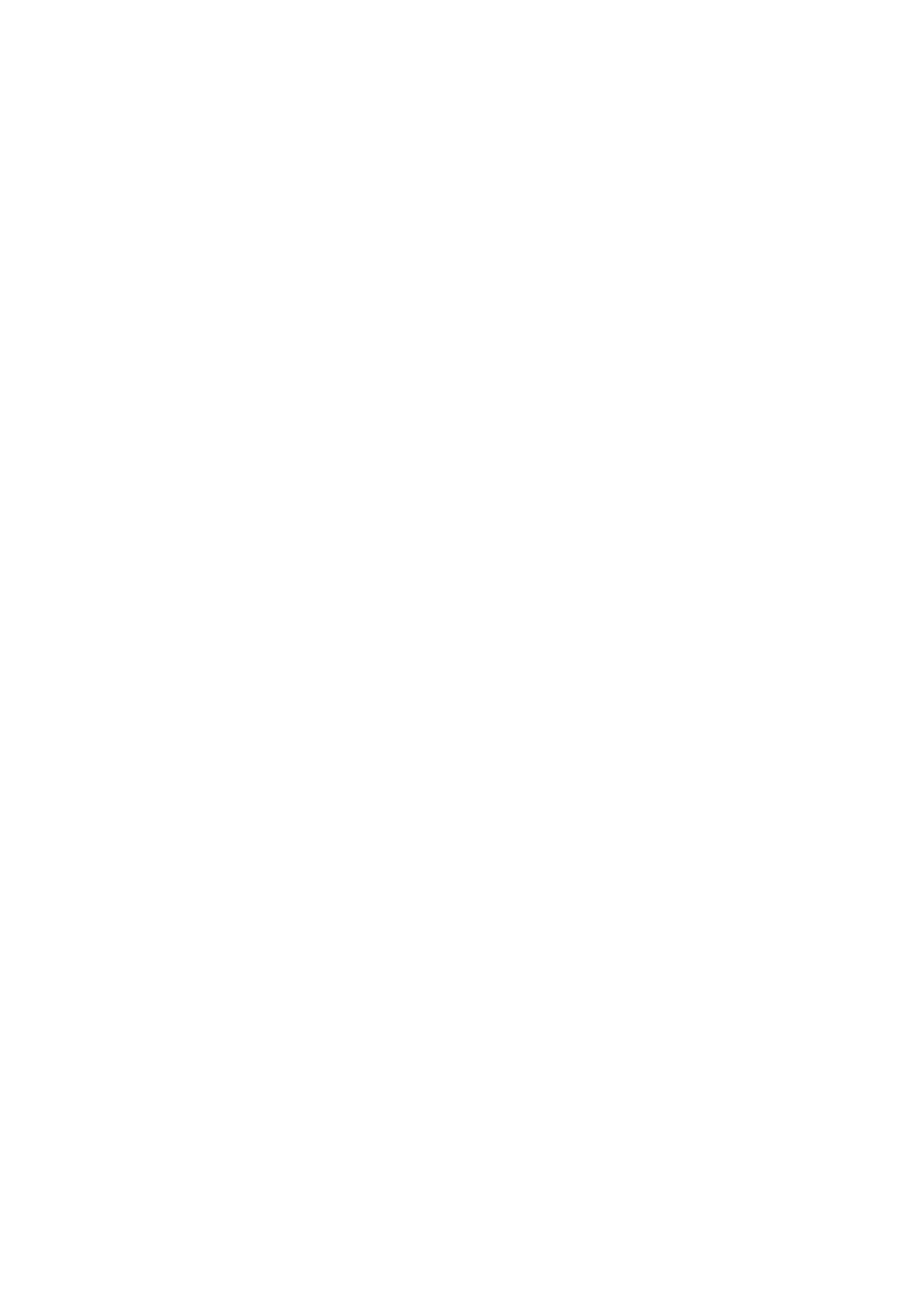## CHAPTER 2 Related Works

In this section we introduce some existing techniques used to propagate cumulative resource constraints.

#### 2.1 Timetabling

The goal of the timetabling algorithm is to spot activities i with a latest starting time smaller than its earliest completion time, i.e  $lct_i-p_i < est_i+p_i$ . In this case we know that these activities must use the resource between  $lct_i - p_i$  and  $est_i + p_i$  (Figure 2.1). Therefore we can compute a timetable by aggregating all of these intervals which will represent the minimum use of the resource over time. The timetable will detect if the maximum capacity of the resource is exceeded and adjust activities' bounds if necessary. More details on the sweep technique of Letort, Carlsson and Beldiceanu can be found in [25].

## 2.2 Edge Finding and Extended Edge Finding

The Edge Finding algorithm bases its propagation rule on a set of activities instead of all of them. We define a set of activities  $\Omega$  in which the total energy  $e_{\Omega}$  is the sum of all activities included in the set. This set must be executed in the interval  $[est_{\Omega}, lct_{\Omega}]$ , where :

- for  $a \in \Omega$ ,  $est_{\Omega} = est_a$  iff  $est_a \leq est_{a\setminus\Omega}$  and
- for  $b \in \Omega$ ,  $lct_{\Omega} = lct_b$  iff  $lct_b \geq lct_{b\setminus\Omega}$

We suppose that this energy is not greater than the total energy available between the interval  $[est_{\Omega}, lct_{\Omega}]$ . Then Edge Finding determines whether another activity i can start or end after (or before) set  $\Omega$  by checking the available energy during the interval  $[est_i, est_\Omega]$  and  $[let_\Omega, let_i]$  (Figure 2.2). In other words, we search some ordering relations between the activities, like the edges in a graph. More details on these propagation techniques can be found in Baptiste, Le Pape and Nuijten works in [26].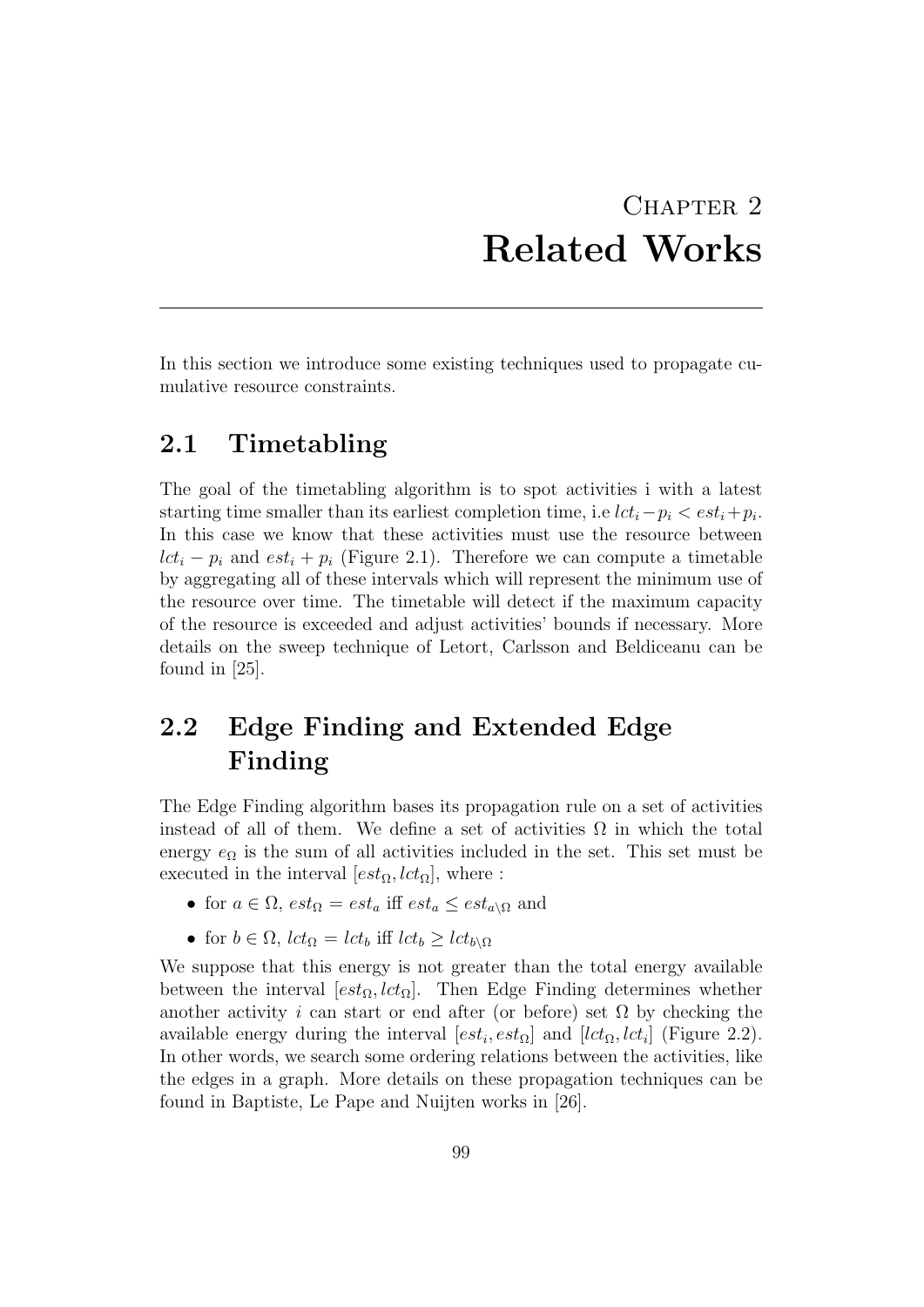

Figure 2.1: Example for the Timetabling algorithm. The first graph records two activities and the duration where they must use the resource. The second graph illustrates the minimum capacity profile.



Figure 2.2: Example of Edge Finding from [2].  $est_D$  can be updated from 0 to 4 because there will be an overflow if we schedule  $D$  at 0.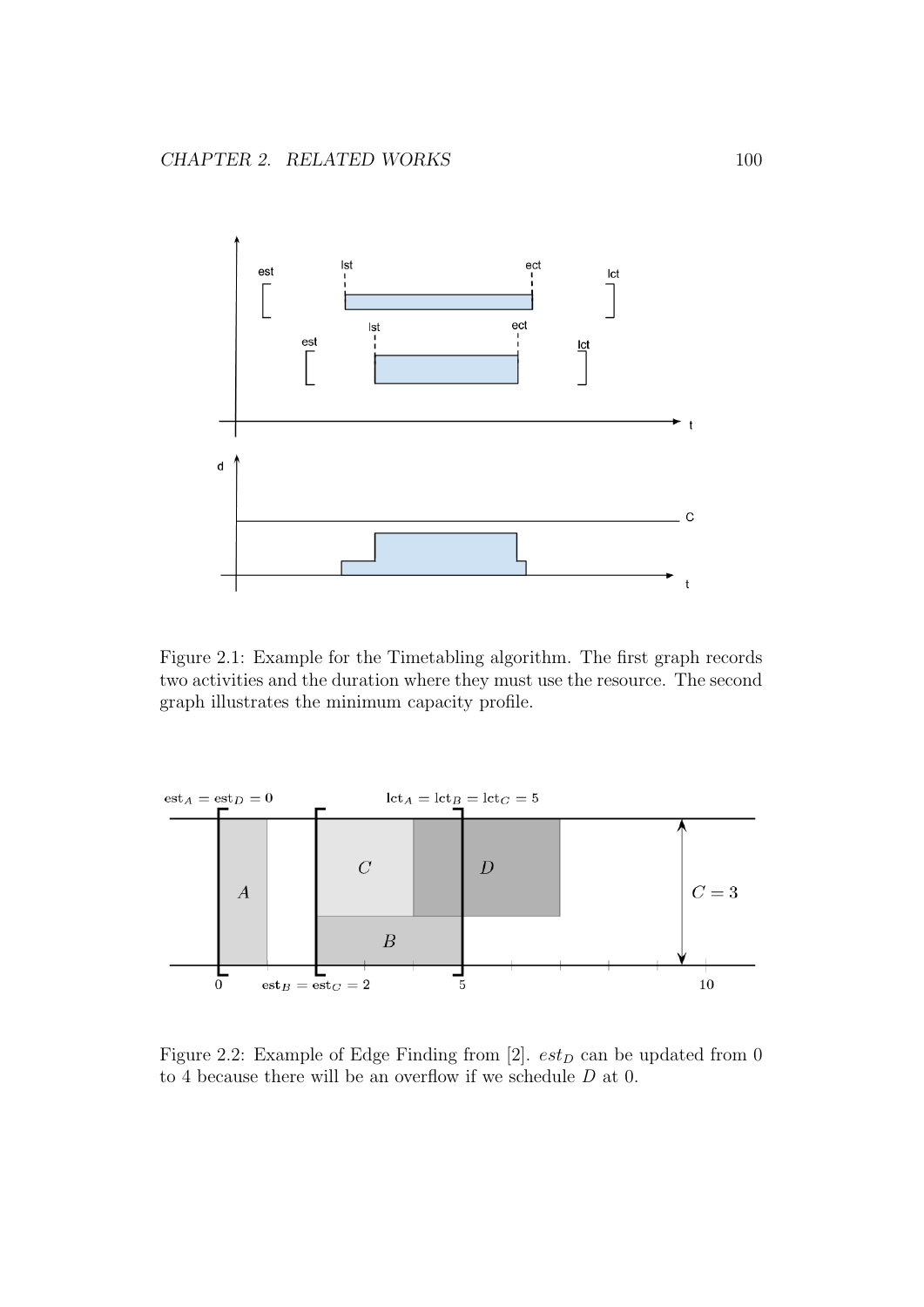## CHAPTER 3 Problem Analysis

Edge Finding filtering gives us some very good results for disjunctive resources. However this is not the case when we apply it to cumulative resources. Indeed Edge Finding doesn't heed activities which overlap a set  $\Omega$ , therefore the filtration power will be reduced.

Mercier and Van Hentenryck have provided some adjustments to Edge Finding and Extended Edge Finding algorithm to overcome this problem by using dynamic programming. This was later improved by Vilim. [27] [28]

Moreover Vilim himself has recently proposed a new approach to these problems. The idea is to mix Edge Finding filtering with the Timetabling technique in order to build a stronger algorithm. More precisely he modified the propagation rule of Edge Finding in a way that it could use the timetable to do a better pruning. Our task in this part is to use Vilim's notes to implement this algorithm in Oscar.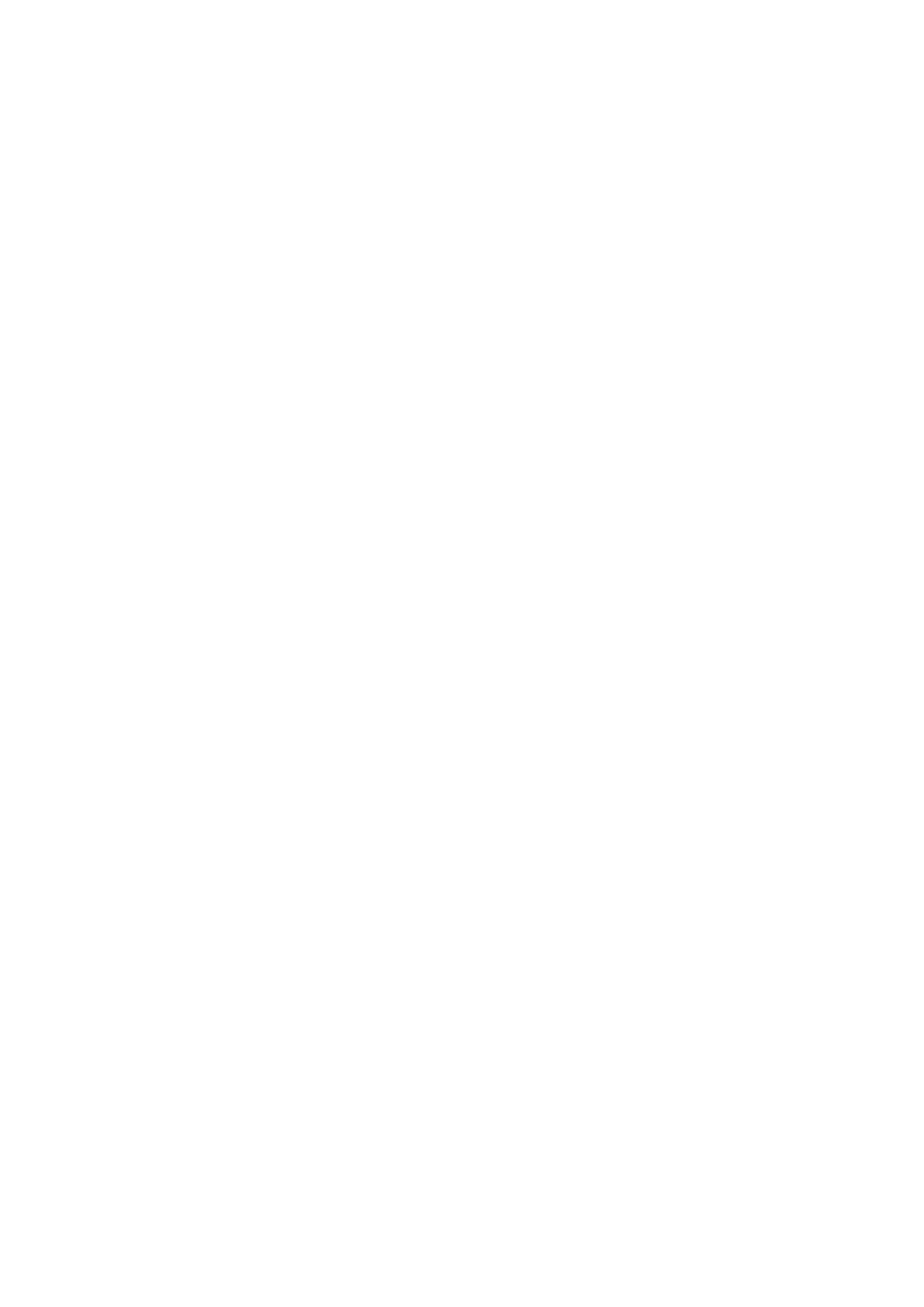## CHAPTER<sub>4</sub> Solution

In this chapter we will describe our implementation of the TimeTable Edge-Finding algorithm. To do that we will essentially follow the same steps as Vilim [2] since it's for us the easiest way to understand it. Each part will be illustrated by the code created in Oscar. Some minors changes can occur in our illustration in comparison to the implementation in Oscar in order to facilitate the reading

First we will discuss about activities and some choices of design we made to manipulate them more easily. Then we will concentrate on the Timetable part (how we constructed it, how it will be useful) and see the algorithm for checking infeasibility (the overload checking algorithm). After that we will talk about the full propagation rule and how we use it to update the activities est. Finally we will see how we handle symmetry to update the activities lct.

### 4.1 Activities modeling

Propagators in OscaR don't use the classes from the DSL but actual problem variables. The arguments of the propagator are then arrays of CPIntVar corresponding to the starts, ends, durations, demands etc. of activities. However these type of arguments are not especially relevant in our algorithm. For example we only use the *est*, *lst*, *ect* and *lct* in the algorithm, and since the lst and ect can be found by using lct and est respectively, we only need the start.min and end.max of all activities. Furthermore we don't care about activities with an empty duration or an empty demand. Loop over those activities won't change anything to the propagation in the best case, and could slow down the propagation in the worst case. So we filter them as soon as possible.

Another important point is that we need a way to keep trace of activities in the algorithm. Indeed we will often sort the activities in different ways and we must ensure that the data of the correct activity will be used. That's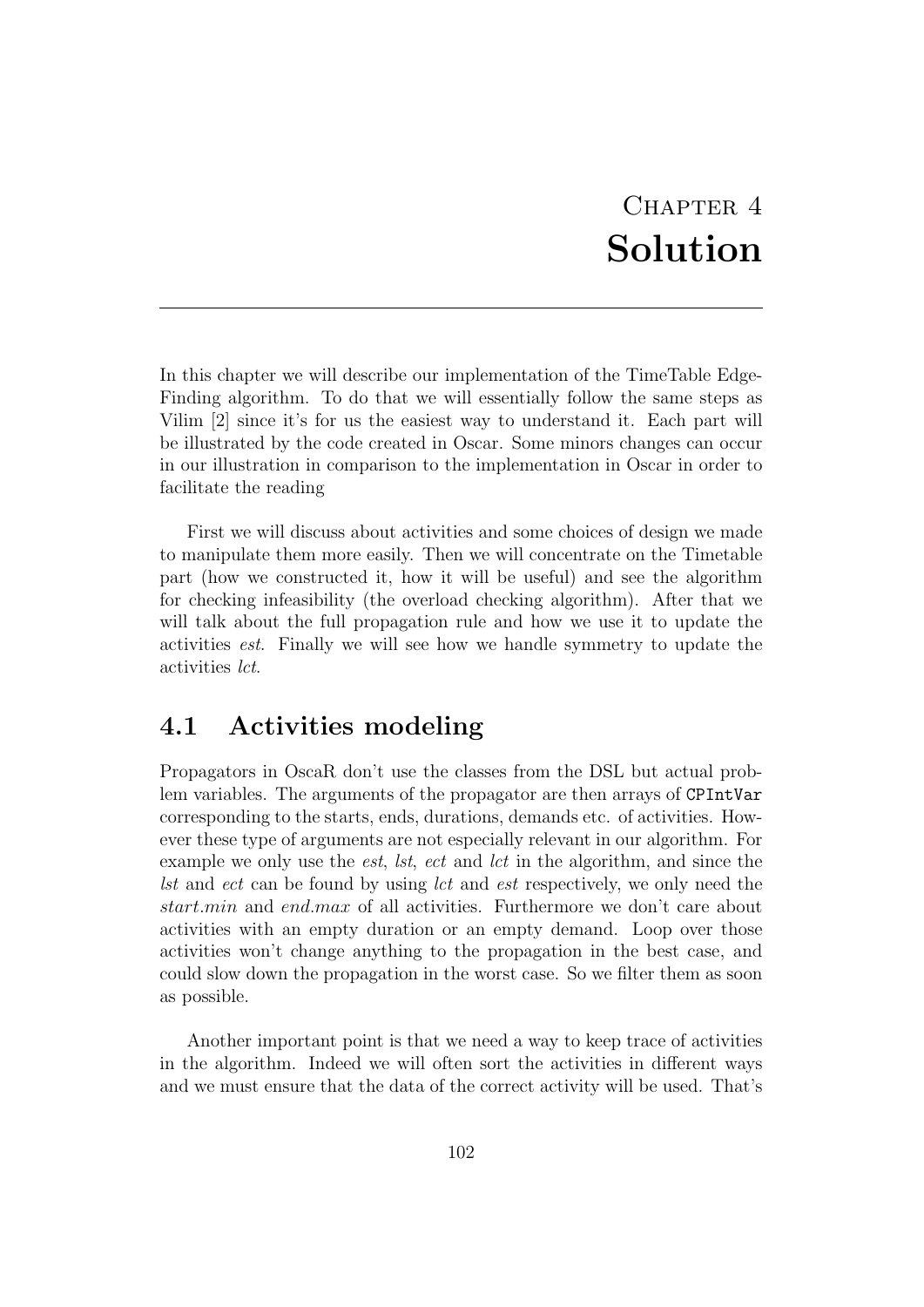why we decided to add a field id to each activity.

Here is our activity class with the following variables : an est, a duration, a lct, a demand and an id.

```
class Activity(s: Int, p: CPIntVar,
  e: Int, d: CPIntVar, private var i: Int) {
    def est = sdef lct = edef dur = p
    def demand = d
    def id = i
  }
```
We then create a method to generate all the useful activities. To avoid having an array bigger than the actual number of activities we compute first a set of id.

```
private val validActivities = (0 until durations.length).filter(
    i \Rightarrow durations(i).min > 0 && demands(i).min > 0)
```
The next method will generate the activities.

```
private def generateActivities(): Unit = {
    nActivities = 0
    for (i <- validActivities){
        activities(nActivities) = new Activity(
  starts(i).min,durations(i),ends(i).max,demands(i),i)
    }
  }
```
Finally, the algorithm often needs to loop over the activities in precise orderings. For example in the adjustment's algorithm we need to loop over activities in an non-increasing order by est. We introduced a method to create the arrays we need in the whole propagator : increasing and decreasing order by est, increasing order by est with tie-breaking, decreasing order by ect, decreasing order by lst, decreasing order by lct and increasing order by est+duration of the free part (see next section for explanation on the free part). To do this we created for each order an object ordering which redefine the compare method. For example, with tie breaking :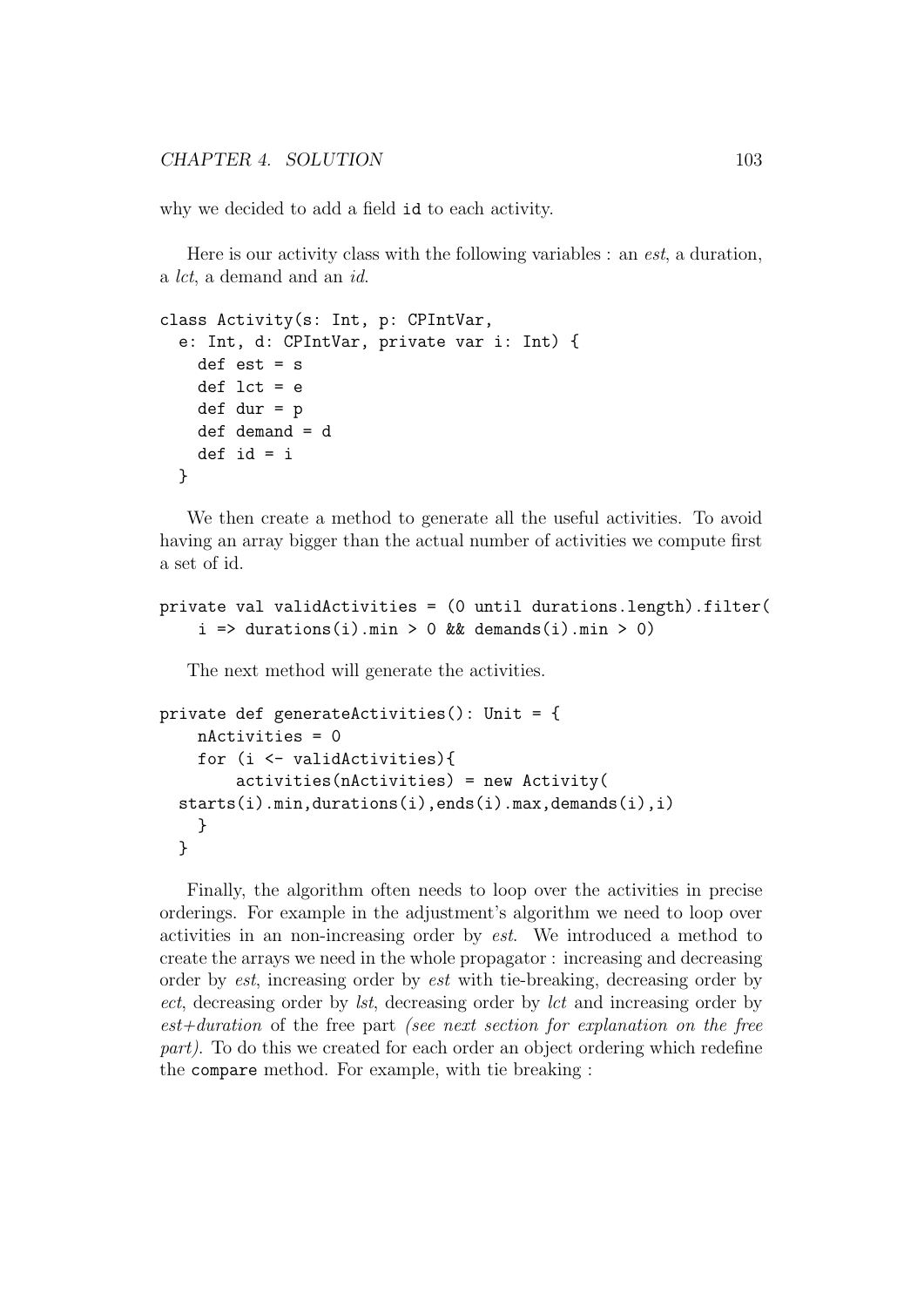```
object estOrderingTie extends Ordering[Activity]{
  def compare(a:Activity, b:Activity) = {
    val comp = a.est compare b.est
    if(comp != 0){
      comp
    }
    else{
      b.est + b.freePart compare a.est + a.freePart
    }
  }
}
```
Then in the generateArrays() method we clone the array activities and reorder it with quickSort :

```
def generateArrays() {
  actEstTie = activities.clone
  Sorting.quickSort(actEstTie)(estOrderingTie)
  ...//Other arrays
}
```
The advantage of using arrays instead of queues is that we can loop over it many times without recomputing it.

### 4.2 Timetable

We know that Edge Finding uses a set of activities  $\Omega$  and we want to improve the energy consumption between  $[est_{\Omega}, lct_{\Omega}]$  by using the timetable. In order to do that, we must compute the fixed part and the free part of each activity. The fixed part of an activity *(named*  $p^{TT}$ *)* is the interval in which the activity must be executed. The free part,  $p^{EF}$  is the remaining duration. We also define the energy of the free part :  $e^{E}F = d * p^{EF}$ . These three variables are added in Activity as well as generated with the other variables:

```
class Activity(s: Int, d: CPIntVar, e: Int, dem: CPIntVar,
  fix : Int, fp: Int, efp: Int, private var i: Int) {
    ...//Other variables
   def fixedPart = fix
   def freePart = fp
   def energyFreePart = efp
```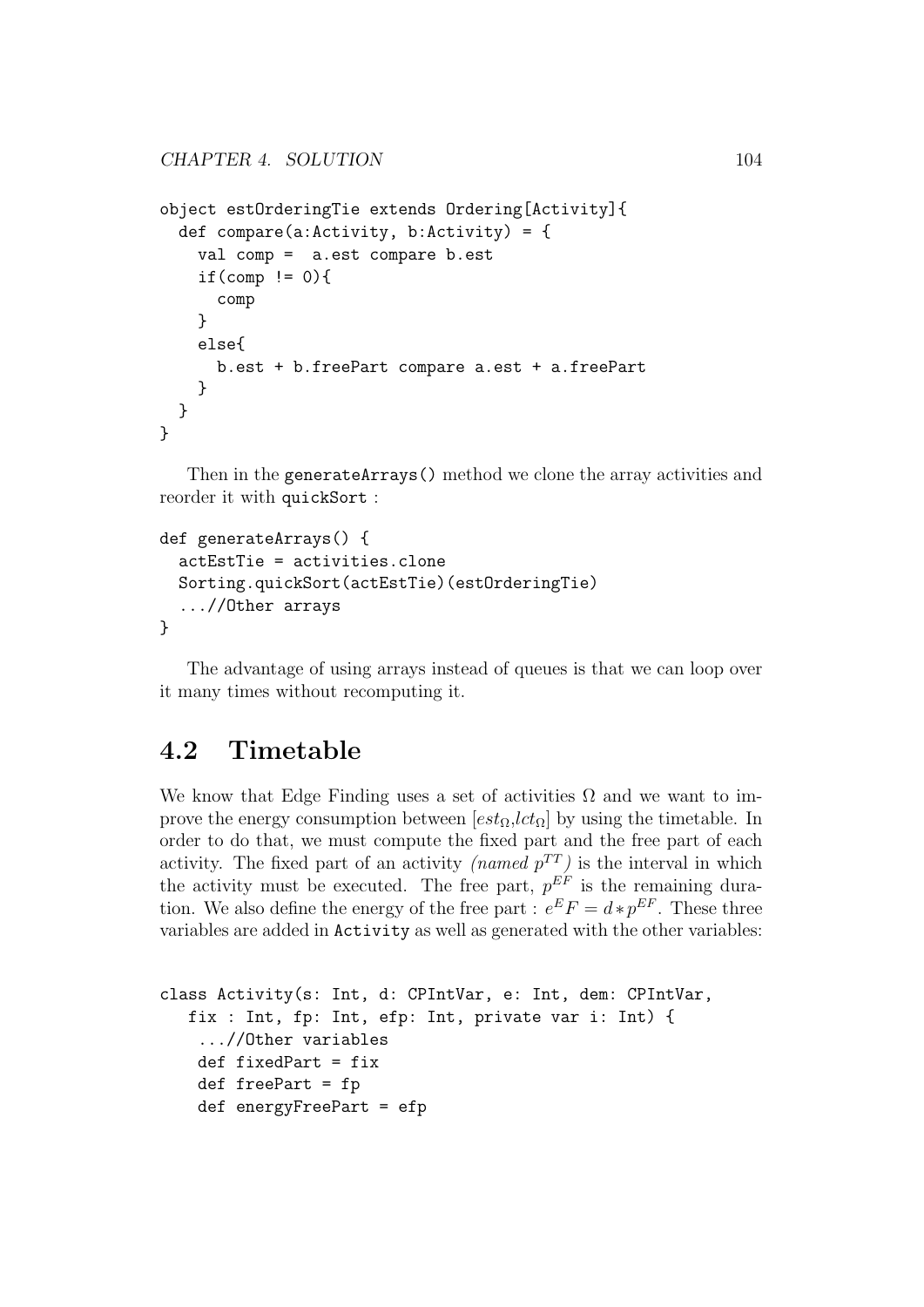```
}
private def generateActivities(): Unit = {
   nActivities = 0
   for (i <- validActivities){
       val fixed = math.max(0, (starts(i).min + durations(i).min) - (ends(i).max - durations(i).min))
       val freePart = durations(i).min - fixed
       val energyFreePart = freePart*demands(i).min
       activities(nActivities) = new Activity(
         starts(i).min,durations(i),ends(i).max,demands(i),
           fixed, freePart, energyFreePart,i)
  }
 }
```
The timetable will contain the sum of capacities of all fixed parts at each time t, with  $t \in [0, horizon]$ . However we mainly need to know how much energy the timetable contains between  $[est_{\Omega}, lct_{\Omega}]$ . This energy can be calculated easily : we take all the energy present in the timetable from  $est_{\Omega}$ and we subtract it the energy from  $lct_{\Omega}$ . Since all activities can potentially be in  $\Omega$ , we need two arrays to store the energy from the *est* and the *lct* for each of them, respectively ttAfterEst and ttAfterLct.

#### private var ttAfterEst = Array.ofDim[Int](nTasks) private var ttAfterLct = Array.ofDim[Int](nTasks)

Computing the whole timetable can be costly. Instead we will only concentrate on the four different events that can occur over time. If we consider time to go backward we can associate those events to the *est*, lct, ect and lst of an activity  $i$ . At time t we can:

- Compute ttAfterEst if  $est_i == t$
- Compute ttAfterLct if  $lct_i == t$
- Add  $d_i$  to the timetable if  $est_i + p_i == t$
- Remove  $d_i$  from the timetable if  $lct_i p_i == t$

To do that we created a class Event with three variables : an activity, an event and the event's date. The events types will respectively be numbered from 0 to 3.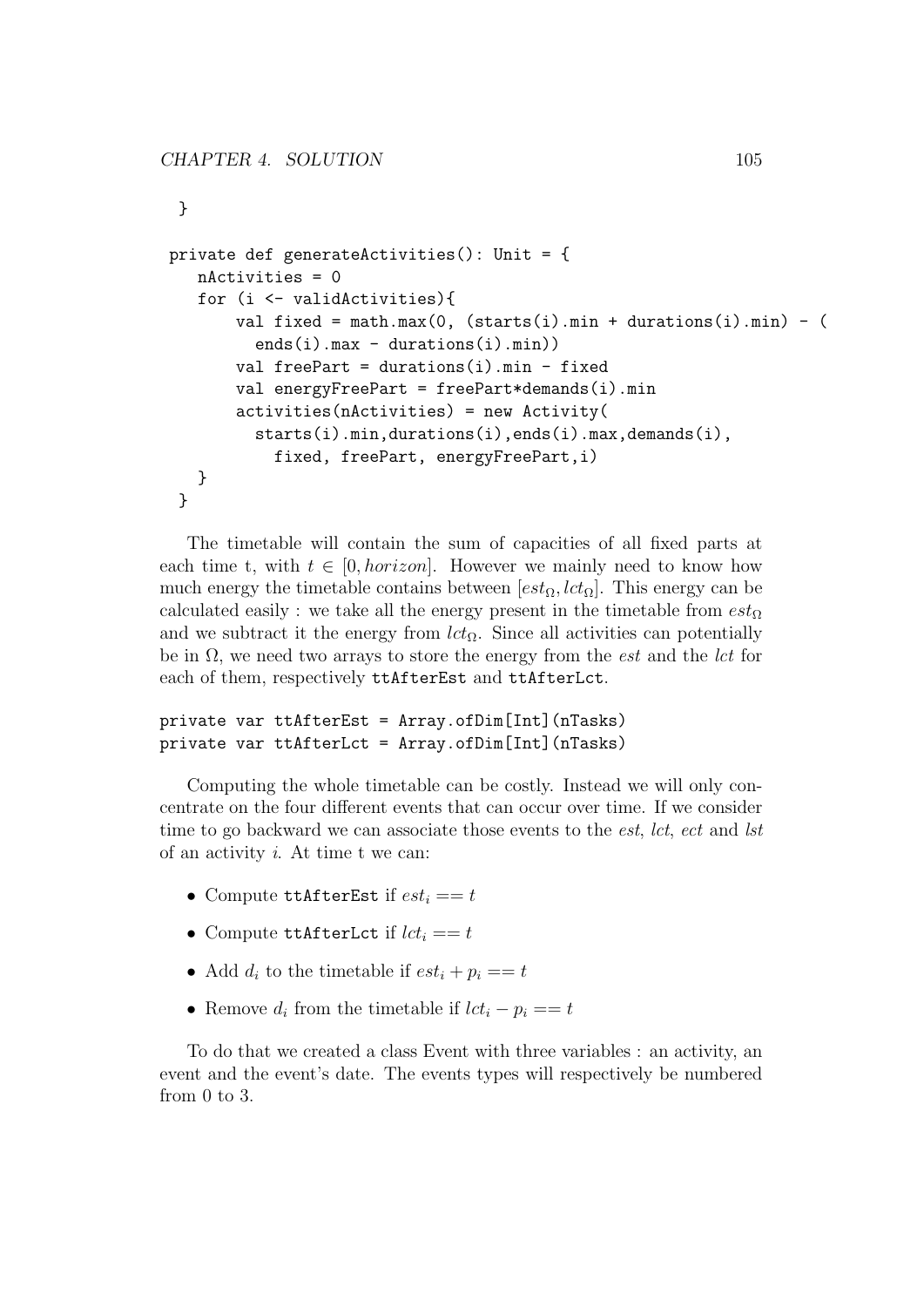```
private class Event(a: Activity, e: Int, d: Int){
  def act = a
  def event = edef date = d
}
```
Then we must generate those events. We first create an array to contains the ones whose size will be four times the number of valid activities since there are four events by activity.

#### private val eventArray = new Array[Event](validActivities.length\*4)

Next we fill the array with the events and we order it by date in decreasing order with the function stableSort

```
def generateEvent() {
 var i = 0
 var count = 0while(i < activities.length){
   eventArray(count) = new Event(tasks(i),0,tasks(i).lct)
   eventArray(count+1) = new Event(tasks(i), 1, tasks(i).est)eventArray(count+2) = new Event(tasks(i),2,tasks(i).est + tasks(i).dur.min)
   eventArray(count+3) = new Event(tasks(i), 3, tasks(i).lct - tasks(i).dur.min)
   count+=4
   i+=1}
 stableSort(eventArray, 0, count, (a: Event, b: Event) => a.date > b.date)
}
```
Finally we have to explain how to maintain the total energy stored. Between the event we maintain the actual level of demand in a variable called actDem. Each time we encounter an event of type 2 or 3 this level is respectively increased or decreased by the activity's demand if the activity has a fixed part. But before each event we must compute the energy between the event and the previous one by simply multiplying the actual demand by the interval. Of course we keep the previous event's date in a variable prev that we recompute after each event. This gives the following code to compute the arrays TTAfterLct and TTAfterEst.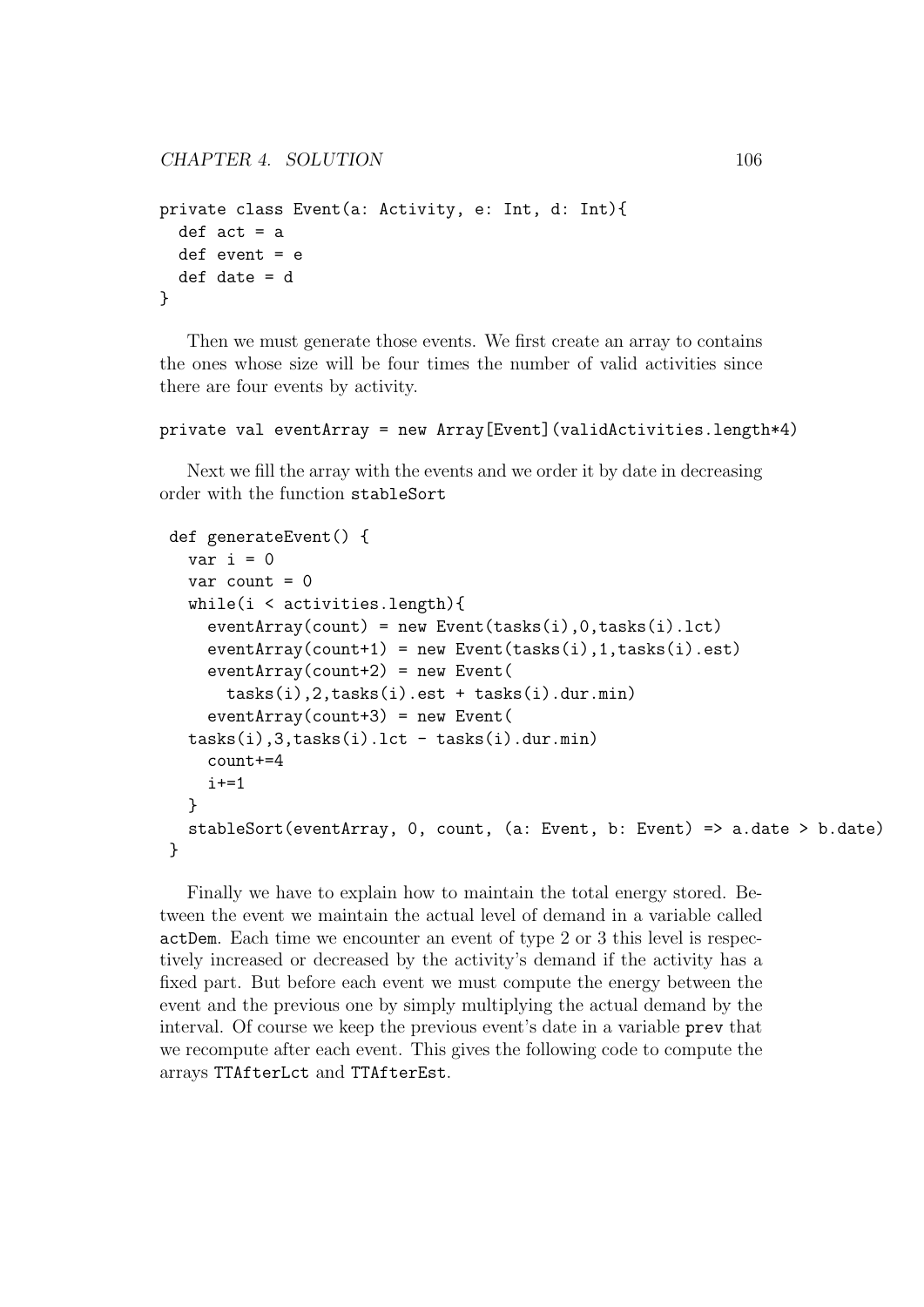```
def computeTT() = {var totalEnergy = 0
  var actDem = 0
  var i = 0
  var prev = 0
  while(i < eventArray.length){
    val a = eventArray(i)val act = a.actif(prev != 0){
        totalEnergy+=(prev-a.date)*actDem
      }
    a.event match {
      //Event 0 = Lct
      case 0 \Rightarrow tttAfterLct(act.id) = totalEnergy
      //Event 1 = Est
      case 1 => ttAfterEst(act.id) = totalEnergy
      //Event 2 = Ectcase 2 \Rightarrow if(act.fixedPart > 0) actDem += act.demand.min
      //Event 3 = Lstcase 3 \Rightarrow if(act.fixedPart > 0) actDem = act.demand.min
    }
    prev = a.date
    i+=1}
}
```
#### 4.3 Overload Checking

We now need a way to check, before running the algorithm, if the total of both fixed and free part don't overflow, i.e, if there is enough capacity during the task intervals to resolve the problem. To do that we compute the remaining energy between  $[est_{\Omega}, lct_{\Omega}]$ . Since the fixed parts are already in  $ttAfterEst(\Omega)$  and  $ttAfterLet(\Omega)$ , we just need a way to add the free parts' energy to the total energy required.

We warn the user that we will not follow Vilim in this section. Indeed, he bases his Overload Checking algorithm only on activities which have a non null free part. However, it will not detect an overflow when the activities have only fixed parts. Let's take for example three activities with respectively demands of 2, 2 and 1, all durations of 2 and a single resource with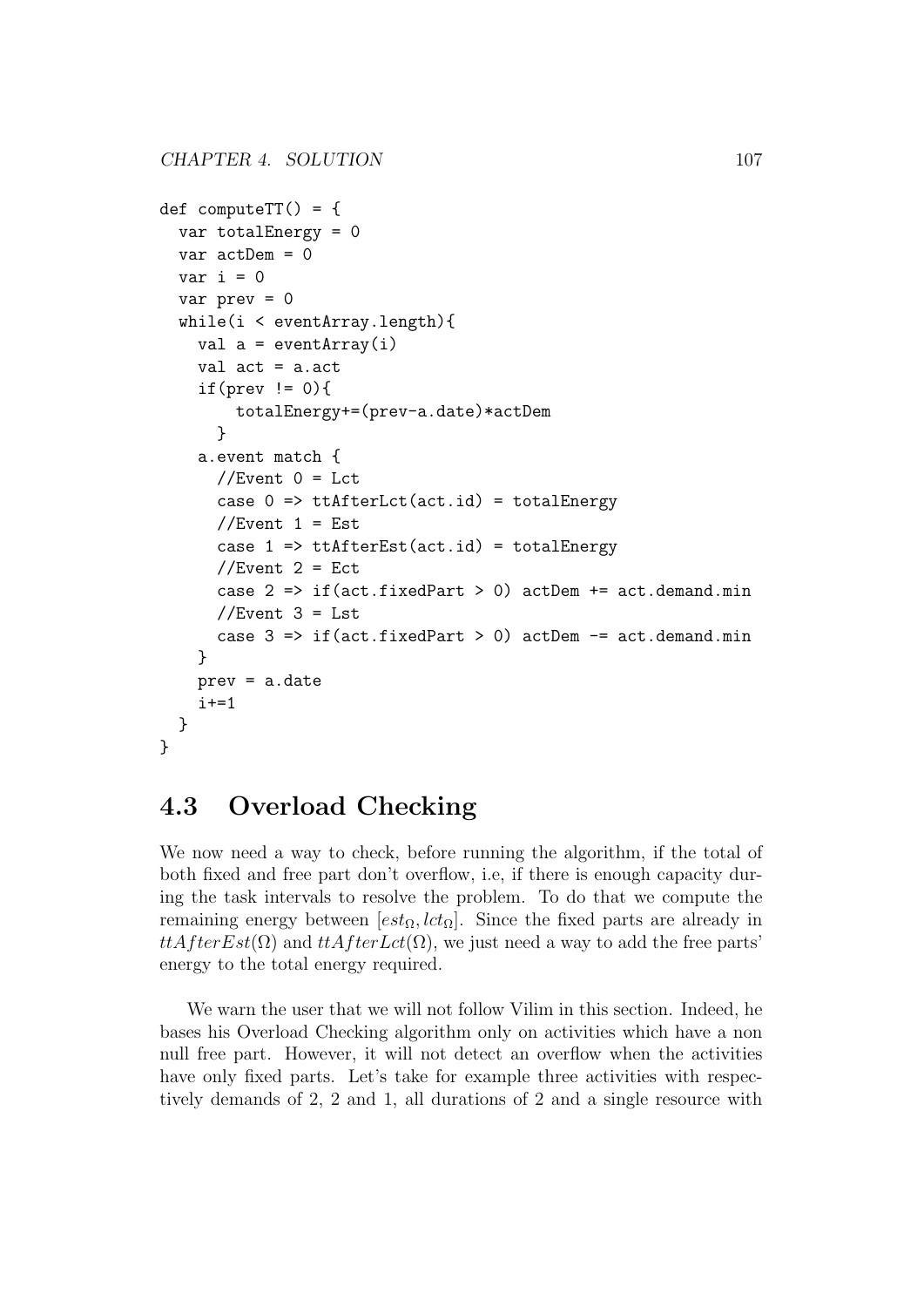capacity of 2. The horizon is assigned to 5. We can easily see that this example is infeasible since we can't perform two activities at the same time without overloading the resource.

Pseudo code of Vilim is the following :

```
//a and b are activities, energy = energy of free parts
if ((b.lct - a.est)*capacity.max - energy - (
 ttAfterEst(a) - ttfterLct(b)) < 0return fail
```
On the first run there is no fixed part. So ttAfterEst(a) and ttAfterLct(b) are null. The energy will be  $2^*2+2^*2+2^*1=10$  and the energy available will be  $5^*2 = 10$ . No overload at this point.

On the second run we say that the search assigns the start of the first activity to 0. We add 2 during the interval  $[0, 2]$  in the timetable. Therefore, ttAfterEst of all activities will be 4. However in the overload checking we will only consider the last two activities. So the energy will be  $2^*2+2^*1=6$ and the energy available will still be  $5^*2=10$ .

On the third run the search assigns the start of the second activity to 0. Again we add 2 during the interval [0, 2[ in the timetable and ttAfterEst of all activities will be 8. But the overload checking will only consider the last activity and will not detect the overflow.

Therefore we searched over an another Overload Checking algorithm and we found a functional one in a paper of Schutt, Feydy and Stuckey [29]. In this algorithm we first iterate over activities in non-increasing order by lct to select the one with the highest *lct*, which will represent  $lct_{\Omega}$ . Each time we select a new activity we check if its lct differs from the previous one because there is no need to redo the set  $\Omega$  more than once. Then we initialize the total energy of the free parts to 0 and we iterate over the activities in nondecreasing order by est. This allow us to progressively add activities to the set and maintain the total energy consumption of the free parts.

```
def overloadChecking() : CPOutcome = {
   var end = Double.PositiveInfinity
   var y = 0while(y < activities.length){
     val b = actLct(y)if(b.lct != end){
        end = b.lct
```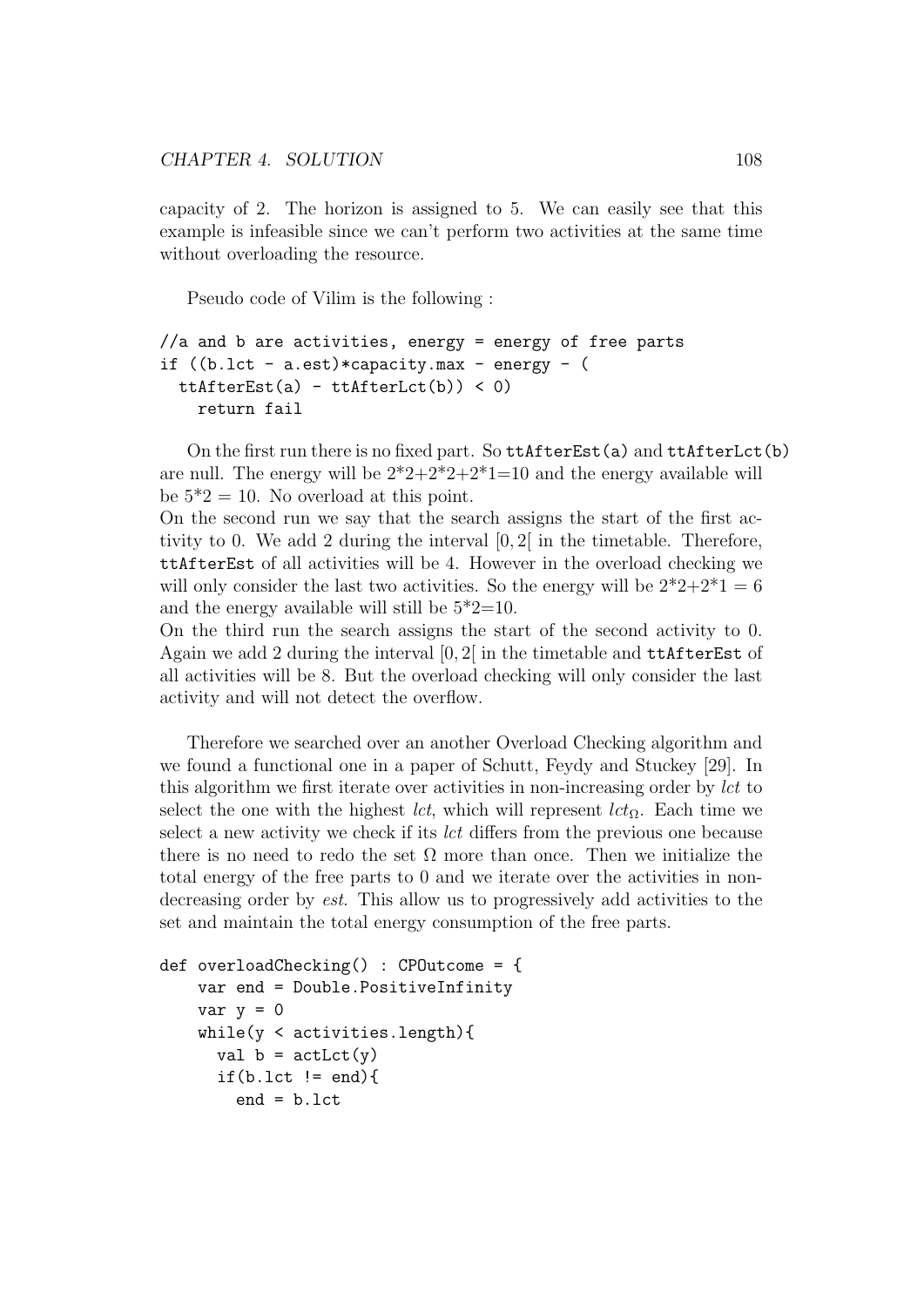```
var energy = 0
      var x = 0while(x < activities.length){
        ...//Task interval computation
        }
        x +=1
      }
    }
    y+=1}
  return CPOutcome.Suspend
}
```
Once an activity is selected we look at its est to be sure that it forms a task intervals with b. Then we check if  $a$  will finish before  $b$  to see if we must take into account the whole energy of a's free part. If not it means that a is on the right with respect to  $b$ . Therefore, we only add to the energy the part before the end of b. This is another difference between this algorithm and the Vilim one which does not take into account this last case.

```
//Task interval computation
while(x < activities.length){
  val a = actEstReverse(x)if(a.est < end){
    var begin = a.est
    if(a.lct \leq end){
      energy += a.energyFreePart
      }
    else if(a.lct-a.freePart < end){
      energy += (b.lct - (a.lct-a.freePart))*a.demand.min}
...//Overflow checking
}
x + = 1}
```
Finally we check if the reserve is non-negative. However we didn't want to exclude problems with variable capacity. That's why we check the reserve with an minimum capacity. If this leads to an overflow, we try to increase the capacity by one and we redo the check. We continue to increase the capacity until it does not generate an overflow anymore or we reach the maximum capacity, in which case the problem is infeasible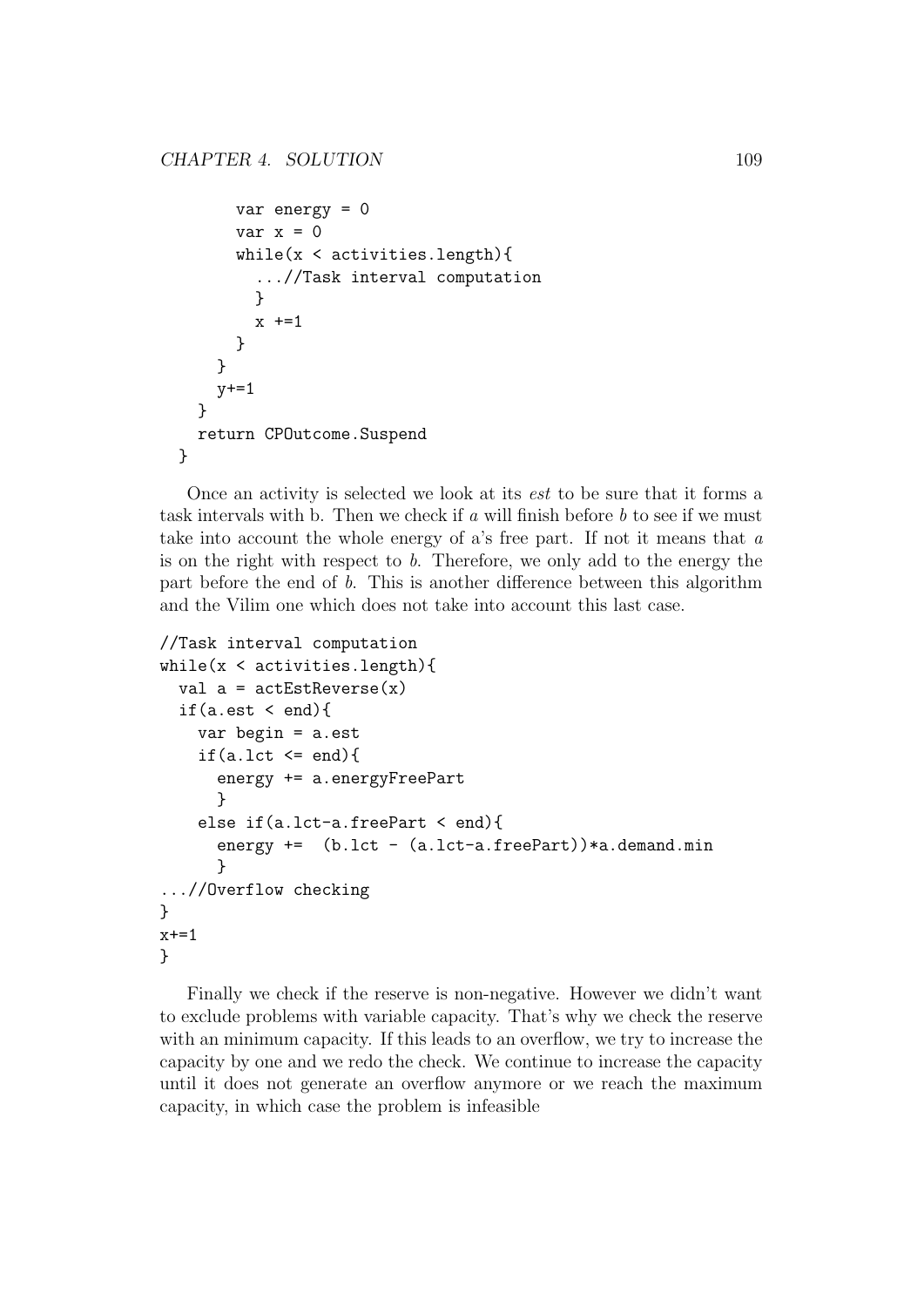```
//Overflow checking
while(((end - begin)*capacity.min - energy -ttAfterEst(a.id)
                                         + ttAfterLct(b.id)) < 0){
  if(capacity.updateMin(capacity.min + 1) == CPOutcome.Failure){
    return CPOutcome.Failure
    }
}
```
We can prove that the above algorithm find all the overflow. If we take back the previous example and run it through the algorithm:

On the first run there is no overload since nothing is fixed. On the second run the algorithm will iterate the activities until it takes the first activity as  $[lct_{\Omega}]$ . The total energy required during [0, 2] will be  $0(no \text{ free part}) + 4$  which equals the energy available  $2^*2 = 4$ However, on the third run the total energy required will be  $0 + 8$  which overflows the energy available. So this algorithm works correctly with all kind of overflows.

We must precise that we will now ignore activities with no free part. Indeed they will never modify the energy consumption anymore since they are already in the timetable. The remaining activities will form the set  $T^{EF}$ .

### 4.4 Time Bound Adjustment

How much additional energy will an activity  $\iota$  require during  $[est_{\Omega}, lct_{\Omega}]$  when it overlaps with  $\Omega$  ? This is the main question of our algorithm. At this point we just know that this energy must be inferior or equal to the reserve of  $\Omega$ . If not, the activity's est must be updated. This section will be dedicated on how we compute this update. Reminder : all the fixed parts are in the timetable, so we only concentrate on the free parts of the activities !

#### 4.4.1 Propagation Rule

First we need to define the propagation rule that will be used. There is two parts in that rule : the condition and the update. Like we said earlier the condition is that the reserve is inferior to the additional energy  $(\text{addEn}(\iota))$ given by the activity  $\iota$ . However this energy depends on the position of the activity. So we distinguish four cases: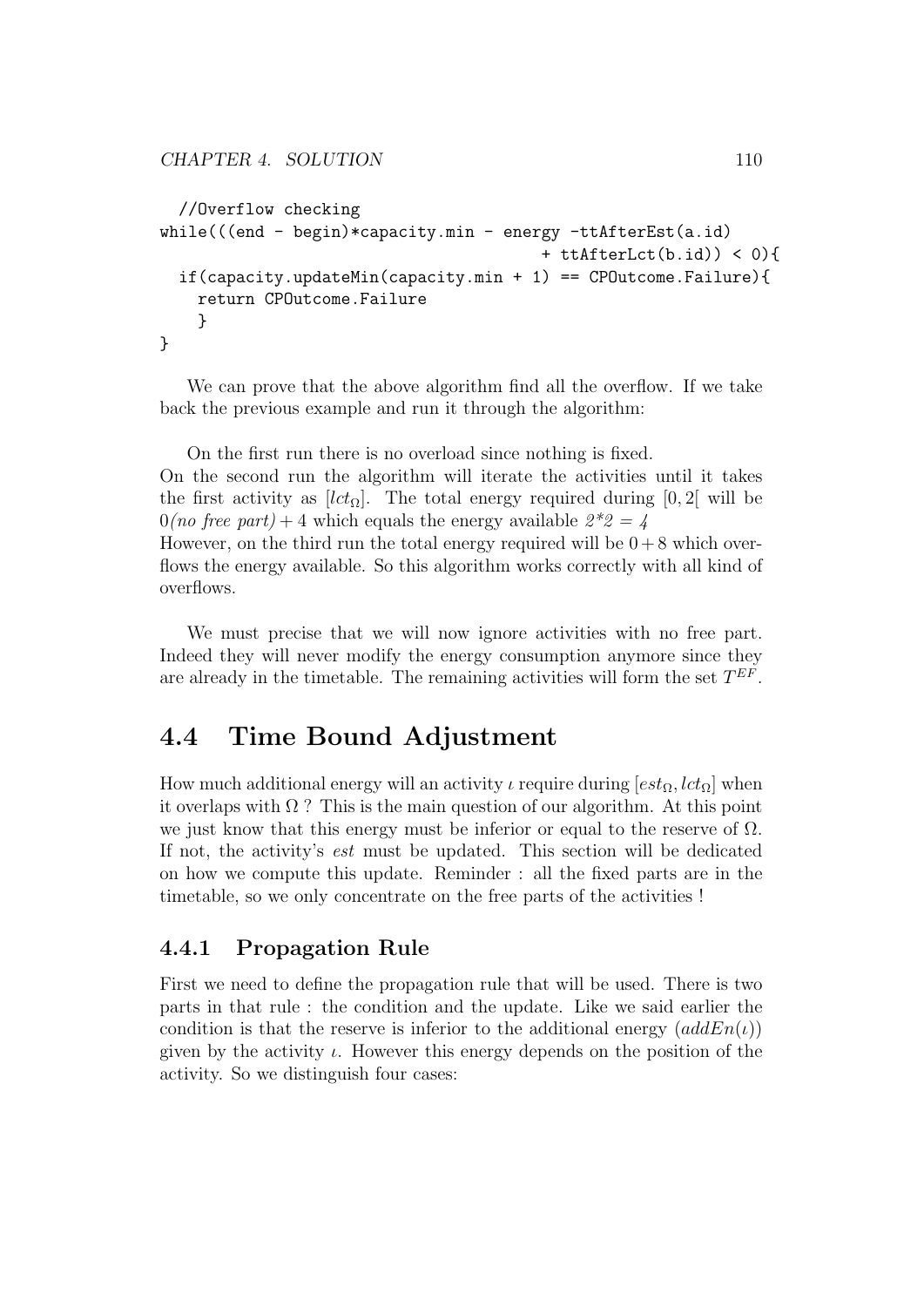- Inside  $\Omega$ : the additional consumption will simply be the energy of the free part of  $\iota \to addEn(\iota) = e^{EF}_{\iota}$ .
- Right of  $\Omega$ : the consumption will be set by the duration during  $est<sub>l</sub>$ and  $lct_{\Omega} \rightarrow addEn(\iota) = (lct_{\Omega} - est_{\iota}) * d_{\iota}.$
- Left of  $\Omega$ : this time we don't want the interval between  $est_{\iota}$  and est<sub>Ω</sub>. Therefore we will take the free part and we subtract it  $est_{\Omega} \rightarrow$  $addEn(\iota) = (est_{\iota} + p_{\iota}^{EF} - est_{\Omega}) * d_{\iota}.$
- Through  $\Omega$ : this one is simple, we add the combination of the demand of  $\iota$  with the task interval  $\to addEn(\iota) = (lct_{\Omega} - est_{\Omega}) * d_{\iota}$ .

Notice that this decomposition will lead our main algorithm too.

For the update we must consider the maximum duration that the activity can spend during the task interval. To do that we cut the activity in two parts :

• Mandatory part: this is the part of  $\iota$  which is already in the timetable and which overlaps with the task interval. In other words it's the intersection between the interval and the fixed part, i.e between  $[est_{\Omega}, lct_{\Omega}]$ and  $[lct_{\iota} - p_{\iota}, est_{\iota} + p_{\iota}]$ . We compute it in Oscar by giving  $est_{\Omega}, \, lct_{\Omega}$ and  $\iota$  to the following function:

```
def mandatoryIn(est : Int, lct : Int, i : Activity) : Int = {
    math.max(0,math.min(lct,i.est + i.dur.min)-
 math.max(est,i.lct-i.dur.min))
  }
```
• Optional part: this is the free part of  $\iota$  which can be executed during the task interval considering the reserve of  $\Omega$ :

```
def maxAddIn(reserve: Int, i : Activity) : Int = {
    math.floor(reserve/i.demand.min).toInt
  }
```
The remaining duration must be spent after  $lct_{\Omega}$ . Therefore, if  $\iota$  must be updated, its new est will have the following value:

 $est_{\iota} = lct_{\Omega} - mandatoryIn(est_{\Omega}, lct_{\Omega}, \iota) - maxAddIn(reserve, \iota)$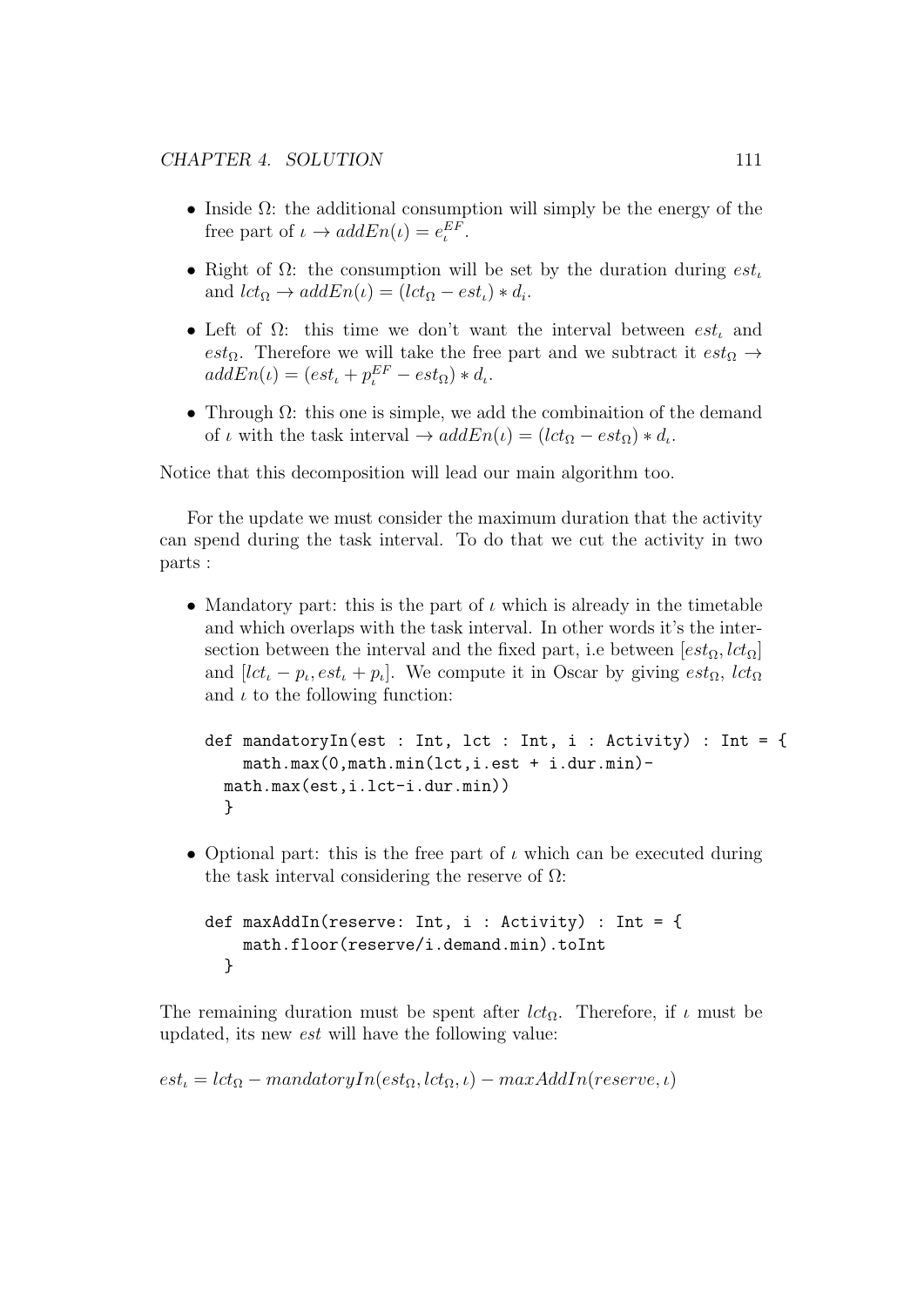This gives us the following full propagation rule:

 $\forall \Omega \subset T^E, \forall \iota \in T^{EF} \backslash \Omega : reserve(\Omega) < addEn(\iota) \rightarrow$  $est_{\iota} := lct_{\Omega} - mandatoryIn(est_{\Omega}, lct_{\Omega}, \iota) - maxAddIn(reserve, \iota)$ 

We want to point out that this new *est* will not necessary be consistent with all sets  $\Omega$ . This is not a problem since TimeTable Edge Finding assume that if there is still an update to do, it will find it out in a next run and update the est again.

#### 4.4.2 Adjustment Algorithm

Now that we have the propagation rule we can finally create the main algorithm of the propagator. Foremost we must copy the actual est of all activities in a data structure because we don't want to update bounds until the end of the algorithm. Because we will do the update in a separate method to gain clarity, we will also return an array at the end.

```
def estAdjustment() : Array[Int] = {
  var est = Array.ofDim[Int](nTasks)
  var t = 0while(t < activities.length){
    if(activities(t).energyFreePart > 0){
      est(activities(t).id) = activities(t).est}
    t+=1}
  ...//Adjustment's rules
  return est
}
```
Like in the Overload Checking function we will iterate over sets  $\Omega$  and compute maximum value of  $addEn(\iota)$  over all activities that are not in  $\Omega$ . However this value depends on the relative position of activities and  $\Omega$ . Therefore we split the algorithm in three phases according to the positions of activities with respect to  $\Omega$ .

#### Inside and Right position

In these positions we will iterate over set  $\Omega$  in the same way as the overload checking algorithm. We first sweep over activities  $b$  in non-increasing order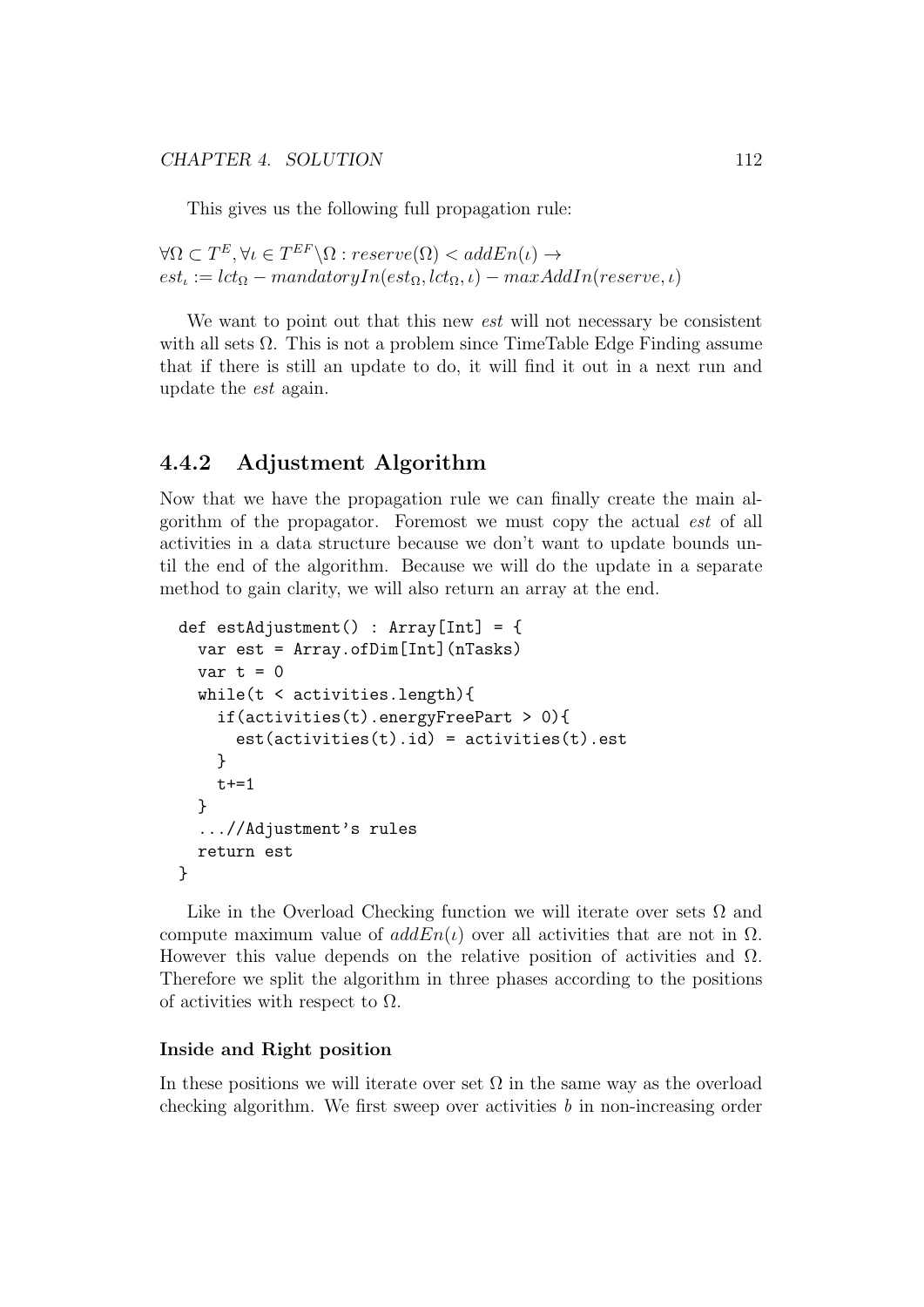CHAPTER 4. SOLUTION 113

by lct and we compute the task interval by iterating over activity  $\alpha$  in nonincreasing order by est. We only need to ensure that it is a task interval by checking a's est and b's lct.

```
//Adjustment's rules
  var i = 0
var end = Double.PositiveInfinity
  while(i < activities.length){
    val b = actLctReverse(i)if(b.energyFreePart > 0 && b!= end){
      var energyEF = 0
      var iota = -1var act = 0while (act < actEstReverse.length){
        val a = actEstReverse(act)
        if(a.energyFreePart > 0 && a.est < b.lct) {
          ...//Inside case
        }
        ...//Right case
        ...//Update
        act+=1
      }
      ...//Through case
    }
  }
  ...//Left case
```
Now that we have a time interval we have to see if the activity is inside  $\Omega$ or on the right by checking the lct. If it's inside we know by the propagation rule that the additional consumption will be the free part's energy of the activity.

```
//Inside case
if(a.energyFreePart > 0 && a.est < b.lct) {
  if(a.lct \leq b.lct){
    energyEF += a.energyFreePart
  }
  ...//Right case
  ...//Update
}
```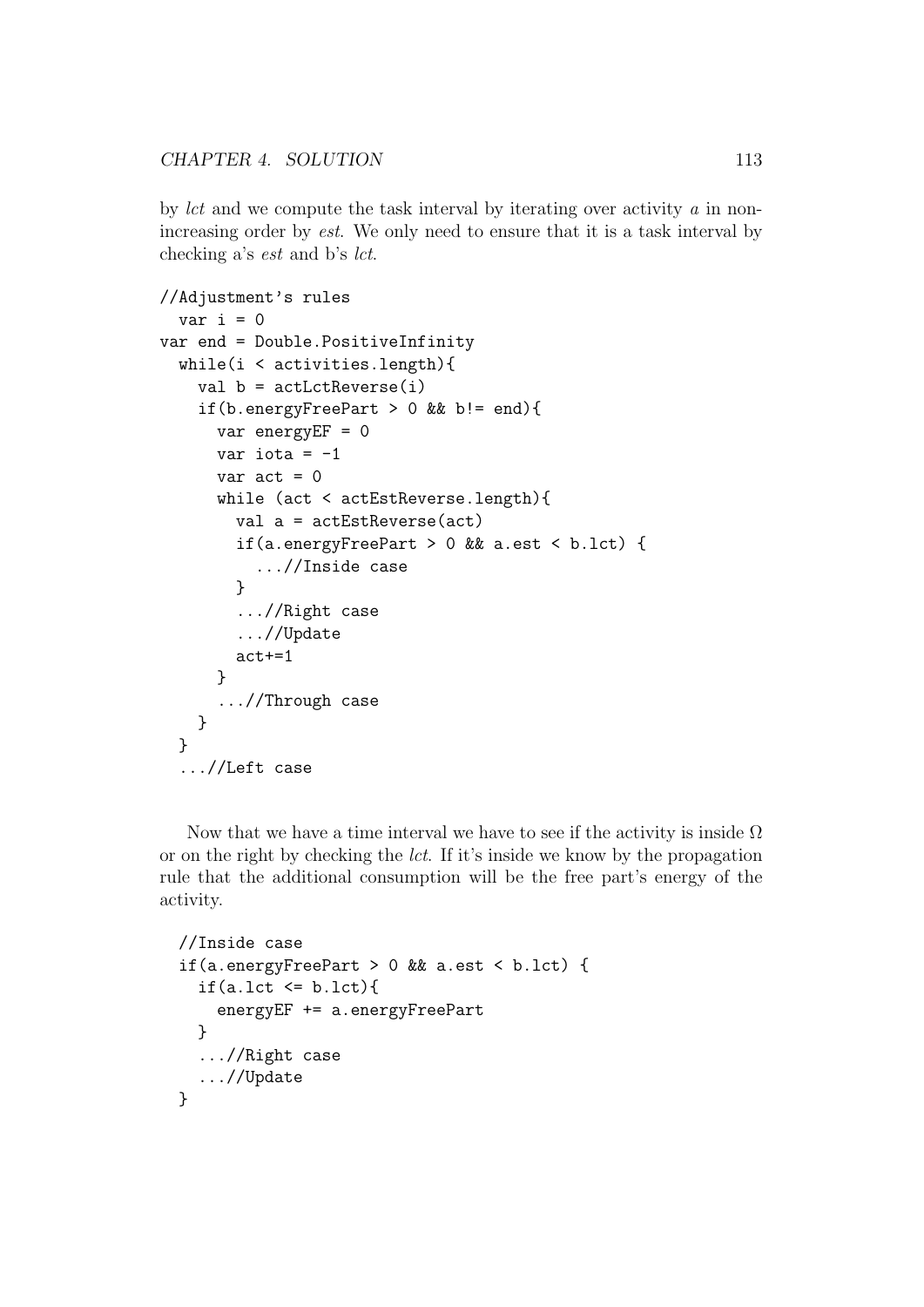If it's in right position, the additional consumption will be the duration between  $est_a$  and  $lct_\Omega$  multiplied by a's demand. However we are not sure that there is no fixed part during this interval. That's why we must take the minimum between it and the actual free part's energy of the activity to ensure that we don't take too much energy. Moreover we search over the maximum additional consumption so we must compare it to the additional consumption of  $\iota$ . If it's higher, a become the new  $\iota$ .

```
//Right case
else if(iota == -1 || math.min(
  a.energyFreePart,(b.lct-a.est)*a.demand.min) > math.min(
  iota.energyFreePart,(b.lct-iota.est)*iota.demand.min)){
              iota = act
  }
...//Update
```
After that we compute the reserve with the following function based on the Overload checking rule:

```
def computeReserve(a : Activity, b: Activity, energy: Int) : Int = {
    val capacity Omega = (b.1ct - a.est) * capacity.maxcapacityOmega - energy - (ttAfterEst(a.id) - ttAfterLct(b.id))
  }
```
If it's smaller than the additional consumption, we can update the activity's est following the propagation rule.

```
//Update
var reserve = computeReserve(a,b,energyEF)
 if (iota != -1 && reserve < math.min(
 iota.energyFreePart,(b.lct-iota.est)*iota.demand.min)){
      est(iota.id) = math.max(est(iota.id),b.lct-mandatoryIn(
 a.est,b.lct,iota)- maxAddIn(reserve,iota))
  }
```
#### Through position

At this point we have swept over all activities. To find the ones which are in the through position we will iterate in reverse order, i.e. in non-decreasing order by est. This way we will progressively reduce  $\Omega$  by removing activities from it. We also break ties by non-increasing  $est + p^{EF}$  to have the best chance to quickly update iota (see later).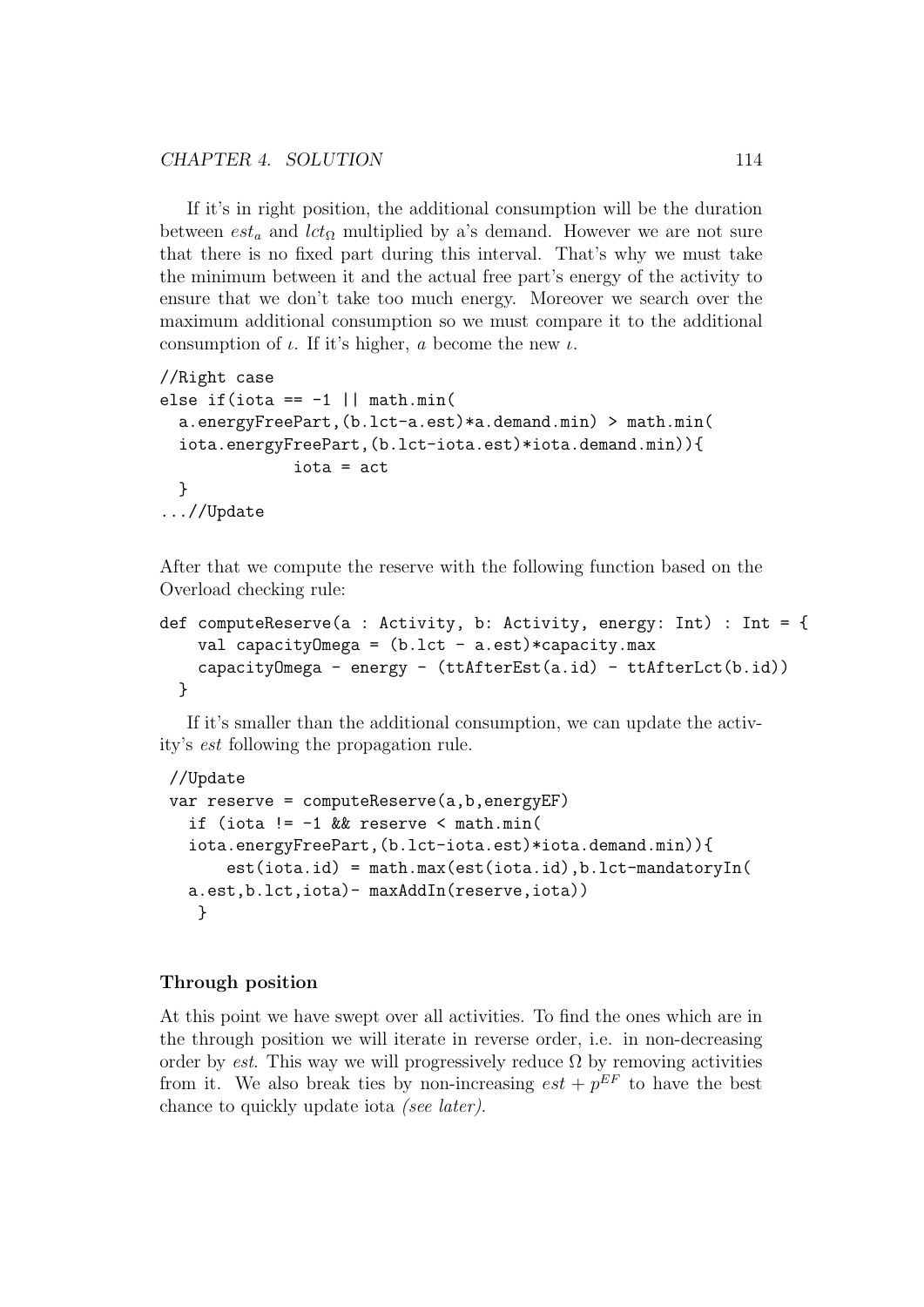```
//Through case
iota = -1act = 0while (act < actEstTie.length){
  val a = actEstTie(act)if(a.energyFreePart > 0 && a.est < b.lct) {
  ...//Update of est
  }
...//Computation of iota
act+=1
}
```
Then we check if the activity was effectively part of  $\Omega$ . If so, we first check if iota's est can be updated by computing the reserve and compare it to the additional consumption of iota before removing its free part's energy from the total energy.

```
//Update of est
var reserve = computeReserve(a,b,energyEF)
if (iota != -1 && reserve < (b.lct-a.est)*iota.demand.min){
  est(iota.id) = math.max(est(iota.id),b.lct-mandatoryIn(
a.est,b.lct,iota)-maxAddIn(reserve,iota))
  }
energyEF -= a.energyFreePart
```
Wheter the activity was in  $\Omega$  or not we must check that it is in through position by looking if it exceeds  $b$ 's *lct*. That's why we break ties with  $est + p^{EF}$ : at the same *est* we select the activity that has the highest free part: it will be the one which add the most energy. Then we finally check if the additional consumption of  $a$  is higher than the one of iota. If it's true, we change iota to a.

```
//Computation of iota
if(a.est + a.freePart >= b.lct && (
  iota == -1 || a.demand.min > iota.demand.min)){
    iota = act
}
```
#### Left Position

}

This part is a bit more tricky because we do the opposite of above. We first sweep over activities  $\alpha$  in an non-decreasing order by *est*. Then we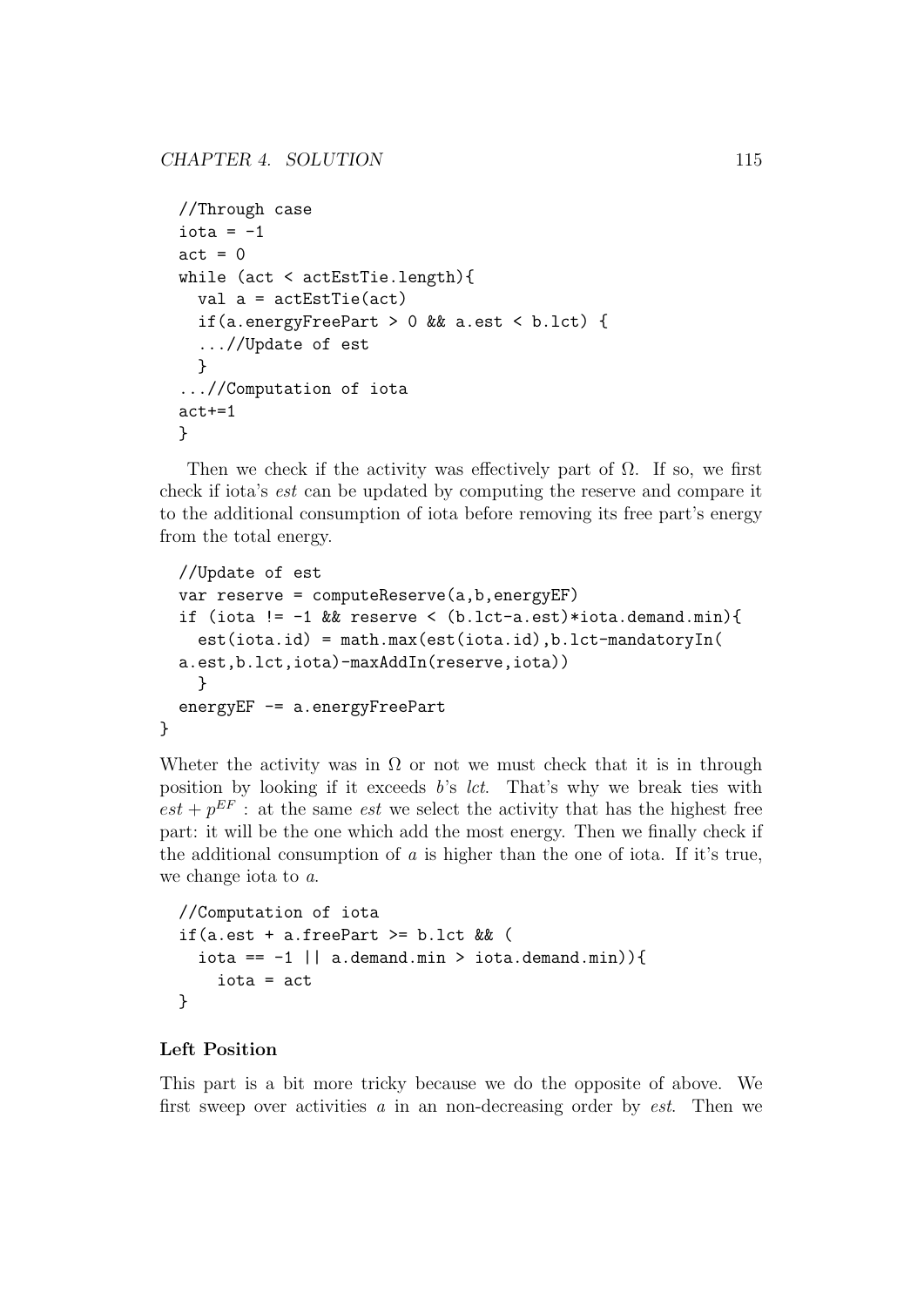CHAPTER 4. SOLUTION 116

iterate over activity  $\bar{b}$  in non-decreasing order by *est* in order to gradually add activities b into  $\Omega$  if their *est* is higher than a's *est*.

```
//Left case
var begin = Double.NegativeInfinity
  var j = 0while(j < activities.length){
    val a = activities(i)
    if(a.energyFreePart > 0 && a != begin){
      var energyEF = 0
      var iota = -1var act2 = 0while (act2 < actEst.length){
        var act = 0if(a.est \leq b.est){
          ...//Computation of iota
        }
        ...//Update
        act2 += 1}
    }
  }
```
After that we add its free part's energy to the total energy. Now that we have  $\Omega$  we must check the activities to see if they are in left position visa-vis the task interval. But instead of checking all of them we can check only those which  $est + p^{EF}$  don't exceed b's lct. This can be done easily by ordering the activities according to this order. If the activity pass the check we finally compare its additional consumption to the one of  $\iota$  according to the propagation rule.

```
//Computation of iota
val i = actEstFreePart(act)
if(i.freePart > 0){
  if(i.est < a.est && a.est < i.est + i.freePart &&
    (iota == -1 || ((i.est + i.freePart - a.est) * i.demand.min >(iota.est + iota.freePart - a.est) *iota.demand.min))iota = act
  }
}
act+=1
```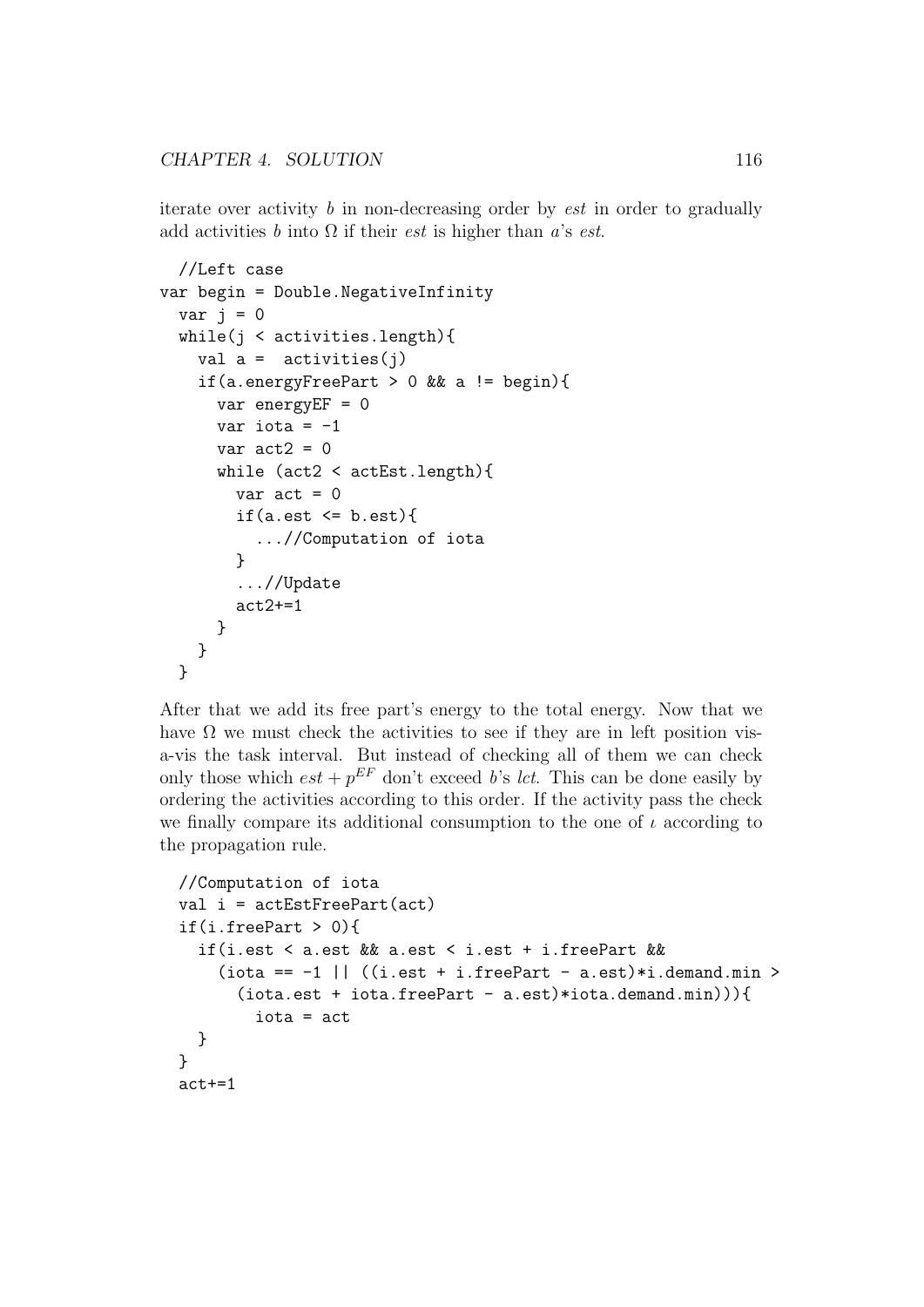We end this part by the usual computation of the reserve and the update of activity's est if needed.

```
//Update
var reserve = computeReserve(a,b,energyEF)
if(iota != -1 && reserve < (
iota.set + iota.freePart - a.set)*iota.demand.minest(iota.id) = math.max(est(iota.id),b.lct-mandatoryIn(
      a.est,b.lct,iota)-maxAddIn(reserve,iota))
}
```
#### 4.4.3 Update of est and ect

Now that we have an array with the updated est we can prune the activities' domains. We will use the activities' id to ensure that we update each activity with the correct *est*. If the update leads to a failure, i.e. if the new *est* is not in the domain of the activity, then we return a failure. We do the same thing to update activities' ect.

```
def updateBounds(est: Array[Int]): CPOutcome = {
 var t = 0var task = 0while(t < activities.length){
    if (activities(t).energyFreePart > 0){
      task = activities(t).idif (starts(task).updateMin(est(task)) == CPOutcome.Failure){
          return CPOutcome.Failure
     }
      if (ends(task).updateMin(
           est(task) + durations(task) .min) == CPUutcome.Failure){
          return CPOutcome.Failure
     }
   }
   t+=1}
 return CPOutcome.Suspend
}
```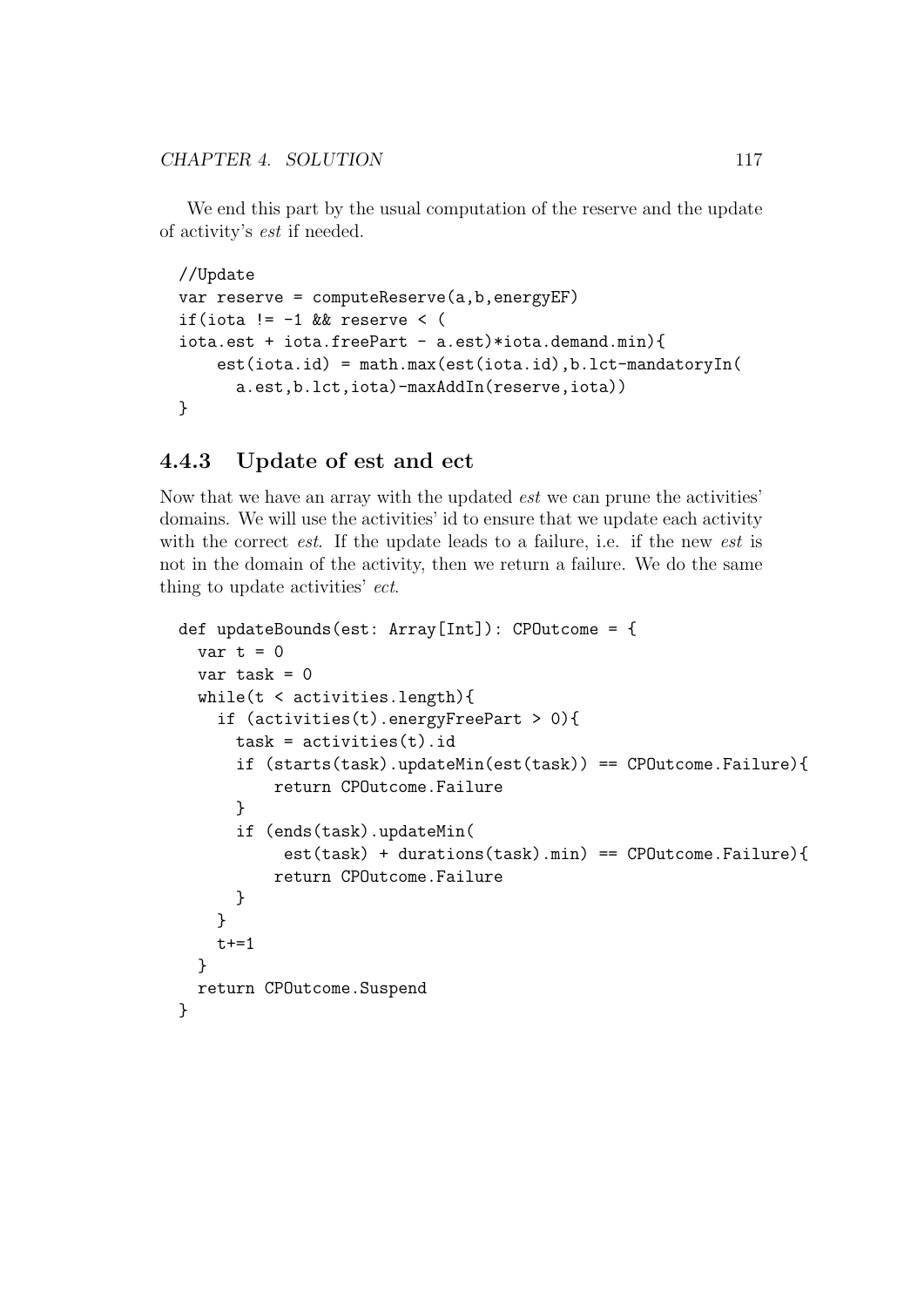### 4.5 Setup and propagate method

This is a reminder of the two usual method used in Oscar to launch the propagator. The propagate method regroup all the methods we've seen before.

```
override def setup(l: CPPropagStrength): CPOutcome = {
  priorityL2 = 0
  val oc = propagate()if (oc == CPOutcome.Suspend) {
    for (i \leq Tasks) {
      if (!starts(i).isBound){
        starts(i).callPropagateWhenBoundsChange(this)
      }
      if (!durations(i).isBound){
        durations(i).callPropagateWhenBoundsChange(this)
      }
      if (!ends(i).isBound){
        ends(i).callPropagateWhenBoundsChange(this)
      }
      if (!demands(i).isBound){
        demands(i).callPropagateWhenBoundsChange(this)
      }
      if (!resources(i).isBound)
        resources(i).callPropagateWhenDomainChanges(this)
      }
    }
    capacity.callPropagateWhenBoundsChange(this)
  }
  return oc
}
override def propagate(): CPOutcome = {
  generateActivities
  generateArrays(activities)
  generateEvent(activities)
  computeTT
  if (overloadChecking == CPOutcome.Failure){
    return CPOutcome.Failure
  }
```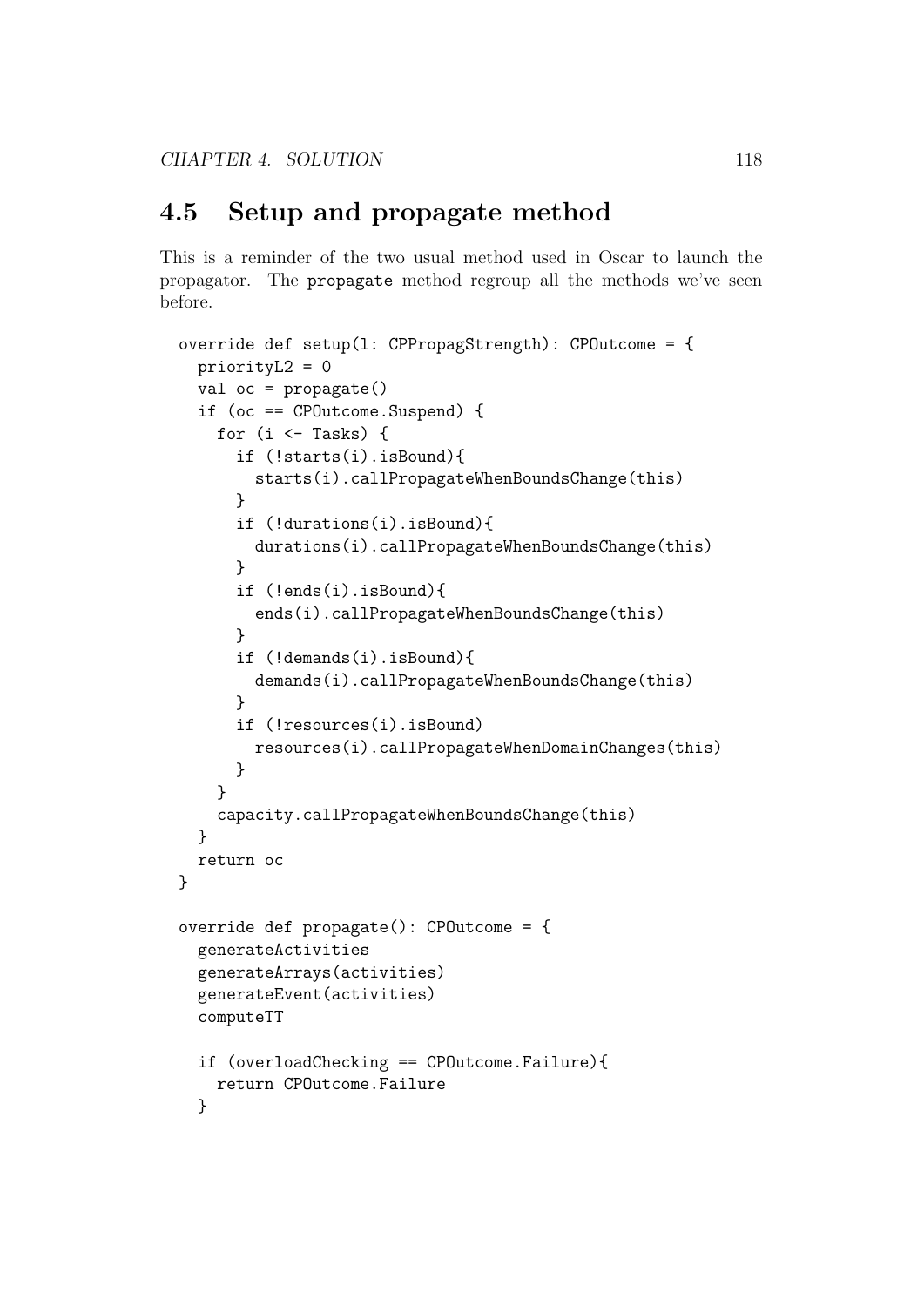```
val est = estAdjustment(activities)
  if(updateBounds(est) == CPOutcome.Failure){
    return CPOutcome.Failure
  }
  return CPOutcome.Suspend
}
```
## 4.6 Update of Lct

The above algorithm only updates *est* and *ect*, but we can use it to update lct and lst by feeding it with symmetrical data, i.e. the inverse of the est and lct. For example if an activity had an est at 1 and a lct at 5, we consider now that it has an *est* at -5 and a *lct* at -1. This way we don't have to rewrite all the methods and we can simply use them by operating some slight changes.

• We have to create another array with the opposite activities. This is done at the same time with the regular activities.

```
private def generateActivities(): Unit = {
  nActivities = 0
  for (i <- validActivities){
...//Regular activities' computation
  val fixedOpp = math.max(0, ((-ends(i).max) + durations(i).min) - ((-starts(i).min) - durations(i).min)val freePartOpp = durations(i).min - fixedOpp
  val energyFreePartOpp = freePartOpp*demands(i).min
  activitiesOpp(nActivities) = new Activity(
    (-ends(i).max),durations(i),(-starts(i).min),
      demands(i),fixedOpp, freePartOpp, energyFreePartOpp,i)
    nActivities += 1
  }
}
```
• Then we can feed the method generateArrays() with this new data structure. For example :

```
def generateArrays(tasks : Array[Activity]) {
  actEst = tasks.clone
 Sorting.quickSort(actEst)(estOrdering)
```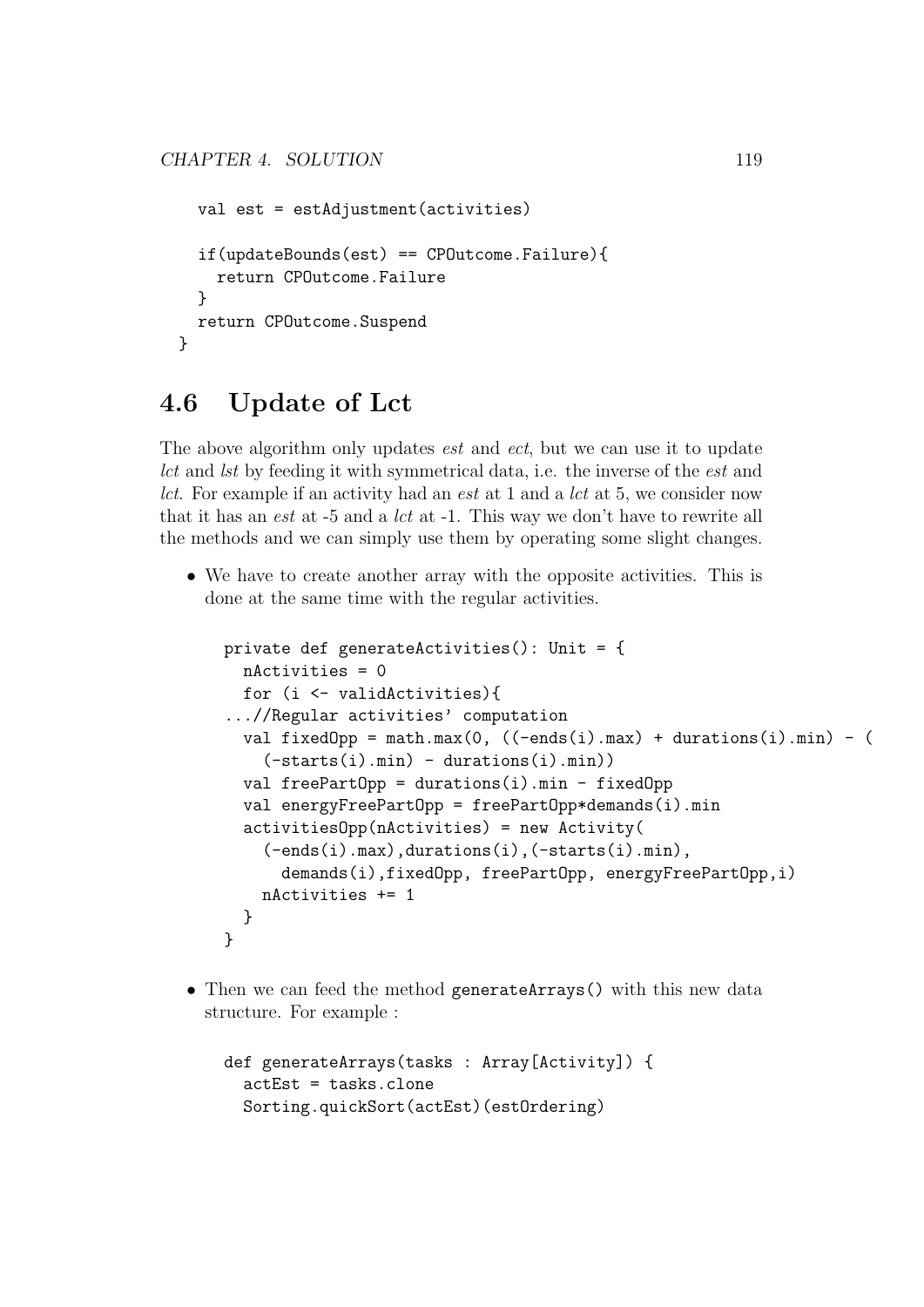```
...//Other arrays
}
```
• We also feed the estAdjustment () algorithm with the array of symmetrical activities:

```
def estAdjustment(tasks : Array[Activity]) : Array[Int] = {
 var est = Array.ofDim[Int](nTasks)
 var t = 0while(t < validActivities.length){
    if(tasks(t).energyFreePart > 0){
      est(tasks(t).id) = tasks(t).est}
   t+=1}
...//Adjustment's rules
```
Therefore estAdjustment() will give us an array of negative est. To update the lst and lct we have to sweep over the array of symmetric activities and update them with the inverse of the array.

```
def updateBounds(est: Array[Int], lct:Array[Int]): CPOutcome = {
 var t = 0var task = 0while(t < validActivities.length){
    ...//est and ect adjustment
    if(activitiesOpp(t).energyFreePart > 0){
      task = activitiesOpp(t).idif (ends(task).updateMax(-let(task)) == CDOutcome.Failure){return CPOutcome.Failure
      }
      if (starts(task).updateMax(
        -lct(task) - durations(task).min) == CPOutcome.Failure){
          return CPOutcome.Failure
      }
    }
    t+=1}
  return CPOutcome.Suspend
}
```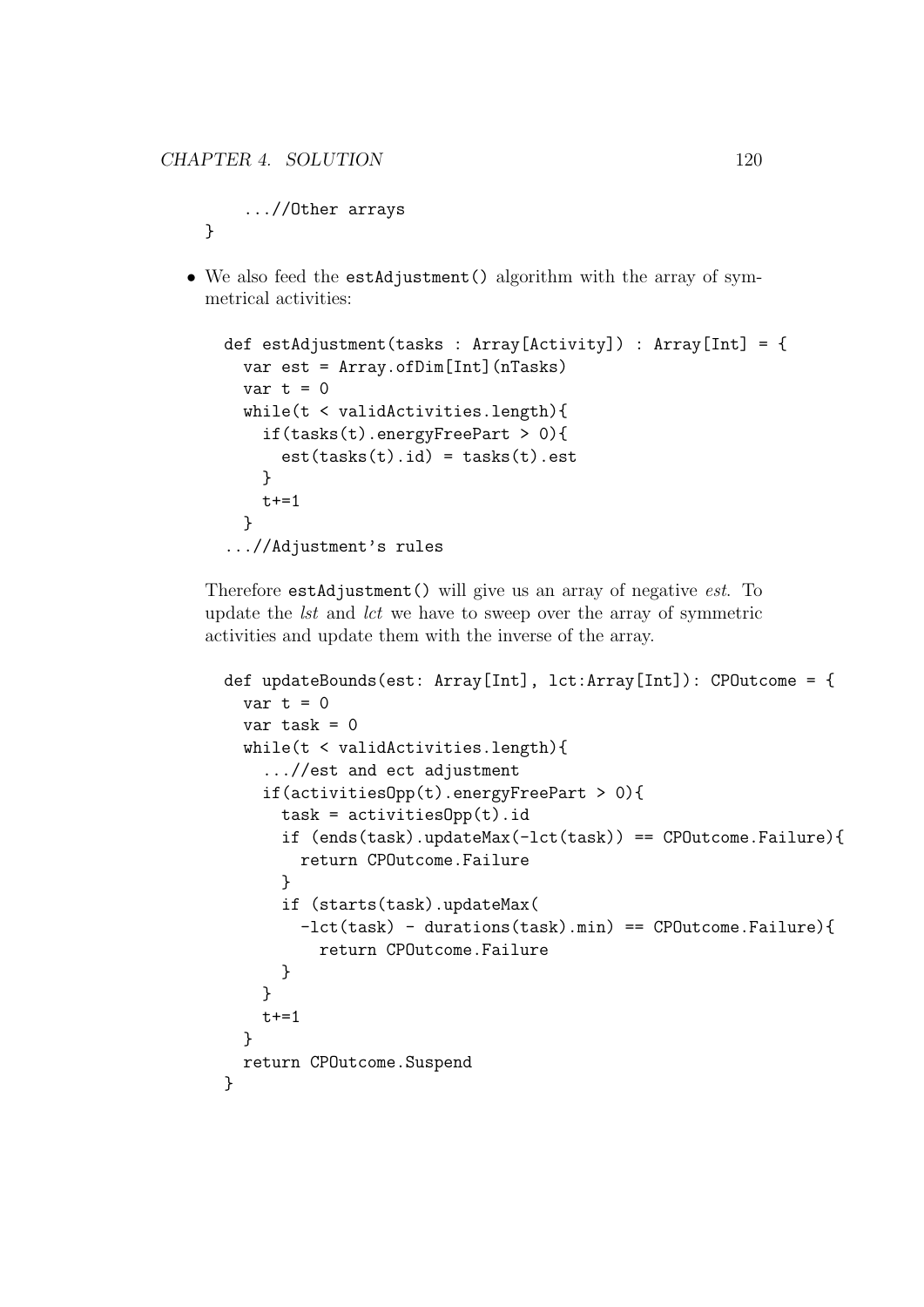• Finally here is the actual propagate() method :

```
override def propagate(): CPOutcome = {
    generateActivities
    generateArrays(activities)
    generateEvent(activities)
    computeTT
    if (overloadChecking == CPOutcome.Failure){
     return CPOutcome.Failure
    }
    val est = estAdjustment(activities)
    generateArrays(activitiesOpp)
    generateEvent(activitiesOpp)
    computeTT
    if (overloadChecking == CPOutcome.Failure){
     return CPOutcome.Failure
    }
   val lct = estAdjustment(activitiesOpp)
    if(updateBounds(est, lct) == CPOutcome.Failure){
      return CPOutcome.Failure
    }
   return CPOutcome.Suspend
  }
```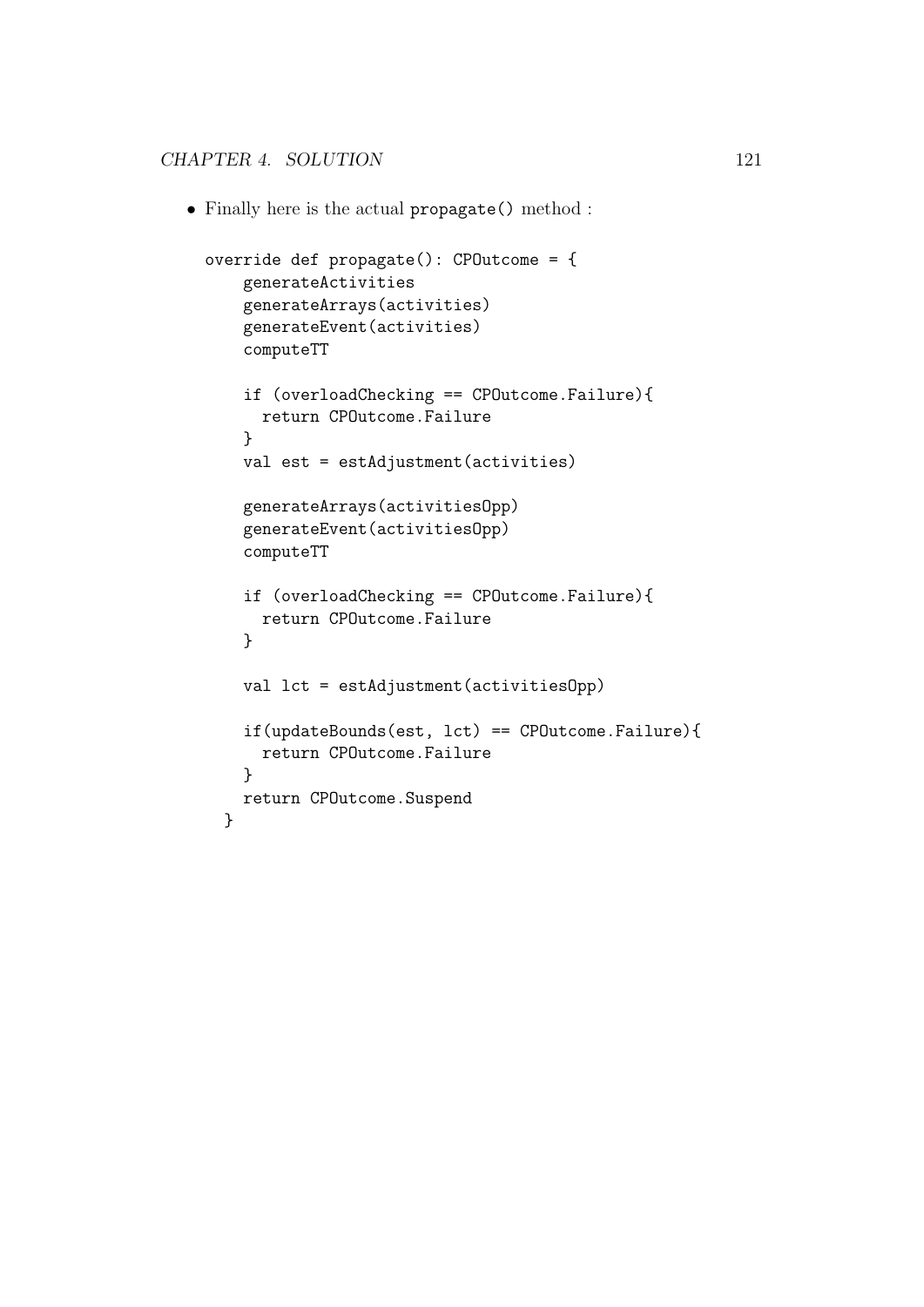## CHAPTER 5 Validation

The validation of the propagator is done in two parts. First we test it through the TestCumulativeConstraint class, then we test it on the open instances of the RCPSP problem from PSPLIB. [30]

#### 5.1 TestCumulativeConstraint

The TestCumulativeConstraint class is part of Oscar. We extended it to use TTEdgeFinding instead of SweepMaxCumulative. It generates a hundred random instances and launch them twice: once with the chosen propagator and the other with the CumulativeDecomp propagator, which returns the right results. It then compares the set of solutions of the two propagators for each instance, and return a failure if they differ. It is possible to choose the size of the generated instances.

To extends this class we created the TestTTEdgeFinding class which can be found in the oscar.cp.test.memScheduling package. We then simply overrided the cumulative method of the superclass to launch our propagator instead of the cumulative one.

We launched the tests ten times on each instances' size between 3 and 7. Beyond this size, the tests took too much time because the set of solutions for one instance can be over several millions. All tests are successful.

It's a good start for our propagator but we must emphasize that all the instances has a single resource with no other constraint than the resource's capacity. Therefore, we must test it deeper with more complicated instances.

To do this, we modeled RCPSP problems from PSPLIB. [30]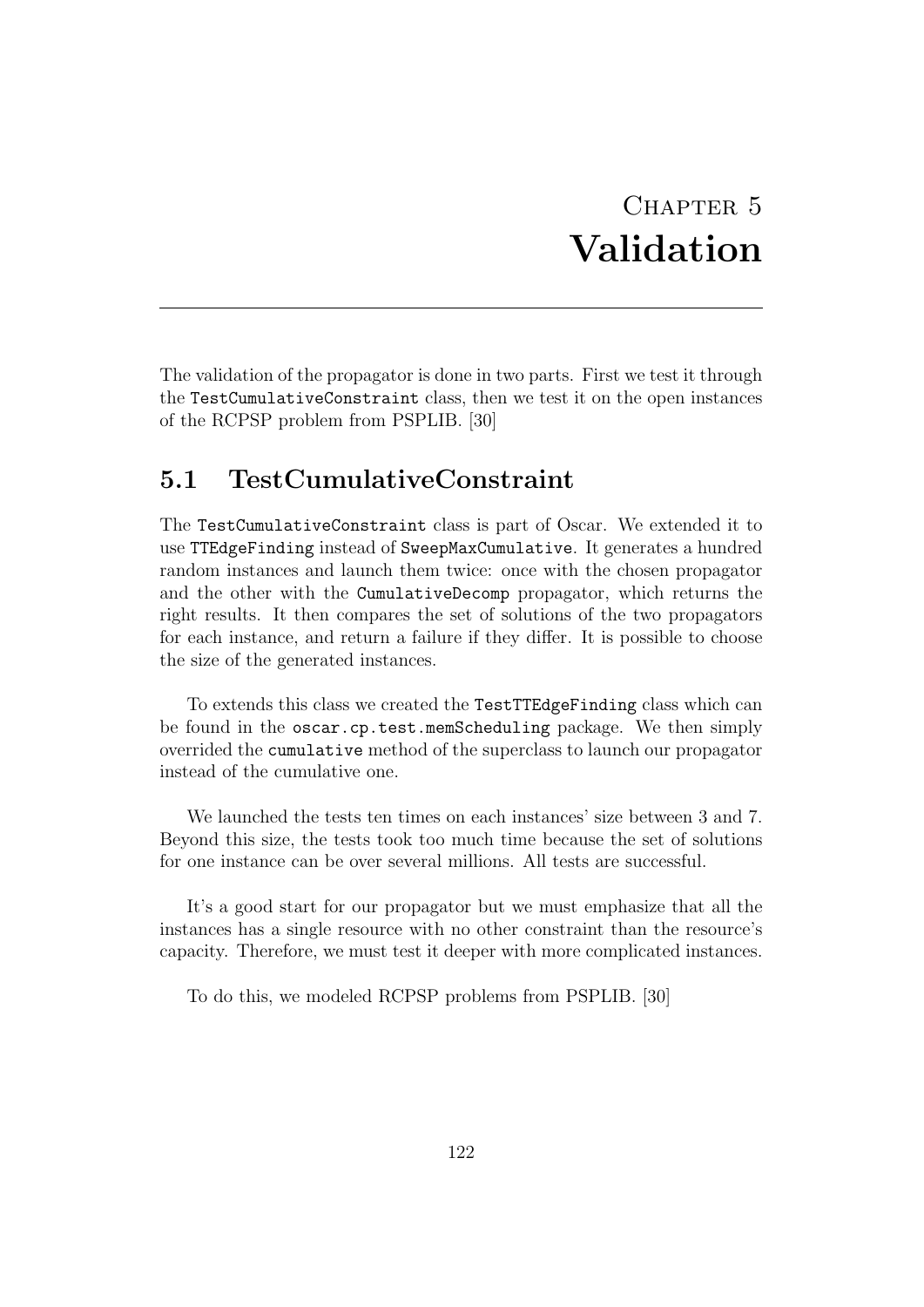### 5.2 RCPSP problem

RCPSP problem has already been defined in the first part of this document. Our main idea is to compare our propagator to the SweepMaxCumulative one in terms of solutions founds, traversed nodes, number of fails and speed by using three different searches : binaryFirstFail, binaryStatic and setTimes. We first run 20 problems of the J30 instances, then 20 problems of the J60 instances. We also set an arbitrary time limit of two minutes. We expect that our propagator will be slower than the cumulative one, because of the presence of two nested cycles in the estAdjustment. However, the pruning could be better, resulting in a lesser number of nodes and failures in a majority of instances. The results of the three different searches can be found in tables 5.1 to 5.4. Note that there are no results for setTimes because our propagator never got to a solution using it, regardless of the instances used.

#### 5.3 Analyzis of the results

The implementation of the TimeTable Edge Finding propagator was not really a success given the results we have obtained. With the binaryFirstFail search, our propagator doesn't reach the same bound as the cumulative one in more than 50% of cases. Moreover, in those cases the search exceeds the time limit. However, when the bounds are the same, we see that our propagator is the slowest, like we expected. But it also has bigger number of nodes and fails while we expected the opposite.

It was a bit better with the binaryStatic search. We can see that the bound is the same in more than one instance out of two. But it has also some strange behavior since, even if the search has found the optimal bound, it cannot terminate itself. Finally the setTimes search was by far the worst one since it gave us no result at all.

It is pretty hard to find the error since a little mistake can have big consequences in the constraint propagation. However, it seems that the propagtor rely to much on the overloadChecking algorithm, probably due to a bad pruning computation in the estAdjustment method. However, our implementation cannot be outrageously wrong because we pass the test of the TestCumulativeConstraint class while very early implementations of our propagator did not, so it is showing we are on the right track.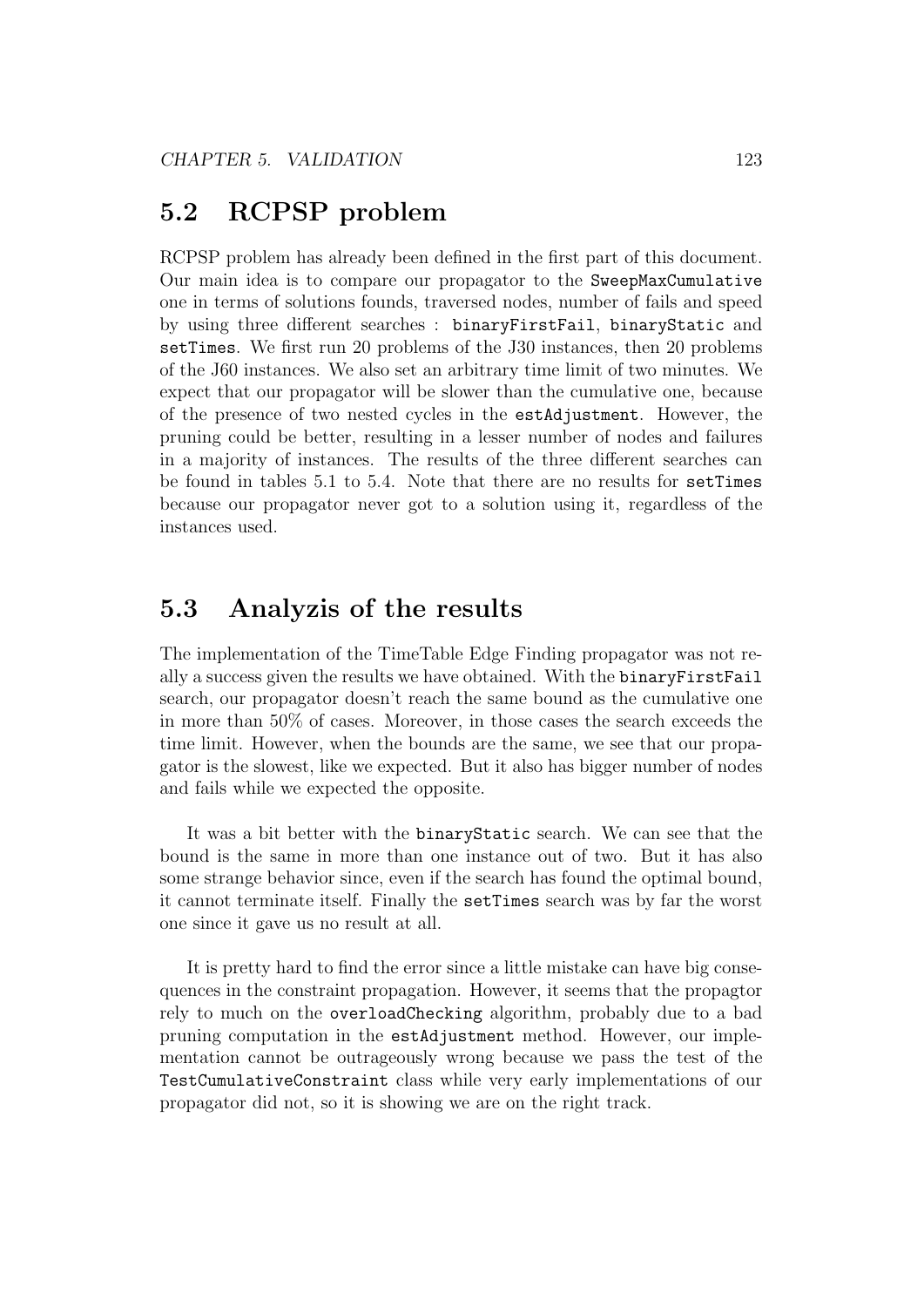Moreover, we analyzed the propagator many times and meticulously searched for errors step by step in the algorithm through a lot of break points. The only suspect behavior we've seen was a huge amount of fail within the overloadChecking algorithm on some instances. But this corresponds to the above analysis. To be sure, we tested it with different algorithms and had the same problem.

We also computed another adjustment's algorithm detailed in the same paper as our Overload Checking's implementation in [29]. This way we thought that if we've done a small mistake in the previous one, it will be corrected in the new one. However, this resulted in the same behavior and results as the Vilim's one. We therefore kept the basic's one.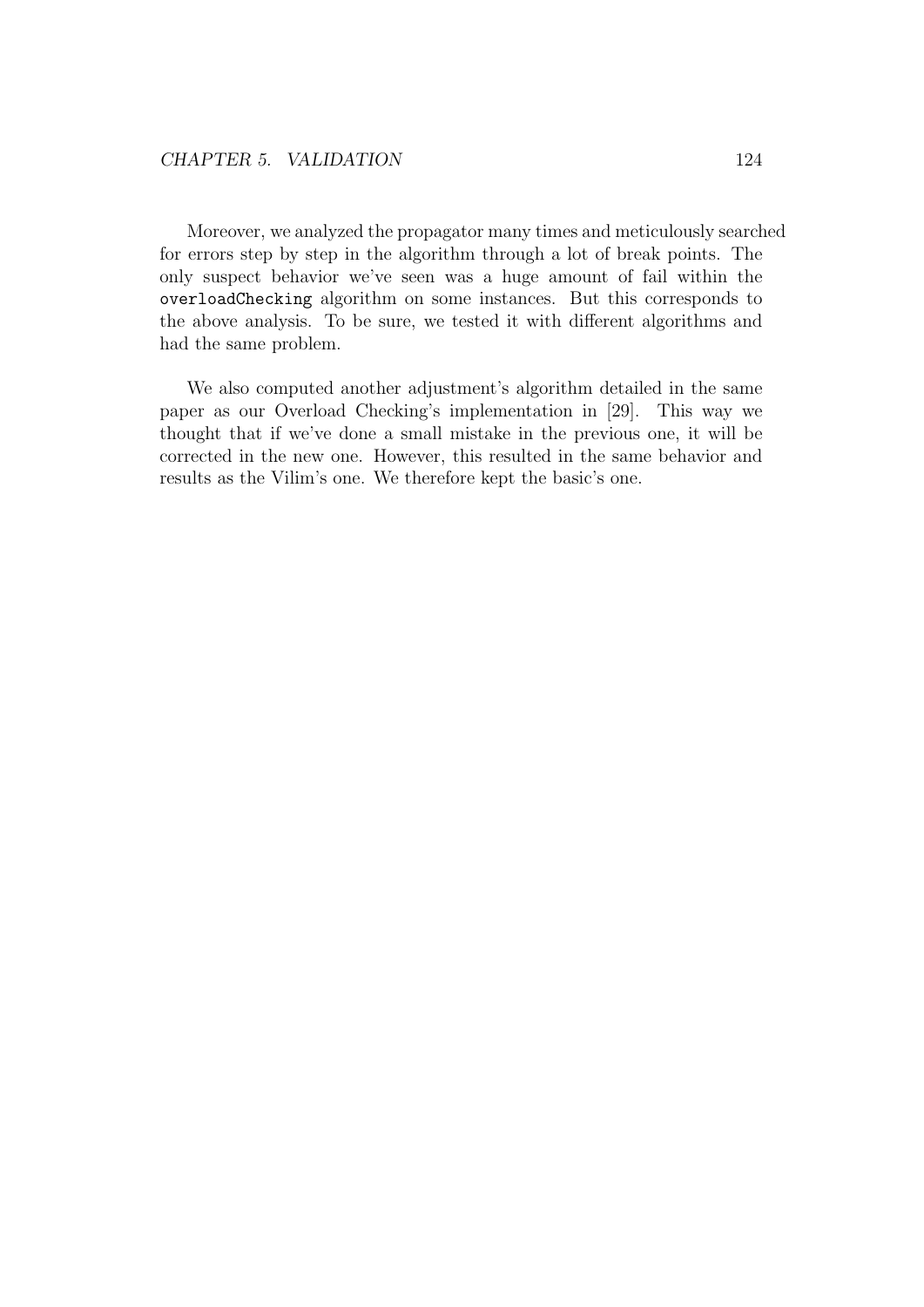| Instances     | $J301_1$ | $J301_2$ | $J302\_1$ | J302 <sub>-2</sub> | J303 <sub>-1</sub> | J303 <sub>-2</sub> | J304.1 |
|---------------|----------|----------|-----------|--------------------|--------------------|--------------------|--------|
| Bounds(TTEF)  | 48       | 47       | 41        | 56                 | 72                 | 40                 | 49     |
| Bounds(Cumul) | 43       | 47       | 38        | 51                 | 72                 | 40                 | 49     |
| Nodes(TTEF)   |          |          |           |                    | 163                | 97160              | 64     |
| Nodes(Cumul)  | 124      | 116      | 110       | 164                | 64                 | 150                | 64     |
| Fail(TTEF)    |          |          |           |                    | 69                 | 48581              | 33     |
| Fail(Cumul)   | 63       | 59       | 56        | 83                 | 33                 | 76                 | 33     |
| Time(TTEF)    | >120     | >120     | >120      | >120               | 0.2                | 9.6                | 0.15   |
| Time(Cumul)   | 0.18     | 0.2      | 0.19      | 0.23               | 0.08               | 0.16               | 0.08   |

| Instances     | J304 <sub>-2</sub> | $J305_1$ | $J305_2$ | $J306_1$ | J306 <sub>-2</sub> | J307 <sub>-1</sub> | $J307\_2$ |
|---------------|--------------------|----------|----------|----------|--------------------|--------------------|-----------|
| Bounds(TTEF)  | 60                 | 80       | 83       | 67       |                    | 55                 | 42        |
| Bounds(Cumul) | 60                 | 59       | 82       | 59       | 51                 | 55                 | 42        |
| Nodes(TTEF)   | 62                 |          |          |          |                    | 122                | 142       |
| Nodes(Cumul)  | 62                 |          | 448006   | 276200   | 6010               | 64                 | 62        |
| Fail(TTEF)    | 33                 |          |          |          |                    | 62                 | 72        |
| Fail(Cumul)   | 33                 |          | 229014   | 138101   | 3006               | 33                 | 32        |
| Time(TTEF)    | 0.15               | >120     | >120     | >120     | >120               | 0.23               | 0.27      |
| Time(Cumul)   | 0.09               | >120     | 109.74   | 31.58    | 1.47               | 0.1                | 0.1       |

| Instances     | $J308_1$ | J308 <sub>-2</sub> | $J309_1$ | J309 <sub>-2</sub> | $J3010\_1$ | J3010 <sub>-2</sub> |
|---------------|----------|--------------------|----------|--------------------|------------|---------------------|
| Bounds(TTEF)  | 44       | 51                 |          |                    | 52         | 85                  |
| Bounds(Cumul) | 44       | 51                 | 90       | 107                | 42         | 56                  |
| Nodes(TTEF)   | 64       | 64                 |          |                    |            |                     |
| Nodes(Cumul)  | 64       | 62                 |          |                    | 12414      | 41394               |
| Fail(TTEF)    | 33       | 33                 |          |                    |            |                     |
| Fail(Cumul)   | 33       | 32                 |          |                    | 6208       | 20698               |
| Time(TTEF)    | 0.17     | 0.17               | >120     | >120               | >120       | >120                |
| Time(Cumul)   | 0.08     | 0.09               | >120     | >120               | 2.18       | 4.22                |

Table 5.1: Results for BinaryFirstFrail on J30 instances.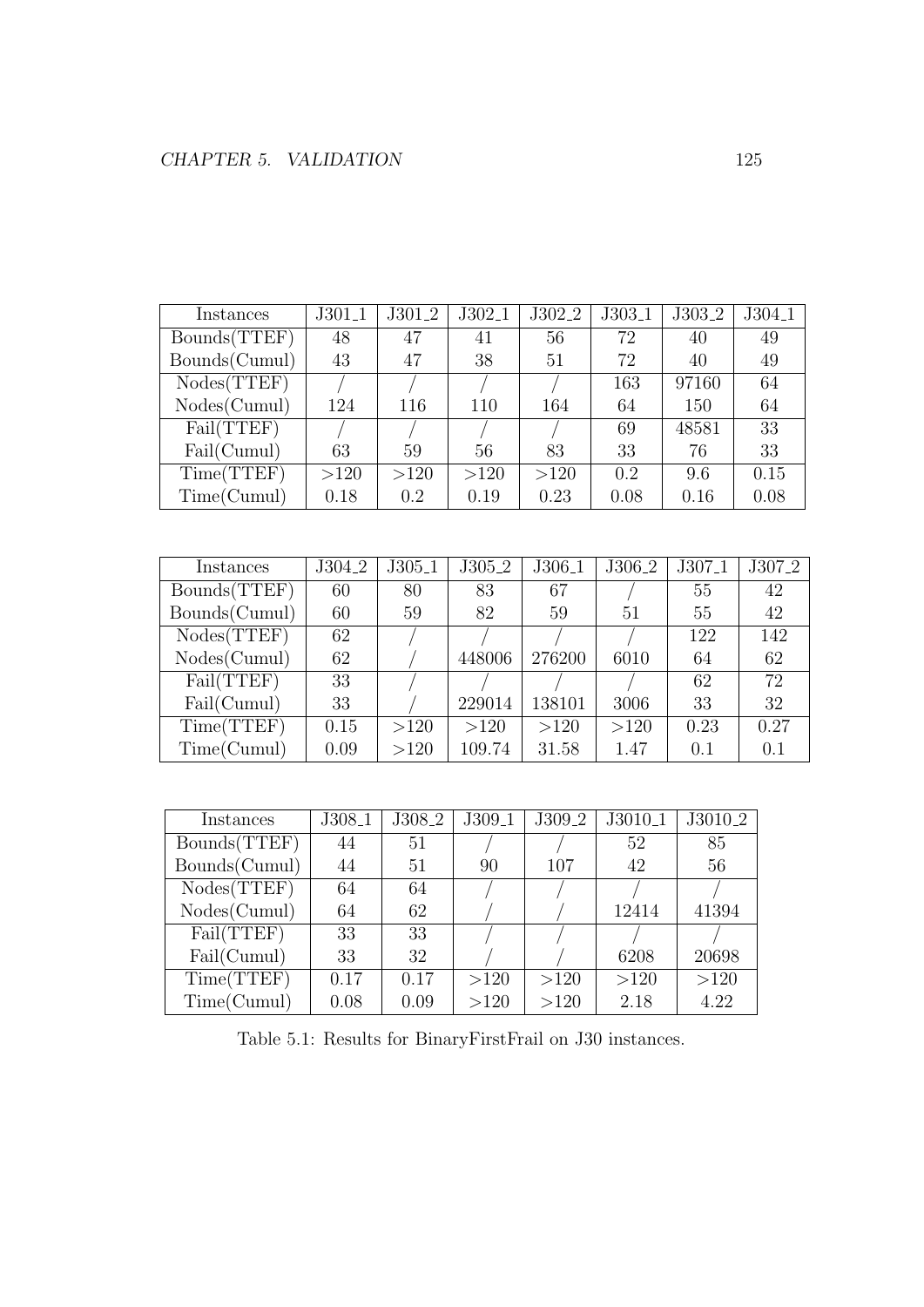| Instances     | $J601_1$           | J601 <sub>-2</sub> | $J602_1$           | J602 <sub>-2</sub> | $J603_1$           | J603 <sub>-2</sub> | J604 <sub>-1</sub> |
|---------------|--------------------|--------------------|--------------------|--------------------|--------------------|--------------------|--------------------|
| Bounds(TTEF)  |                    |                    | 65                 | 82                 | 60                 | 69                 | 84                 |
| Bounds(Cumul) | 77                 | 74                 | 65                 | 82                 | 60                 | 69                 | 84                 |
| Nodes(TTEF)   |                    |                    | 584                | 1354               | 164                | 264                | 124                |
| Nodes(Cumul)  | 202                |                    | 128                | 124                | 124                | 122                | 124                |
| Fail(TTEF)    |                    |                    | 293                | 678                | 83                 | 133                | 63                 |
| Fail(Cumul)   | 102                |                    | 65                 | 63                 | 63                 | 62                 | 63                 |
| Time(TTEF)    | >120               | >120               | 0.50               | 0.82               | 0.29               | 0.3                | 0.38               |
| Time(Cumul)   | $0.2\,$            | >120               | 0.15               | 0.14               | 0.14               | 0.15               | 0.13               |
|               |                    |                    |                    |                    |                    |                    |                    |
|               |                    |                    |                    |                    |                    |                    |                    |
| Instances     | J604 <sub>-2</sub> | $J605_1$           |                    |                    |                    |                    |                    |
|               |                    |                    | J605 <sub>-2</sub> | J606 <sub>-1</sub> | J606 <sub>-2</sub> | J607 <sub>-1</sub> | J607 <sub>-2</sub> |
| Bounds(TTEF)  | 60                 | 108                | 178                |                    | 74                 |                    | 85                 |
| Bounds(Cumul) | 60                 | 84                 | 118                | 66                 | 67                 | 77                 | 85                 |
| Nodes(TTEF)   | 124                |                    |                    |                    |                    |                    | 278                |
| Nodes(Cumul)  | 122                |                    |                    |                    | 6752               | 122                | 122                |
| Fail(TTEF)    | 63                 |                    |                    |                    |                    |                    | 140                |
| Fail(Cumul)   | 62                 |                    |                    |                    | 3377               | 62                 | 62                 |
| Time(TTEF)    | 0.3                | >120               | >120               | >120               | >120               | >120               | 0.5                |

| Instances     | $J608_1$ | J608 <sub>-2</sub> | $J609_1$ | J609 <sub>-2</sub> | $J6010_1$ | $J6010_2$ |
|---------------|----------|--------------------|----------|--------------------|-----------|-----------|
| Bounds(TTEF)  | 64       | 61                 |          | 119                |           | 65        |
| Bounds(Cumul) | 64       | 61                 | 97       | 102                | 85        | 62        |
| Nodes(TTEF)   | 124      | 208                |          |                    |           | 88626     |
| Nodes(Cumul)  | 120      | 124                |          |                    | 114       | 212       |
| Fail(TTEF)    | 63       | 105                |          |                    |           | 44315     |
| Fail(Cumul)   | 61       | 63                 |          |                    | 58        | 107       |
| Time(TTEF)    | 0.34     | 0.4                | >120     | >120               | >120      | 97.33     |
| Time(Cumul)   | 0.19     | 0.2                | >120     | >120               | 0.21      | 0.28      |

Table 5.2: Results for BinaryFirstFrail on J60 instances.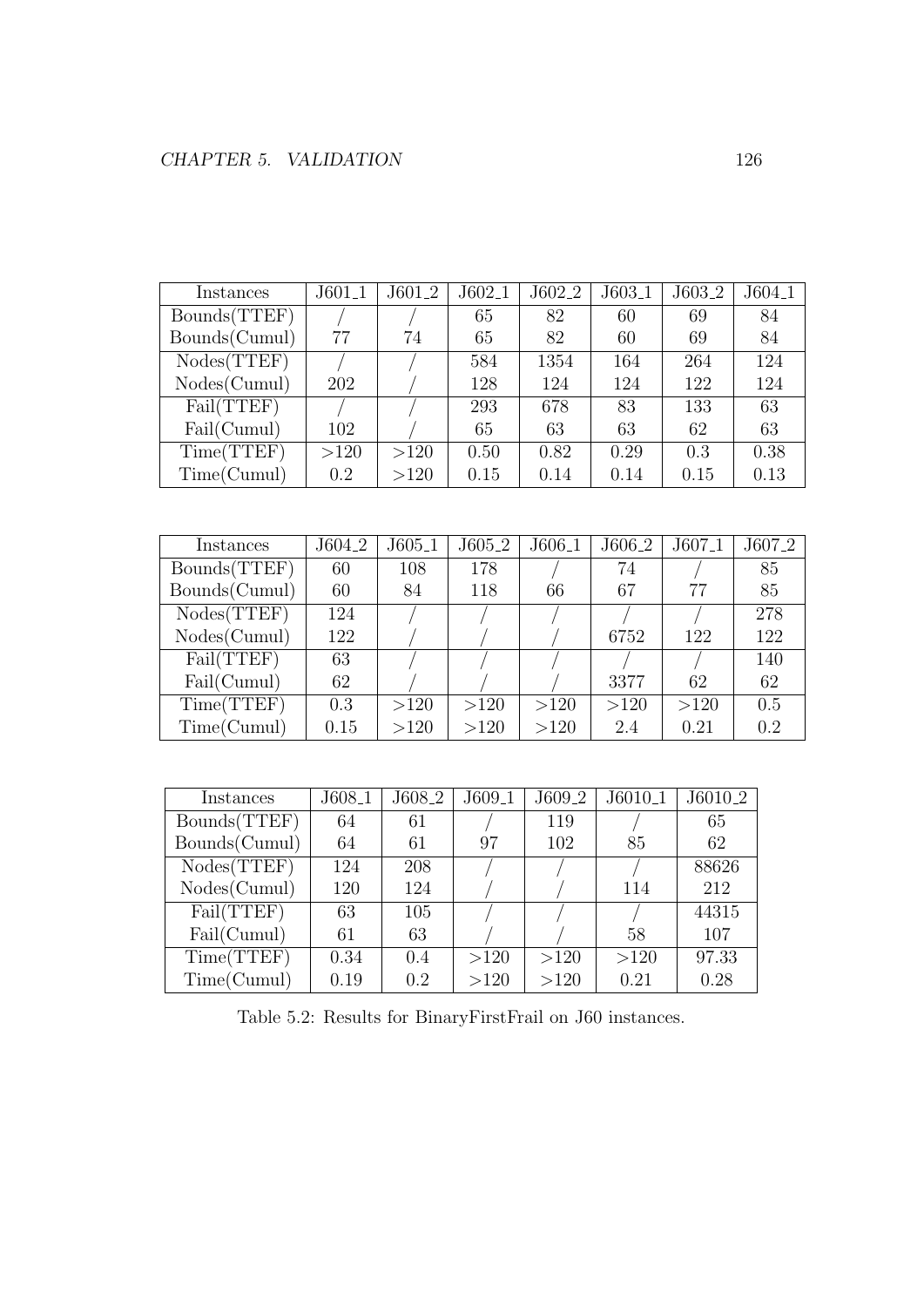| Instances     | J301 <sub>-1</sub> | J301 <sub>-2</sub> | J302 <sub>-1</sub> | J302 <sub>-2</sub> | J303 <sub>-1</sub> | J303 <sub>-2</sub> | J304 <sub>-1</sub> |
|---------------|--------------------|--------------------|--------------------|--------------------|--------------------|--------------------|--------------------|
| Bounds(TTEF)  | 49                 | 51                 | 38                 | 51                 | 72                 | 40                 | 49                 |
| Bounds(Cumul) | 43                 | 47                 | 38                 | 51                 | 72                 | 40                 | 49                 |
| Nodes(TTEF)   |                    |                    |                    |                    | 11196              |                    | 64                 |
| Nodes(Cumul)  | 198                |                    | 128                | 72                 | 114                | 64                 | 64                 |
| Fail(TTEF)    |                    |                    |                    |                    | 5599               |                    | 33                 |
| Fail(Cumul)   | 100                |                    | 65                 | 37                 | 58                 | 33                 | 33                 |
| Time(TTEF)    | >120               | >120               | >120               | >120               | 11.57              | >120               | 0.16               |
| Time(Cumul)   | 0.25               | >120               | 0.18               | 0.15               | 0.09               | 0.09               | 0.08               |
|               |                    |                    |                    |                    |                    |                    |                    |
|               |                    |                    |                    |                    |                    |                    |                    |
|               |                    |                    |                    |                    |                    |                    |                    |
| Instances     | J304 <sub>-2</sub> | J305 <sub>-1</sub> | J305 <sub>-2</sub> | J306 <sub>-1</sub> | J306 <sub>-2</sub> | J307 <sub>-1</sub> | J307 <sub>-2</sub> |
| Bounds(TTEF)  | 60                 | 62                 | 85                 | 64                 | 56                 | 55                 | 42                 |
| Bounds(Cumul) | 60                 | 59                 | 84                 | 59                 | 54                 | 55                 | 42                 |
| Nodes(TTEF)   | 64                 |                    |                    |                    |                    | 92                 | 148                |
| Nodes(Cumul)  | 64                 |                    |                    | 78258              |                    | 64                 | 64                 |
| Fail(TTEF)    | 33                 |                    |                    |                    |                    | 47                 | 75                 |
| Fail(Cumul)   | 33                 |                    |                    | 39130              |                    | 33                 | 33                 |
| Time(TTEF)    | 0.15               | >120               | >120               | >120               | >120               | 0.16               | 0.23               |
| Time(Cumul)   | 0.09               | >120               | >120               | 8.59               | >120               | 0.1                | 0.09               |

| Instances     | $J308_1$ | J308 <sub>-2</sub> | $J309_1$ | J309 <sub>-2</sub> | $J3010\_1$ | J3010 <sub>-2</sub> |
|---------------|----------|--------------------|----------|--------------------|------------|---------------------|
| Bounds(TTEF)  | 44       | 51                 | 100      | 109                | 55         | 60                  |
| Bounds(Cumul) | 44       | 51                 | 95       | 109                | 42         | 56                  |
| Nodes(TTEF)   | 64       | 64                 |          |                    |            |                     |
| Nodes(Cumul)  | 64       | 64                 |          |                    | 234        | 41394               |
| Fail(TTEF)    | 33       | 33                 |          |                    |            |                     |
| Fail(Cumul)   | 33       | 33                 |          |                    | 118        | 20698               |
| Time(TTEF)    | 0.16     | 0.17               | >120     | >120               | >120       | >120                |
| Time(Cumul)   | 0.08     | 0.09               | >120     | >120               | 0.35       | >120                |

Table 5.3: Results for BinaryStatic on J30 instances.

٦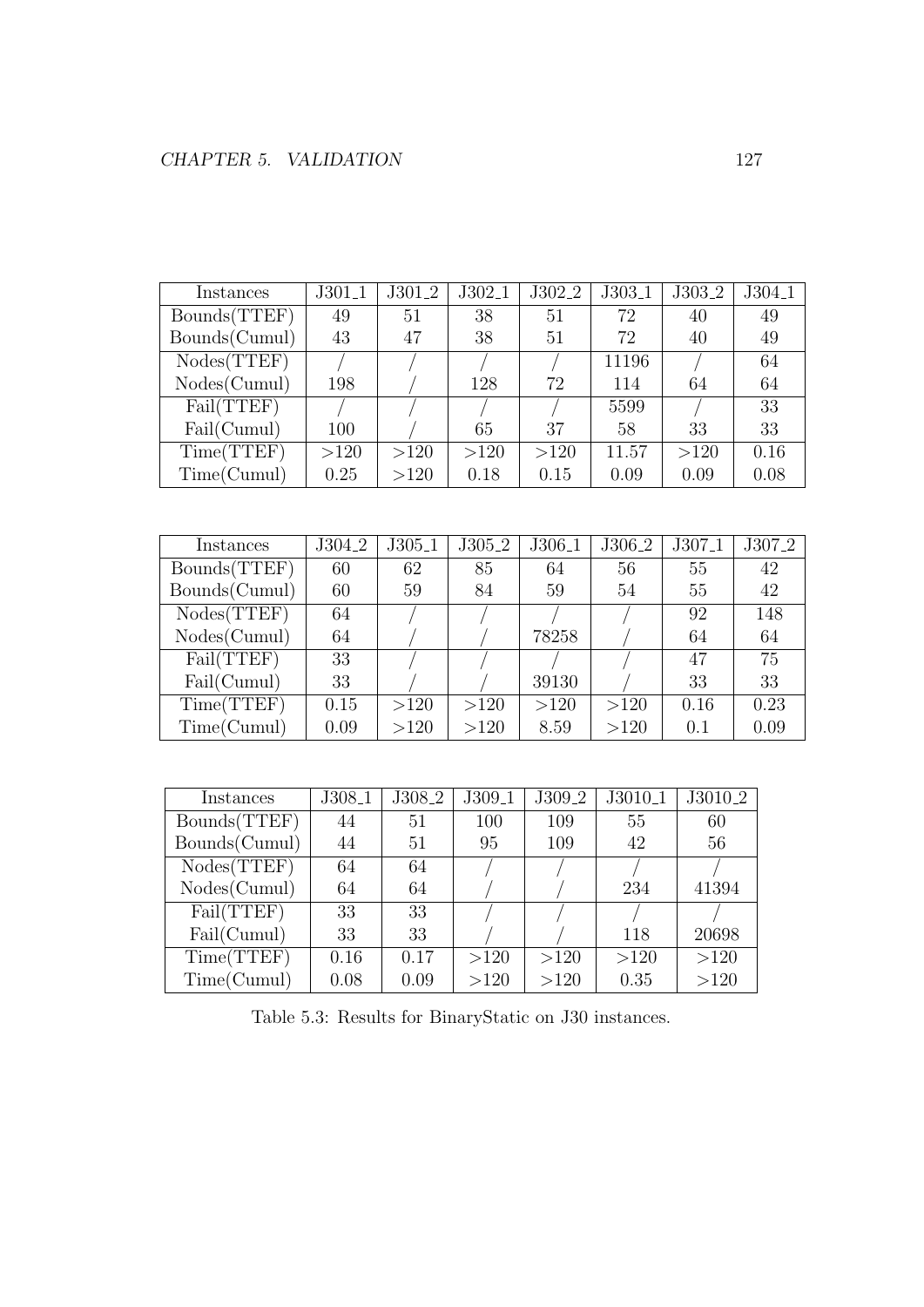| Instances     | $J601_1$ | $J601_2$ | $J602_1$                                                                                                                                                                                                                                                                                                                                                                                                                                                                                           | $J602_2$ | $J603_1$ | $J603_2$ | $J604_1$ |
|---------------|----------|----------|----------------------------------------------------------------------------------------------------------------------------------------------------------------------------------------------------------------------------------------------------------------------------------------------------------------------------------------------------------------------------------------------------------------------------------------------------------------------------------------------------|----------|----------|----------|----------|
| Bounds(TTEF)  | 80       | 84       | 65                                                                                                                                                                                                                                                                                                                                                                                                                                                                                                 | 82       | 62       | 69       | 84       |
| Bounds(Cumul) | 77       | 73       | 65                                                                                                                                                                                                                                                                                                                                                                                                                                                                                                 | 82       | 60       | 69       | 84       |
| Nodes(TTEF)   |          |          | 388                                                                                                                                                                                                                                                                                                                                                                                                                                                                                                | 238      |          | 222      | 124      |
| Nodes(Cumul)  | 196      |          | 128                                                                                                                                                                                                                                                                                                                                                                                                                                                                                                | 124      | 192      | 124      | 124      |
| Fail(TTEF)    |          |          | 195                                                                                                                                                                                                                                                                                                                                                                                                                                                                                                | 120      |          | 112      | 63       |
| Fail(Cumul)   | 99       |          | 65                                                                                                                                                                                                                                                                                                                                                                                                                                                                                                 | 63       | 91       | 63       | 63       |
| Time(TTEF)    | >120     | >120     | 0.43                                                                                                                                                                                                                                                                                                                                                                                                                                                                                               | 0.35     | >120     | 0.3      | 0.23     |
| Time(Cumul)   | 0.2      | >120     | 0.15<br>$\blacksquare$ $\blacksquare$ $\blacksquare$ $\blacksquare$ $\blacksquare$ $\blacksquare$ $\blacksquare$ $\blacksquare$ $\blacksquare$ $\blacksquare$ $\blacksquare$ $\blacksquare$ $\blacksquare$ $\blacksquare$ $\blacksquare$ $\blacksquare$ $\blacksquare$ $\blacksquare$ $\blacksquare$ $\blacksquare$ $\blacksquare$ $\blacksquare$ $\blacksquare$ $\blacksquare$ $\blacksquare$ $\blacksquare$ $\blacksquare$ $\blacksquare$ $\blacksquare$ $\blacksquare$ $\blacksquare$ $\blacks$ | 0.14     | 0.19     | 0.13     | 0.12     |

<sup>77 73 65 82 60 69 84</sup>

| Instances     | $J604_{-2}$ | $J605-1$ | $J605_2$ | $J606-1$ | J606 <sub>-2</sub> | $J607_1$ | J607 <sub>-2</sub> |
|---------------|-------------|----------|----------|----------|--------------------|----------|--------------------|
| Bounds(TTEF)  | 60          | 98       | 120      | 66       |                    | 77       | 91                 |
| Bounds(Cumul) | 60          | 91       | 119      | 60       | 67                 | 77       | 85                 |
| Nodes(TTEF)   | 124         |          |          |          |                    | 430      |                    |
| Nodes(Cumul)  | 122         |          |          | 21358    | 277912             | 172      | 364                |
| Fail(TTEF)    | 63          |          |          |          |                    | 216      |                    |
| Fail(Cumul)   | 62          |          |          | 10680    | 138957             | 87       | 83                 |
| Time(TTEF)    | 0.24        | >120     | >120     | >120     | >120               | 0.5      | >120               |
| Time(Cumul)   | 0.15        | >120     | >120     | 4.57     | 89.65              | 0.18     | 0.27               |

| Instances     | $J608-1$ | $J608_2$ | $J609_1$ | J609 <sub>-2</sub> | $J6010_1$ | J6010 <sub>-2</sub> |
|---------------|----------|----------|----------|--------------------|-----------|---------------------|
| Bounds(TTEF)  | 64       | 61       | 106      | 107                | 85        | 69                  |
| Bounds(Cumul) | 64       | 61       | 100      | 98                 | 85        | 62                  |
| Nodes(TTEF)   | 124      | 124      |          |                    | 6718      |                     |
| Nodes(Cumul)  | 124      | 124      |          |                    | 336       | 792                 |
| Fail(TTEF)    | 63       | 63       |          |                    | 3360      |                     |
| Fail(Cumul)   | 63       | 63       |          |                    | 169       | 397                 |
| Time(TTEF)    | 0.31     | 0.24     | >120     | >120               | 6.18      | >120                |
| Time(Cumul)   | 0.16     | 0.17     | >120     | >120               | 0.27      | 0.58                |

Table 5.4: Results for BinaryStatic on J60 instances.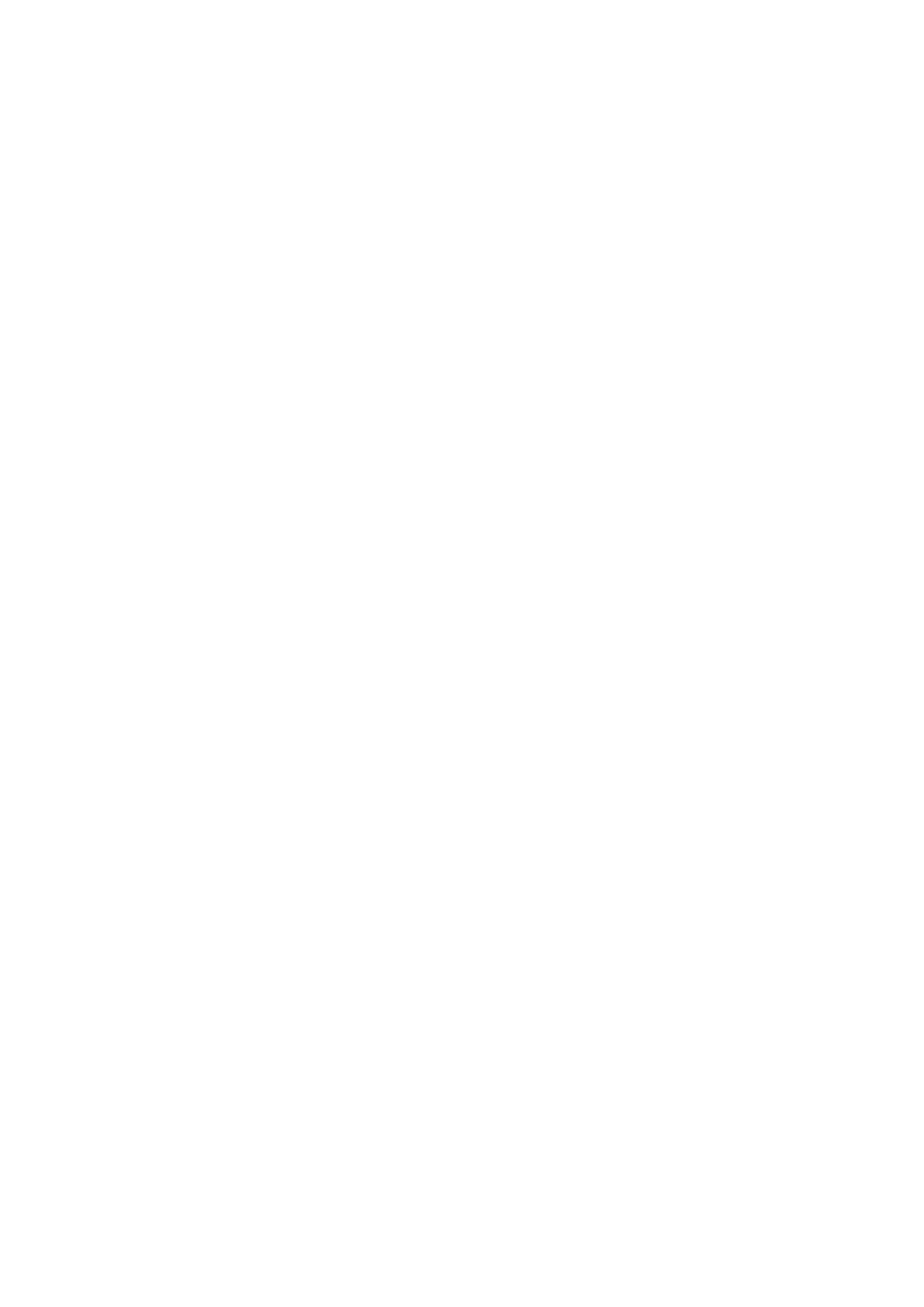#### CHAPTER 6 Future Work

In this chapter we will discuss some improvements that could be made to the propagator.

Obviously the main improvement would be to find why the propagator does not have the expected behavior. We believe we have described our algorithm in enough details that someone else could analyze it and maybe find the source of the problem. Because we have explored all the tracks that we had in mind, we won't be able to give more precision on where to look, however.

The updatingBounds method could also be improved. Instead of sweeping over all activities we could only sweep over the ones that have actually been modified. This could be done by computing an array containing the activities' id whose est has been modified in the estAdjustment method. In fact this was part of our implementation but we had to remove it at some point due to problems with symmetric activities.

Finally, Vilim has proposed an improvement to the estAdjustment method in [2]. The idea is the following:  $est_i$  is updated iff it causes an overload in [ $est_{\Omega}$ ,  $lct\Omega$ ]. So there exists at least one activity within  $\Omega$  which must end before i can start. Therefore we define the minimum  $est_i + p_i$  over all activities  $j \in \Omega$  and we say that the new  $est_i$  must be bigger than this minimum. This new version could produce more pruning in theory. However, we didn't implement it because of the difficulty we already had with the standard one.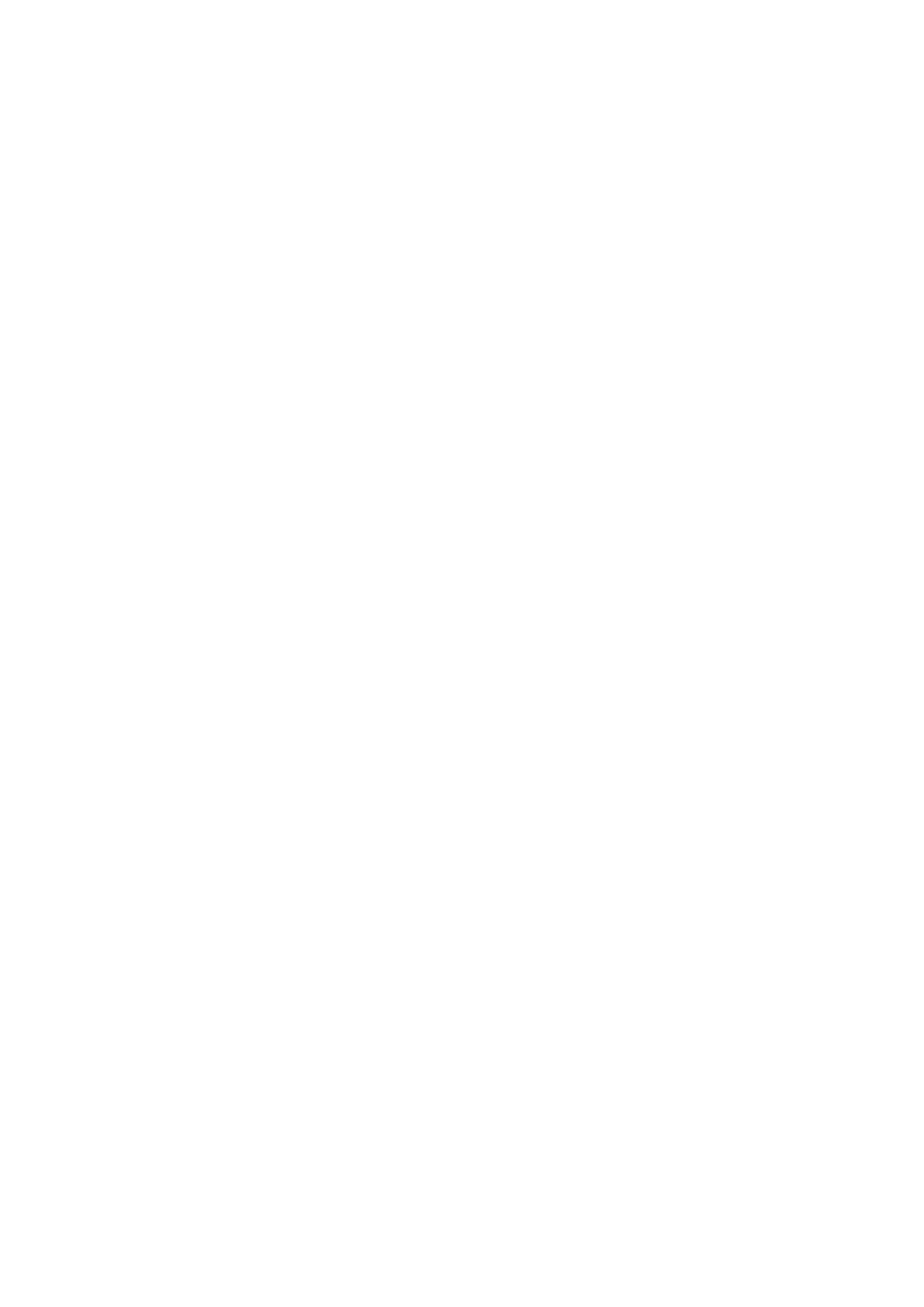### Conclusion

Because it is divided in two parts, we thought it may be interesting to provide a general conclusion to our thesis. We start with the filtering algorithm because it is the one we just discussed.

Unfortunately, we were unable to meet our goal with the algorithm. We searched in vain for the problem for months. We even restarted the development at some point, but it didn't help. However, we are not that far from the cumulative one. Some instances almost provide the same result so it is not completely wasted. By describing our algorithm in the very details, we hope that someone else may be able to find the mistake we made that eluded us until now. We would appreciate if such person could contact us upon finding our error, because we really have been searching for it very hard so we would be really interested in finding what it was.

On the DSL side, we think we ended up with a lot more features that we were planning to. These were primarily language simplification features than scheduling ones, though. We think having clear, readable scheduling models is as important as being able to model problems itself. Besides, we are very proud of our trait-based design. It can easily be expanded on, and we hope it will find uses in the future to integrate more and more scheduling features into a nice clean DSL for OscaR.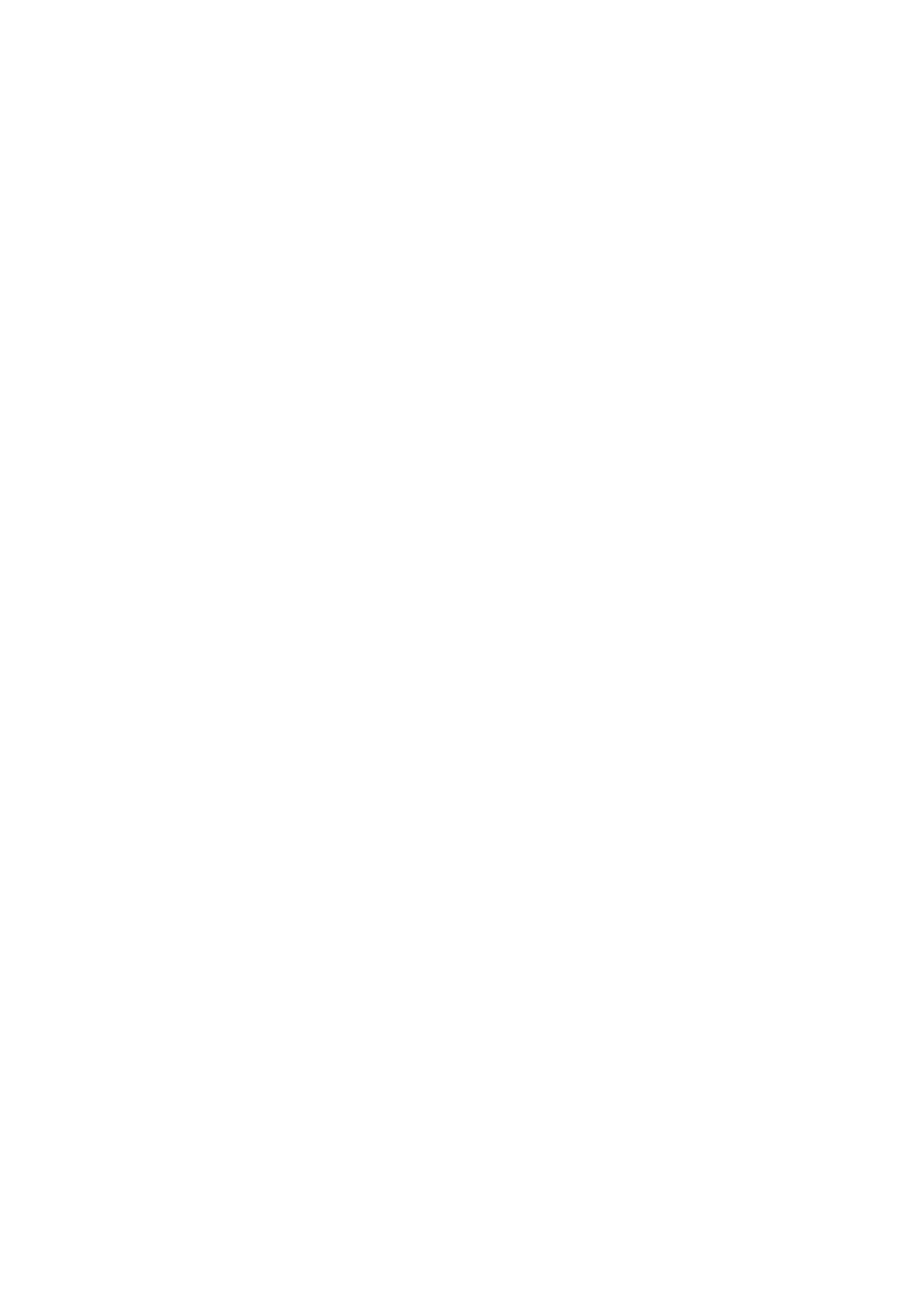# Part III Appendix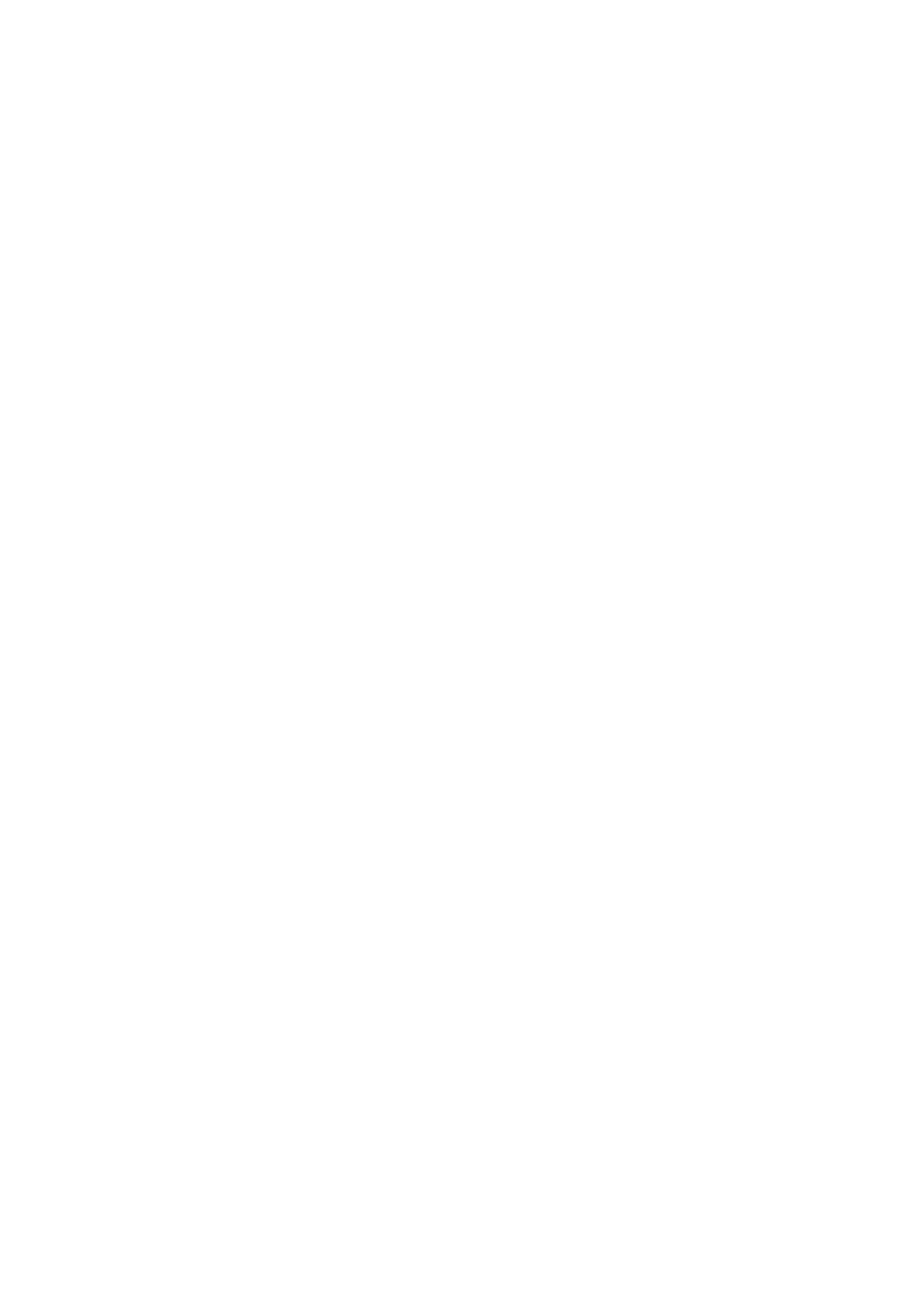### Appendix A Scheduling Models Source Code

To regain a bit of really needed horizontal space, we unindented the code of the models inside the scope of the model object.

The codes of the following pages each comprise multiple sections. The Parsing, Modeling and Searching sections are always present, and often is the Visualizing one.

To be fair when comparing with other scheduling models, one would only compare the Modeling section. The Parsing and Visualizing ones are additional features of our DSL.

The following pages contain the whole code for running instances of the following problems:

- Job Shop Scheduling Problem
- Resource Constrained Scheduling Problem
- Single-Machine Weighted Tardiness Problem
- Common Due Date Problem
- Aircraft Landing Problem
- Shift Minimization Scheduling Problem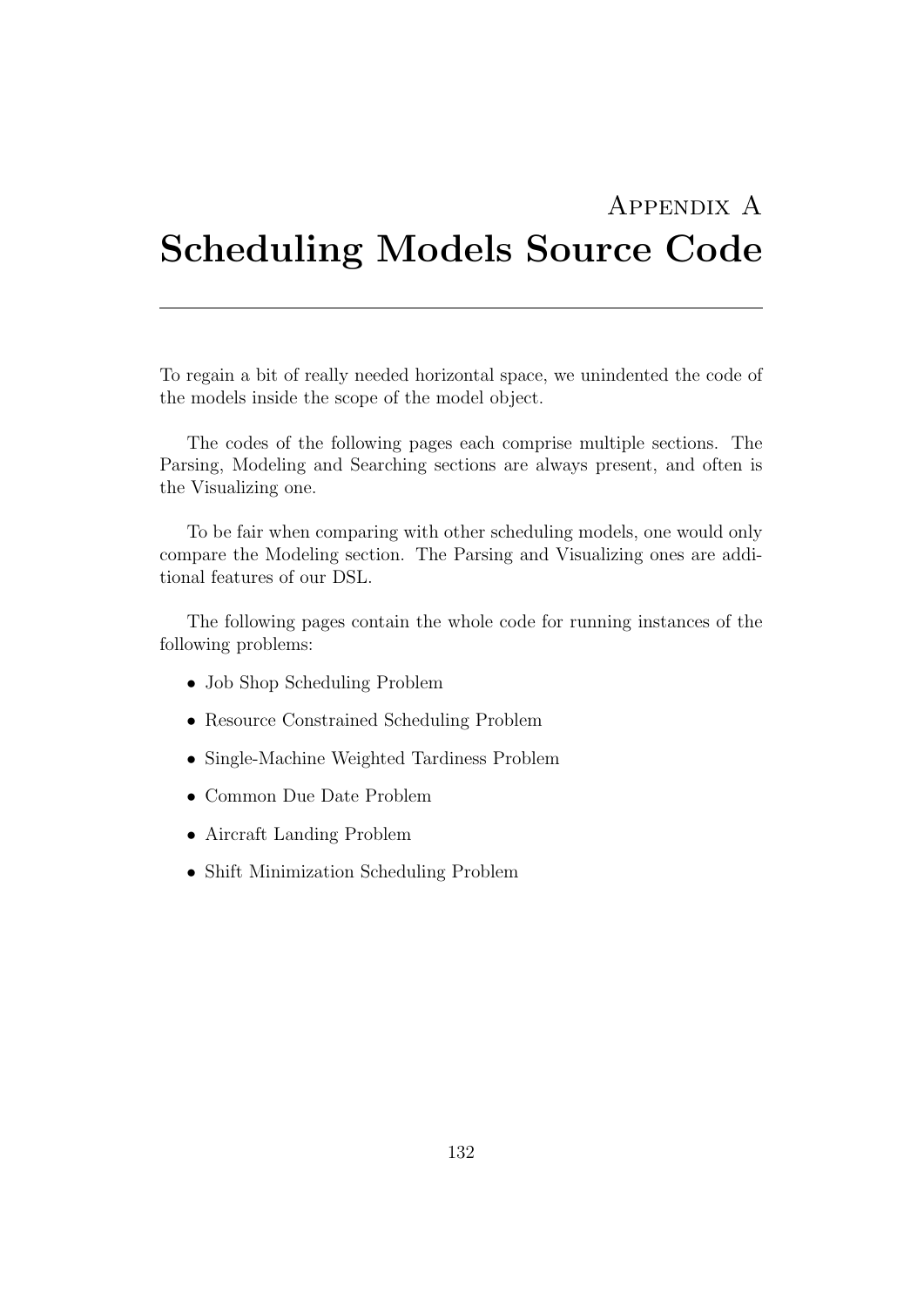```
object JobShop extends SchedulingModel with Reader with Visualization {
// Parsing
read fileFrom "data/memScheduling/jobshop/ft10"
val Seq(nbJobs, nbTasks, nbMachines) = read fileFor 3 as Int
val Seq(jobs, required, durations) = read fileFor 3 columnsOf Int
// Modeling
scheduler horizon = durations.sum
val activities = Activities ofDurations durations
val machines = UnaryResources(nbMachines)
for ((a, r) \leftarrow (activities, machines(required))) {
 a needs r
}
for (i <- 0 until jobs.length-1 if jobs(i) == jobs(i+1)) {
  activities(i) precedes activities(i+1)
}
// Visualizing
visualization withTitle "OscaR Example: JobShop"
visualization show machines withTitle "Machines"
visualization show activities by jobs withTitle "Jobs"
// Searching
scheduler minimize makespan search {
  setTimes(activities.starts, activities.durations, activities.ends)
} start()
}
```
Figure A.1: The Job Shop Scheduling Problem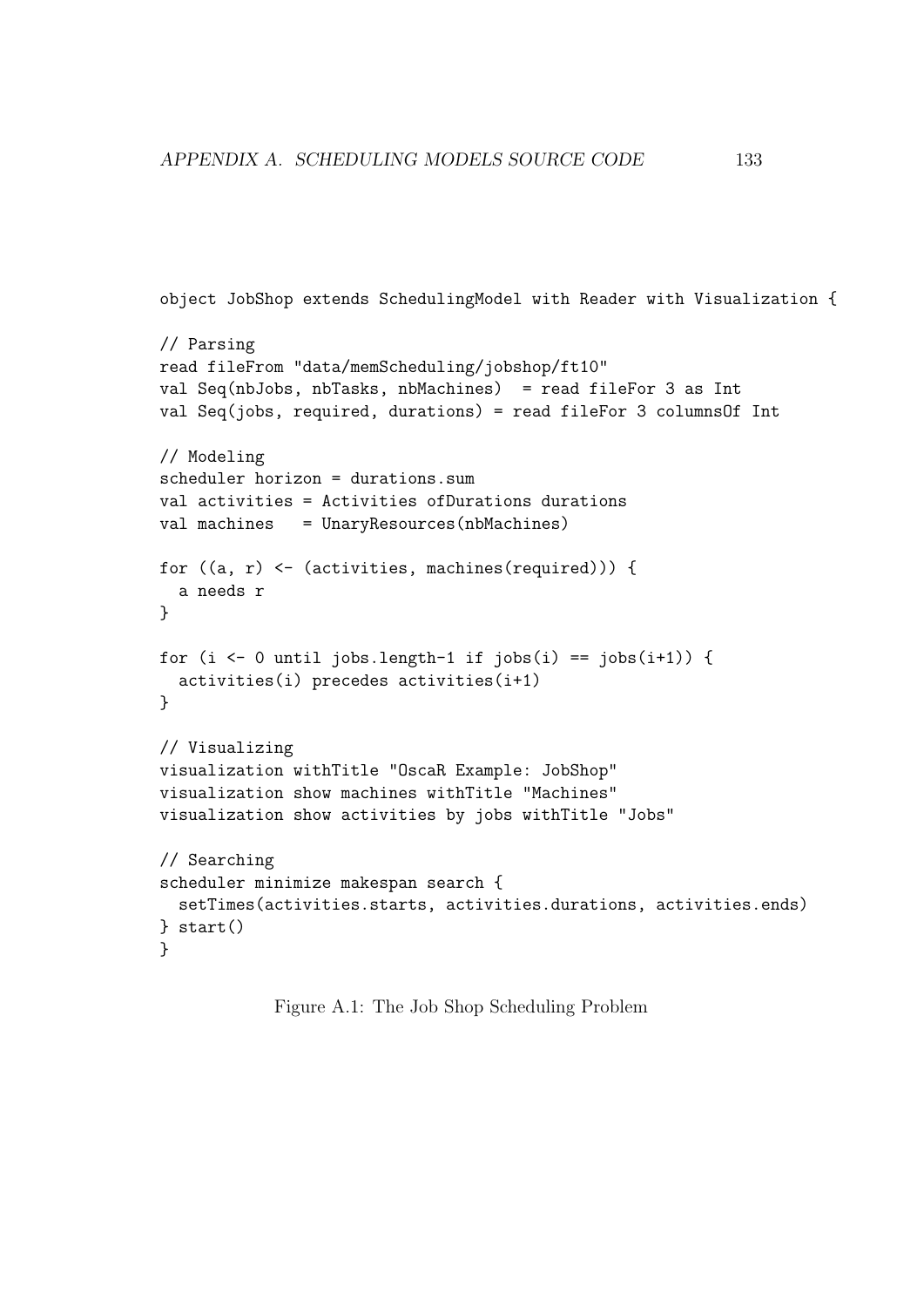```
object RCPSP extends SchedulingModel with Reader with Visualization {
// Parsing
read fileFrom "data/memScheduling/RCPSP/J301_1.RCP"
val Seq(nActivities, nResources) = read fileFor 2 as Int
val capaResources = read fileFor 4 as Int
val Seq(durations) = read fileFor nActivities x 1 asColumnsOf Int
val allDemands = read fileFor nActivities x 4 asLinesOf Int
val Seq(nPrecedences) = read fileFor nActivities x 1 asColumnsOf Int
val precedences = read fileFor nActivities x nPrecedences asLinesOf Int
// Modeling
scheduler horizon = durations.sum
val activities = Activities ofDurations durations
val machines = CumulativeResources ofCapacities capaResources
for ((a, demands, preceded) <- (activities, allDemands, precedences)) {
  for (b <- preceded) {
    a precedes activities(b-1)
  }
for ((d, m) \leftarrow (demands, machines)) {
    a needs d of m
  }
}
// Visualizing
visualization zoomedBy 10 withTitle "OscaR Example: RCPSP"
visualization show machines
// Searching
scheduler minimize(makespan) search {
 binaryFirstFail(activities.map(_.start))
} start()
}
```
Figure A.2: The Resource Constrained Scheduling Problem (RCPSP)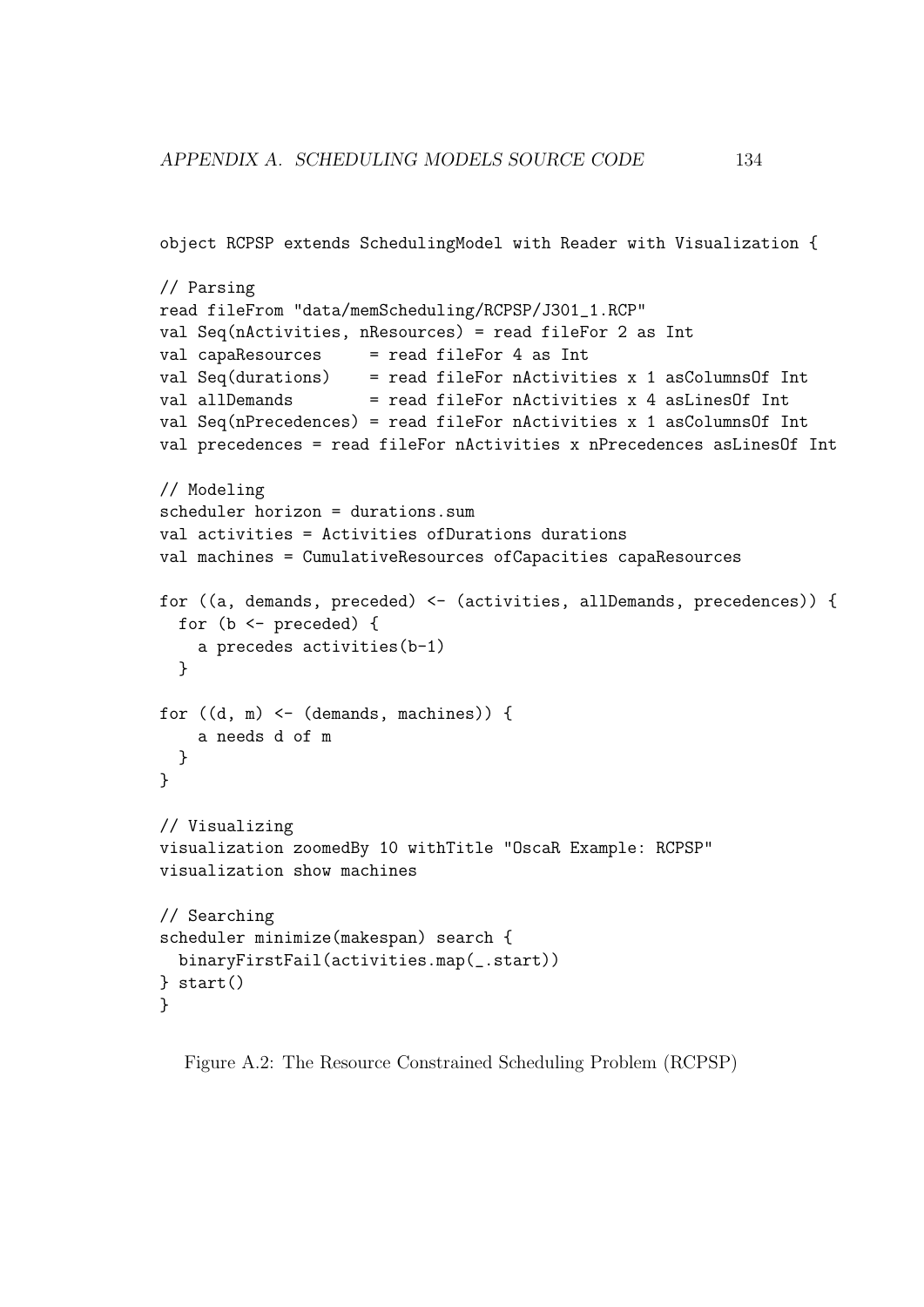```
// Parsing
read fromFile "data/memScheduling/weighted-tardiness/wt40_1"
val nbTasks = 40val durations = read fileFor nbTasks as Int
val weights = read fileFor nbTasks as Int
val dueDates = read fileFor nbTasks as Int
// Modeling
scheduler horizon = durations.sum
val activities = Activities ofDurations durations
val singleMachine = UnaryResource()
for ((a, d) <- (activities, dueDates)) {
 a needs singleMachine
  a isDueAt d
}
val weightedTardiness = weightedSum(weights, activities.map(_.tardiness))
// Searching
scheduler minimize weightedTardiness
search {
  setTimes(activities.starts, activities.durations, activities.ends)
} start()
}
```
object WeightTard extends SchedulingModel with Reader with Visualization {

Figure A.3: The Single-Machine Weighted Tardiness Problem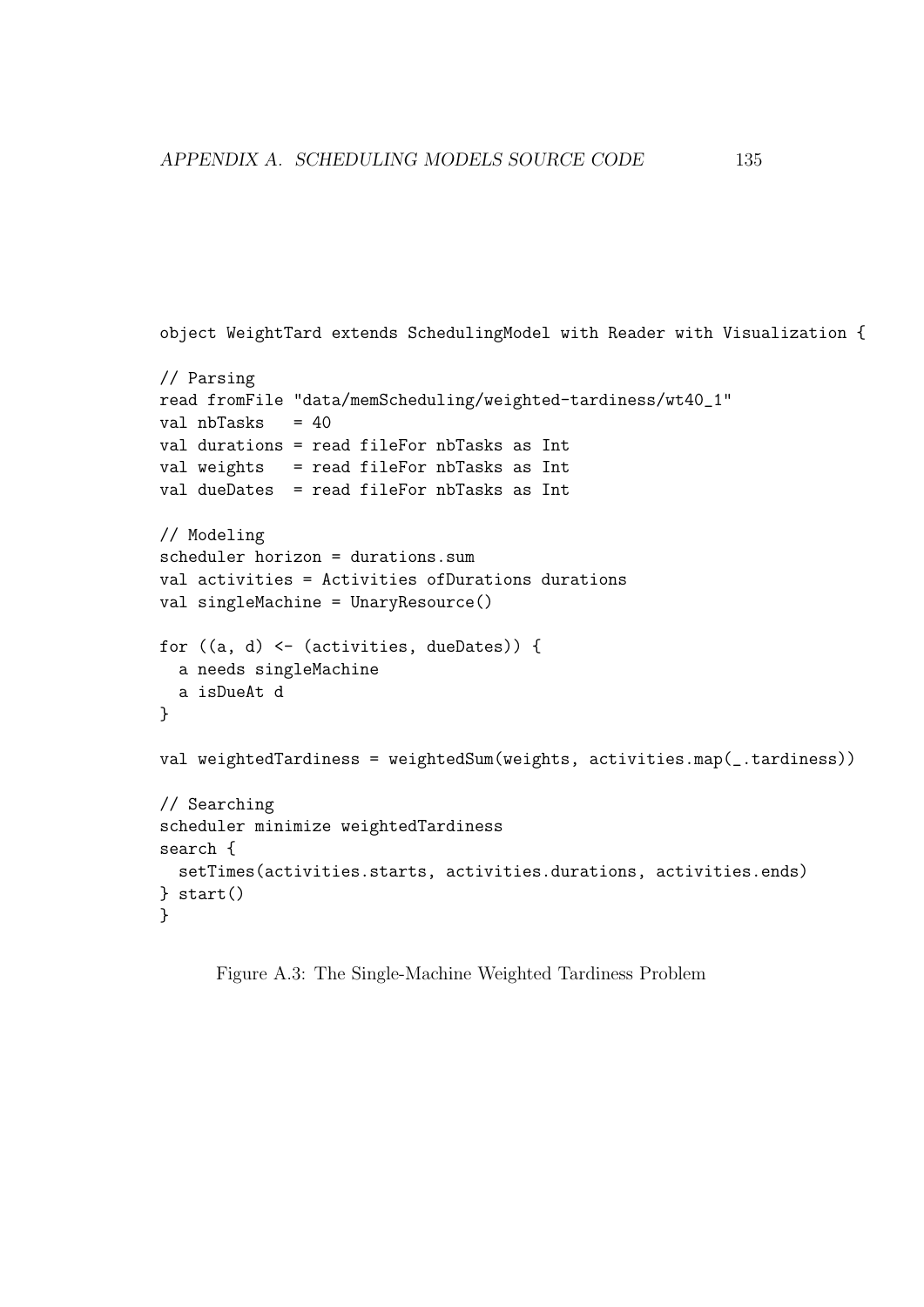APPENDIX A. SCHEDULING MODELS SOURCE CODE 136

```
object CommonDueDate extends SchedulingModel with Reader with Visualization {
```

```
// Parsing
read fileFrom "data/memScheduling/common-due-date/sch10/cdd10_10.txt"
val nbJobs = read fileFor Int
val Seq(durations, earlyCost, lateCost) = read fileFor 3 columnsOf Int
// Modeling
val h = 0.4 // External parameter, to be set by user.
val dueDate = (durations.sum * h).toIntscheduler horizon = dueDate + durations.sum
val activities = Activities ofDurations durations
val resource = UnaryResource()
for (a <- activities) {
 a needs resource
 a isDueAt dueDate
}
val weightedEarliness = weightedSum(earlyCost, activities.map(_.earliness))
val weightedTardiness = weightedSum(lateCost, activities.map(_.tardiness))
// Visualizing
visualization withTitle "OscaR Example: CommonDueDate"
visualization show activities by activities.ids
visualization show dueDate
visualization zoomedBy 5
// Searching
scheduler minimize(weightedEarliness + weightedTardiness)
onSolution{
 activities.map(println)
 println
} search {
  setTimes(activities.starts, activities.durations, activities.ends)
} start()
}
```
Figure A.4: The Common Due Date Problem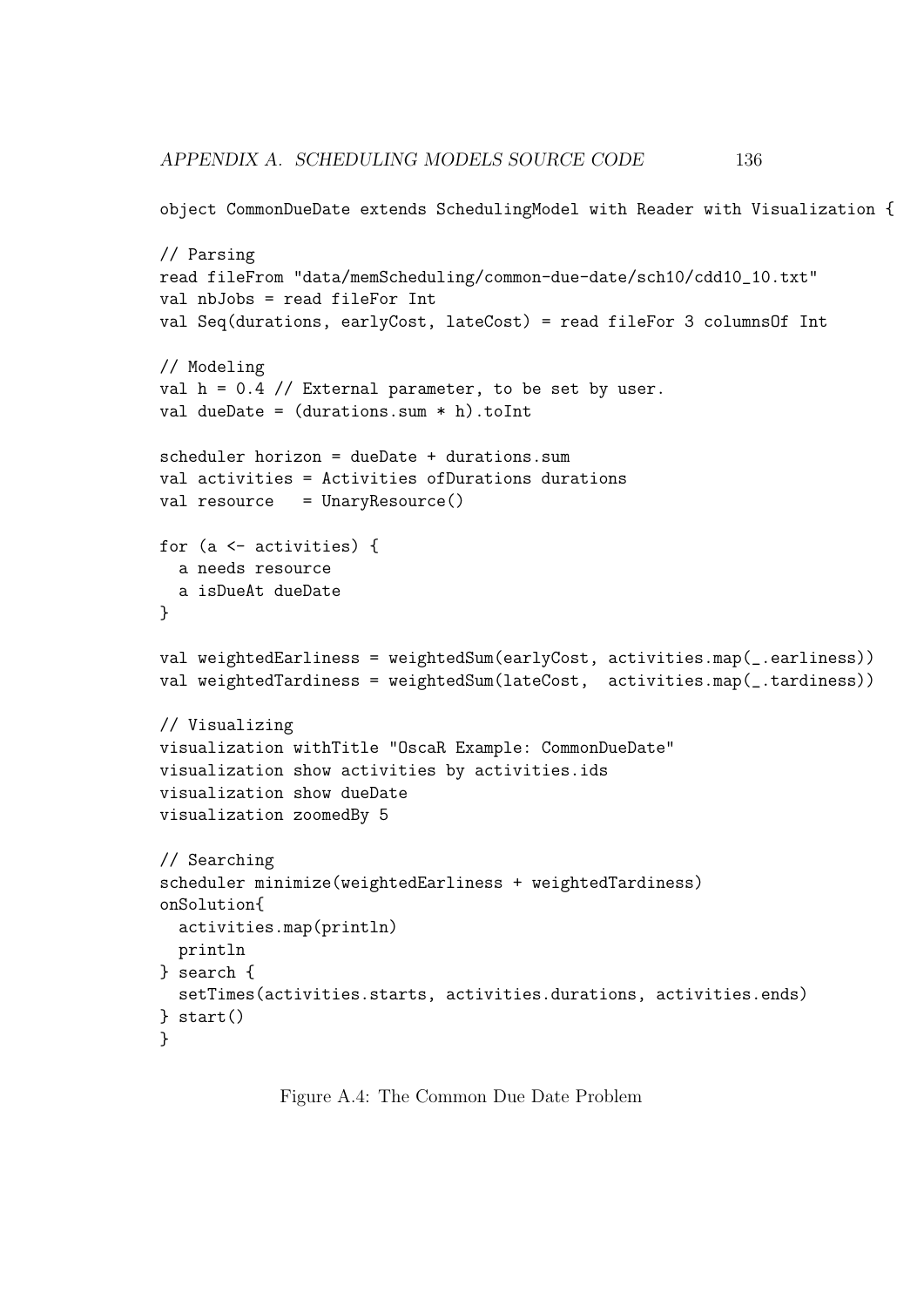APPENDIX A. SCHEDULING MODELS SOURCE CODE 137

```
object AircraftLanding extends SchedulingModel with Reader with Visualization {
// Parsing
read fileFrom "data/memScheduling/aircraft-landing/airland1.txt"
val (nbPlanes, freezeTime) = read fileFor (Int, Int)
val planes = read fileFor nbPlanes withPattern
                (Int, Int, Int, Int, Double, Double, nbPlanes as Int)
val (appearances, earliests, targets, latests,
     earlyCosts, lateCosts, delays) = planes
// Modeling
scheduler horizon = latests.max
val landings = Activities(nbPlanes) ofDuration 0
for ((landing, min, max, target) <- (landings, earliests, latests, targets)) {
  landing startsBetween min and max
  landing isDueAt target
}
// For each landing and its associated delays
for ((i, delays_i) <- (landings, delays)) {
  // For each other landing and its associated delay with respect to i
  for ((j, d) \leftarrow (landings, delays_i) if (j != i) {
    add((i isPreceding j) ==> (i isStartingAtLeast d beforeStartOf j))
  }
}
val elc = earlyCosts.map(c => (c*100).toInt) //We need to convert the costs
val llc = lateCosts.map(c => (c*100).toInt) //because Oscar needs integers.
val weightedEarliness = weightedSum(elc, landings.map(_.earliness))
val weightedTardiness = weightedSum(llc, landings.map(.tardiness))
// Visualizing
visualization show landings by landings.ids zoomedBy 3
targets.forean(t \Rightarrow visualization show t)// Searching
scheduler minimize(weightedEarliness + weightedTardiness) search {
  binaryFirstFail(landings.starts)
} onSolution {
  landings foreach println
} start()
}
```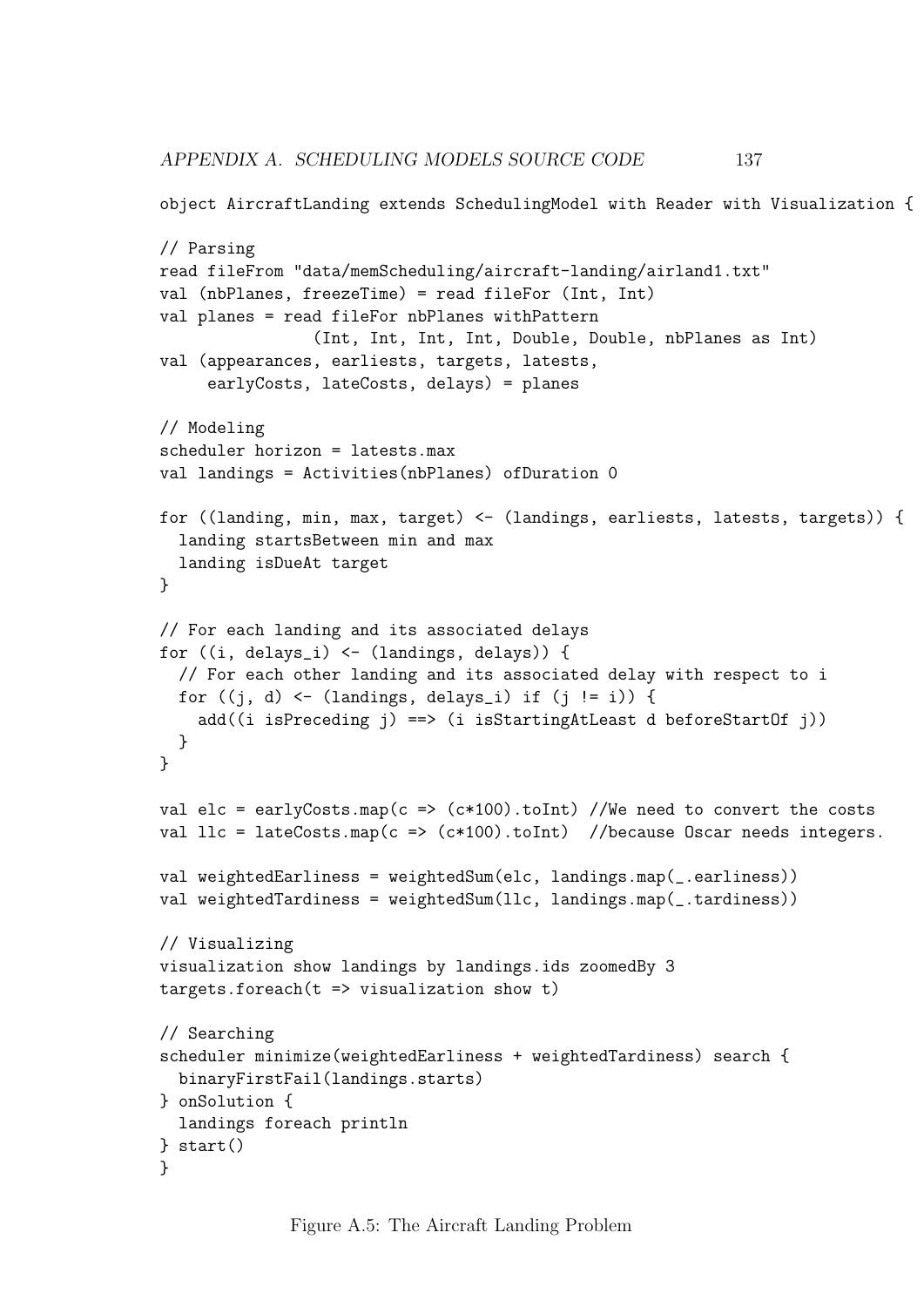APPENDIX A. SCHEDULING MODELS SOURCE CODE 138

```
object ShiftMini extends SchedulingModel with Reader with Visualization {
// Parsing
read fromFile "data/memScheduling/shift-minimization/data_1_23_40_66.dat"
read dropping 4 lines;
read dropping 2 words
val nbJobs = read fileFor Int
val (starts, ends) = read fileFor nbJobs withPattern (Int, Int)
read dropping 2 words
val nbShifts = read fileFor Int
val nbQualifiedJobs = (read fileFor column).map(_.replaceAll("[:]", "").toInt)
val qualifiedJobs = read fileFor nbShifts x nbQualifiedJobs asLinesOf Int
// Modeling
scheduler horizon = 1440
val shifts = Activities(nbShifts) ofDuration 1440
val workers = CumulativeResources(nbShifts) ofCapacity 0
for ((shift, worker) <- (shifts, workers)) {
  shift optional = true
  shift gives 1 of worker
}
val jobs = (starts, ends).map((s, e) => Activity of Duration e-s)
for (i <- 0 until nbJobs) {
  jobs(i) startsAt starts(i)
  jobs(i) endsAt ends(i)
  val qualified = (0 \text{ until } nbShifts).filter(j \Rightarrow qualifiedJobs(j).contains(i))val demand = alternatively(Seq.fill(qualified.length)(1))
  jobs(i) needs demand of alternatively(workers(qualified))
}
val nbShiftUsed = sum(shifts.map(s => s ifScheduled 1 ifNot 0))
// Searching
scheduler minimize nbShiftUsed
search {
  binaryFirstFail(jobs.requiredResources :+ nbShiftUsed)
} onSolution {
  shifts foreach println
} start()
}
```
Figure A.6: The Shift Minimization Personnel Task Scheduling Problem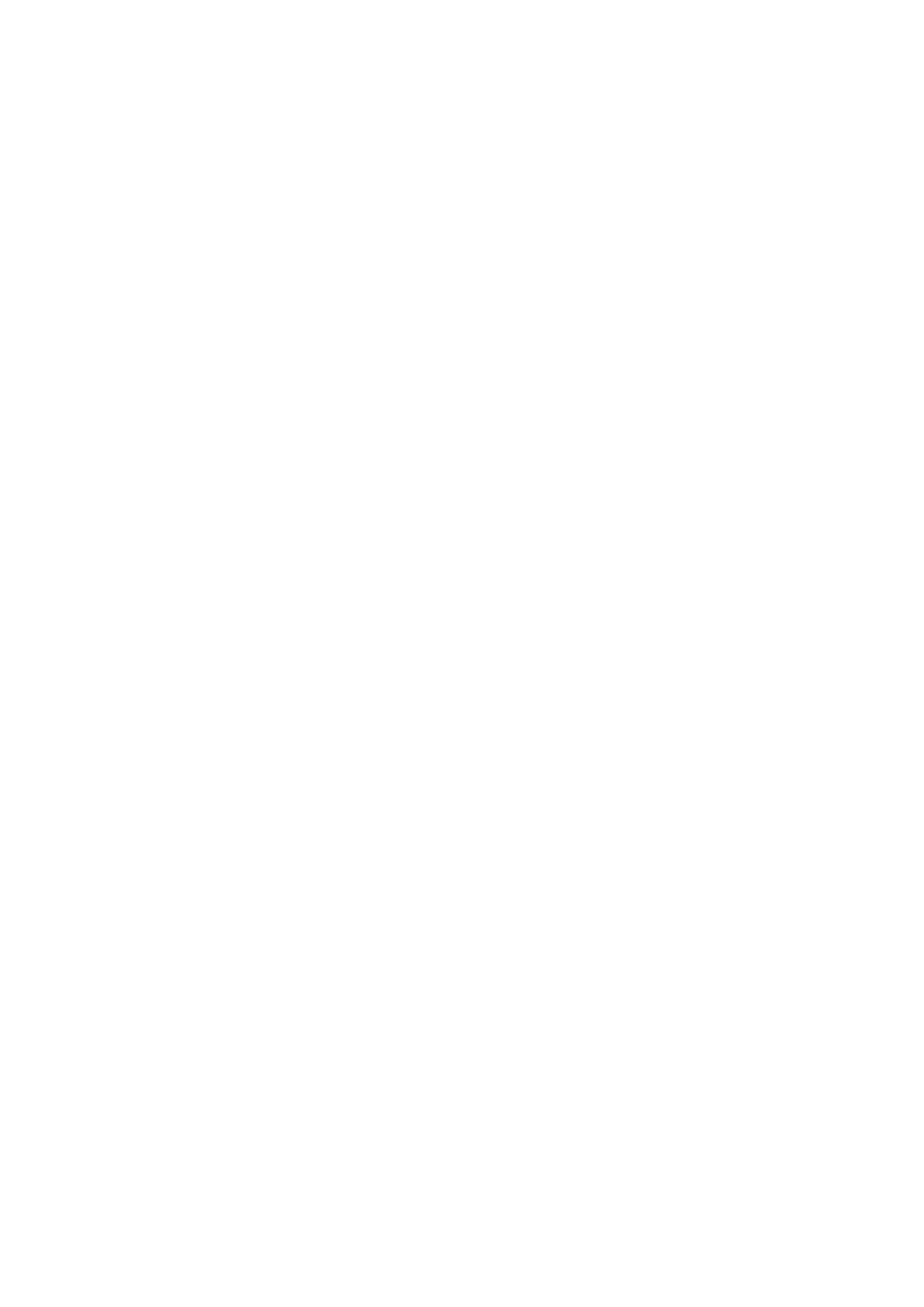## Bibliography

- [1] J.-N. Monette, Y. Deville, and P. Van Hentenryck, "Aeon: Synthesizing scheduling algorithms from high-level models," in *Operations Research* and Cyber-Infrastructure (J. Chinneck, B. Kristjansson, and M. Saltzman, eds.), vol. 47 of *Operations Research/Computer Science Interfaces*, pp. 43–59, Springer US, 2009.
- [2] P. Vilím, "Timetable edge finding filtering algorithm for discrete cumulative resources," in Integration of AI and OR Techniques in Constraint Programming for Combinatorial Optimization Problems, pp. 230–245, Springer, 2011.
- [3] IBM, "Where to find the CP examples," IBM ILOG ODM Entreprise Information Center, http://pic.dhe.ibm.com/infocenter/odmeinfo/ v3r5/index.jsp, last visited 2014-05-29.
- [4] Dynamic Decision Technologies Inc., Comet Tutorial. 2010.
- [5] P. Laborie and D. Godard, "Self-adapting large neighborhood search: Application to single-mode scheduling problems," Proceedings MISTA-07, Paris, pp. 276–284, 2007.
- [6] R. H. Storer, S. D. Wu, and R. Vaccari, "New search spaces for sequencing problems with application to job shop scheduling," Management Science, vol. 38, no. 10, pp. 1495–1509, 1992.
- [7] M. Perregaard, "Branch and bound method for the multiprocessor jobshop and flowshop scheduling problem," Master's Thesis, Department of Computer Science, University of Copenhagen, 1995.
- [8] C. L. Pape and P. Baptiste, "An experimental comparison of constraintbased algorithms for the preemptive job-shop scheduling problem," 1997.
- [9] P. Baptiste, M. Flamini, and F. Sourd, "Lagrangian bounds for just-intime job-shop scheduling," Computers  $\mathcal C$  Operations Research, vol. 35, no. 3, pp. 906 – 915, 2008. Part Special Issue: New Trends in Locational Analysis.
- [10] P. Brucker and O. Thiele, "A branch & bound method for the generalshop problem with sequence dependent setup-times," Operations-Research-Spektrum, vol. 18, no. 3, pp. 145–161, 1996.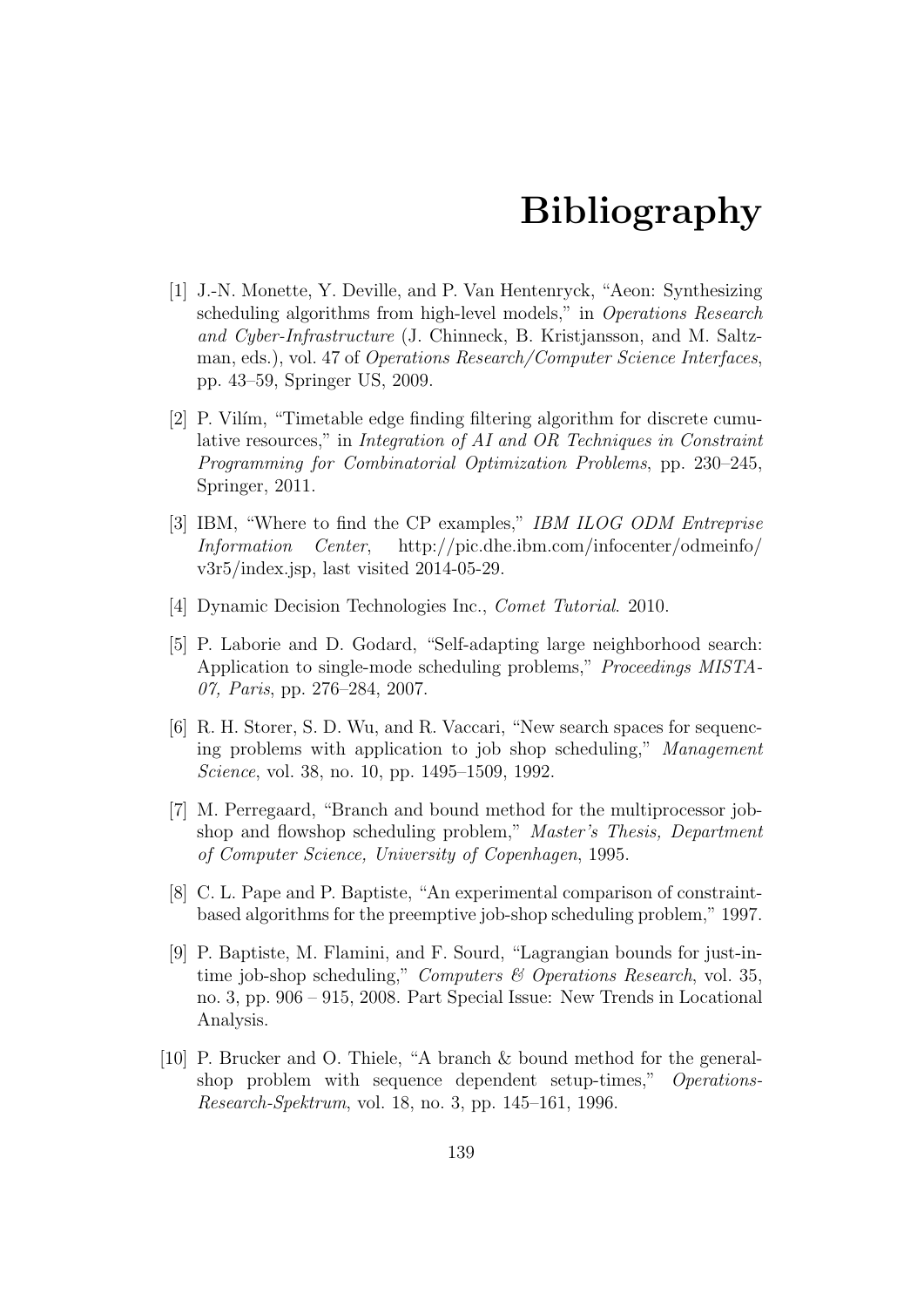- [11] J.-S. Chen, J. C.-H. Pan, and C.-K. Wu, "Hybrid tabu search for reentrant permutation flow-shop scheduling problem," Expert Systems with *Applications*, vol. 34, no. 3, pp. 1924–1930, 2008.
- [12] E. Danna and L. Perron, "Structured vs. unstructured large neighborhood search: A case study on job-shop scheduling problems with earliness and tardiness costs," in Principles and Practice of Constraint Programming–CP 2003, pp. 817–821, Springer, 2003.
- [13] P. Brucker, S. Heitmann, and J. Hurink, "Flow-shop problems with intermediate buffers," OR Spectrum, vol. 25, no. 4, pp. 549–574, 2003.
- [14] P. Brucker, J. Hurink, B. Jurisch, and B. Wöstmann, "A branch  $\&$ bound algorithm for the open-shop problem," Discrete Applied Mathematics, vol. 76, no. 1, pp. 43–59, 1997.
- [15] R. Kolisch and A. Sprecher, "Psplib-a project scheduling problem library: Or software-orsep operations research software exchange program," European Journal of Operational Research, vol. 96, no. 1, pp. 205–216, 1997.
- [16] M. Mori and C. C. Tseng, "A genetic algorithm for multi-mode resource constrained project scheduling problem," European Journal of Operational Research, vol. 100, no. 1, pp. 134–141, 1997.
- [17] N. Policella, X. Wang, S. F. Smith, and A. Oddi, "Exploiting temporal flexibility to obtain high quality schedules," in PROCEEDINGS OF THE NATIONAL CONFERENCE ON ARTIFICIAL INTELLI-GENCE, vol. 20, p. 1199, Menlo Park, CA; Cambridge, MA; London; AAAI Press; MIT Press; 1999, 2005.
- [18] M. Vanhoucke, E. Demeulemeester, and W. Herroelen, "An exact procedure for the resource-constrained weighted earliness–tardiness project scheduling problem," Annals of Operations Research, vol. 102, no. 1-4, pp. 179–196, 2001.
- [19] F. Sourd and S. Kedad-Sidhoum, "An efficient algorithm for the earliness-tardiness scheduling problem," Optimisation Online, (1205), 2005.
- [20] D. Biskup and M. Feldmann, "Benchmarks for scheduling on a single machine against restrictive and unrestrictive common due dates," Computers  $\&$  Operations Research, vol. 28, no. 8, pp. 787–801, 2001.